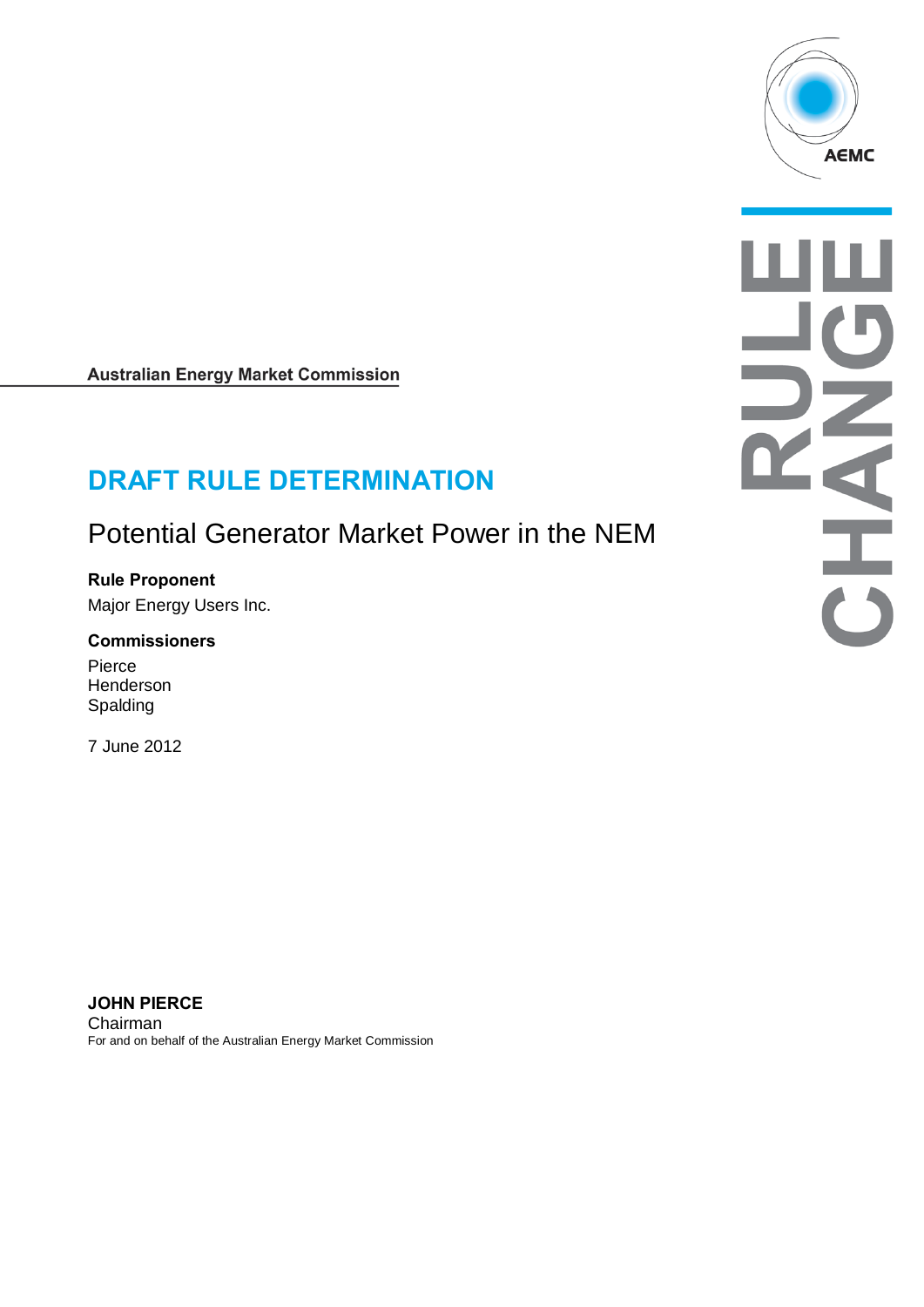#### **Inquiries**

Australian Energy Market Commission PO Box A2449 Sydney South NSW 1235

**E**: aemc@aemc.gov.au **T**: (02) 8296 7800 **F**: (02) 8296 7899

Reference: ERC0123

#### **Citation**

Australian Energy Market Commission 2012, Potential Generator Market Power in the NEM, Rule Determination, AEMC, 7 June 2012 , Sydney

#### **About the AEMC**

The Council of Australian Governments (COAG), through its then Ministerial Council on Energy (MCE), established the Australian Energy Market Commission (AEMC) in July 2005. In June 2011 COAG announced it would establish the new Standing Council on Energy and Resources (SCER) to replace the Ministerial Council on Energy. The AEMC has two principal functions. We make and amend the national electricity and gas rules, and we conduct independent reviews of the energy markets for the SCER.

This work is copyright. The Copyright Act 1968 permits fair dealing for study, research, news reporting, criticism and review. Selected passages, tables or diagrams may be reproduced for such purposes provided acknowledgement of the source is included.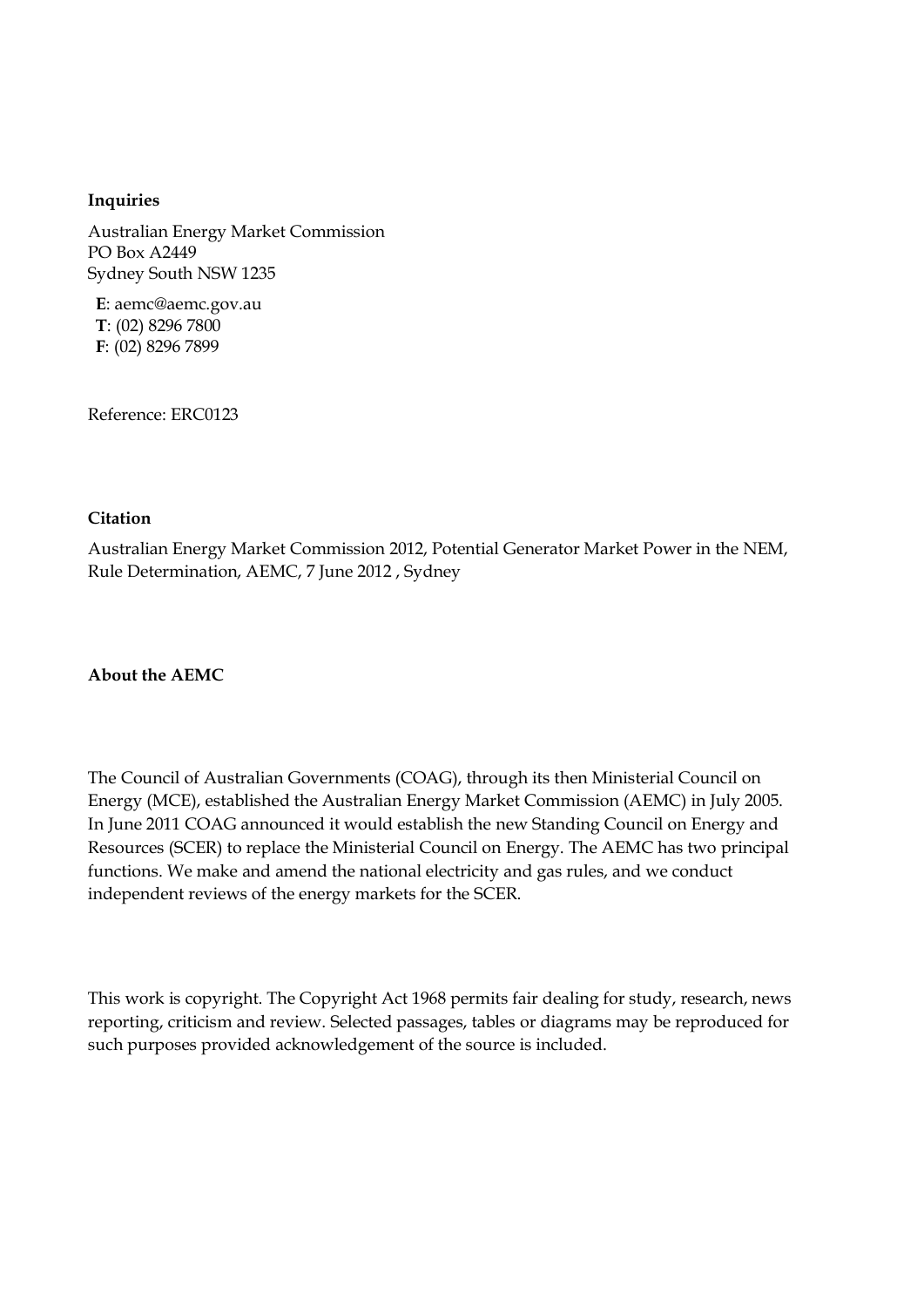## **Summary of draft rule determination**

#### *The Commission's draft determination*

On 23 November 2010, the Major Energy Users' Inc. (MEU) submitted a rule change request to the Australian Energy Market Commission (AEMC or Commission) in relation to the potential exercise of market power by generators in the National Electricity Market (NEM).

In accordance with section 99 of the National Electricity Law (NEL), the Commission has made this draft rule determination in relation to the rule proposed by the MEU.

The Commission has determined not to make the proposed rule.

#### *Reasons for the Commission's draft determination*

The relevant problem under consideration in the MEU's rule change request is the exercise of 'substantial market power' by generators in the NEM, where that market power is exercised with the purpose or effect of increasing wholesale spot and contract prices.

Based on the AEMC's analysis, consultant analysis and stakeholder feedback to the consultation paper, directions paper, public forum and technical paper, there is insufficient evidence of the existence of substantial market power to warrant the introduction of a rule that restricts the dispatch offers of generators in the NEM.

Efficient wholesale prices<sup>1</sup>, averaged over time, can be expected to be at the level required to recover the cost of building new generation or transmission capacity to satisfy growth in consumer demand. The Commission acknowledges that prices above this level for a sustained period of time may be more than is necessary to compensate for the various costs and risks borne by generators. If a generator(s) is able to increase average wholesale spot or contract prices above an efficient level for a sustained period of time, those prices are likely to flow through to retail prices and increase the costs to electricity consumers.

However, wholesale prices will not reflect an efficient level at every moment in time and variations in price are an outcome of the dynamic conditions of supply and demand in the NEM. In order to be useful in a real world setting, particularly in the context of a sector like electricity that requires 'lumpy' non-divisible capital investments, a time dimension needs to be recognised.

In addition, for short periods of time, transient but significant increases in the wholesale price of electricity may occur. A generator's transient ability to significantly increase prices for short periods should not be considered a basis for a rule change unless that power is exercised to such an extent or with sufficient frequency that it causes long term average prices to be above the efficient level for a sustained period of time. Therefore, there is an important distinction to be made between 'substantial market power' and 'transient pricing power'.

*Evidence of substantial market power*

<sup>1</sup> Unless specified otherwise wholesale prices refer to wholesale spot and contract prices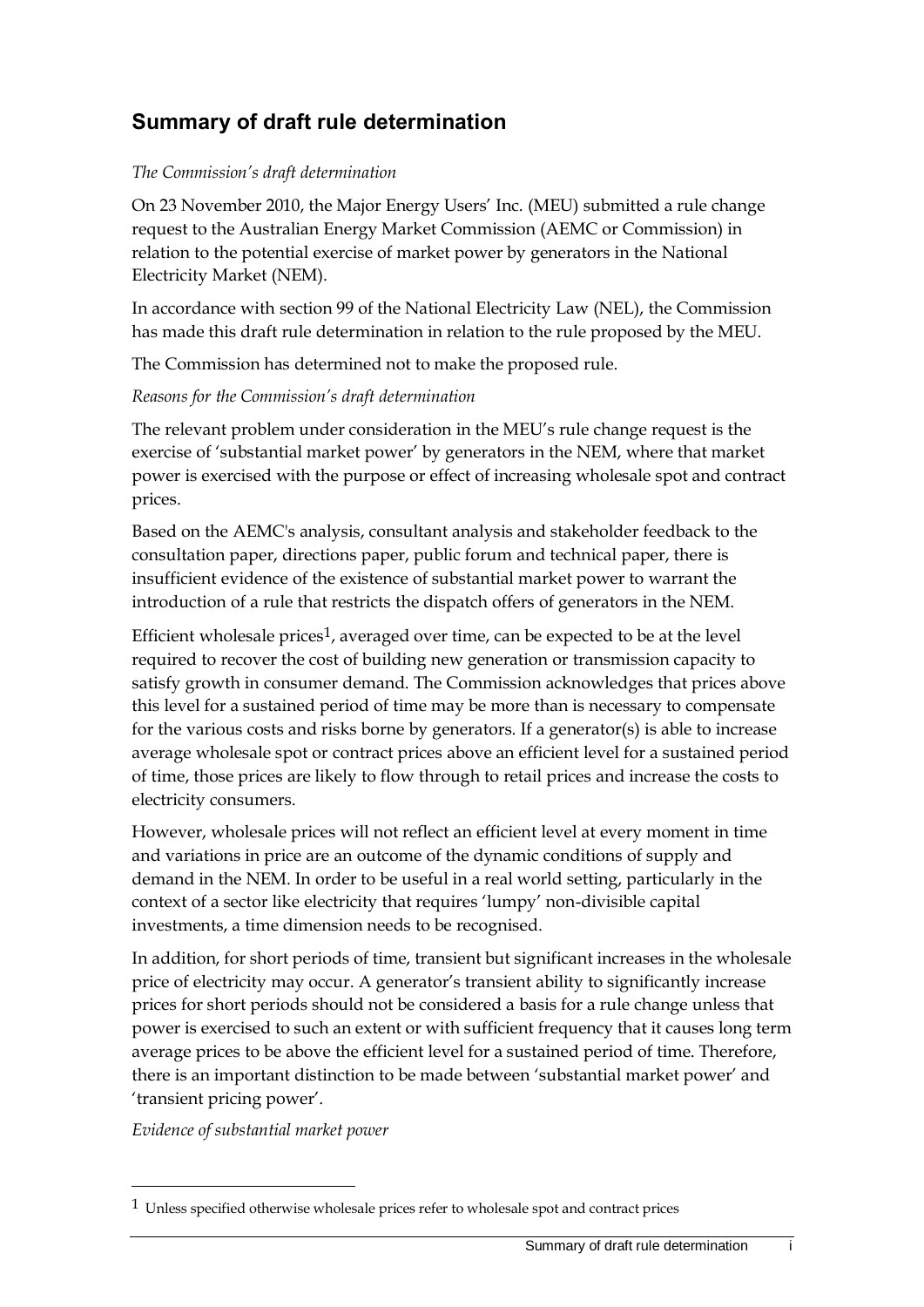In order to assist in determining evidence of the existence of substantial market power by generators in the NEM, the Commission engaged NERA Economic Consulting (NERA) to undertake analysis to determine if generators had historically increased wholesale prices above that which could be expected in an efficient and reasonably competitive market and sustained those prices for an extended period of time.

NERA's analysis shows that annual average prices have on occasion risen above the efficient level but have not been sustained for a sufficiently long period that would warrant a rule change.

Variations in the wholesale price of electricity are to be expected due to variations in the underlying conditions of supply and demand. Wholesale prices that are higher than in previous years should not be considered a cause for a rule change unless those prices are significantly above the efficient level and are sustained at that level for an undue period of time. This can equally be applied where wholesale prices are significantly below levels seen in previous years.

In consideration of NERA's analysis, supply and demand conditions have existed in the NEM in previous years that, for short periods, may have supported some generators' ability to increase prices significantly above their costs. These conditions of supply and demand have resulted in wholesale annual average prices rising above NERA's estimates of the long run efficient level. Although, there have been consistent trends across multiple regions that strongly support the existence of factors external to the market influencing prices rather than generator behaviour necessarily being the principal cause. Based on the NERA analysis, more recent years have shown some expansions of capacity above the underlying demand growth rate and less time spent at periods of high demand across NEM regions resulting in a reduction in annual average spot prices to levels significantly below the long term efficient price level.

NERA found that in the NEM as a whole, annual average spot prices were above the range of LRMC estimates in 2006-07, moving back to within the range in 2007-08 and 2008-09, and below the range in 2009-10 and 2010-11.

Therefore, NERA's observations are consistent with its expectation that wholesale prices may vary over time according to supply and demand conditions but that, measured over a sufficiently long time frame, will trend towards the long run efficient price level.

While the results from NERA's analysis support the conclusion that substantial generator market power has not been evidenced in the NEM to date, the Commission's determination has also considered the extent to which substantial market power could be sustained in the future.

The entry of new competitors to the generation market is an important constraint on incumbent generators exercising substantial market power. Therefore, the Commission engaged the Competition Economists Group (CEG) to assess evidence of structural, strategic or legal factors that would prevent or inhibit new competitors efficiently investing in new generation in the NEM.

CEG found that in New South Wales, Victoria and Queensland there were no matters of significance prohibiting new generators from entering the market. However, they noted that in South Australia, there was evidence that meant that ongoing monitoring of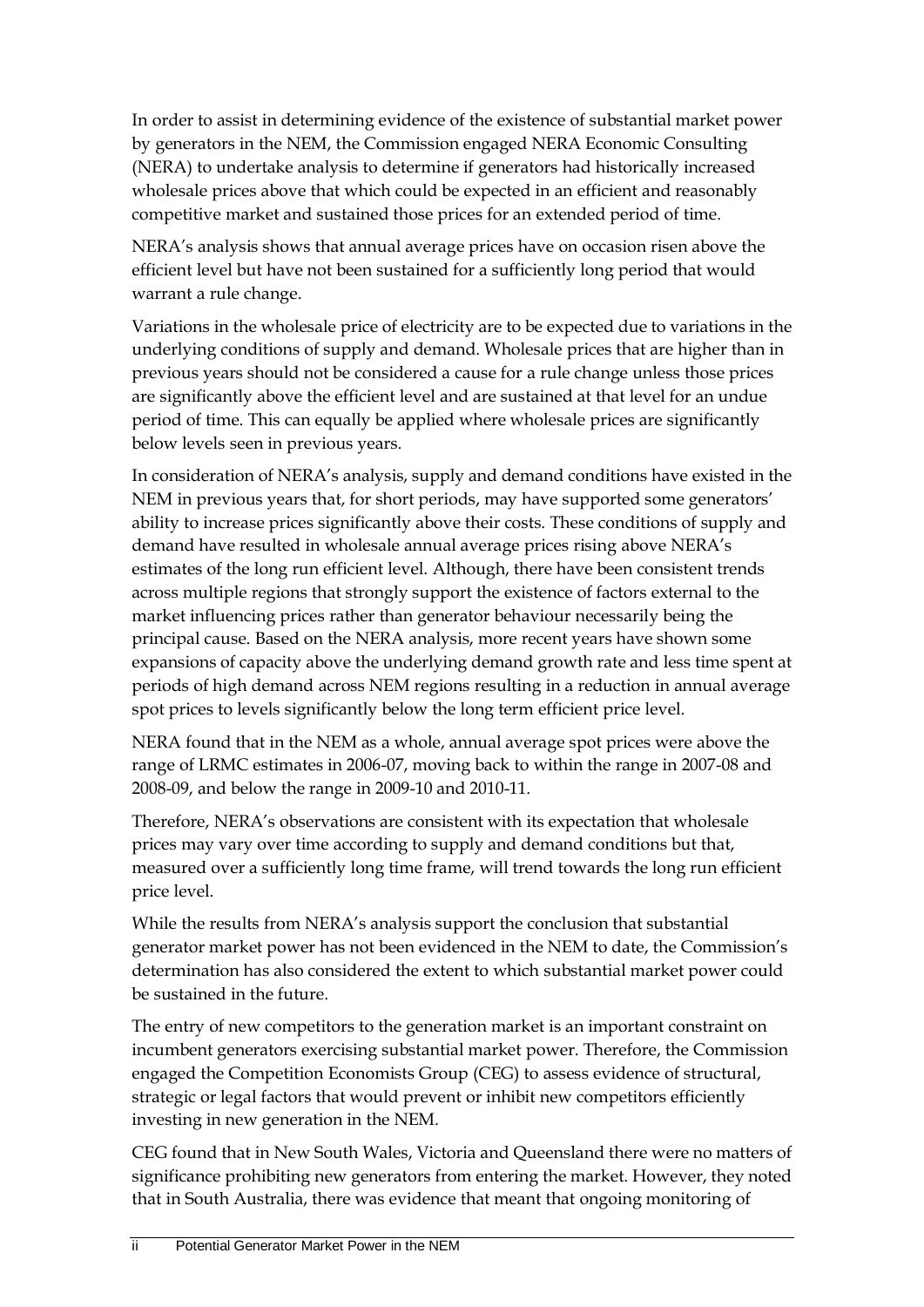prices against the long run efficient level may be warranted. They also noted that there were alternative explanations for their results in South Australia such that a definitive conclusion of whether new competitors were being inhibited from entering the South Australian market could not be made.

CEG's assessment of factors inhibiting new entrants in South Australia is not inconsistent with the findings by NERA that there is no evidence of the existence of substantial market power.

#### *The MEU's proposed rule*

By restricting the ability of some generators to price above their short term efficient level the proposed rule would act as a disincentive for new generators to enter the market or for existing generators to expand their capacity.

In the long-term, a generator must have an expectation that it will likely be able to recover its efficient costs, both for that generator to remain solvent and to encourage further investment and injections of capital to the NEM.

Any rule that seeks to constrain or limit the bidding of generators, in the manner proposed by the MEU, or a similar manner, is likely to diminish incentives in the current investment environment. Lower levels of investment are likely to reduce the long-term reliability of supply to consumers and increase prices as supply fails to keep pace with the growth in demand.

#### *Wholesale prices and retail prices*

The commission has considered the implications of NERA's results on consumers.

There is some similarity between the long term efficient price levels calculated by NERA and those determined by state based regulators for the purposes of jurisdictional retail price determinations. However, there are some significant differences between the methodologies used by NERA and those used by the jurisdictional regulators and therefore stakeholders should be cautious about drawing conclusions from the comparison.

Despite a finding that there is insufficient evidence to support the existence of substantial market power, retailers and large users exposed to the wholesale market must be aware of the inherent volatility of wholesale electricity markets, the risks of participation in those markets and the risk management mechanisms available.

#### *Background to the MEU's rule change request*

The stated purpose of the MEU's proposed rule change is to prevent or constrain the exercise of market power by generators in the NEM. In particular, the MEU considers that during periods of high demand, some large generators do not face effective competition and have the ability to use their market power to increase the wholesale spot price, with flow on effects on contract prices.

To address this perceived problem, the MEU proposes amendments to the National Electricity Rules (Rules) that would:

• require the Australian Energy Regulator (AER) to assess which generators in each NEM region have market power and declare each of those generators to be a 'dominant generator' when regional demand exceeds a specified level; and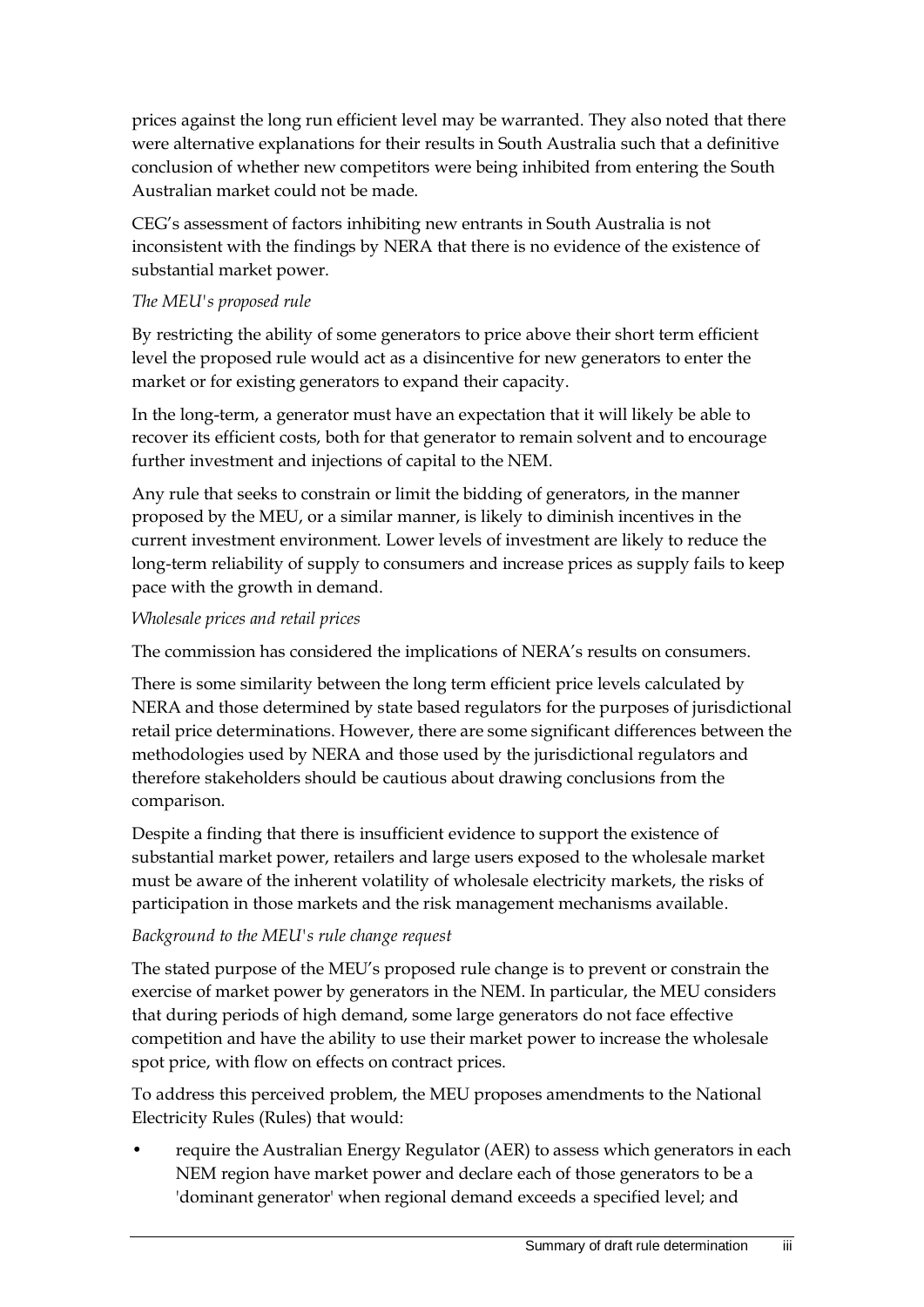• impose restrictions on the dispatch offers that may be submitted by a 'dominant generator' so that when regional demand exceeds the level at which the generator has been declared to be a dominant generator, the dominant generator must offer all of its available capacity for dispatch at a price that does not exceed the administered price cap (APC), which is currently set at \$300 per megawatt hour (MWh).

#### *Future rule change requests*

Careful consideration and extensive consultation has informed the framework adopted for the consideration of this rule change request. The Commission considers it is the appropriate methodology for considering potential generator market power in the NEM. The framework can be used by stakeholders to assess whether they consider there is evidence of substantial market power in the NEM in the future. In receiving any new rule change proposals in the future that relate to this subject matter, the Commission intends to use the same set of assessment factors to determine whether the new rule change will, or is likely to, contribute to the achievement of the National Electricity Objective (NEO).

Before making any rule change in the future to address the existence of substantial market power it would also be important to understand the causes of the substantial market power. If the cause related to the industry structure of the wholesale electricity market in a particular region then a rule change may not be the most effective way to address the issue.

#### *Invitation for public submissions and final rule determination*

In accordance with the notice published under section 99 of the NEL, the Commission invites submissions on this draft rule determination by 20 July 2012.

In accordance with section 101(1a) of the NEL, any person or body may request that the Commission hold a hearing in relation to this draft rule determination. Any request for a hearing must be made in writing and must be received by the Commission no later than 15 June 2012.

Submissions and requests for a hearing should quote project number "ERC0123" and may be lodged online at www.aemc.gov.au or by mail to.

Australian Energy Market Commission PO Box A2449 SYDNEY SOUTH NSW 1235

Where practicable, submissions should be prepared in accordance with the Commission's guidelines for making written submissions on rule change requests.2 The Commission publishes all submissions on its website, subject to a claim of confidentiality.

All enquiries regarding this project should be addressed to Mark Allen on (02) 8296 7800.

<sup>2</sup> This guide is available on the AEMC website.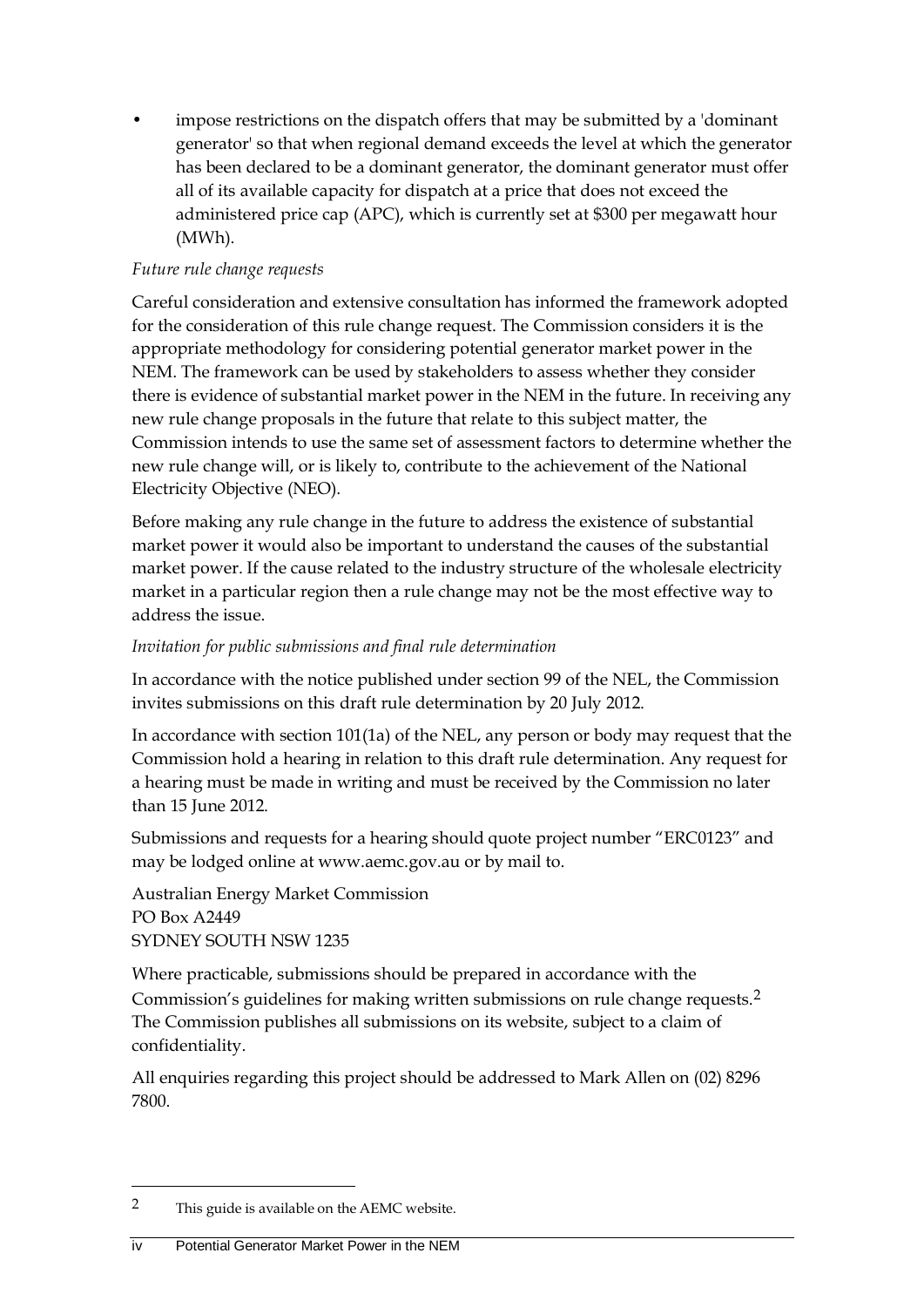## **Contents**

| 1              |     |                                                                         |  |  |  |  |
|----------------|-----|-------------------------------------------------------------------------|--|--|--|--|
| $\overline{2}$ |     |                                                                         |  |  |  |  |
|                | 2.1 |                                                                         |  |  |  |  |
|                | 2.2 |                                                                         |  |  |  |  |
|                | 2.3 |                                                                         |  |  |  |  |
| 3              |     |                                                                         |  |  |  |  |
|                | 3.1 |                                                                         |  |  |  |  |
|                | 3.2 |                                                                         |  |  |  |  |
| 4              |     |                                                                         |  |  |  |  |
|                | 4.1 |                                                                         |  |  |  |  |
|                | 4.2 |                                                                         |  |  |  |  |
|                | 4.3 |                                                                         |  |  |  |  |
|                | 4.4 |                                                                         |  |  |  |  |
| 5              |     | Evidence of the existence of substantial market power in the NEM 17     |  |  |  |  |
|                | 5.1 |                                                                         |  |  |  |  |
|                | 5.2 |                                                                         |  |  |  |  |
|                | 5.3 |                                                                         |  |  |  |  |
| 6              |     |                                                                         |  |  |  |  |
|                | 6.1 | What do NERA's results mean for residential retail customers? 32        |  |  |  |  |
|                | 6.2 | What do these results mean for large commercial and industrial users?36 |  |  |  |  |
| 7              |     |                                                                         |  |  |  |  |
|                | 7.1 |                                                                         |  |  |  |  |
|                | 7.2 |                                                                         |  |  |  |  |
|                | 7.3 |                                                                         |  |  |  |  |
|                | 7.4 | Implications for the future exercise of substantial market power 43     |  |  |  |  |
| 8              |     |                                                                         |  |  |  |  |
|                | 8.1 |                                                                         |  |  |  |  |
|                | 8.2 |                                                                         |  |  |  |  |
|                | 8.3 |                                                                         |  |  |  |  |
|                | 8.4 |                                                                         |  |  |  |  |
|                |     |                                                                         |  |  |  |  |
| A              |     |                                                                         |  |  |  |  |
|                | A.1 |                                                                         |  |  |  |  |
|                | A.2 |                                                                         |  |  |  |  |
|                | A.3 |                                                                         |  |  |  |  |
|                | A.4 |                                                                         |  |  |  |  |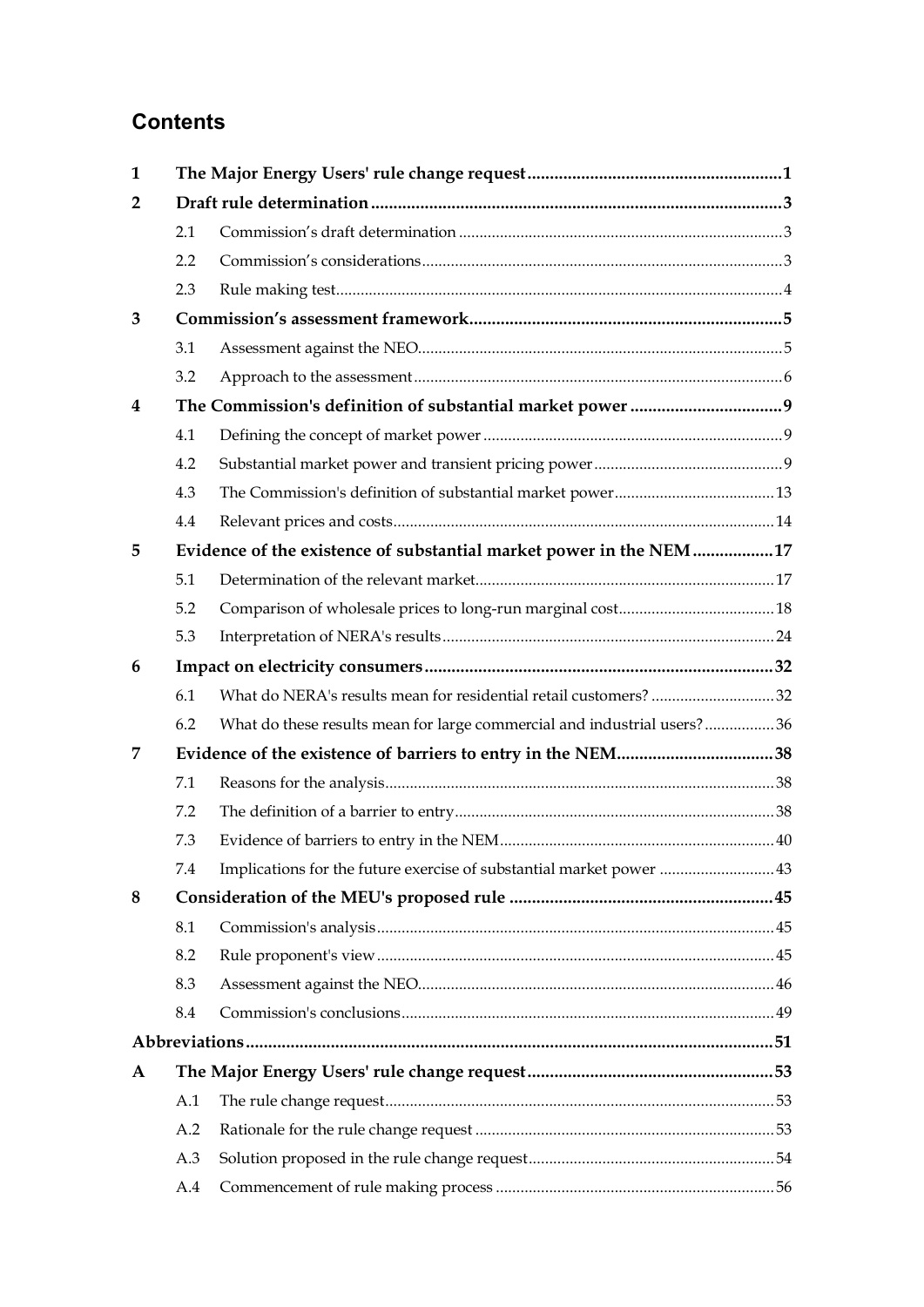| $\mathsf{C}$ | Summary of issues raised in submissions to the directions paper and technical |  |
|--------------|-------------------------------------------------------------------------------|--|
| В            | Summary of issues raised in submissions to the consultation paper59           |  |
|              |                                                                               |  |
|              |                                                                               |  |
|              |                                                                               |  |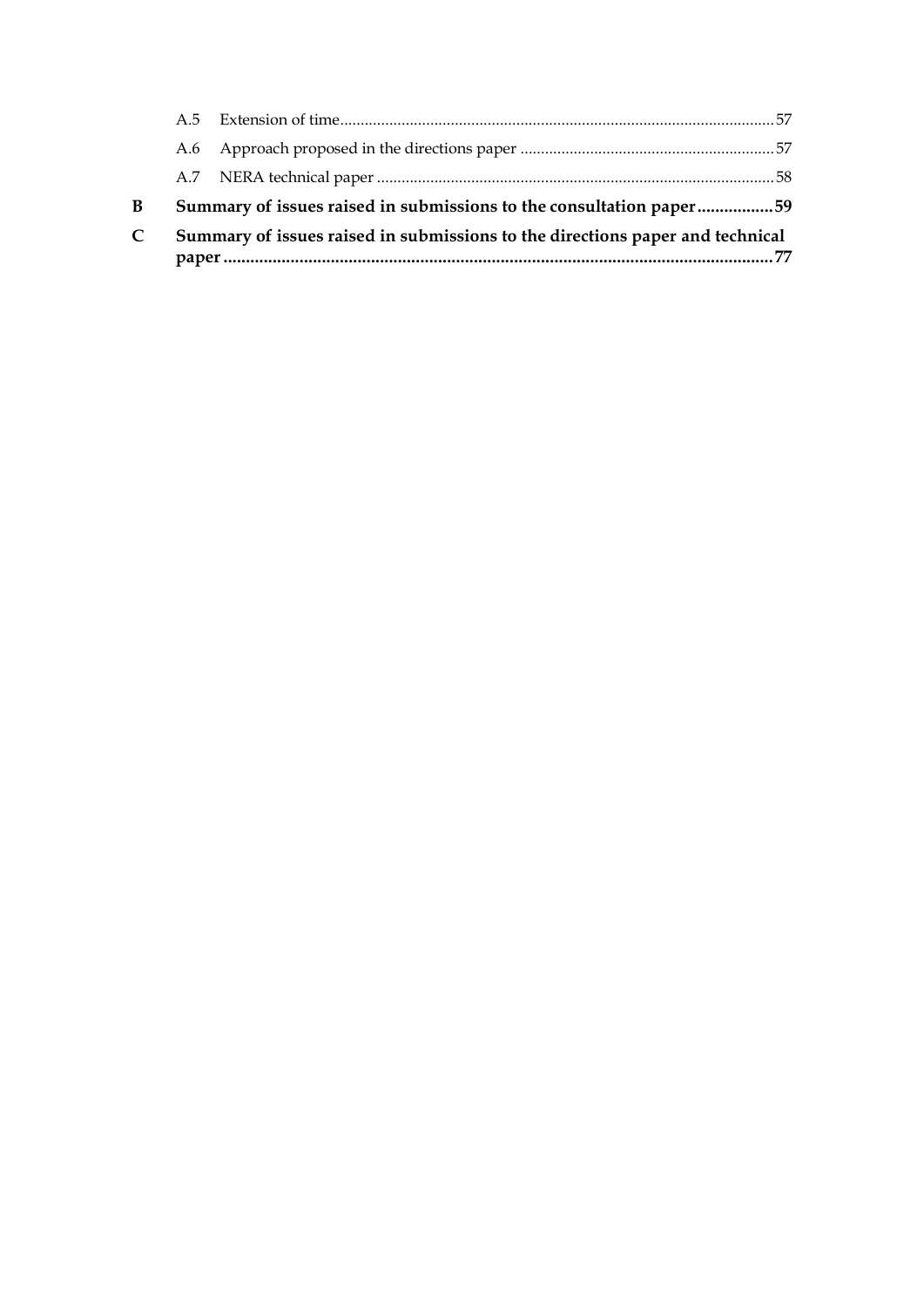## <span id="page-8-0"></span>**1 The Major Energy Users' rule change request**

On 23 November 2010, the Major Energy Users' Inc. (MEU) submitted a rule change request to the Australian Energy Market Commission (AEMC or Commission) in relation to the potential exercise of market power by generators in the National Electricity Market (NEM).

The stated purpose of the MEU's proposed rule change is to prevent or constrain the exercise of market power by generators in the NEM. In particular, the MEU considers that during periods of high demand, some large generators do not face effective competition and have the ability to use their market power to increase the wholesale spot price, with flow on effects on contract prices.

To address this problem, the MEU proposes amendments to the National Electricity Rules (Rules) that would:

- require the Australian Energy Regulator (AER) to assess which generators in each NEM region have market power and declare each of those generators to be a 'dominant generator' when regional demand exceeds a specified level; and
- impose restrictions on the dispatch offers that may be submitted by a 'dominant generator' so that when regional demand exceeds the level at which the generator has been declared to be a dominant generator, the dominant generator must offer all of its available capacity for dispatch at a price that does not exceed the APC), which is currently set at \$300 per MWh.

More information on the MEU's rule change request, the rule making process, and the consultation process prior to this draft determination are provided in Appendix A. The MEU's rule change request including supporting evidence can be found on the AEMC's website3.

This paper sets out the Commission's assessment of, and draft determination for the MEU's proposed rule.

The Commission has sought to define the problem that the proposed rule is seeking to address, and to test for the existence of that problem in the NEM.

The Commission considers that the problem that the MEU's proposal is seeking to address is the exercise of substantial market power by generators in the NEM, where that market power is exercised with the purpose or effect of increasing wholesale spot or contract prices.

The long term the efficient price level should reflect the long-run marginal cost (LRMC) of construction or expansion of generation capacity. However, for any particular shorter term period, spot and contract prices can be substantially higher or lower than the LRMC. This is because spot and contract prices in any particular shorter term period will reflect the short run marginal cost (SRMC) of balancing the supply and demand of electricity. The SRMC represents the marginal value of supplying electricity, including scarcity value at times of high demand.

<sup>3</sup> www.aemc.gov.au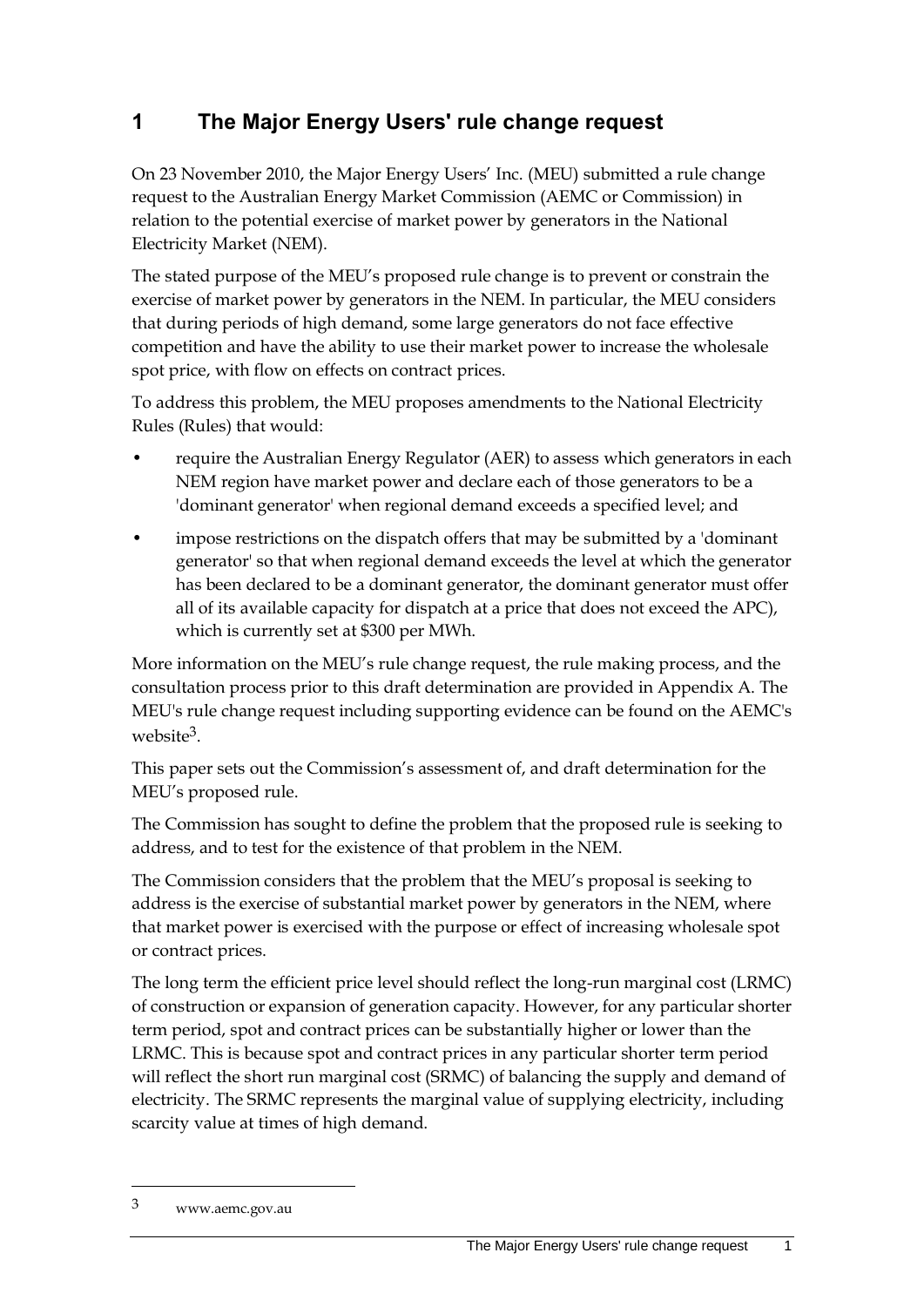The ability of a generator, either unilaterally or in coordination with other generators, to increase the spot price in a particular half hour period is not evidence of substantial market power. In this draft determination we describe this behaviour as "transient pricing power". It is the ability of a generator(s) to increase the wholesale price above LRMC on a sustained basis that is evidence that substantial market power may be being exercised.

This definition of 'substantial market power' has allowed the Commission to test for its existence in the NEM and whether the current market environment justifies the making of the MEU's proposed rule or a more preferable rule.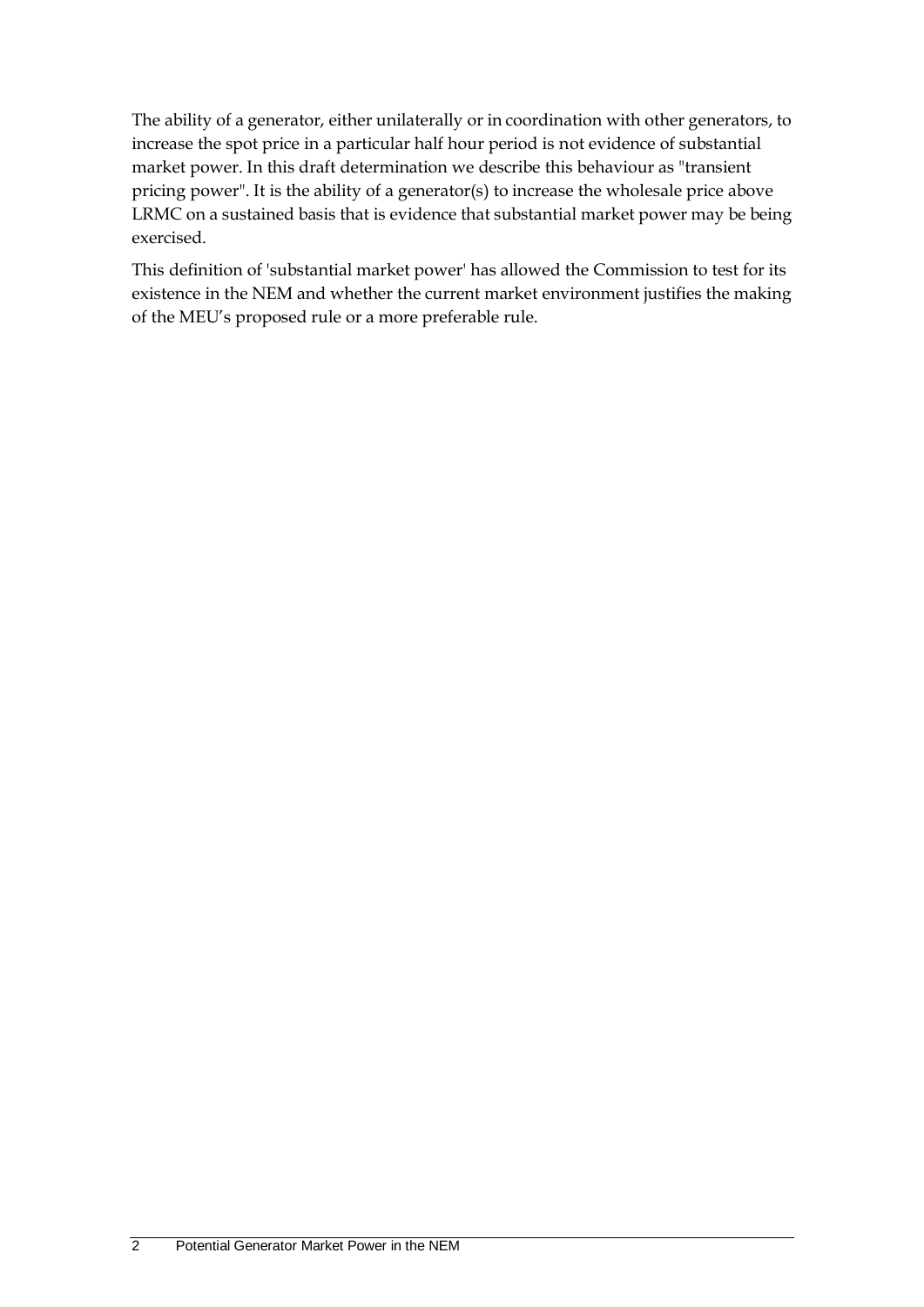## <span id="page-10-0"></span>**2 Draft rule determination**

#### <span id="page-10-1"></span>**2.1 Commission's draft determination**

In accordance with section 99 of the National Electricity Law (NEL), the Commission has made this draft rule determination in relation to the rule proposed by the Major Energy Users Inc.

The Commission has determined not to make the proposed rule.

The Commission has given significant consideration to the rule change request proposed by the MEU. The Commission recognises the importance of the issues raised by the MEU's proposed rule and the significance of the issues with regard to acheiving efficient outcomes in the NEM, consistent with meeting the NEO. Electricity is a vital input to the economy and an efficient market outcome is crucial for both consumers and producers of electricity. However, based on careful consideration of the evidence provided through consultant analysis and stakeholder feedback to the consultation paper, directions paper, public forum and technical paper, the Commission considers the problems raised by the MEU were not substantiated to a standard that would justify the making of a rule.

In the long-term, a generator must have an expectation that it will likely be able to recover its total efficient costs, both for that generator to remain solvent and to encourage further investment and injections of capital to the NEM.

A market design that does not provide a generator with a reasonable opportunity to recover its total efficient costs will fail in attracting the necessary investment to maintain supply availability in line with the level of demand.

In light of the Commission's analysis, and the lack of evidence supporting the existence of substantial generator market power in the NEM, the Commission considers that any rule that seeks to constrain or limit the bidding of generators, in the manner proposed by the MEU, or a similar manner, is likely to diminish incentives for efficient investment, thereby potentially reducing the long-term reliability of supply to consumers.

While the Commission has determined not to make the MEU's proposed rule or a more preferable rule, this does not imply that there are no laws that currently regulate the bidding behaviour of generators in the NEM. Like companies in other parts of the economy, generators are subject to the provisions of the *Competition and Consumer Act (CCA)*. The National Electricity Rules (NER) also contains provisions requiring generators to bid in good faith.

#### <span id="page-10-2"></span>**2.2 Commission's considerations**

In assessing the rule change request, the Commission considered:

- the Commission's powers under the NEL to make the draft rule determination;
- the rule change request;
- submissions and supplementary submissions received during first round consultation;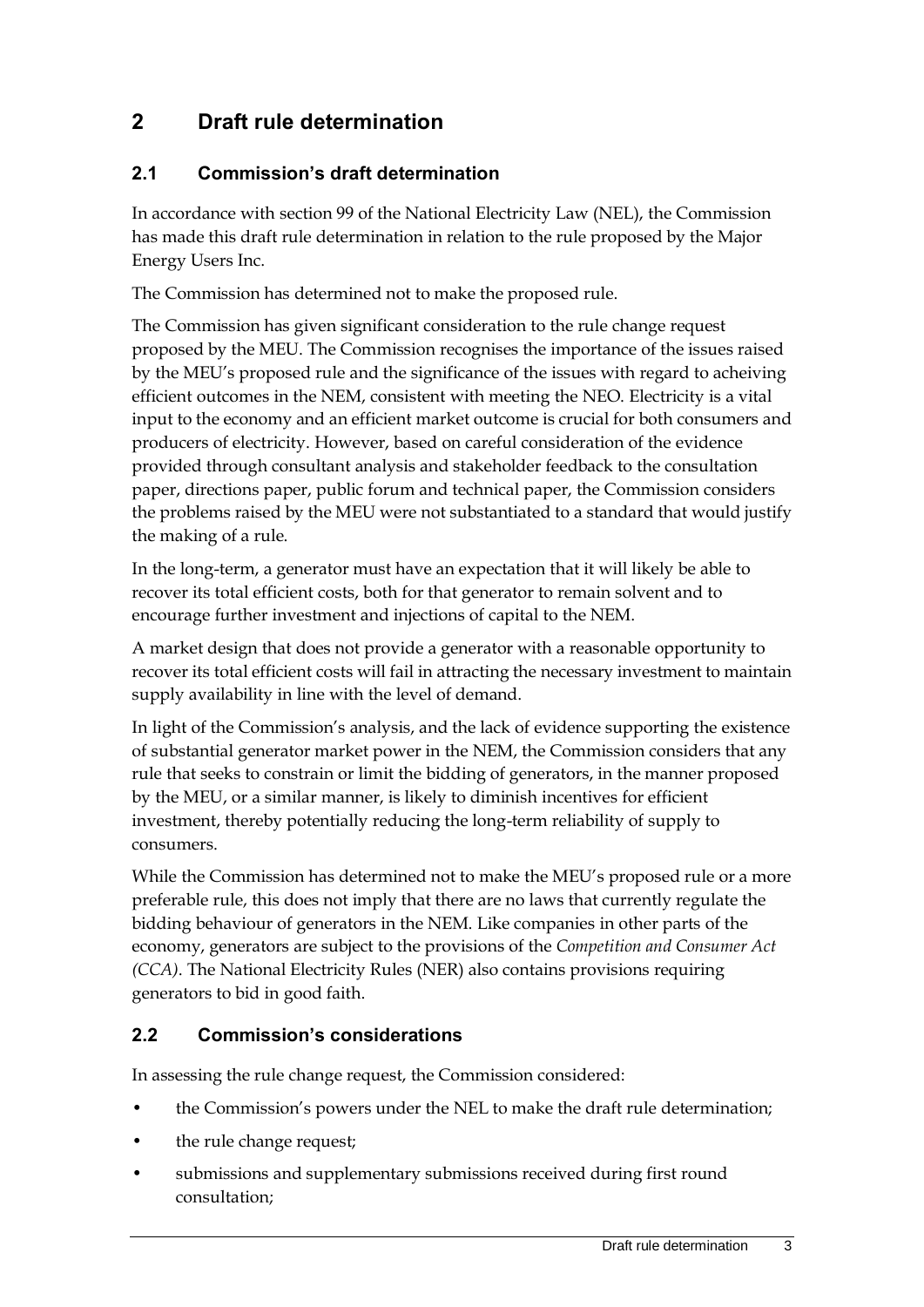- submissions and supplementary submissions received during consultation on the directions paper;
- stakeholder views at the Market Power Public Forum held in Adelaide;
- submissions received during consultation on the technical paper prepared by NERA Economic Consulting (NERA);
- submissions received for the purposes of the web forum; and
- the Commission's analysis as to the ways in which the proposed rule will, or is likely to, contribute to the National Electricity Objective NEO.

There is no relevant Ministerial Council on Energy (MCE) Statement of Policy Principles that the Commission must have regard to.4

### <span id="page-11-0"></span>**2.3 Rule making test**

Under section 88(1) of the NEL the Commission may only make a rule if it is satisfied that the rule will, or is likely to, contribute to the achievement of the NEO. This is the decision making framework that the Commission must apply.

The NEO is set out in section 7 of the NEL as follows:

"The objective of this Law is to promote efficient investment in, and efficient operation and use of, electricity services for the long term interests of consumers of electricity with respect to:

- (a) price, quality, safety, reliability and security of supply of electricity; and
- (b) the reliability, safety and security of the national electricity system."

<sup>4</sup> Under section 33 of the NEL, the AEMC must have regard to any relevant MCE Statement of Policy Principles in making a rule.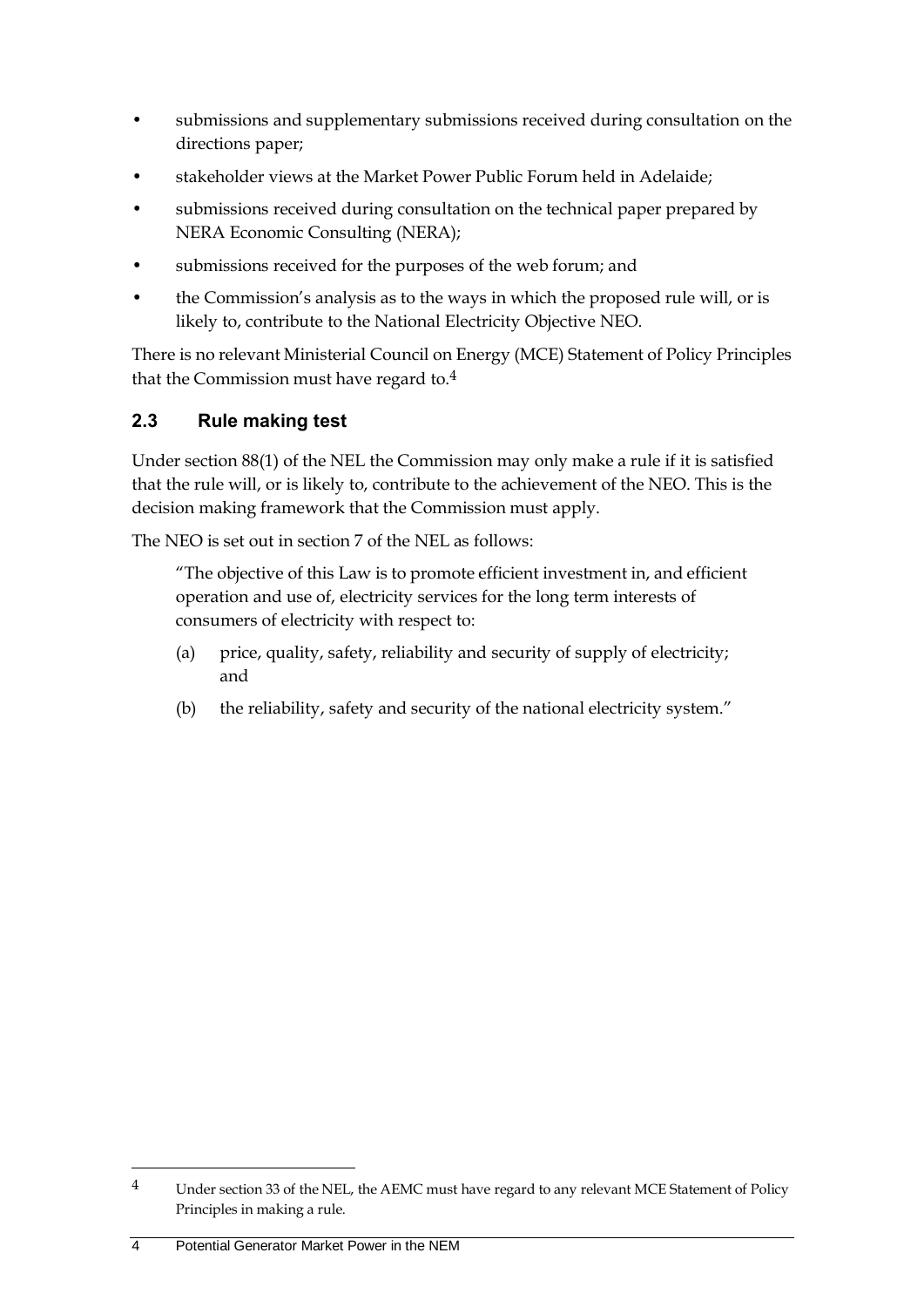## <span id="page-12-0"></span>**3 Commission's assessment framework**

#### <span id="page-12-1"></span>**3.1 Assessment against the NEO**

It is in the context of the achievement of the NEO that the Commission has investigated the existence of generator market power in the NEM and to assess the rule proposed by the MEU.

The MEU considers that there are potential benefits associated with the proposed rule. It considers there would likely be allocative and productive efficiency gains if there were stronger rule provisions to drive the dispatch of generation in a merit order based on dispatch offers that more closely reflect each generator's short run marginal cost. Generators would have greater incentive to minimise their costs, which would reduce the overall cost structure of the sector. It would follow that generation would be provided at a lower cost to consumers, thereby improving future investment opportunities.

For the rule change request, the Commission considers that the relevant aspects of the NEO are the contribution to the efficient operation and use of electricity services and the impact on efficient investment as it relates to the long-term costs and reliability of supply to consumers.<sup>5</sup>

Regulatory intervention to prevent or constrain substantial market power is likely to contribute to the achievement of the NEO, provided that the long term benefits of any proposed solution exceed the costs.

Substantial market power may result in:

- allocative inefficiency as prices that are persistently above an efficient level may result in an efficiency loss due to sub-optimal levels of electricity consumption and production. While the relatively inelastic nature of demand for electricity means that these impacts are likely to be small over the short-term, longer-term effects are likely to see a reduction in efficient investment in electricity services and less efficient use of those services by consumers;<sup>6</sup>
- productive inefficiency as plant with low short-run marginal cost (SRMC) withholds capacity on a sustained basis and is replaced by more expensive generation. A greater reliance on higher cost plant to meet demand may reduce the incentive on generators to minimise their costs, which is likely to increase the overall cost structure of the sector; and
- higher wholesale prices that are likely to flow through to retail prices and increase electricity consumer costs. Electricity is a vital input into most goods and services, and sustained high electricity prices can have a significant impact on the broader economy.

<sup>5</sup> Under section 88(2), for the purposes of section 88(1) the AEMC may give such weight to any aspect of the NEO as it considers appropriate in all the circumstances, having regard to any relevant MCE statement of policy principles.

<sup>6</sup> There is also some evidence to suggest that previous estimates of the responsiveness of customers' consumption decisions to prices may be higher than previously thought. See Australian Energy Market Operator (AEMO) update to the 2011 Electricity Statement of Opportunities.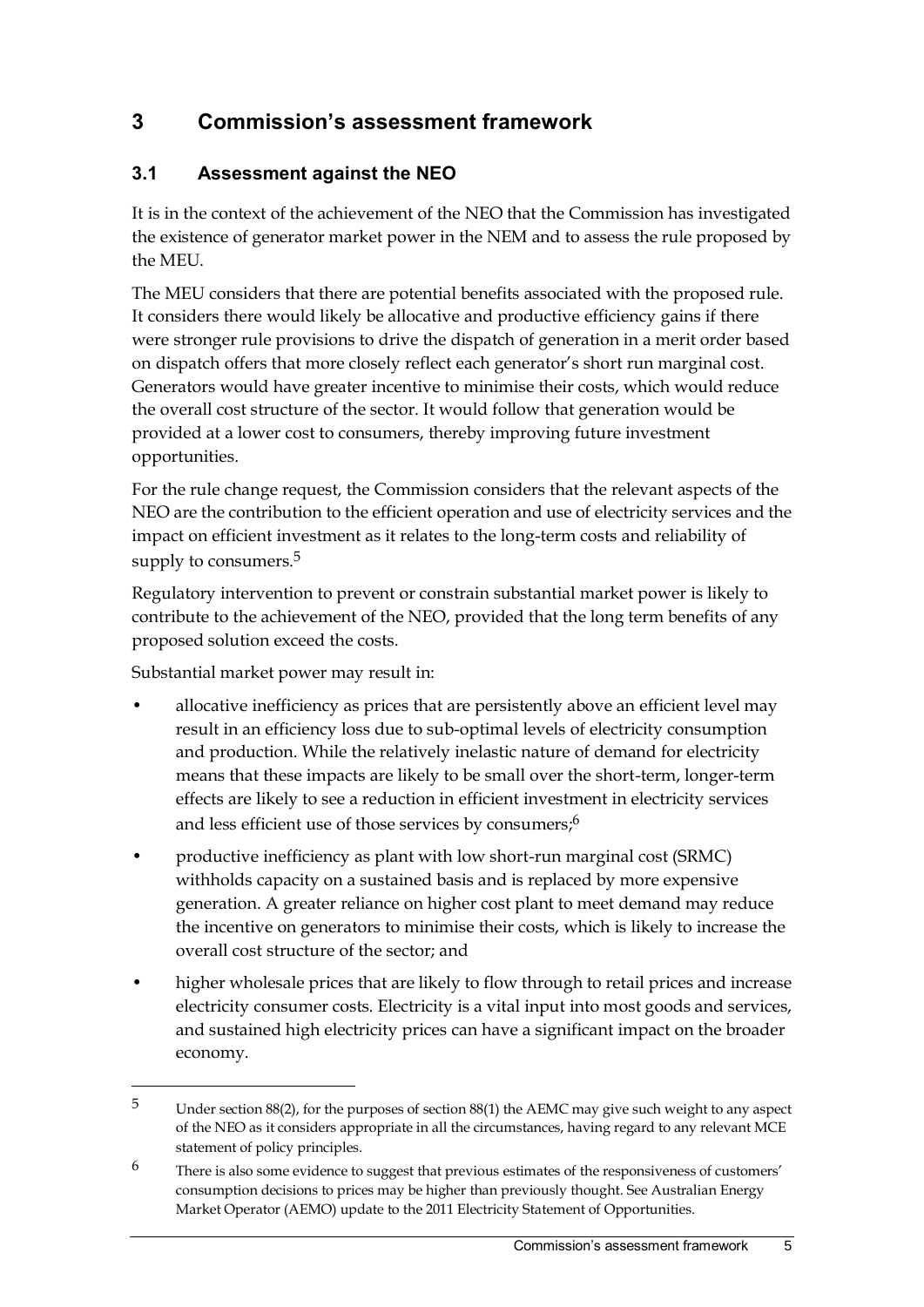Conversely, if there is no evidence of substantial market power and a rule is made that would have the effect of reducing wholesale electricity prices then there is a risk that investors would be deterred from making investments to maintain or expand existing generation capacity or build new generation capacity. Investors who are restricted from bidding to recover their efficient costs may not be confident of making an adequate risk adjusted return. In the long run a lack of new investment may reduce or seriously endanger reliability of supply. Therefore, in assessing the proposed rule the Commission has considered whether it would risk deterring efficient investment.

## <span id="page-13-0"></span>**3.2 Approach to the assessment**

In assessing the rule change request, the Commission has included a consideration of the NEO, and section 88(2) of the NEL, which allows the AEMC to give weight to any aspect of the NEO as it considers appropriate in all the circumstances.

The assessment framework for this rule change request has considered whether:

- the proposed rule will, or is likely to, better contribute to the achievement of the NEO than the status quo; and
- having regard to the issues raised by the rule change request, there is a more preferable rule that is likely to better contribute to the achievement of the NEO than the proposed rule.

In the consultation paper the Commission proposed a three-step assessment framework.

- 1. Defining the problem.
- 2. Assessing whether there is evidence of a problem.
- 3. Assessing solutions to the problem.

#### **3.2.1 Defining the problem**

In order to assess the likely impact of the proposed rule on the NEO, the Commission began by defining the issue that the rule change request is seeking to address. The Commission considers that the relevant problem is the exercise of substantial market power by generators in the NEM, where that market power is exercised with the purpose or effect of increasing wholesale spot or contract prices.

The Commission has considered the definitions proposed by stakeholders as well as the definitions adopted in economic literature, competition law and other potentially relevant sources in forming its view on the appropriate definition of substantial market power in the context of the NEM.7 The Commission considers that the definition of substantial market power that has been developed is relevant in the context of the problem that the MEU's rule change request seeks to address.

The Commission then sought to define 'market power' and what constitutes the 'exercise' of market power in the context of the NEM. The MEU's proposed rule does not contain a definition of 'market power'. Submissions on the consultation paper

<sup>7</sup> The Commission's consideration of these definitions is outlined in Chapter 3 of the directions paper to the rule change request, which can be found on the AEMC website – www.aemc.gov.au.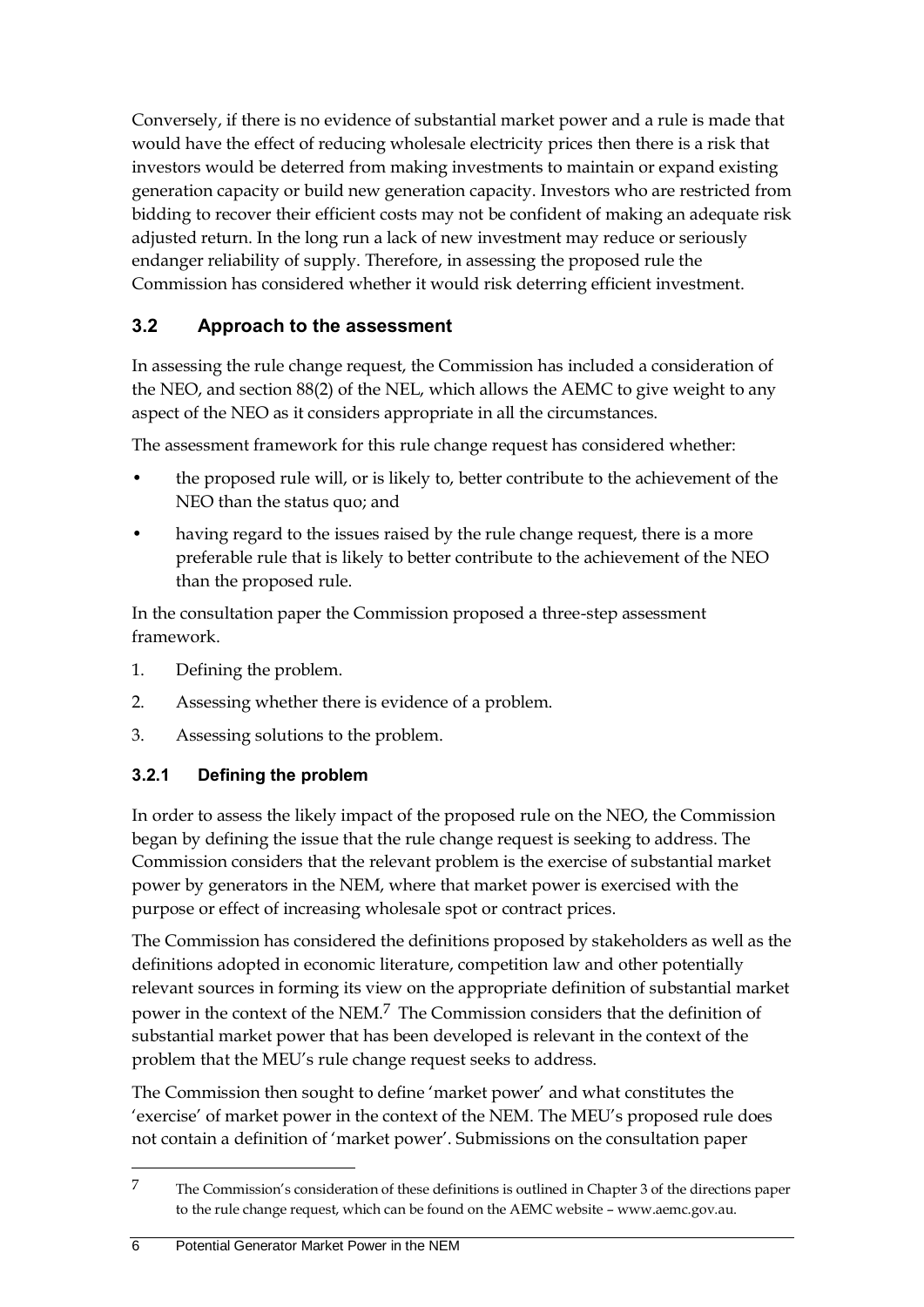demonstrated significant disagreement between stakeholders in relation to the appropriate approach to defining market power. The directions paper drew on stakeholder submissions to the consultation paper to enable the Commission to address the related issues of:

- what is the appropriate definition of 'market power';
- whether a distinction should be drawn between 'market power' and 'substantial market power';
- what is the appropriate definition of the 'exercise' of market power in the context of the NEM;
- whether 'tacit collusion' should be considered as part of the rule change process.

In consideration of stakeholder submissions to the directions paper, the Commission was able to confirm its definitions of 'market power' and the 'exercise' of market power in the context of the NEM and to test for evidence of its existence. This process provided the background and key facts against which to consider the likely effects of the MEU's rule change request on the NEO.

The Commission's findings in relation to the definition of the problem are set out in Chapter 4.

#### **3.2.2 Assessing whether there is evidence of a problem**

In order to assist with its assessment of the existence of substantial market power in the NEM, the Commission engaged NERA Economic Consulting to determine whether wholesale market prices (spot and contract) have exceeded levels necessary to encourage additional efficient investment, i.e. have annual average prices exceeded efficient wholesale prices and been sustained at that level.

NERA's analysis is an important aspect of the analytical framework. If NERA's analysis showed wholesale prices to persistently exceed efficient wholesale prices over the period of the assessment it would be strong evidence of factors pushing up prices on a sustained basis and the requirement for further investigation to determine whether the higher prices result from the existence and exercise of substantial market power. Otherwise, if the analysis showed wholesale prices to be below, or close to, LRMC, then it would be strongly indicative that substantial generator market power is not a significant problem.

The Commission also engaged the CEG to undertake an assessment of the existence of barriers to entry in the NEM, the results of which were fed into a consideration of the potential for the exercise of substantial market power to be sustained in the future. The Commission recognises that there were a number of submissions to the directions paper that stakeholders, including the Private Generators Group, Origin Energy, Alinta Energy, Loy Yang Marketing Management Company (LYMMCo), and the Australian Financial Markets Association (AFMA), have emphasised the difficulty in predicting a generator's ability to exercise substantial market power in the future and that regulatory intervention in this regard would be based on a subjective forward looking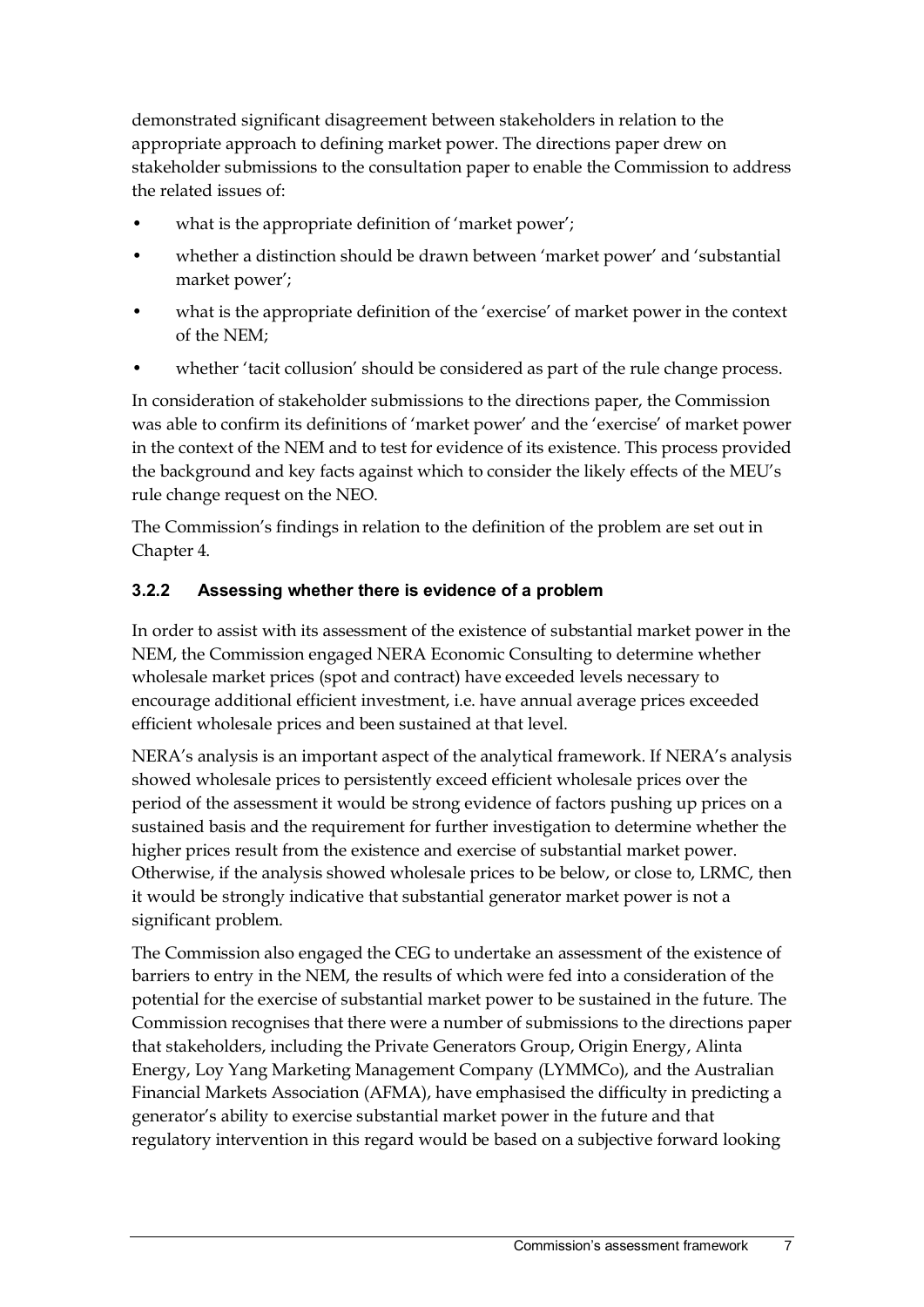analysis.8 The submissions further contend that this would be highly contentious if the regulatory intervention was pre-emptive without evidence of the exercise of market power in the past.

In consideration of the lack of evidence from NERA's analysis supporting the existence of substantial generator market power, and the lack of firm evidence from CEG's analysis supporting the existence of significant barriers to entry, the Commission considers that there are insufficient grounds to conclude the existence of substantial market power and to assume the likely future exercise of substantial market power by generators in the NEM. The Commission's findings in relation to the existence of substantial market power in the NEM are set out in Chapter 5. A discussion on the existence of barriers to entry is set out in Chapter 7.

If the Commission had concluded that substantial market power existed and/or was likely to exist in the future, then it would have been necessary to consider the causes of the existence of substantial market power. This assessment would have informed the consideration of the appropriate solution, which may or may not have been a rule change, to address the issue. In particular, if the main cause of the existence of substantial market power in a NEM region was the industry structure in the wholesale electricity market then a rule change may not be the most effective way to address the issue.

The Commission considers that the assessment framework and approach adopt for this rule change request provide a framework within which market participants and other stakeholders can assess whether at any time in the future issues of substantial market power in the NEM arise. If such an analysis concluded that substantial market power existed then it would also be necessary to assess the causes of that substantial market power to help identify the most appropriate solution.

The Commission's findings in relation to the costs and benefits of the rule in its ability to contribute to the NEO and set out in Chapter 8.

#### 8 Potential Generator Market Power in the NEM

<sup>8</sup> Private Generators Group, submission to directions paper, 17 November 2011, p1; Origin Energy, submission to the directions paper, 18 November 2011, p5; Alinta Energy, submission to directions paper, 21 November 2011, p8; AFMA, submission to directions paper, 22 November 2011, p2; LYMMCo, submission to directions paper, 25 November 2011, p3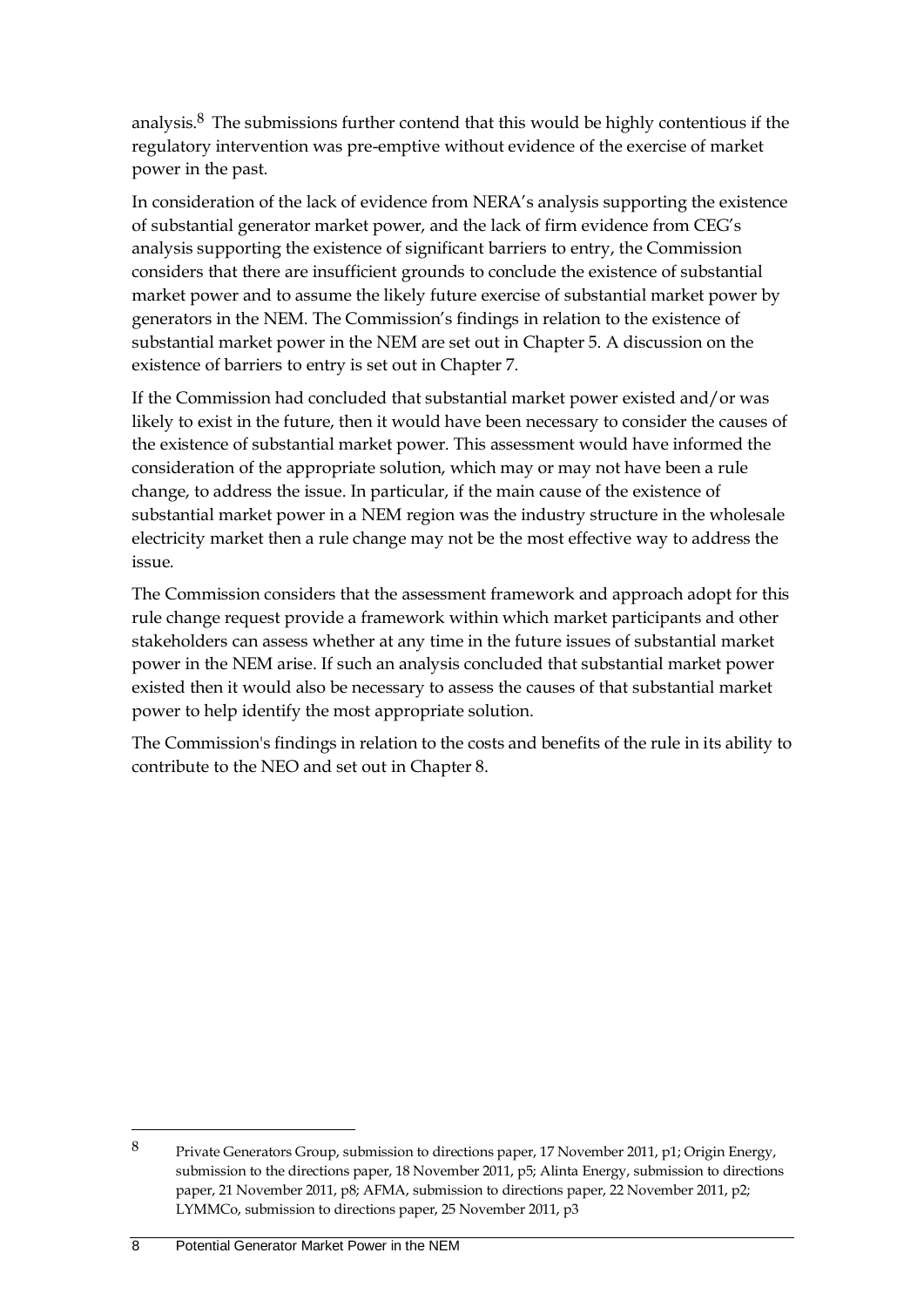## <span id="page-16-0"></span>**4 The Commission's definition of substantial market power**

This Chapter provides a summary of the Commission's conclusions on the meaning of substantial market power and the exercise of substantial market power in the context of the NEM.

## <span id="page-16-1"></span>**4.1 Defining the concept of market power**

A clear definition of 'market power' and the 'exercise of market power' is important to define the problem that the MEU's proposal is seeking to address and to allow assessment of whether the MEU's proposed rule, or a more preferable rule, is likely to contribute to the achievement of the NEO.

Stakeholders to the determination process have expressed different views as to the appropriate definition of 'market power' and have strongly disagreed on the appropriate terminology and whether 'market power' is the correct term and concept to use in the context of the NEM.

Some submitters, primarily the Australian Energy Regulator (AER) and the MEU, considered that 'market power' is the appropriate term. However, the majority of submitters proposed that 'market power' was not the appropriate term and that it was not a useful concept in the context of the NEM. Many submitters, including the Energy Supply Association of Australia (ESAA), International Power, the NEM Generators Group, Origin Energy, TRUenergy, and AGL, drew a distinction between 'substantial market power', which requires sustained pricing above an efficient level and 'transient pricing power', which involves a transient ability to increase prices above costs for short periods of time.9

A distinction was also drawn between perfect competition, where firms do not incur any sunk costs, and workable competition, where firms do not have identical costs and sunk costs can be substantial. In workable competition, SRMC and LRMC will not be the same and they will both vary over time. Accordingly, an ability of a generator to sustain prices above an efficient level over a longer term is more relevant when defining and assessing market power.

## <span id="page-16-2"></span>**4.2 Substantial market power and transient pricing power**

An important distinction should be made between:

 $\overline{a}$ 

• 'substantial market power', which involves sustained pricing above the level that would prevail in a workably competitive market; and

<sup>9</sup> ESAA, submission to consultation paper, 15 June 2011, p2; International Power, submission to consultation paper, 1 June 2011, p4; NEM Generators Group, submission to consultation paper, 29 June 2011, p6; Origin Energy, submission to consultation paper, 30 May 2011, p5; TRUenergy, submission to consultation paper, 2 June 2011, p2,4-5; AGL, submission to consultation paper; 14 June 2011, p13.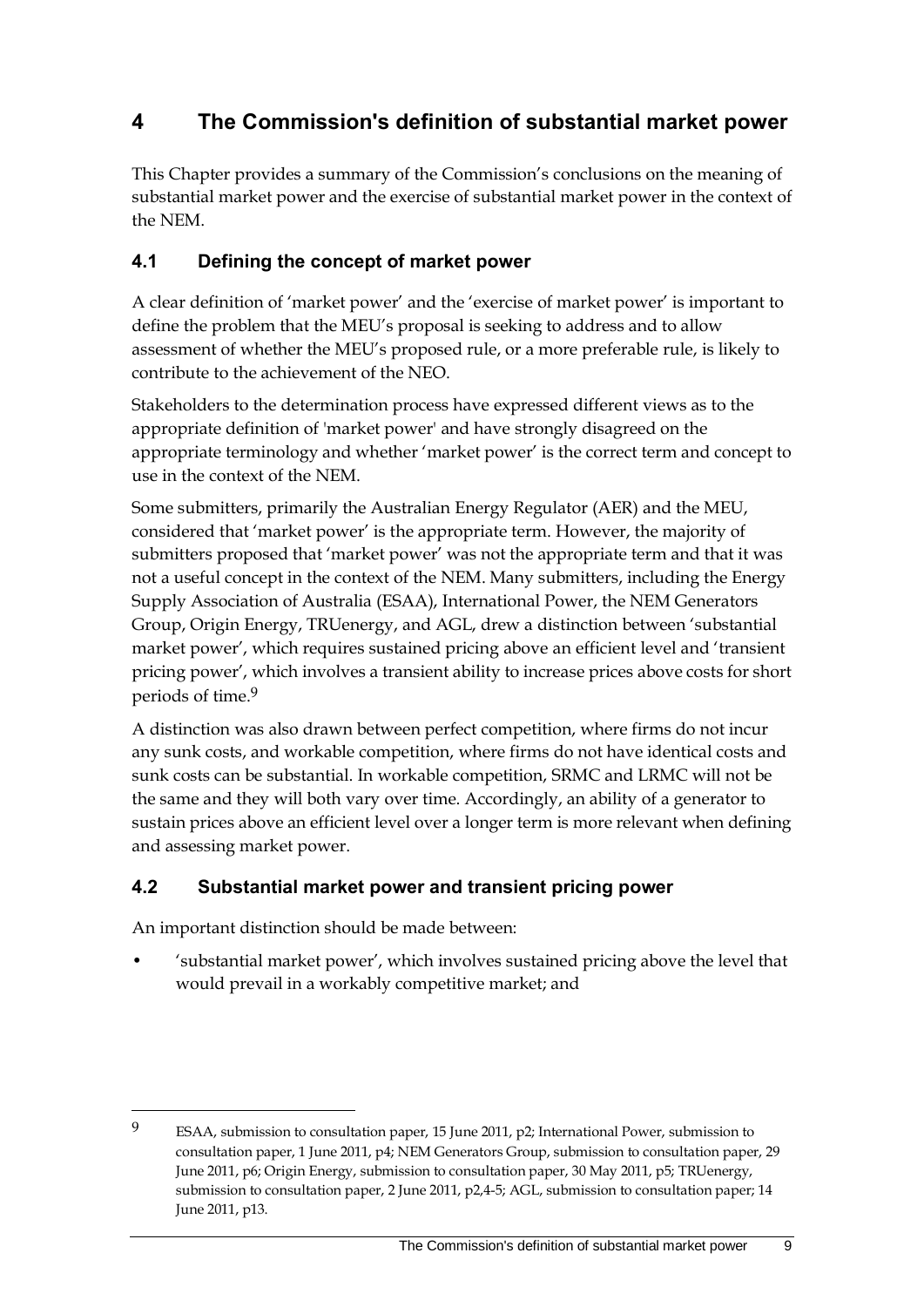• 'transient pricing power', which involves a transient ability to increase prices above costs for short periods of time.10

The distinction between transient pricing power and substantial market power reflects the distinction between perfect competition and workable competition. In a perfectly competitive market, it is assumed that firms do not incur any sunk costs, which means that SRMC and LRMC will be equal.

However, perfectly competitive markets rarely, if ever, exist in practice. Workable competition is the more appropriate benchmark when defining market power in the context of the NEM and assessing the MEU's proposal.

In a workably competitive market, prices will reflect LRMC (and the underlying trend in SRMC) over the long term. In addition, in a workably competitive market with substantial fixed costs, such as electricity generation, SRMC and LRMC will not be the same and they will both vary over time. Accordingly, a longer term perspective is required when defining and assessing market power.

If a generator is able to sustain average wholesale spot or contract prices above a workably competitive level, those prices are likely to flow through to retail prices and increase the prices that users pay for electricity. Electricity is a vital input into most goods and services, and sustained high electricity prices can have a significant impact on the broader economy.

In contrast, transient wholesale spot price spikes are not likely to have the same effect on achievement of the NEO or the productivity of the broader economy. Indeed, occasional spot prices above cost are an inherent feature of an energy-only market such as the NEM and provide a mechanism for generators to recover their efficient fixed costs, particularly given that wholesale prices may be very low or negative at other times.

This approach does not mean that evidence of bidding behaviour by generators that leads to high spot prices, such as economic withholding of capacity, was ignored.<sup>11</sup> However, it means that a long-term perspective is required when considering price spikes, and long-term average spot and contract prices must be compared with the prices that would be expected in a workably competitive market. If a generator is able to increase spot or contract prices to such an extent and with sufficient frequency that it causes sustained average prices that exceed efficient wholesale prices, then that may constitute evidence of substantial market power.

An important underlying consideration to the methodology and findings is the nature of investment signals in energy-only electricity markets such as the NEM. The AEMC has included the following extract to explain this concept.

<sup>10</sup> The Commission has adopted the term 'transient pricing power'. The NERA report refers to this concept as 'temporary pricing power' and several submitters referred to a similar concept as 'transient market power', but the Commission considers 'transient pricing power' to be the most appropriate description of this concept.

<sup>11</sup> The MEU defines 'economic withholding' as occurring where a generator offers a proportion of its capacity near the market price cap so that it is less likely to be dispatched and other generators will be dispatched ahead of it – MEU rule change request, p32. The Commission agrees with that definition.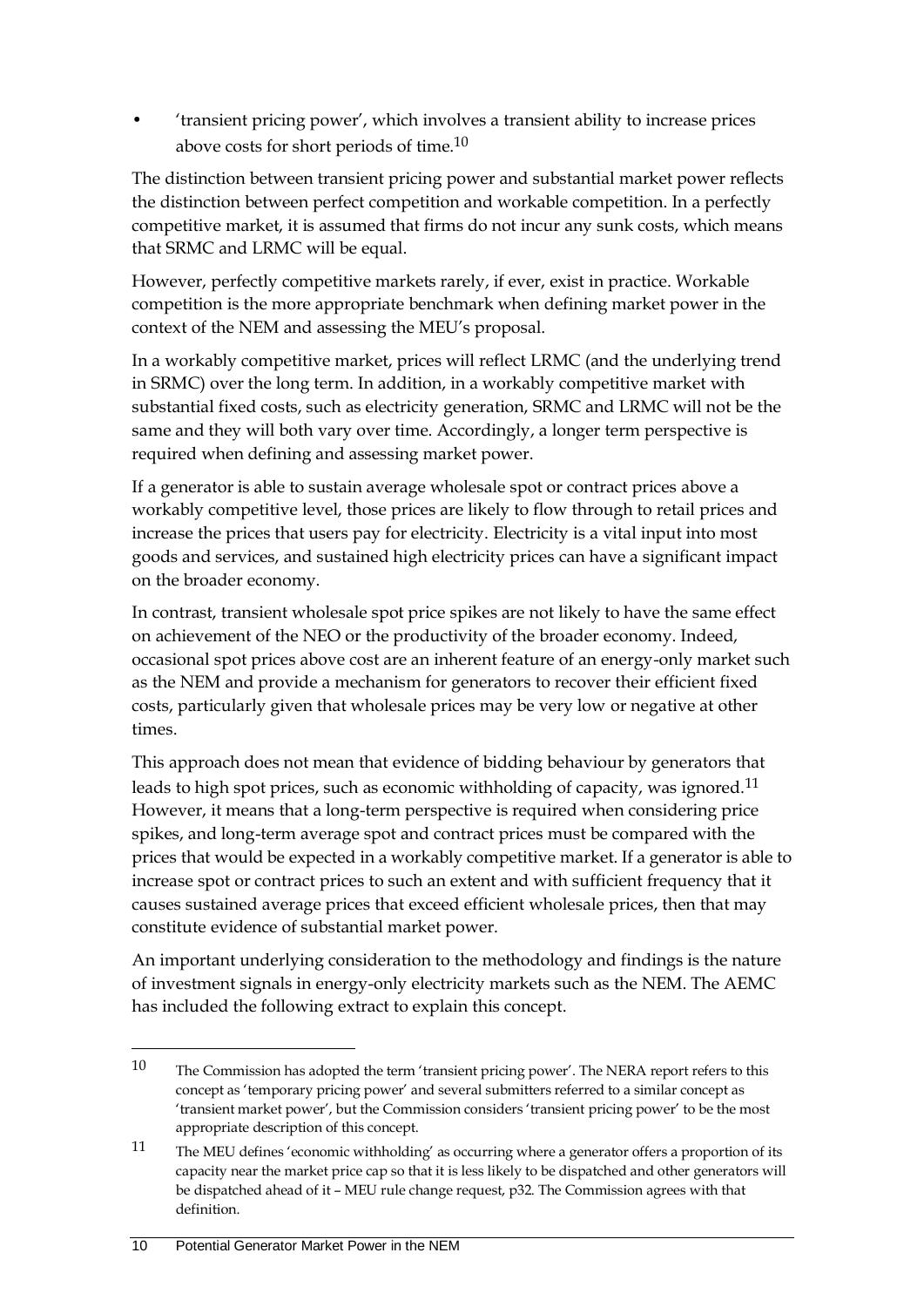#### **Box 4.1: Investment signals in an energy-only electricity market12**

The desired market outcome for consumers is to be provided with reliable supplies of electricity on an ongoing basis at efficient cost. This involves, amongst other factors, decisions regarding the construction of new generation capacity and when existing generation capacity should be retired. It also includes decisions by consumers on when and how much to consume, given that firm commitments to reduce consumption at peak times can be an alternative to building new generation capacity.

The strength of the signal for new investment is influenced significantly by regulation. The value of new generation depends on the level of expected prices, including when capacity is scarce. The maximum price in the spot market, likely to be seen most when capacity is scarce, is a regulatory setting. It is currently set at \$12,500/MWh, and will increase to \$12,900/MWh on 1 July 2012.

If prices were not capped, then prices at peak times could rise to unacceptably high levels for consumers and retailers. Electricity wholesale markets need to be balanced in real time, and quite often it is not feasible for consumers to respond to price spikes at very short notice. The required technology to respond is not generally available, for most consumers, although technology is changing and improving all the time, and the transactions costs can be prohibitively high. Hence, if consumers cannot reveal their willingness to avoid very high prices through their consumption decisions, then there is a case for imposing a regulated proxy to limit the maximum price that consumers are exposed to. Another important rationale for capping prices is that it limits the overall risk for market participants to manage in providing a more stable price for consumers under a retail tariff.

The choice of this regulated spot market price will affect the economics of prospective new generation investment. The specific risk from a reliability perspective is that if the price cap is set too low it may not be economic to build peaking generation consistent with meeting the desired reliability standard of 0.002 per cent expected unserved energy (USE).

The means by which spot market prices signal the efficient mix of generation capacity, and the potential impact of a regulated price cap, is illustrated in figures 4.1 and 4.2 below. They use the concept of a price duration curve. This plots how many hours in a year the spot market price is above a given level. The shape of the price duration curve depends significantly on the shape of the underlying time-profile-of-demand.

For any given pattern of demand over time, there will be an associated optimal mix of generation. Figure 4.1 illustrates this. The proportion of demand that does not change over time is most efficiently served by base-load technologies, predominately coal-fired generation to date in Australia, or intermittent technologies such as wind. Base-load technologies are characterised by high

<sup>12</sup> AEMC, Review of energy market frameworks in light of climate change policies, 30 September 2009. This report is available on the AEMC website.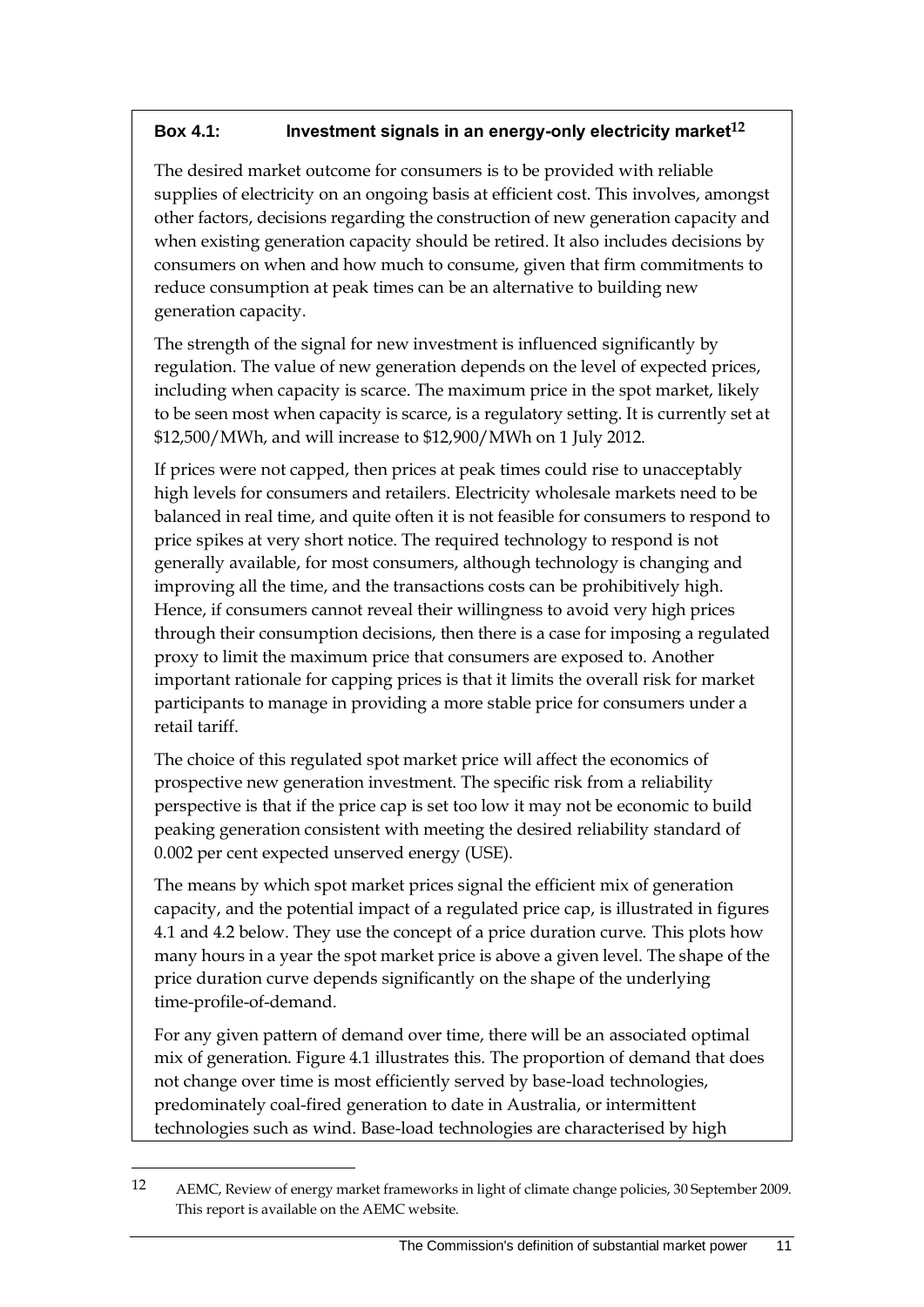initial capital costs and relatively low running costs. The proportion of demand which varies but is predictable, for example the periods of higher demand in weekday mornings and evenings, is most efficiently served by mid-merit plant such as combined cycle gas turbines (CCGT). This type of plant generally has lower capital costs and more flexibility, but higher running costs, than base-load generators. The final proportion of demand that is highly uncertain, for example the peak hours during the hottest summer day, is most efficiently served by peaking plant such as open cycle gas turbines (OCGT). This type of plant has low capital costs but high operating costs because of their relative technical inefficiency.

An efficient mix of generation is one which minimises the total cost of meeting demand. The shape of the demand profile is a key consideration. For example, a relatively flat demand profile implies a greater role for base-load generation, while a very peaky demand profile implies a greater role for peaking generation.

Whenever the price is above the immediate costs of operation (e.g. fuel, maintenance) for a particular generator, that generator is recovering a portion of its fixed costs (including a return on capital employed). The expected level of these payments over time will determine whether it is economic or not to enter the market. It will also determine what mix of base-load, mid-merit and peaking generation is most economic, i.e. minimises costs, given the underlying profile of demand.





The imposition of a regulated maximum price changes the signals provided through the spot market. Specifically, it constrains the potential returns to peaking plant. This is illustrated in Figure 4.2. This means that less peaking capacity will be built, or will enter later, relative to if the market price was uncapped, although the investment incentives are a very important consideration when setting the price cap. The cap also places a limit on the overall risk exposure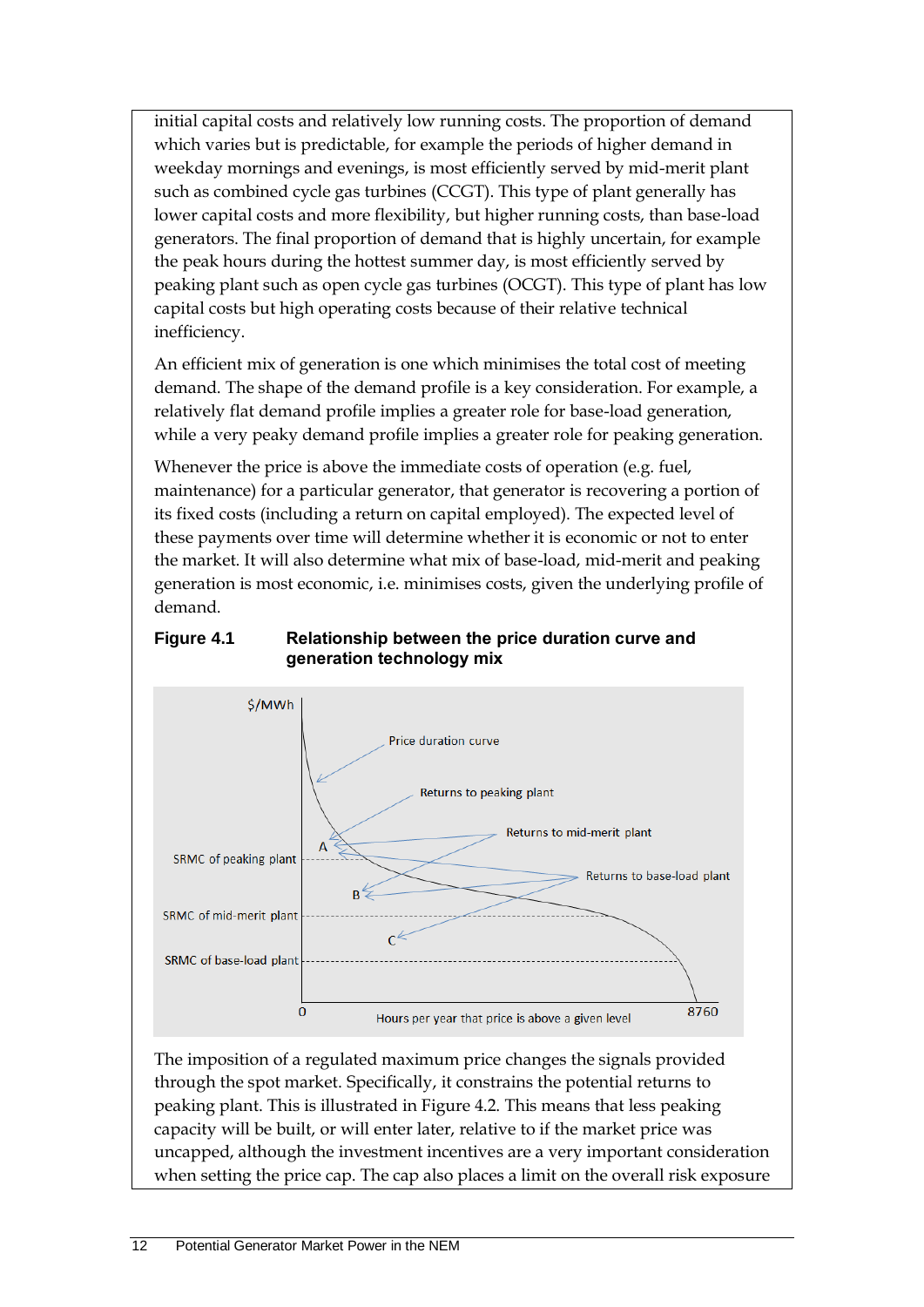

price cap is likely to deliver a level of generation capacity consistent with meeting the desired standard of reliability of 0.002 per cent unserved energy. While the price cap has the effect of reducing expected revenue from the market, the objective is to set a price cap that delivers sufficient investment to meet the reliability standard.

## <span id="page-20-0"></span>**4.3 The Commission's definition of substantial market power**

After careful consideration of stakeholder submissions to the directions paper, the Commission has retained its definition of 'substantial market power' in the NEM as defined in the box below:

#### **Box 4.2: Definition of substantial market power**

 $\overline{a}$ 

**Substantial market power** in the context of the NEM is the ability of a generator to increase annual average wholesale prices to a level that exceeds long-run marginal cost (LRMC), and sustain prices at that level due to the presence of significant barriers to entry.

This definition of substantial market power is based on the definition set out in NERA's report for the directions paper.13 NERA considered that a generator in the NEM has substantial market power only if it:

has the ability to increase average spot prices to such an extent and with sufficient frequency that they exceed the LRMC of adding capacity; and

<sup>13</sup> NERA Economic Consulting, Potential Generator Market Power in the NEM, A Report for the AEMC, 22 June 2011, p27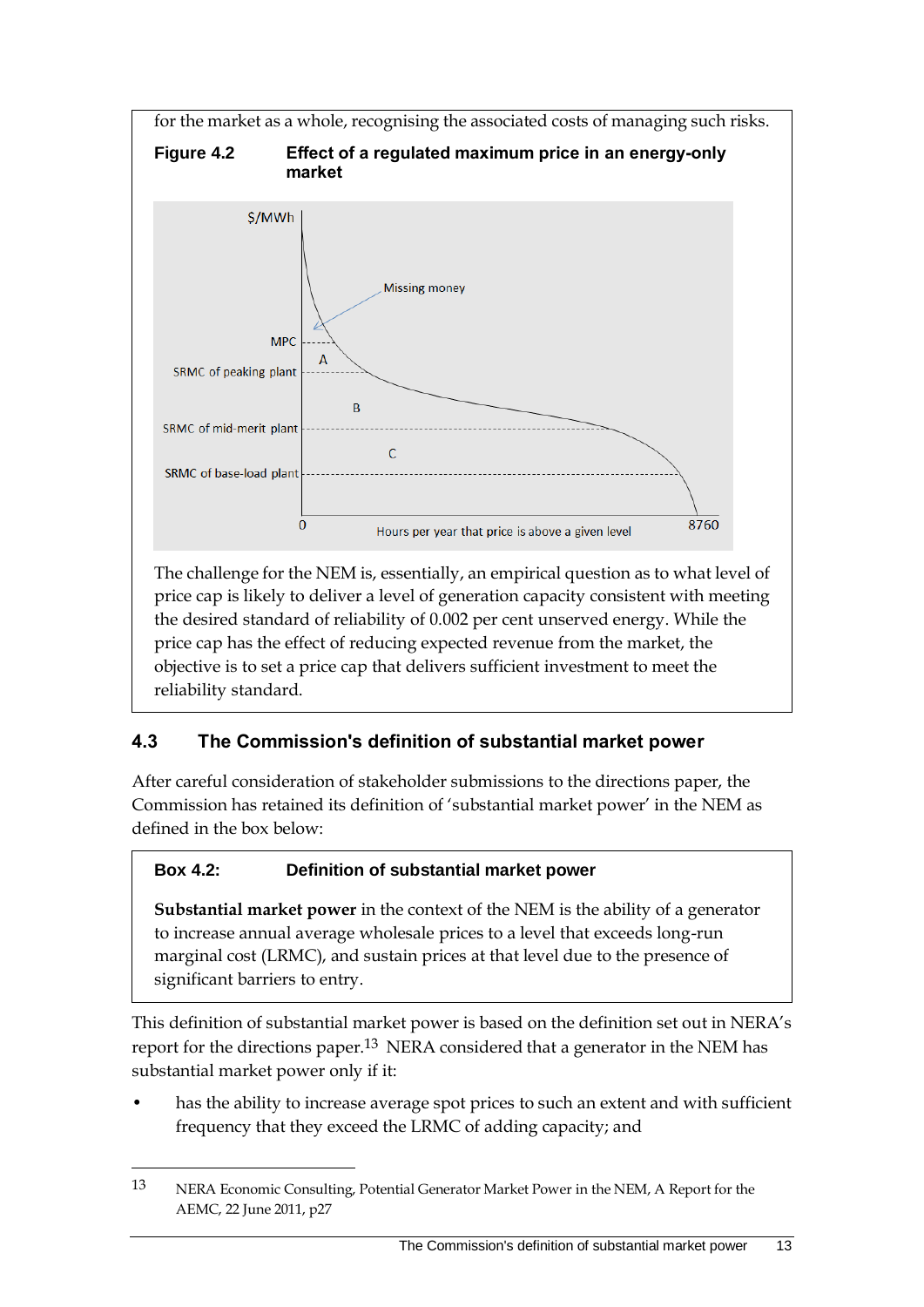is insulated from the forces of competition due to significant barriers to entry and expansion that enable it to sustain average prices at that level.<sup>14</sup>

The meaning of "wholesale prices" and "LRMC" are provided in more detail in section 4.4.

### **4.3.1 Elements of the definition**

The inclusion of 'annual average' means the definition does not require wholesale spot or contract prices to be continuously above the LRMC. If a generator is able to cause price spikes to occur to such an extent and with sufficient frequency that they cause annual average spot prices to exceed LRMC, that may be evidence of substantial market power. However, transient price spikes that do not result in above-LRMC average prices do not demonstrate that a generator has substantial market power.

It is not necessary to wait for ex post evidence of several years of above-LRMC pricing before taking action. If a generator has acted in a way that has caused annual average wholesale spot or contract prices to exceed LRMC and significant barriers to entry indicate that the generator is likely to be able to sustain those prices, then that will constitute evidence of an ability to exercise substantial market power.

The definition identifies the requirement for the presence of 'significant barriers to entry'. In the absence of significant barriers to entry, the threat of new entry or expansion would be expected to prevent existing generators sustaining above-LRMC prices and therefore generators would not be likely to exercise substantial market power. Further detail of the analysis of barriers to entry in the NEM is provided in Chapter 7.

Regulatory intervention is only potentially justified if there is evidence that generators have exercised, or are likely to exercise, substantial market power. While a generator may have the ability to exercise substantial market power, it may not choose to do so. The mere ability of a generator to exercise substantial market power is not sufficient to justify regulatory intervention if that power is never exercised. Such a scenario is likely to be caused by structural factors, which may be addressed through more preferable alternatives than a change to the rules.

## <span id="page-21-0"></span>**4.4 Relevant prices and costs**

This section explains the measures of prices and costs that are referred to in the above definition of substantial market power.

#### **4.4.1 Average annual wholesale prices**

An assessment of a generator's ability to exercise substantial market power requires consideration of the extent to which annual average wholesale prices might exceed LRMC over a period of time. Both the price and the period of assessment therefore need to be defined.

**Price**

<sup>14</sup> Ibid, p14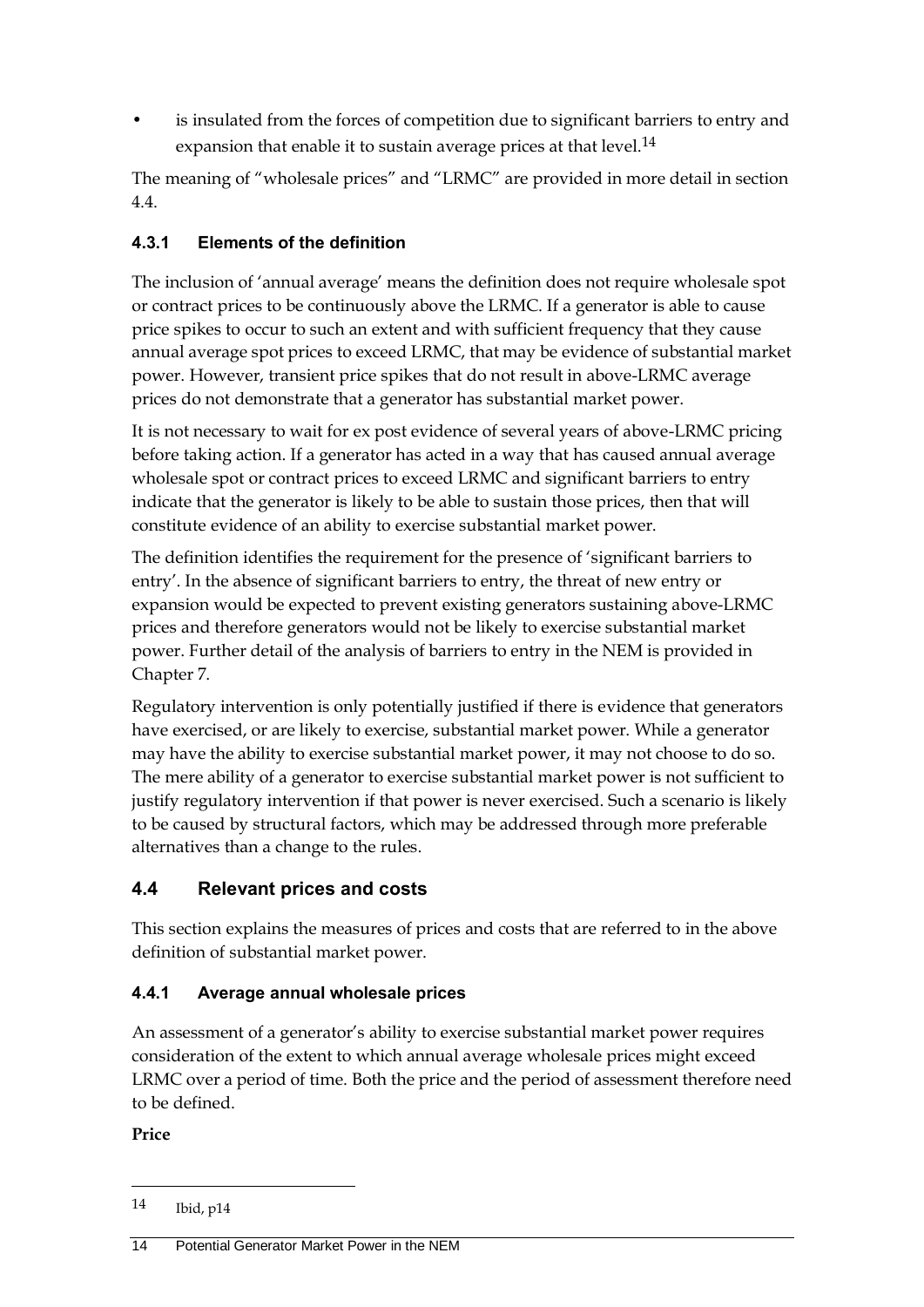In assessing a generator's ability to affect wholesale prices, both spot and contract prices are relevant. References in the Commission's definitions and in this draft determination to 'wholesale prices' mean both spot and contract prices. Spot and contract prices are different ways of expressing the price for the same product.<sup>15</sup>

The MEU considered in their submission to the directions paper that contract prices should not be used as a benchmark in the assessment of market power because they are not likely to be transparent and openly available and that the mix of contract and spot volumes would be difficult to determine.16 Submissions to the directions paper from Alinta Energy, TRUenergy, the Energy Supply Association of Australia (ESAA) and LYMMCo supported the use of both spot and contract market data in the assessment and considered that exchange traded prices would need to be used due to the difficulty of obtaining accurate information on over-the-counter (OTC) traded prices.17

While it is important to include an assessment of contract prices, there are information restrictions on contract prices that limit the conclusions that can be drawn from the assessment. The methodology for the inclusion of contract prices in the assessment is outlined further in section 5.2.2.

#### **Period of assessment**

 $\overline{a}$ 

The directions paper proposed a relevant timeframe of one year, or potentially two to three years, in which to assess the existence of substantial market power. This timeframe was proposed to be implemented by measuring 'annual average' wholesale prices when assessing whether a generator has substantial market power.

In addition to the use of 'annual' average prices in the first part of this definition, the second part of the definition requires that prices must be sustainable at that level due to the presence of significant barriers to entry. The definition does not set out a specific period over which prices must be sustainable. The Commission notes the MEU's proposal that the assessment of market power should be made on a period of 12 months at the longest.18 The relevant period should reflect a sufficient time under which new entry would be expected to occur in the absence of significant barriers to entry. Several submissions to the directions paper from stakeholders, including AFMA, ESAA, TRUenergy, Origin Energy, Alinta Energy and the National Generators Forum (NGF), supported this view and noted the length of time for new entry of plant from concept development to commissioning.19 Many of these submissions outlined new entry periods of five to six years.

<sup>15</sup> Contract prices reflect an expectation of future spot prices over the contract period plus a risk premium.

<sup>16</sup> MEU, submission to directions paper, 17 November 2011, p19

<sup>17</sup> Alinta Energy, submission to directions paper, 21 November 2011, p5; TRUenergy, submission to directions paper, 17 November 2011, p4; ESAA, submission to directions paper, 25 November 2011, p5; LYMMCo, submission to directions paper, 25 November 2011, p4.

<sup>18</sup> MEU, submission to directions paper, 17 November 2011, p16

<sup>19</sup> AFMA, submission to directions paper, 22 November 2011, p2; ESAA, submission to directions paper, 25 November 2011, p9; TRUenergy, submission to directions paper, 17 November 2011, p3; Origin Energy, submission to directions paper, 18 November 2011, p5; Alinta Energy, submission to the directions paper, 21 November 2011, p13, NGF, submission to directions paper, 17 November 2011, p3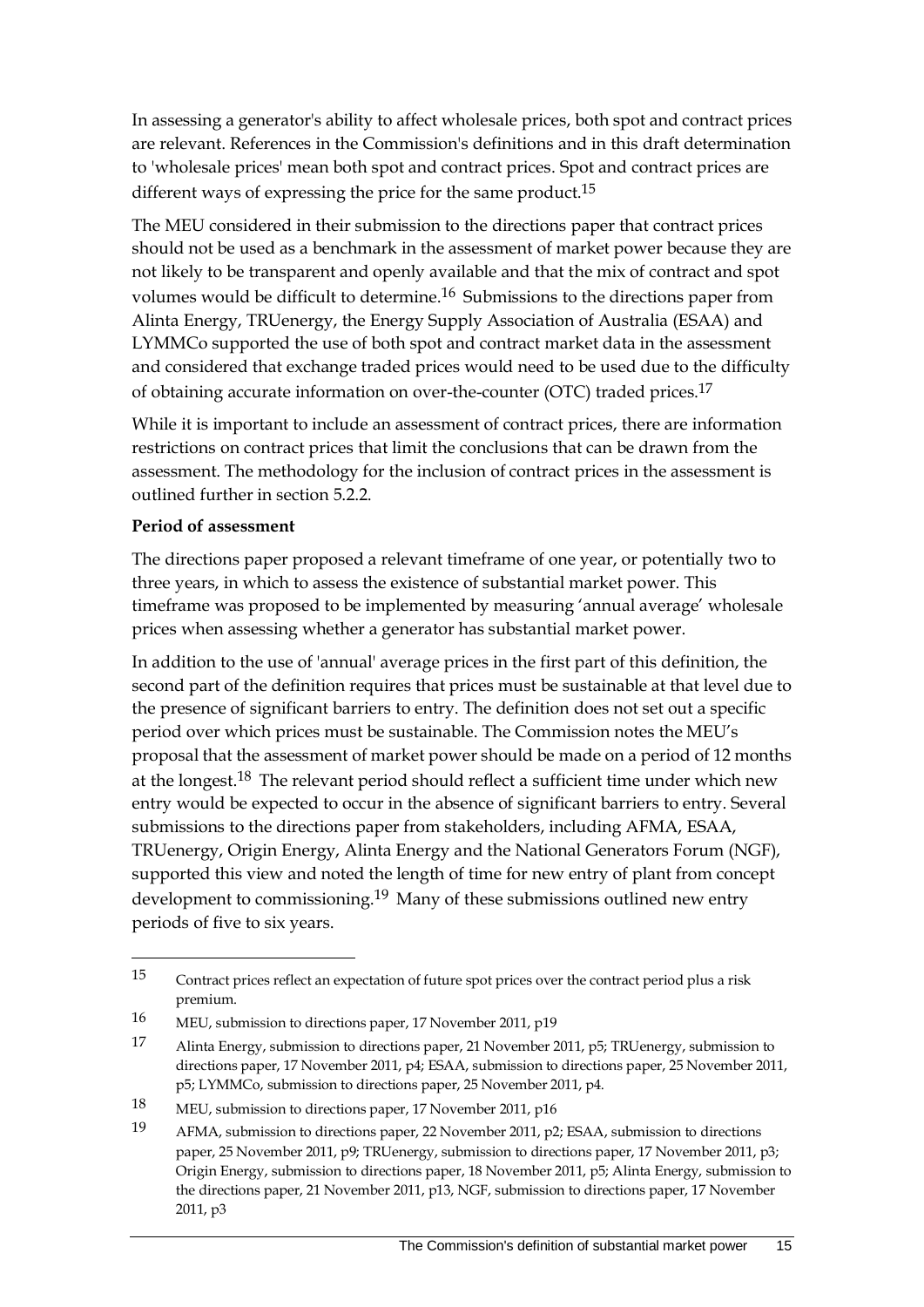For practical purposes, as explained in Chapter 5, NERA has assessed and compared LRMC and annual average prices separately for each year of its analysis. The Commission has considered the results of NERA's comparison of annual average wholesale prices with LRMC over a time-frame sufficient that new entry would be expected to occur in the absence of barriers to entry.

### **4.4.2 Long run marginal cost**

The relevant cost measure for the purposes of the definition of substantial market power is LRMC. A detailed description of the key issues related to LRMC and how LRMC is calculated is contained in the directions paper.<sup>20</sup>

Fundamentally, the LRMC does not necessarily equal the capital and operating costs of constructing a new generating unit. LRMC estimates the cost (in net present value terms) of bringing forward a capacity expansion so that it occurs sooner than would otherwise be the case in order to meet a specified increase in demand.

The methodology for the calculation of LRMC and the comparison with wholesale prices is discussed further in sections 5.2.1 and 5.2.2 and is described in further detail in the NERA technical paper.21

<sup>20</sup> AEMC, Potential Generator Market Power in the NEM - directions paper, 22 September 2011, p14

<sup>21</sup> NERA Economic Consulting, Estimating Long Run Marginal Cost in the National Electricity Market, A Paper for the AEMC, 19 December 2011, p5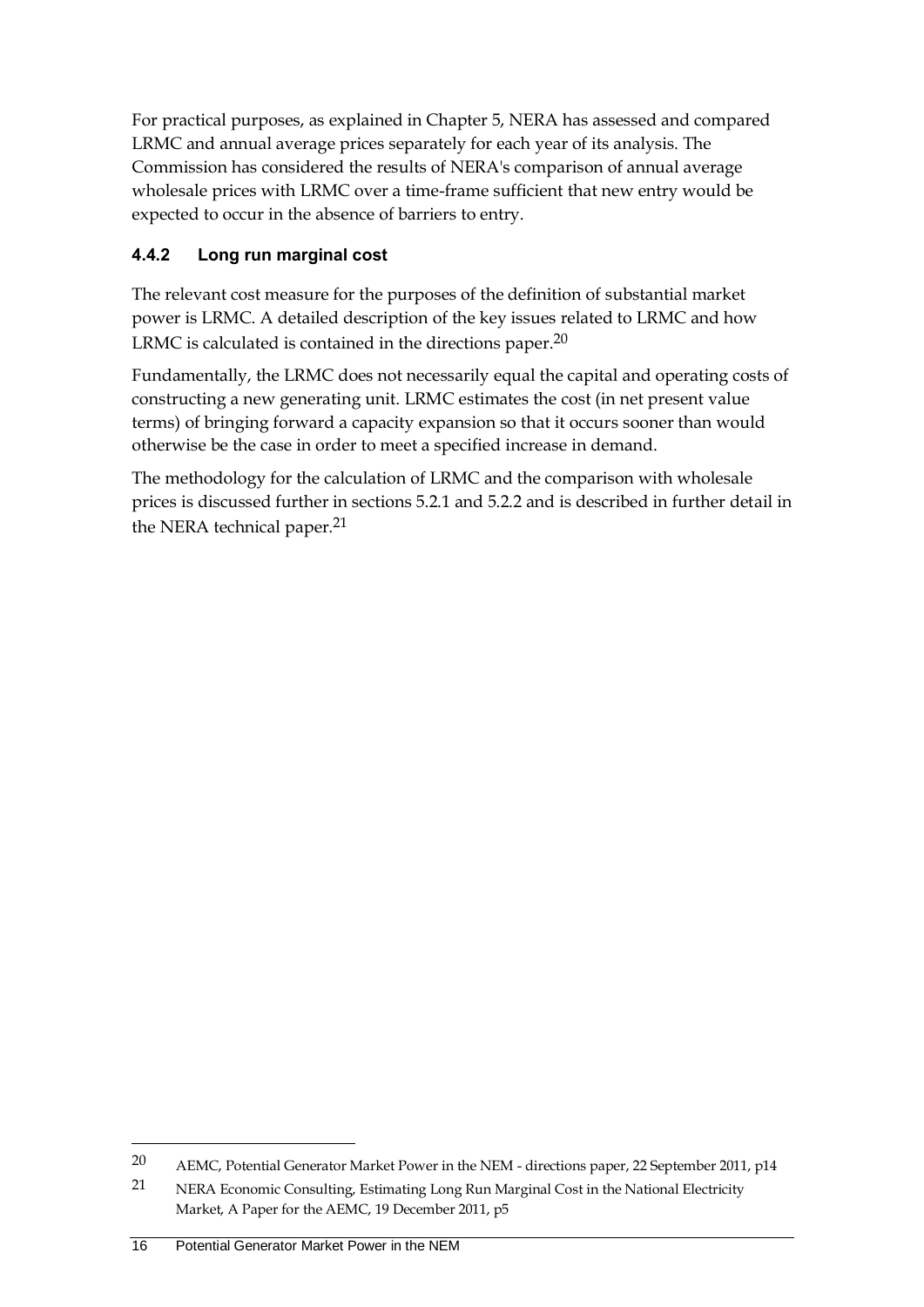## <span id="page-24-0"></span>**5 Evidence of the existence of substantial market power in the NEM**

This Chapter provides a description of the tests undertaken to determine evidence supporting the existence of substantial market power in the NEM.

In order to assess whether a generator has substantial market power, it is necessary to determine the relevant 'market' in which to make that assessment. The process of defining the market helps identify the potential substitutes that impose a significant competitive constraint on a generator's behaviour.

The Commission has adopted the usual competition law approach to market definition. Under that approach, a market is defined in terms of its product, geographic, functional and temporal dimensions.

## <span id="page-24-1"></span>**5.1 Determination of the relevant market**

The Commission asked NERA to undertake analysis to inform an assessment of the relevant market.

NERA's finding that annual average wholesale prices are not sustained above LRMC, in any NEM jurisdiction or in the NEM as a whole, means it has not been necessary for the Commission to reach a firm conclusion on the appropriate market definition as part of the analysis to inform this draft rule determination.

### **5.1.1 Dimensions of the relevant market**

A summary of NERA's findings are:

 $\overline{a}$ 

- the relevant product dimension is electrical energy supplied to the wholesale market;
- the relevant functional dimension is electricity generation only, and does not include electricity retailing;
- the relevant temporal dimension is the timeframe under which new entry would be expected to occur in the absence of significant barriers to entry; and
- the relevant geographic dimension is each state as a separate market.

## **5.1.2 Test to determine the relevant geographic market**

NERA applied the hypothetical monopolist or 'small but significant and non-transitory increase in price (SSNIP) test commonly used in competition law to determine the boundaries of the relevant geographic market or markets.

The SSNIP test considers whether a hypothetical monopolist in the market could profitably implement a small but significant non-transitory increase in price.

A detailed description of NERA's approach to applying the SSNIP test to determine the relevant market is contained in their technical paper.22

<sup>22</sup> NERA Economic Consulting, Estimating Long Run Marginal Cost in the National Electricity Market, A Paper for the AEMC, 19 December 2011, p25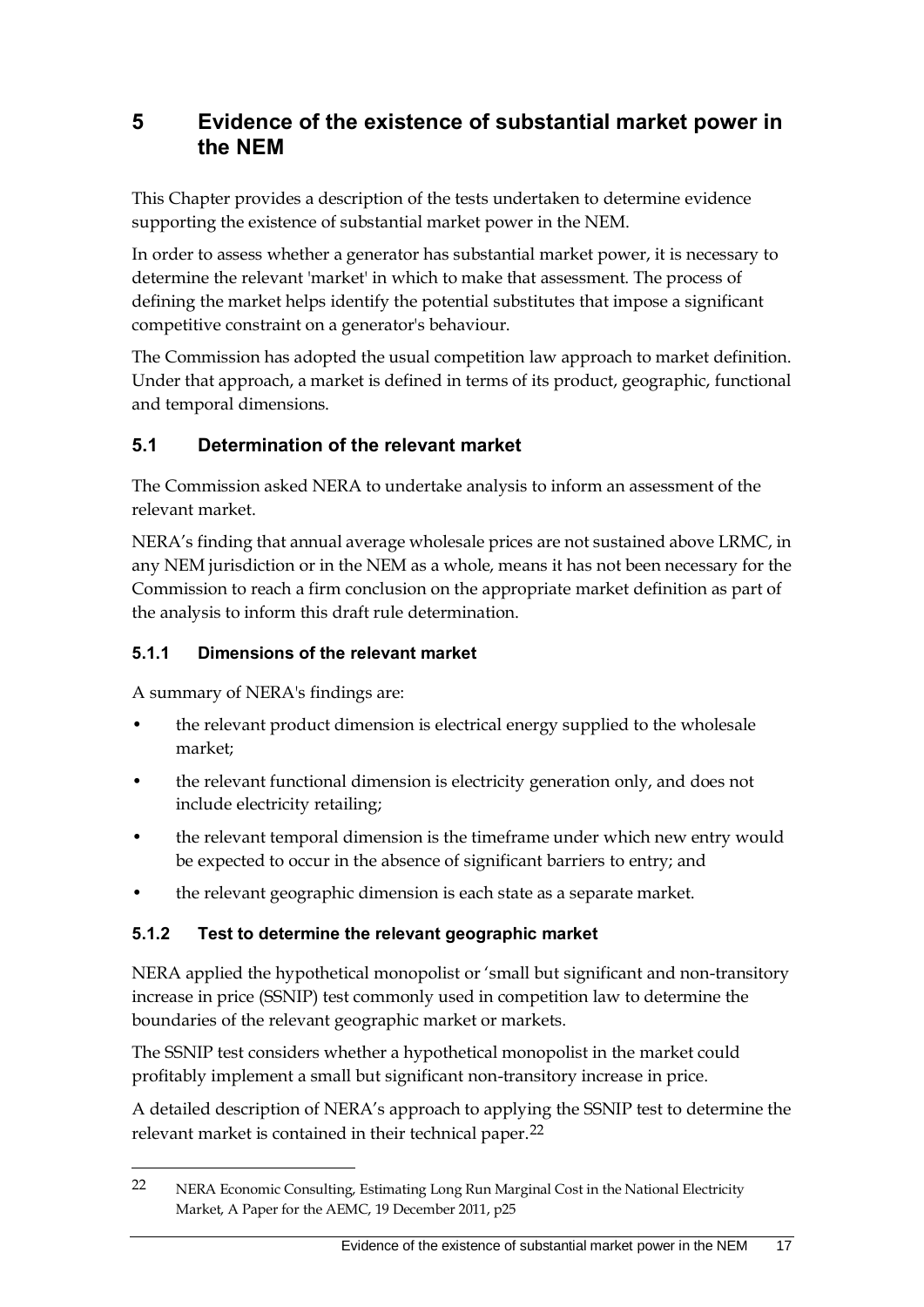Competition authorities generally apply the SSNIP test by considering whether the hypothetical monopolist could profitably implement a five to ten per cent price increase and maintain it for one to two years. If such a SSNIP was profitable in a region, i.e. increased revenue from the price rise exceeds lost revenue from substitution to suppliers in other regions, that region is the relevant geographic market. If the SSNIP is not profitable, other regions are added to the market and the test is repeated (with the hypothetical monopolist now assumed to have a monopoly in the expanded region) until the SSNIP becomes profitable.

NERA's application of the SSNIP test used a five per cent increase in the average spot price within a region over a one to two year period. The key question is therefore whether the current level of interconnector capacity allows generation in other NEM regions to act as a sufficiently strong substitute and prevent a hypothetical monopolist from profitably implementing a SSNIP, or whether there would be sufficient trading intervals where the interconnectors are constrained and a hypothetical monopolist could increase prices materially above LRMC.

#### **5.1.3 Conclusions on relevant geographic dimensions**

NERA's results from the application of the SSNIP test have pointed to the conclusion that each region of the NEM should be treated as its own market for the purposes of the comparison of wholesale price to LRMC.

The hypothetical monopolist generator for the South Australian region was shown to have the biggest difference in gross margin and was the most profitable under the scenario of a five per cent increase in price. Victoria was the least profitable under the imposed SSNIP. However, the results of the SSNIP test do not suggest that the exercise of market power has occurred or is possible. It should not be interpreted from the SSNIP test results that generators in South Australia have a greater ability to exercise market power than generators in Victoria. The test for market power is by comparing wholesale prices to LRMC in the defined regions.

It is important to note that while insufficient interconnector capacity to defeat the SSNIP may be the reason that the test points to each NEM region as the relevant market, this does not mean that the interconnector capacity is necessarily too low and needs to be upgraded. Determinations on the requirement for transmission infrastructure upgrades are undertaken through the formal consultative Regulatory Investment Test for Transmission (RIT-T) process. The purpose of the RIT-T is to identify transmission investment options that maximise net economic benefits while maintaining the relevant reliability standards.

#### <span id="page-25-0"></span>**5.2 Comparison of wholesale prices to long-run marginal cost**

As noted in section 4.3 the definition of substantial market power requires that annual average wholesale prices exceed LRMC for a sustained period.

This section explains NERA's calculations of LRMC and the evaluation of wholesale prices that are referred to in the definition of substantial market power.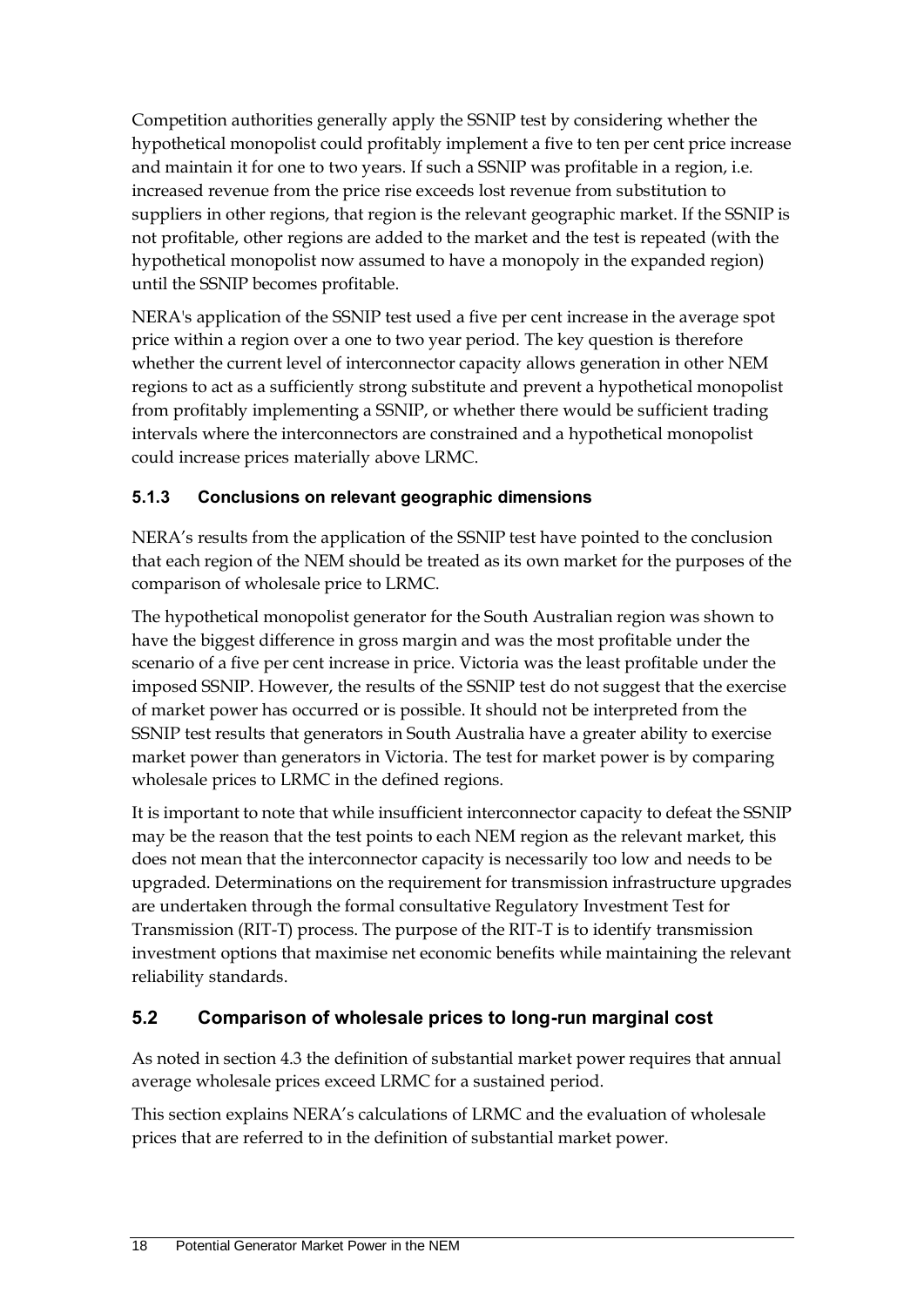#### **5.2.1 Calculation of LRMC**

NERA has applied two distinct methodologies to the estimation of LRMC for the relevant markets. These are:

- an approximation approach, which estimates the least cost combination of plant to satisfy demand in a given year; $^{23}$  and
- a market modelling approach, which estimates the cost of bringing forward a new entrant capacity expansion to meet an incremental increase in demand over a future time period.24

The approximation method represents a relatively quick and effective means of estimating the LRMC but is generally considered to be a less precise approach than the market modelling method. It uses information on new entrant technology costs to calculate the least cost combination of generation capacity to satisfy a given load duration curve for a given region and year. The approximation method is similar to an average incremental cost approach but with some simplifying assumptions, including that existing capacity is already optimal and that demand grows at a constant rate into the future with a constant load profile.

While generally more complex and time intensive to perform than the approximation approach, the market modelling approach is generally considered to be the closest to a true approximation of LRMC. The market modelling approach develops two separate future investment profiles based on a least-cost combination of generation capacity to satisfy a future average annual demand – one to satisfy an existing expectation of future average annual and maximum demand and the other to satisfy a hypothesised incremental increase (or decrease) in demand over the same period.

Submissions to the directions paper from the NGF and the ESAA both questioned the subjective nature of estimates of LRMC in particular with regard to the complexity involved in the market modelling approach.25 The Commission has adopted the two separate methodologies of calculating the LRMC described above to test whether there are any significant differences and to provide further confidence in the results.

In addition, the ESAA and Alinta Energy both advocated the use of a specific technology rather than a least-cost combination of generation capacity to estimate the LRMC and best represent an investor's perspective.<sup>26</sup> International Power GDF Suez contends that the generation sector can be quite unattractive to investors and it can be difficult to secure finance in competition with other sectors.<sup>27</sup> As a result, investors may tend to give preference to lower capital cost technologies such as open-cycle gas turbines (OCGT) in order to reduce their risk exposure. While the Commission accepts

<sup>23</sup> Note that this is referred to as the 'simple approach' in the NERA technical paper.

<sup>24</sup> This method of estimating LRMC is also commonly referred to as the perturbation approach or the Turvey approach.

<sup>25</sup> NGF, submission to directions paper, 18 November 2011, p1; ESAA, submission to directions paper, 25 November 2011, p8

<sup>26</sup> ESAA, submission to directions paper, 25 November 2011, p9; Alinta Energy, submission to directions paper, 21 November 2011, p12

<sup>27</sup> International Power GDF Suez, submission to the NERA technical paper, 2 February 2012, p3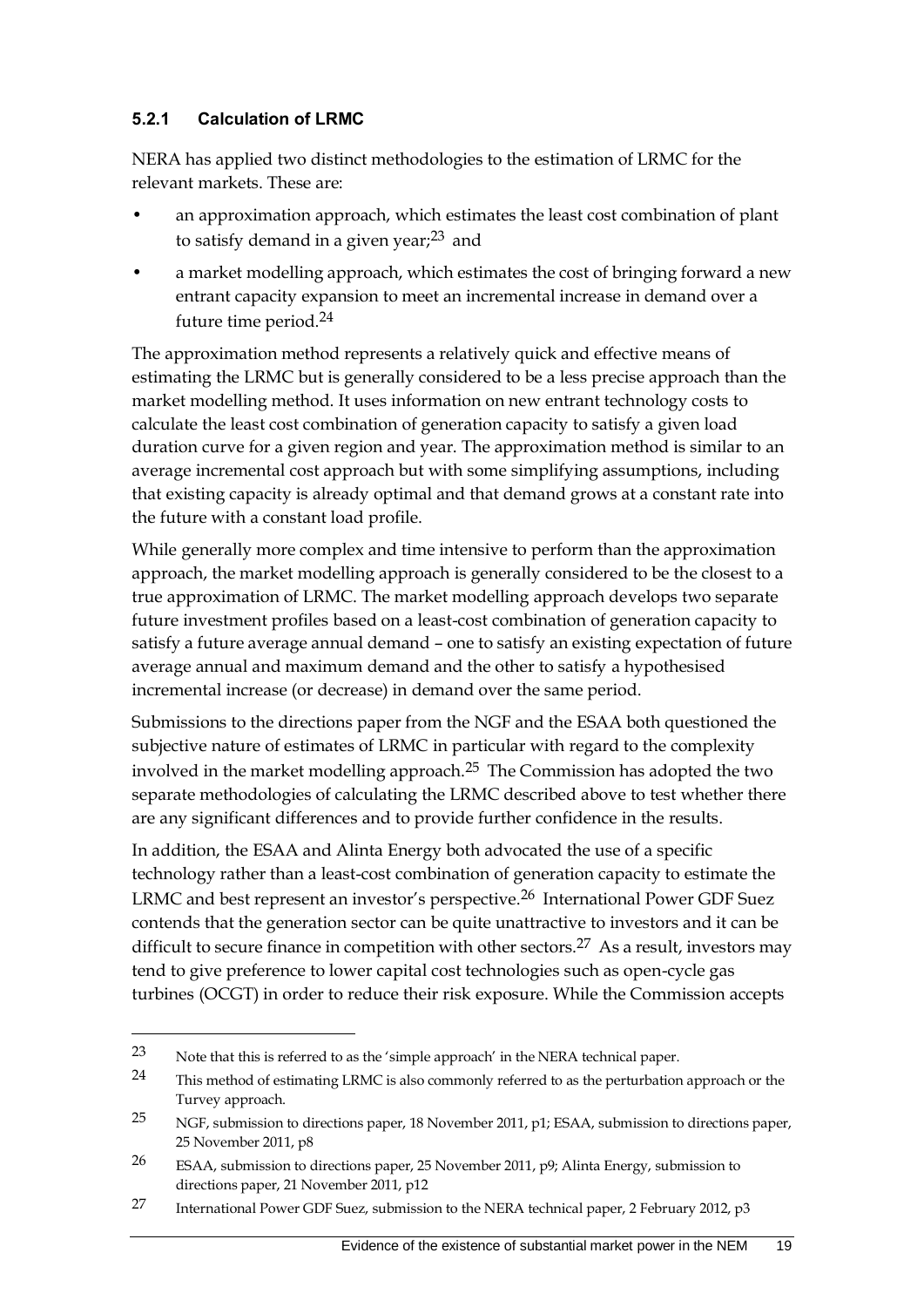there is some subjectivity in any method for determining a system cost, there would be similar subjectivity involved in deciding on the relevant technology to use and determining its associated costs. Further, deciding on a specific technology may risk overestimating the costs when, in reality, lower cost options exist.

NERA has used the approximation approach to estimate the LRMC range for each NEM region for each year of the period 2005-06 to 2010-11. The market modelling approach was used to estimate LRMC for the two years 2007-08 and 2010-11. Practical limitations prevent the calculation of LRMC using the market modelling approach for all years in the modelled period.

The approximation approach has proved useful in determining a range within which the LRMC may reside and to show the trend of LRMC over a longer period, and the market modelling approach, considered to be the more accurate of the two approaches, has provided a point of comparison to provide additional confidence in the results arising from the approximation approach. The close relationship between the results of the market modelling approach and the approximation approach , give some confidence that the approximation approach provides a reasonably good estimate of the results of the market modelling approach

A more detailed explanation of the methodologies for calculating the LRMC and the least-cost profile of generation investments can be found in the NERA technical paper.<sup>28</sup>

#### **5.2.2 Wholesale spot and contract prices**

In assessing a generator's ability to affect wholesale prices, both spot and contract prices are relevant. References in the definitions and in this paper to 'wholesale prices' mean both spot and contract prices.

#### **Spot prices**

 $\overline{a}$ 

NERA considered two approaches to the calculation of annual average spot prices, comprising:

- a time-weighted approach that takes an arithmetic average of the spot price in every half-hour over the year; and
- a volume-weighted approach that weights the spot price of each half-hour in the year by the volume of energy that was dispatched.

NERA proposed that the volume-weighted approach was the more appropriate of the two for calculating the annual average spot price and comparing against the estimated LRMC. This is because a generator's incentive for investment is based on its ability to recover its LRMC through revenue received in the market, which in turn is determined by the volume of energy dispatched at the market spot price.

This view is consistent with submissions received from the MEU and the AER who considered that generators can exercise market power to their advantage by increasing

<sup>28</sup> NERA Economic Consulting, Estimating Long Run Marginal Cost in the National Electricity Market, A Paper for the AEMC, 19 December 2011, p5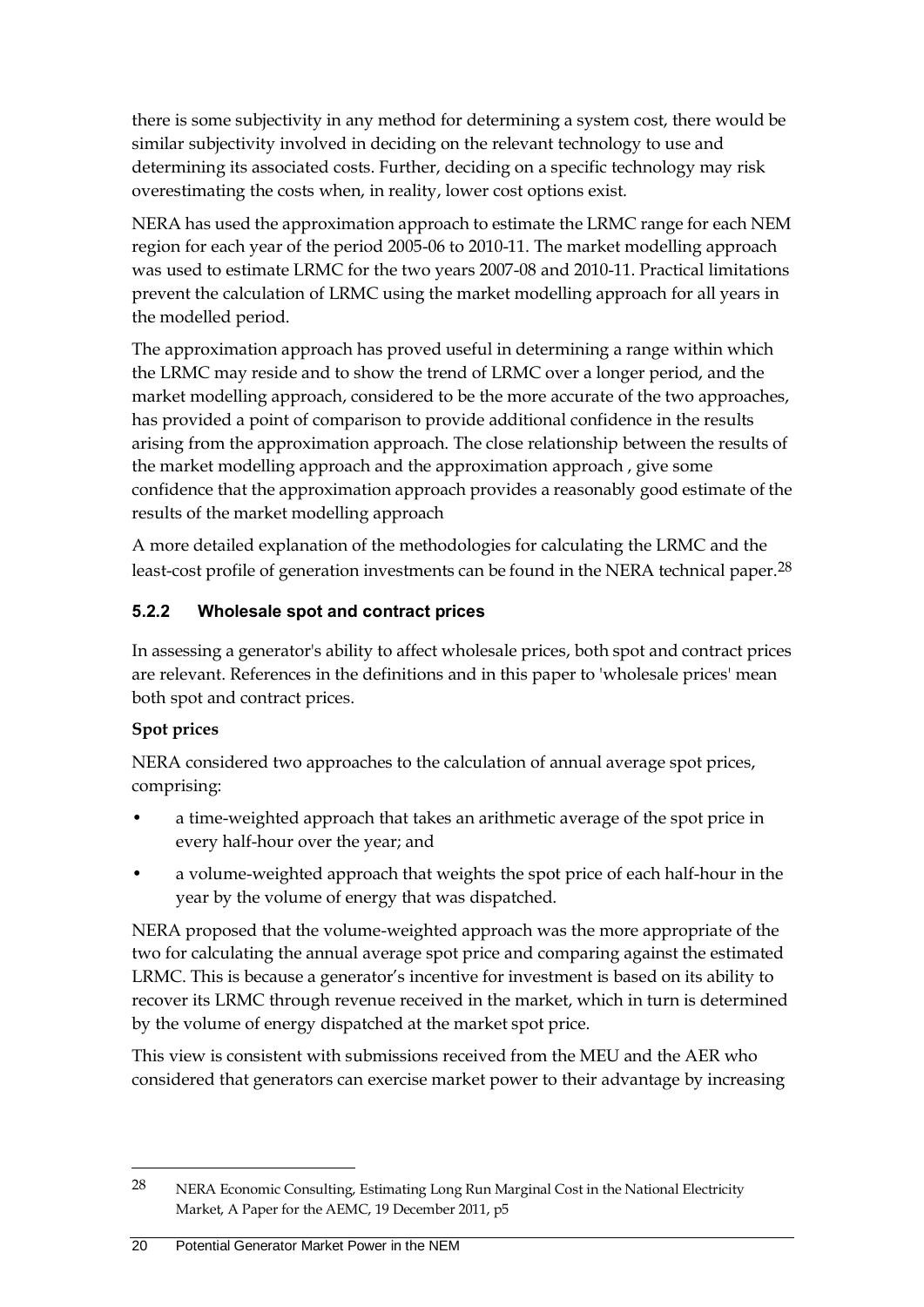the volume-weighted average spot price above the benchmark, but not the time weighted average spot price.29

The volume-weighted annual average price is calculated by summing the volume of regional energy dispatched multiplied by the spot price for each trading interval over the year and dividing by the total energy dispatched in the year.

A more detailed explanation of the methodology for calculating the volume-weighted annual average spot price can be found in the NERA technical paper.<sup>30</sup>

#### **Contract prices**

As noted in the directions paper, an exercise of substantial market power in the spot market may have flow on effects to the contract market. A generator's revenues are a combination of spot and contract payments. While contract prices can be viewed as a reflection of expected future spot prices with an additional risk premium, it is possible that an increase in contract prices above this level may indicate an exercise of substantial market power.

Contracts may either be purchased over the counter (OTC) or as exchange traded products via the Australian Securities Exchange 24(ASX 24). While the majority of contracts have traditionally traded as OTC, the volume of contracts traded on the ASX 24 for Queensland, NSW and Victoria has progressively increased over the last several years, suggesting that the exchange traded contracts are more likely now to be broadly indicative of NEM contract prices.31

Without accurate data on the prices and volumes of contracts traded as OTC by NEM participants, it is difficult to establish the relevance of prices that are observed on the ASX 24 as a measure of NEM contract prices. Nevertheless, it is worth noting that arbitrage opportunities between the two forms of trading will act to minimise gaps in price. These views are consistent with submissions to the directions paper from Alinta Energy and LYMMCo.32

NERA has based their approach to estimating average contract prices for a specific year on the use of publicly available ASX 24 exchange traded contracts, as reported by d-cypha trade.33 Average contract price estimates for a given year have been based on a combination of base, peak, and cap contracts that retailers would be expected to progressively purchase over a preceding four-year period to meet the expected system demand profile. NERA recognises that there are a number of limitations associated with the methodology used, including:

• the limited publicly available information regarding contract prices and volumes of trade. This is particularly evident in South Australia where increasing degrees

<sup>29</sup> MEU, submission to the directions paper, 17 November 2011, p15; AER, submission to directions paper, 17 November 2011, p5

<sup>30</sup> NERA Economic Consulting, Estimating Long Run Marginal Cost in the National Electricity Market, A Paper for the AEMC, 19 December 2011, p19

<sup>31</sup> The Sydney Futures Exchange was renamed as the Australian Securities Exchange 24 in July 2010.

<sup>32</sup> Alinta Energy, submission to the directions paper, 21 November 2011, p5; LYMMCo, submission to the directions paper, 25 November 2011, p4

<sup>33</sup> www.d-cyphatrade.com.au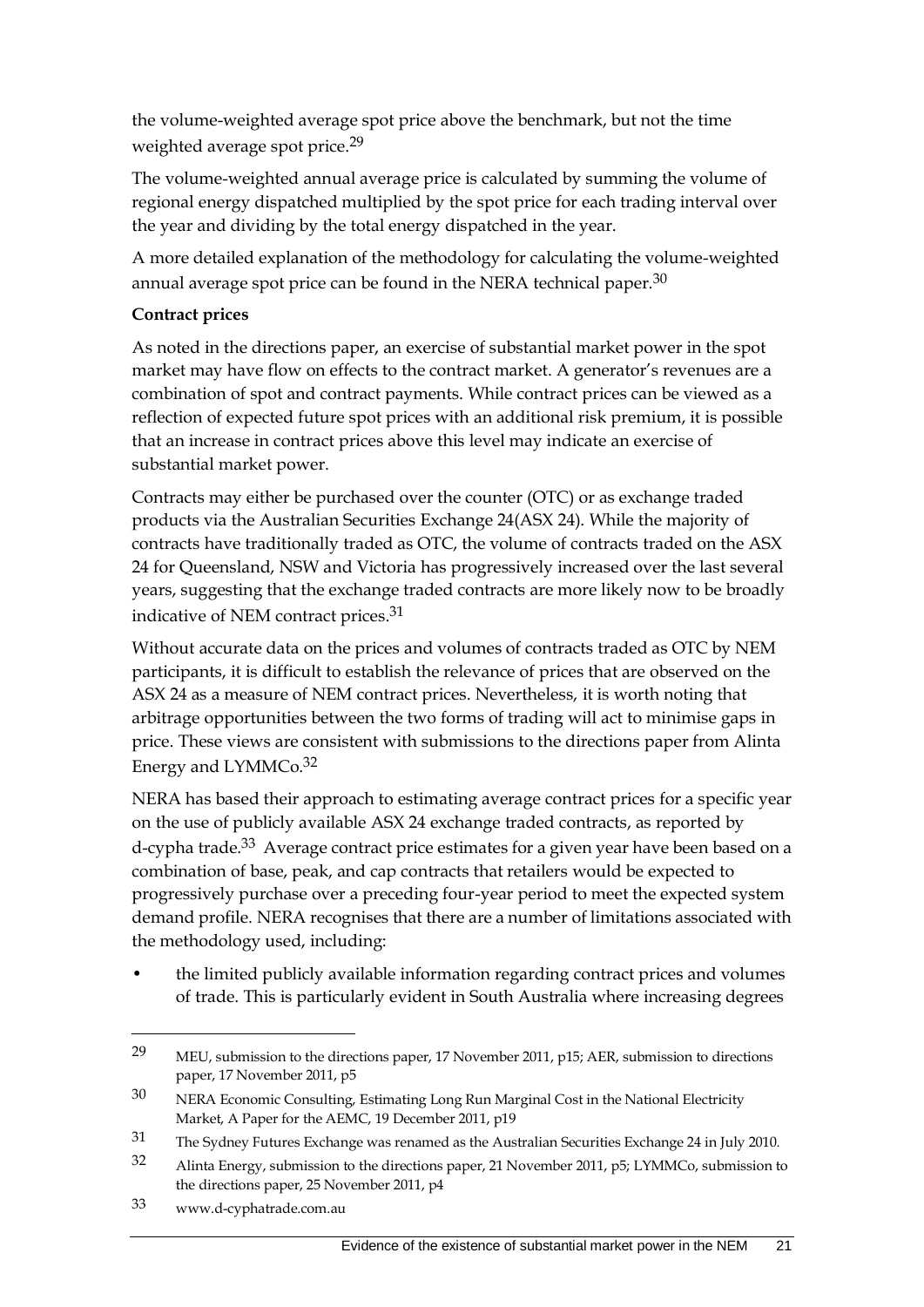of vertical integration have resulted in less reliance on contracts to hedge exposures to the spot market.

- the estimation of contract prices based on a system wide contract portfolio may not necessarily reflect the hedging strategies adopted by individual retailers seeking to hedge their specific load profile. Given the tailored approach to hedging adopted by the majority of retailers, a system-wide approach is likely to underestimate the contract price.
- the time lag that occurs between the spot market's impact on contract prices and the impact on a retailer's contract portfolio for any given year as it is progressively built up over a number of preceding years. This effect would likely mean that an even longer period of analysis would be needed to assess the impact than the comparison of spot price and LRMC.

The limitations regarding the contract market in South Australia and the time-lag impact of the spot market on contract prices reflect statements in the MEU's submission to the directions paper.<sup>34</sup> The MEU is concerned that there is a lack of liquidity in the South Australian exchange-traded markets.

The limitations discussed above may mean that the estimated contract prices are less representative of the actual contract prices for the periods considered. NERA considers that, in the absence of considerably more information about contracting strategies and timing, liquidity, individual demand profiles, and the effects of policy uncertainty on contracting positions, the conclusions that can be drawn from the comparison of LRMC with contract price estimates is limited.

Therefore, the focus of the analysis should be the comparison between weighted average spot prices and LRMC, with a comparison of contract price estimates and LRMC used to potentially provide some further insight. This is not to say that contract prices were merely developed as a check on spot prices, as NERA have provided separate comparisons of both spot and contract prices with LRMC estimates.

A more detailed explanation of the approach adopted by NERA for the determination of contract prices can be found in the NERA modelling report.35

#### **A comparison of LRMC to wholesale prices**

As mentioned previously, if a generator is able to increase average spot prices to such an extent and with sufficient frequency that it causes sustained average prices that exceed the LRMC of adding capacity, then that may constitute evidence of substantial market power. However, this definition cannot be applied in reverse. That is to say, wholesale prices above LRMC do not necessarily signal the existence of substantial market power. NERA supported this argument in their modelling report and stated that "observing deviations between actual prices and LRMC is not in and of itself sufficient to conclude that there is evidence of the exercise of market power. Given the

<sup>34</sup> MEU, submission to the directions paper, 17 November 2011, p19

<sup>35</sup> NERA Economic Consulting, Benchmarking NEM Wholesale Prices Against Estimates of Long Run Marginal Cost, A Report for the AEMC, 16 March 2012, p11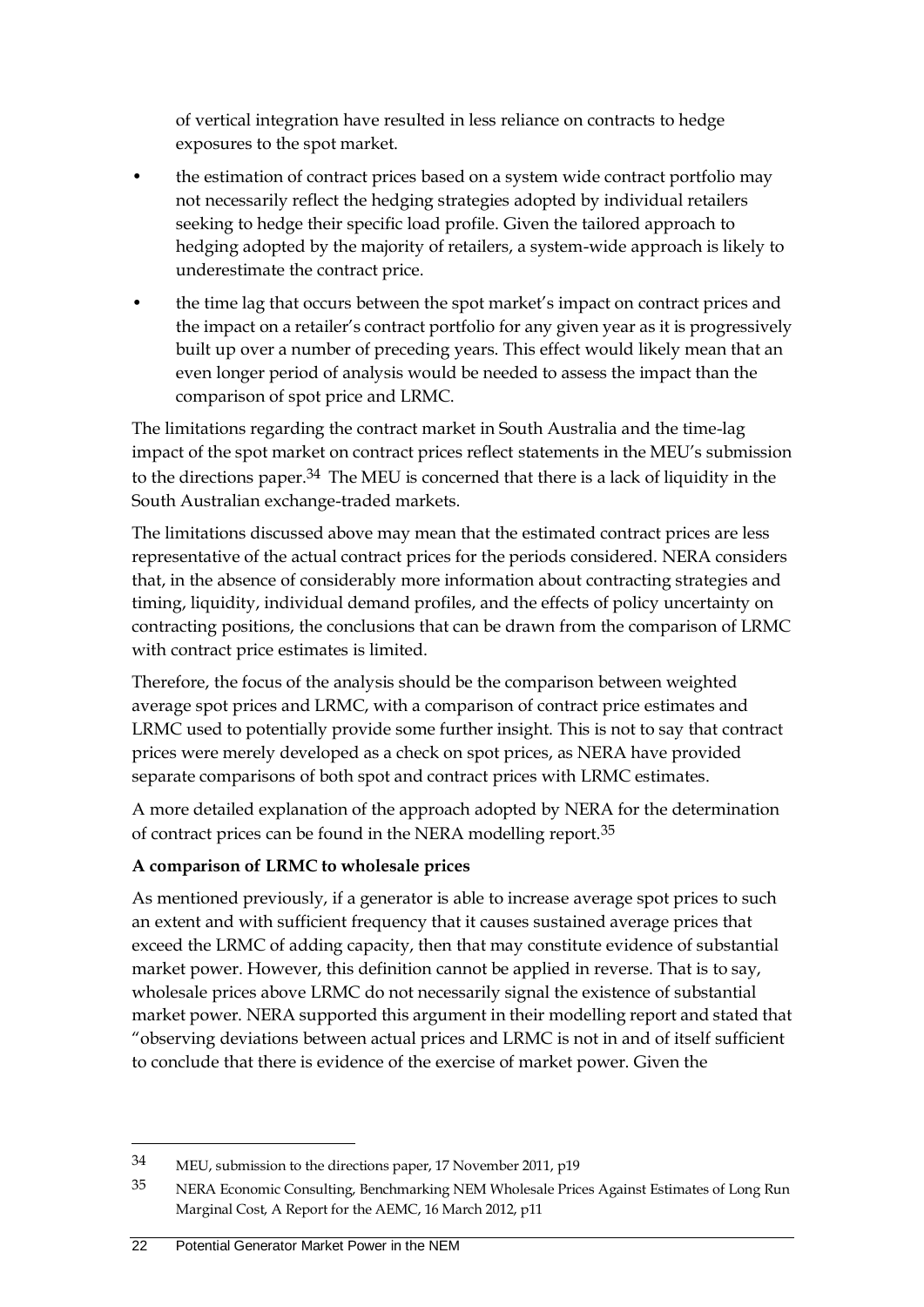uncertainties involved, such a mechanical approach would be inappropriate. All of the circumstances affecting observed market prices should be taken into consideration"36.

NERA furthers this argument to state that a persistent deviation of observed wholesale market prices from LRMC would require a consideration of:

- the extent to which the deviation reflects investor response to natural underlying variations in demand growth through new entrant capacity investment;
- the impact of unforeseen shifts in supply or demand caused by transmission and generator outages or extremes in weather, which are unrelated to generator bidding behaviour;
- the accuracy of the estimates of LRMC and contract market prices; or
- the potential exercise of substantial market power.

There are a number of reasons as to why spot prices may exceed LRMC quite apart from any specific pricing actions by generators. It is possible that these factors can occur with sufficient duration or frequency so as to increase the resultant annual average spot price to levels exceeding the LRMC of investment.

NERA has provided detail on a number of these factors in their technical report<sup>37</sup>. While there are many potential factors that could influence market prices, the broad factors listed by NERA include:

- a transmission or generator outage that affects the availability of supply or a period of extreme hot or cold weather that substantially increases demand. These effects may be sudden and short-term in nature such as might be caused by a bushfire or lightning strike or they may be prolonged such as reduced cooling water availability due to drought conditions.
- generator dispatch limitations caused by network constraints can result in sub-optimal dispatch arrangements such that higher cost plant are dispatched ahead of low cost plant.
- operational limitations for generators such as planned maintenance periods and start-up costs can reduce supply or alter the bids submitted by generators in order to cover their costs.

The Commission acknowledges stakeholder concerns, particularly from the AER, that the comparison of wholesale price to LRMC is a single 'bright line' test, i.e. a positive or negative outcome will be determined with reference to a single set of data points.<sup>38</sup>The Commission has considered a broader range of evidence, including evidence about barriers to entry through the report by CEG, which is discussed in Chapter 7. This analysis draws on a range of other evidence about the existence of substantial market power. NERA has estimated a range of LRMC values based on variations in input capital costs. The capital costs reflect different investors' risk premiums driven by market policy uncertainties. The presence of a range of LRMC estimates removes the

<sup>36</sup> Ibid, p14

<sup>37</sup> NERA Economic Consulting, Estimating Long Run Marginal Cost in the National Electricity Market, A Paper for the AEMC, 19 December 2011, p22

<sup>38</sup> AER, submission to directions paper, 17 November 2011, p2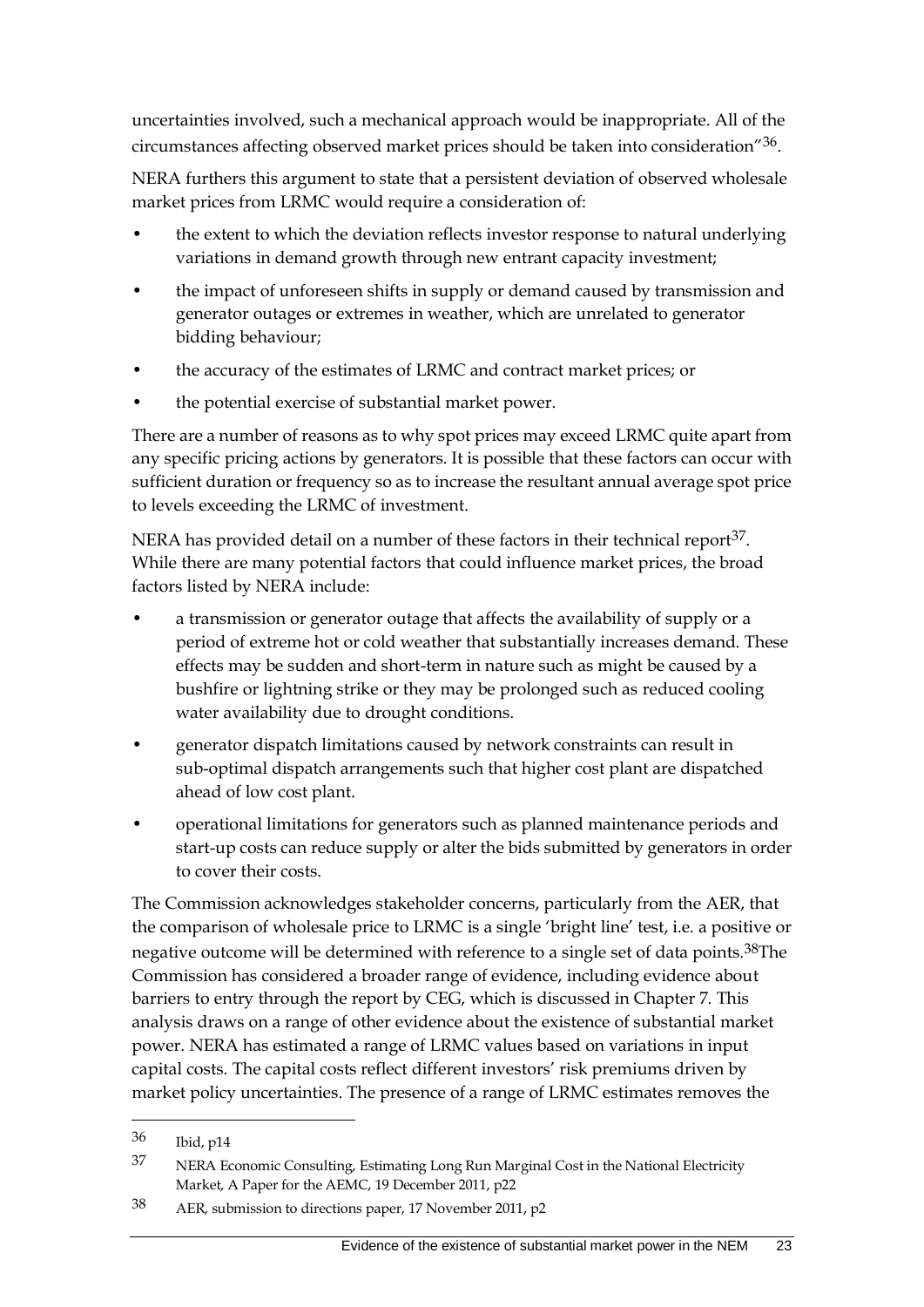potential for binary outcomes and gives more weight to those prices that deviate from the range, i.e. prices that are below the bottom of the range and prices that are above the top of the range.

In its assessment of the outcomes from the comparison of LRMC with wholesale price outcomes the Commission has had regard to the magnitude of the difference between prices and costs together with the length of the period during which average prices exceed LRMC.

These comments do not mean that a generator only has substantial market power if there is evidence of several years of above-LRMC pricing in the recent past. The definition requires that a generator has an 'ability' to sustain prices at that level. That ability can be demonstrated by a combination of evidence of past prices and behaviour, expected future prices, and an assessment of the extent and effect of barriers to entry.

The Commission acknowledges that a number of submissions have raised concern with regard to regulatory intervention that is based on a prediction of the likelihood of a generator to exercise market power based on an expectation of future behaviour. The Commission has considered the outcome of the analysis of barriers to entry in the NEM in forming a view on the potential for the likely future exercise of market power. Further detail on this analysis is provided in Chapter 7.

## <span id="page-31-0"></span>**5.3 Interpretation of NERA's results**

This section provides an overview of the results of NERA's comparison of LRMC estimates with wholesale market prices. The Commission's interpretation of the results is provided. An explanation of the implications for retail customers and large electricity users is set out in Chapter 6.

## **5.3.1 Results for each NEM region**

A more detailed explanation of the results from the comparison of wholesale prices to LRMC for each region can be found in the NERA modelling report.<sup>39</sup>

## **NEM**

 $\overline{a}$ 

While the results of the SSNIP test undertaken by NERA have determined that each NEM region should be used as the geographic dimension for the relevant market, the Commission acknowledges that a number of stakeholders are of the view that the NEM should be treated as a single market for the purposes of assessing the existence of market power. It is within this context, and to ensure that a broad range of plausible market definitions have been tested, that NERA has undertaken an assessment of NEM-wide prices, presented in Figure 5.1.

In the NERA modelling report, the term 'perturbation approach' is used to describe the market modelling approach to estimating LRMC. The charts below draw on those in the NERA report so references to LRMC (perturbation) are references to LRMC calculated using the market modelling approach.

<sup>39</sup> NERA Economic Consulting, Benchmarking NEM Wholesale Prices Against Estimates of Long Run Marginal Cost, A Report for the AEMC, 16 March 2012, p14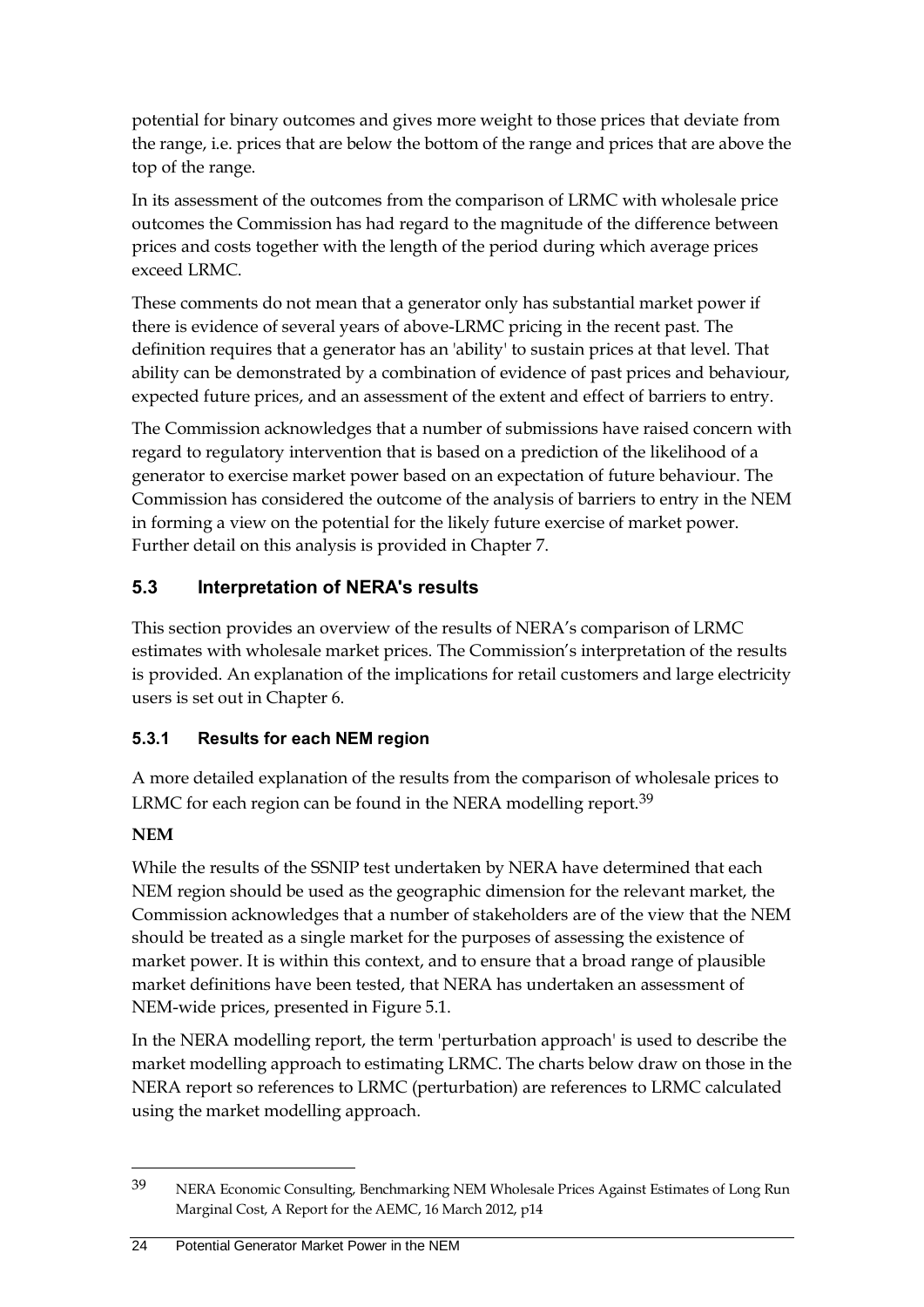

**Figure 5.1 NEM weighted average prices compared with LRMC**

In the NEM as a whole, annual average spot prices were above the range of LRMC estimates in 2006-07, moving back to within the range in 2007-08 and 2008-09, and below the range in 2009-10 and 2010-11. A contributing factor to the high spot prices in 2006-07 is likely to be the severe drought conditions and high winter demand across New South Wales, Queensland and Victoria. Low gas prices, increasing wind generation capacity, and milder climatic conditions have likely contributed to the lower prices in subsequent years.

#### **Queensland**

NERA's comparison of LRMC to wholesale spot and contract prices for Queensland is shown in Figure 5.2. Wholesale spot prices are above the range of LRMC estimates for 2006-07 and 2007-08 and move down to below the range for the three years from 2008-09 to 2010-11. Indicative contract prices are within the range from 2005-06 to 2008-09 and below the range for the two years 2009-10 and 2010-11.



**Figure 5.2 Queensland weighted average prices compared with LRMC**

The years 2006-07 and 2007-08 had consistently higher prices than those observed in other years but the overall annual average was predominantly driven by particularly high price periods in the June quarter of 2007 and the March quarter of 2008. The high prices over this period cover an extended period of drought that restricted available capacity at a number of large generators in Queensland and New South Wales. In combination with the drought effects, the particularly high prices in the June quarter of 2007 were influenced by record high levels of demand in Queensland.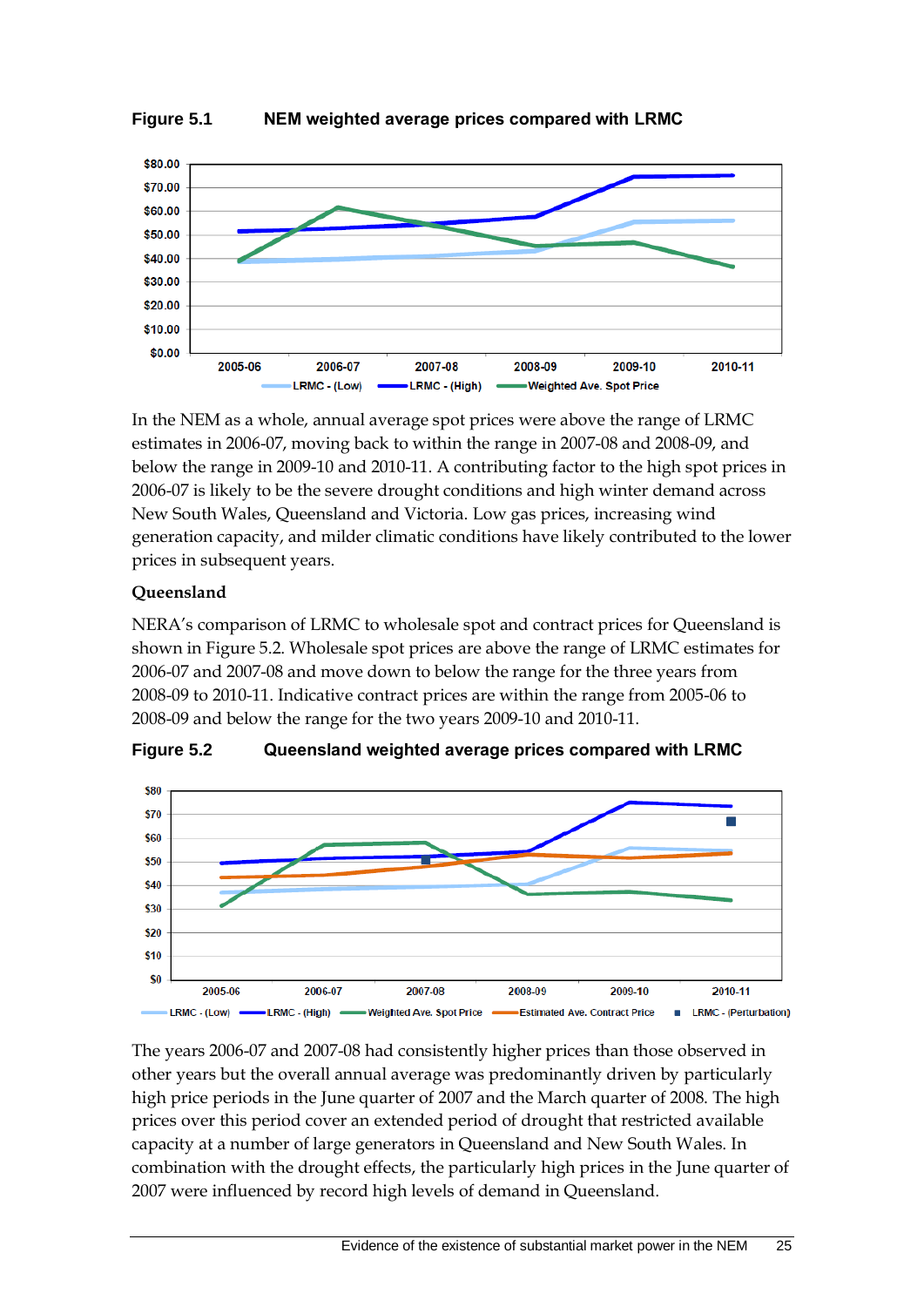Following an easing of drought conditions, the wholesale spot price moved to levels below the range of LRMC estimates. NERA has attributed this reduction in observed spot prices in 2008-09 to a combination of lower fuel costs driven by the increased availability of ramp gas associated with the development of liquefied natural gas (LNG) facilities in Queensland and an expansion of generation capacity since July 2009 (1,031 MW of combined-cycle gas turbine (CCGT) and OCGT investment) at a rate faster than the underlying growth of state demand.

#### **New South Wales**

NERA's comparison of wholesale prices to LRMC estimates for New South Wales is shown in Figure 5.3. Similar to observations in the Queensland region, wholesale spot prices exceeded the LRMC range in 2006-07 but fell back down to within the LRMC range in 2007-08. For the three years 2008-09 to 2010-11 the comparison shows spot prices at the low end or below the LRMC range. Indicative contract prices are within the range from 2005-06 to 2010-11; at the high end of the range in 2008-09 and at the lower end of the range for the two years 2009-10 and 2010-11.



#### **Figure 5.3 New South Wales weighted average prices compared with LRMC**

NERA has attributed the high annual average spot price in 2006-07 to outcomes in the June quarter where a combination of continuing drought conditions affecting the availability of supply in New South Wales and Queensland and high winter demand led to 17 half hour periods where spot prices exceeded \$5,000/MWh.

NERA notes that the considerable reduction in spot prices in 2010-11 to levels well below the range of LRMC estimates is likely to have been caused by a significant reduction in state load to levels below any of the previous five years. While spot prices for 2008-09 and 2009-10 are at the low end of the LRMC range, state load for these periods are generally consistent with previous years. NERA contends that there does not appear to be any extenuating circumstances that would give rise to a deviation of spot price from LRMC during these years.

#### **Victoria**

NERA's comparison of wholesale spot and contract prices to LRMC estimates for Victoria are shown in Figure 5.4. Similar to Queensland and New South Wales, the annual average wholesale spot price for 2006-07 is above the LRMC range. Spot prices fall back down to within the range for 2007-08 and 2008-09 and then fall below the range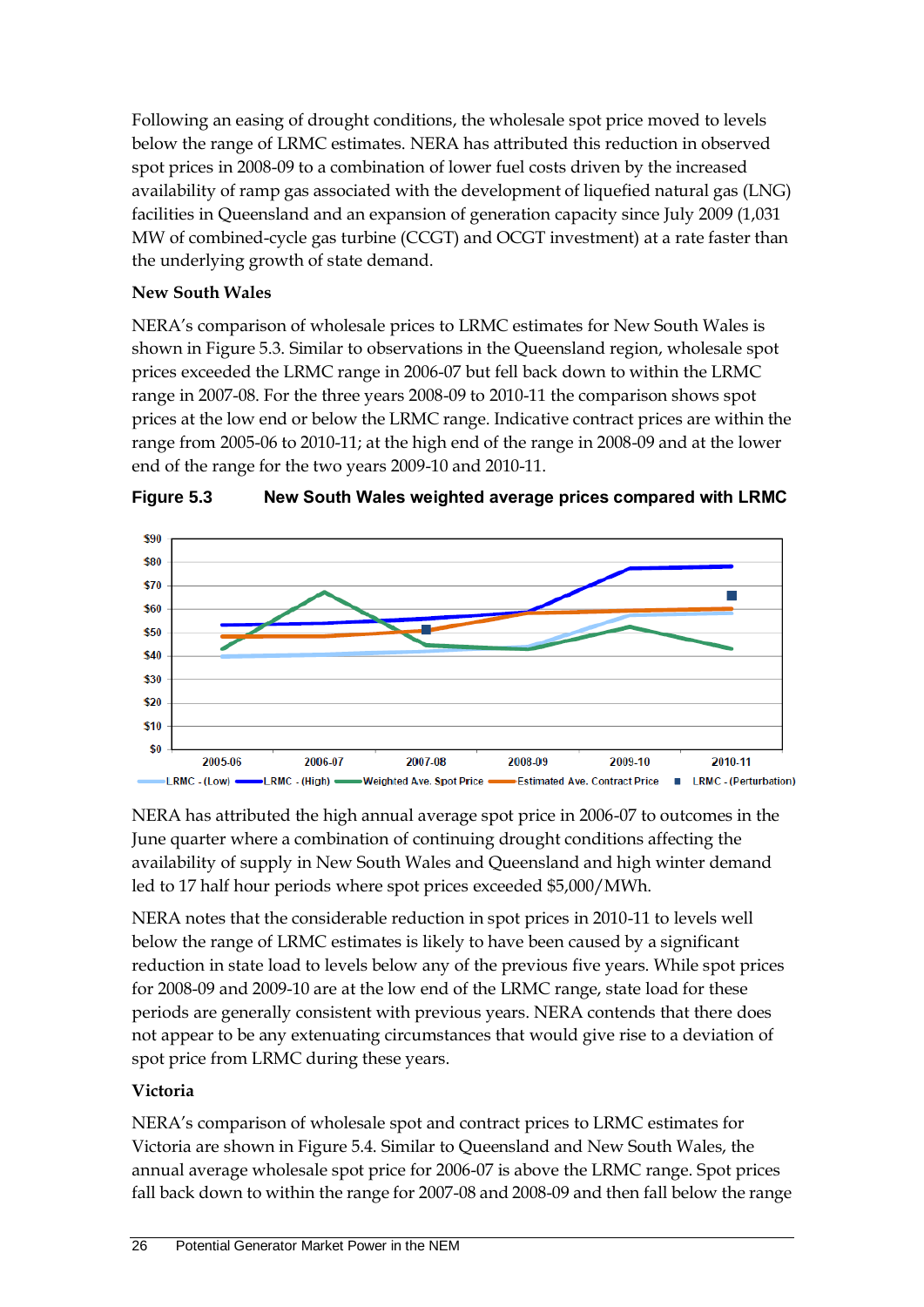for 2009-10 and 2010-11. Estimated contract prices are at the bottom of the LRMC range from 2005-06 through to 2010-11.



**Figure 5.4 Victoria weighted average prices compared with LRMC**

The high spot prices in 2006-07 are predominantly driven by high average spot prices in the March and June quarters of 2007. Bushfires and record demand in January 2007 and high demand in June 2007 combined with drought restrictions affecting generators in the New South Wales and Snowy regions resulted in a number of price spikes. However, while the observed wholesale spot price for 2006-07 is above the LRMC range, NERA notes that the number of half-hour prices above \$5,000/MWh for this year is not abnormally high in comparison to other years, suggesting that the drought induced shortage of supply had a more evenly spread uplifting effect on spot prices over the whole period.

Similar to Queensland and New South Wales, spot prices following the drought period fell to within the range of LRMC estimates and in more recent years have shown a decline to fall below the bottom of the range. This effect is most pronounced in the Victorian region, with the annual average spot price in 2009-10 and 2010-11 at 31 and 47 per cent below the bottom of the range in respective years. NERA attributes this deviation to a reduction in state load and the commissioning of new wind generation capacity in Victoria and South Australia.

#### **South Australia**

NERA's comparison of LRMC to wholesale spot and contract prices for South Australia is shown in Figure 5.5. Unlike the other three NEM regions modelled, observed wholesale annual average spot prices for South Australia are within the range of LRMC estimates in 2006-07 but are considerably above the estimated LRMC range in 2007-08. Spot prices in 2008-09 and 2009-10 remain high but are within the LRMC range, while the spot price for 2010-11 falls considerably below the range. Indicative contract prices are at the high end of the LRMC range from 2005-06 through to 2008-09 and then at the bottom of the range for the two years 2009-10 and 2010-11.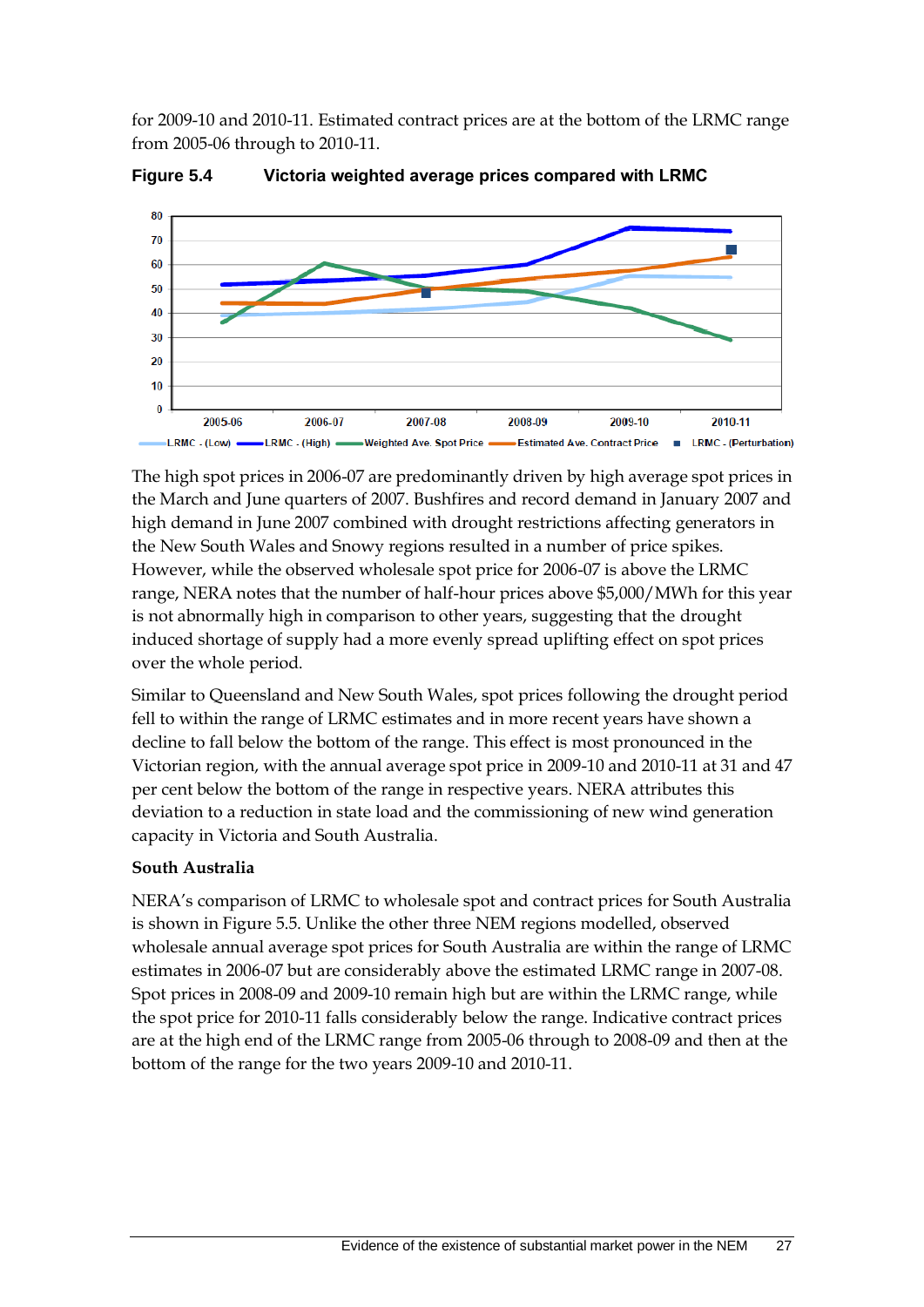



The high observed spot prices in 2007-08 are predominantly as a result of the March quarter in 2008, which remains a record high quarterly price across all NEM regions. The number of high price events in 2007-08 increased considerably from previous years, driven mainly by the period between 5 and 17 March 2008 where prices exceeded \$5,000/MWh for 26 half hour periods. NERA suggests that contributing factors to these high price events are an unprecedented 15-day heat wave over this period, leading to record levels of electricity demand, and unusually low levels of interconnector capability, limiting electricity imports from Victoria. In 2007-08 there were 39 half-hour periods where the price difference between Victoria and South Australia was greater than \$9,000/MWh, twice the number of the next highest year in 2009-10.

Table 5.1 was taken from the NERA modelling report and shows the extent of interconnector limitations between Victoria and South Australia over the period modelled. As a result, 2007-08 was particularly affected by periods of extreme demand and limited interconnection with Victoria.

| <b>Price Difference</b>         | 2005-06 | 2006-07 | 2007-08 | 2008-09 | 2009-10 | 2010-11 |
|---------------------------------|---------|---------|---------|---------|---------|---------|
| $>$ \$9,000                     |         |         |         |         |         |         |
| - No. of events                 | 0       | 0       | 39      | 8       | 21      | 5       |
| - Ave. interconnector flow (MW) |         | -       | 356     | 397     | 413     | 475     |
| $>$ \$5,000                     |         |         |         |         |         |         |
| - No. of events                 | 0       | 0       | 50      | 18      | 36      | 9       |
| - Ave. interconnector flow (MW) |         |         | 362     | 380     | 376     | 454     |
| $>$ \$1,000                     |         |         |         |         |         |         |
| - No. of events                 | 16      | 8       | 53      | 25      | 56      | 14      |
| - Ave. interconnector flow (MW) | 362     | 388     | 356     | 373     | 354     | 404     |

| <b>Figure 5.6</b> | <b>Price differences and interconnector flows between South</b> |
|-------------------|-----------------------------------------------------------------|
|                   | <b>Australia and Victoria</b>                                   |

The number of high price events fell in 2008-09, increased again in 2009-10 and fell back again in 2010-11, broadly in line with movements in the annual average price. Yet annual average prices in these three most recent years have not exceeded the range of LRMC estimates. NERA suggest that the growing impact of wind generation capacity has resulted in an increased prevalence of low and negative price periods, thereby contributing to lower annual average prices. This has been compounded in 2010-11 by generally lower levels of demand than in previous years.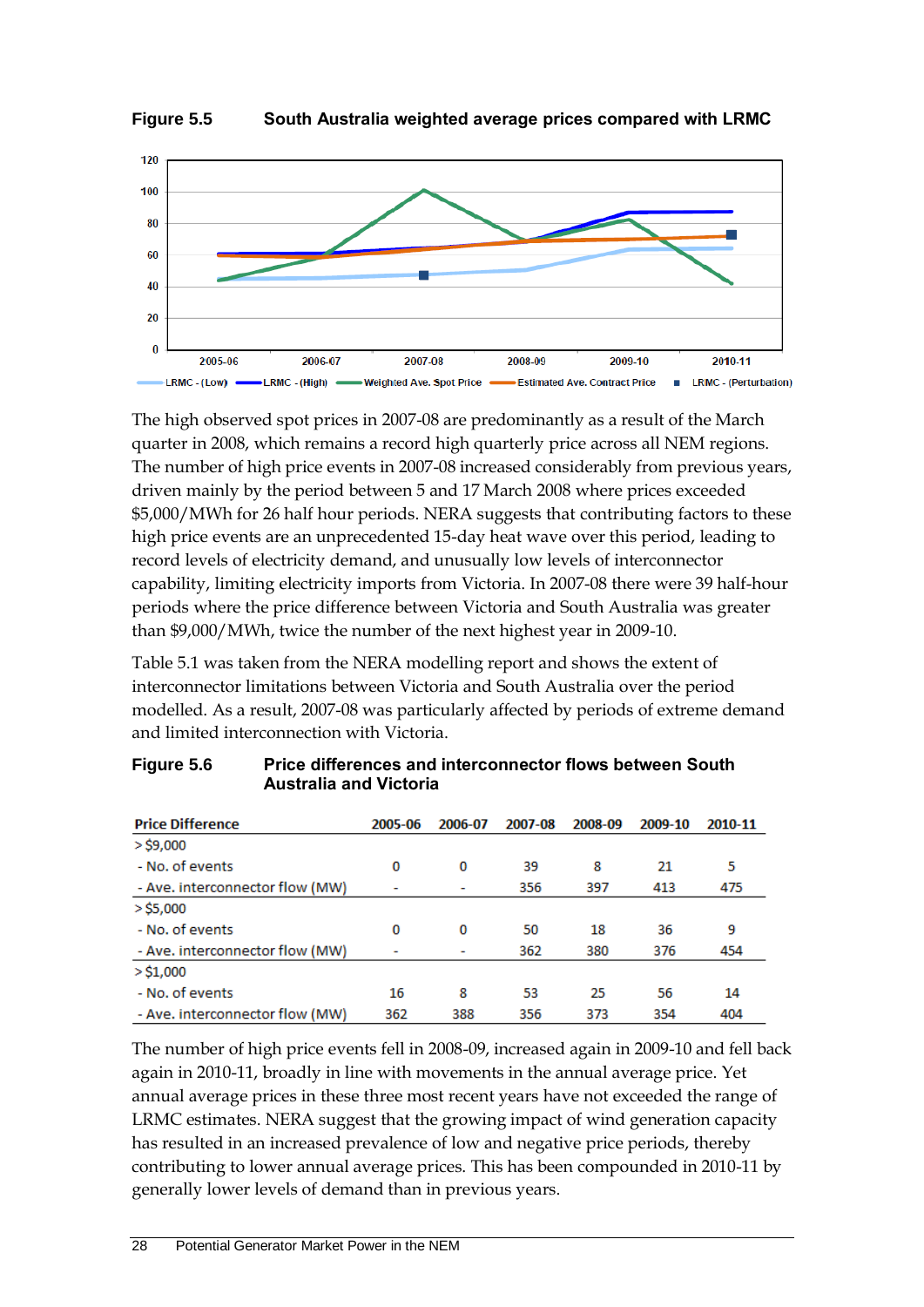### **Tasmania**

The MEU considers that Tasmania is a special case and should be exempt from the application of the rule.<sup>40</sup> The MEU asserts that Hydro Tasmania always has market power as the combined output of all other sources of generation in Tasmania is almost always less than the actual demand. Therefore to constrain the bidding of Hydro Tasmania at all times would provide an unintended benefit to Victorian consumers through energy imports via Basslink. The MEU stated in their rule change request that the proposed rule should not apply to the Tasmanian region of the NEM and suggested that a derogation would be required to insulate Hydro Tasmania from the imposition of the proposed rule.

In light of the MEU's position, and the difficulty of adequately modelling the cost of hydro generation, the Commission decided not to commit the additional resources required to estimate values of LRMC for the Tasmanian region. The Commission has noted that the Tasmanian Government appointed an Expert Panel to review the electricity industry in Tasmania. The Expert Panel has considered issues regarding the market power of generators in Tasmania and made recommendations about how those issues should be addressed.41

### **5.3.2 Are these results evidence of the existence of substantial market power?**

The relationship between LRMC and wholesale price must be viewed over a sufficient time such that investors are able to respond to the signals of the market. It follows therefore, as outlined in the definition, that a generator can only be considered to have exercised substantial market power if, in the presence of significant barriers to entry, it has bid in such a way so as to increase wholesale prices for sufficient duration or frequency to sustain prices above LRMC.

NERA's comparison of annual average wholesale prices with estimates of LRMC has shown that prices in each region have, on occasion, exceeded this level. In New South Wales, Victoria, and South Australia there is one year, and in the case of Queensland two years, out of the six-year period where this has occurred. In New South Wales and Victoria the two most recent years have fallen below the range. This is extended to three years in the analysis of Queensland. In all other years the annual average wholesale price in each region falls within the range of LRMC estimates. While NERA has determined that each NEM region is the relevant market for the purposes of the analysis, these observations can also be applied to the NEM as a whole were it to be considered as the relevant geographic dimension.

The Commission therefore agrees with the statement made in the modelling report by NERA that the "…analysis of LRMC compared with spot and contract market outcomes supports a conclusion that there is insufficient evidence of market power. This conclusion holds irrespective of whether the NEM as a whole, or each NEM region, is treated as a market for the purposes of the market definition"42. NERA's results are

<sup>40</sup> MEU, rule change request, 23 November 2010, p50

<sup>41</sup> http://www.electricity.tas.gov.au/news/expert\_panel\_delivers\_final\_report

<sup>42</sup> NERA Economic Consulting, Benchmarking NEM Wholesale Prices Against Estimates of Long Run Marginal Cost, A Report for the AEMC, 16 March 2012, p14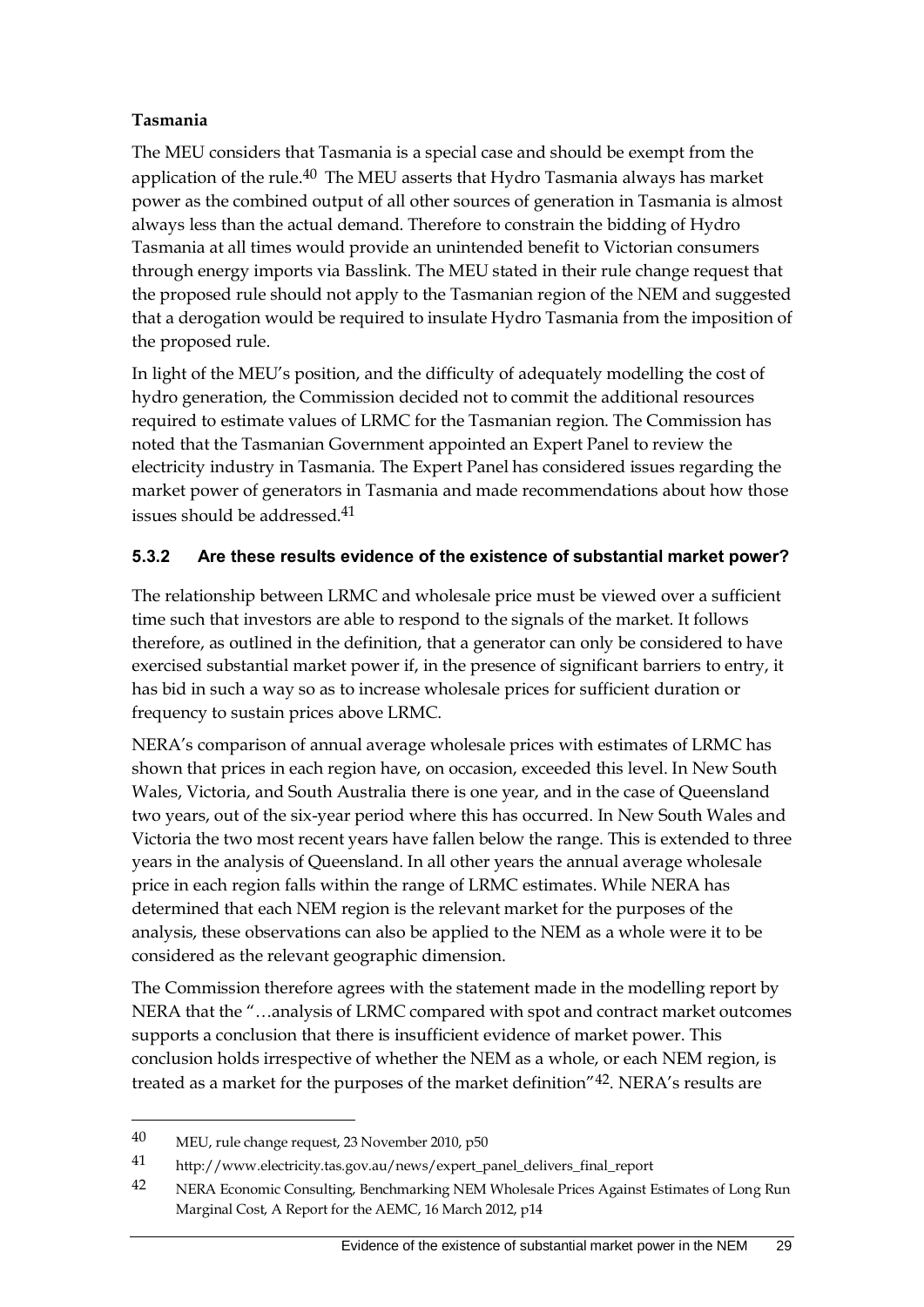supportive of a particular conclusion rather than being a definitive assessment of the existence of market power. This distinction is important and the Commission has therefore considered other factors in addition to NERA's test in its determination on the existence of substantial market power.

Some large generators in the NEM have, on occasion, the ability to bid their capacity so as to increase the spot price to levels considerably above their costs. Although in these cases the SRMC may be reflecting the scarcity value customers place on being able to consume electricity. Certain supply and demand conditions have existed in previous years that may have, for short periods, added to this ability and increased some generator's transient pricing power. As evidenced in NERA's analysis, these conditions were the combination of restricted interconnector flow and high demand in South Australia in 2007-08 and the combination of drought restrictions on generator capacity and high demand in Queensland, New South Wales and Victoria in 2006-07. This effect extended into 2007-08 in the case of Queensland. These conditions of supply and demand have resulted in wholesale annual average prices rising above the range of LRMC estimates in these particular years due to:

- less expensive base-load plant being withdrawn from the merit order, thereby relying on more expensive plant to be dispatched to satisfy demand; and
- a greater ability of generators still in the merit order to exercise transient pricing power.

Conversely, more recent years have shown some expansions of capacity above the underlying demand growth rate and lower demand across NEM regions. NERA's analysis has shown a reduction in annual average spot prices to levels well below the range of LRMC estimates. This is particularly noticeable in Victoria and South Australia where the Renewable Energy Target (RET) has driven the commissioning of new wind generation capacity resulting in an increase in the occurrence of low and negative half-hour prices. In addition, a recent assessment by AEMO suggests that the changing macro-economic environment, a more energy-conscious public, the impact of rooftop solar photovoltaic installations, and milder weather have all recently contributed to lower than expected levels of energy consumption across the NEM regions.<sup>43</sup>

The Commission recognises that in some circumstances pricing below cost can be anti-competitive behaviour. An example of this is predatory pricing, which involves a strategy to weaken the position of competitors or potential competitors with a view to being able to raise prices in the future. This is also a matter that would initially be the responsibility of the ACCC to consider under its powers. The Commission has not done a substantive investigation into whether the evidence of prices below LRMC could in some cases be due to anti-competitive behaviour. However, we would note that there are a range of other factors that appear to be plausible explanations for the current level of wholesale prices compared to LRMC, which are discussed in the previous paragraph.

The results from NERA's analysis not only demonstrate a lack of evidence of the existence of substantial market power but also that, more recently, wholesale prices have not been sufficient to recover the costs of new entry.

<sup>43</sup> AEMO, Electricity Statement of Opportunities - Update as at 2 March 2012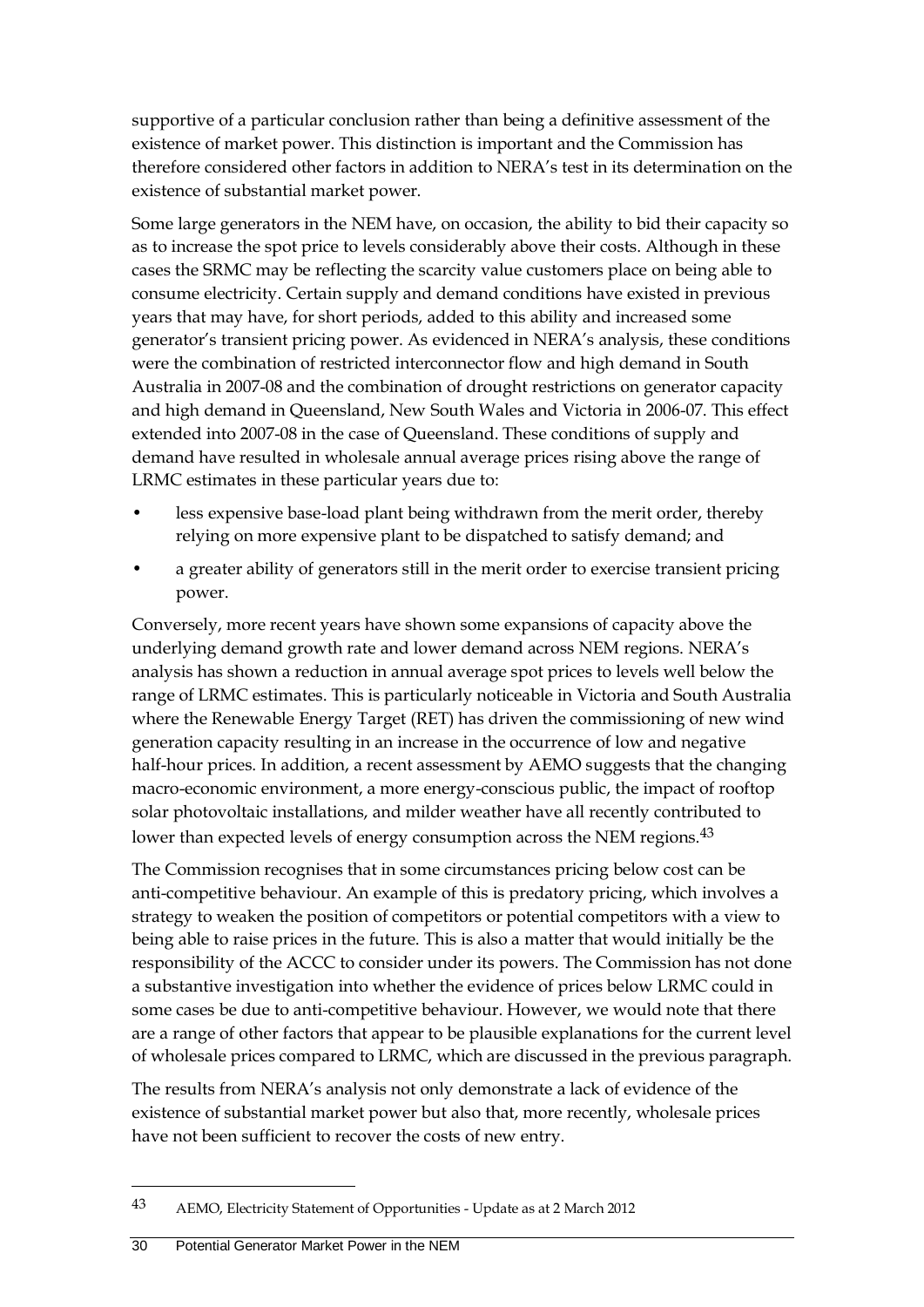The broad consistency of the relationship between LRMC and annual average wholesale prices in each NEM region also suggests that any particular generator's ability to exercise substantial market power may be quite limited. If some generators had the ability to exercise substantial market power it seems unlikely that we would see such a level of consistency in the relationship between LRMC and annual average wholesale prices.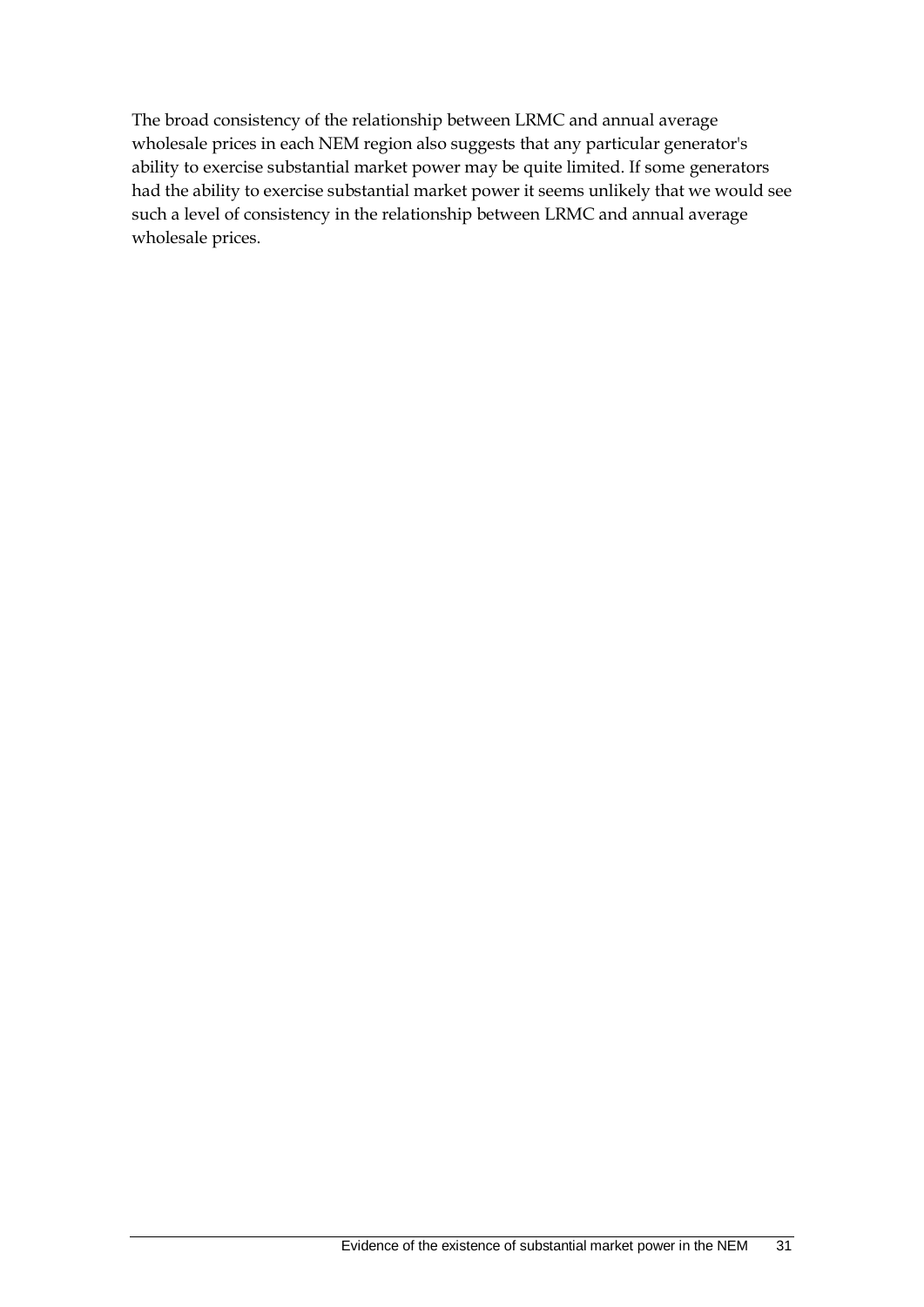# **6 Impact on electricity consumers**

This Chapter outlines the interaction of wholesale prices, NERA's analysis of LRMC, and retail prices for residential and large industrial and commercial customers. It also compares NERA's LRMC results with LRMC outcomes produced by jurisdictional regulators as part of the setting of regulated retail tariffs.

## **6.1 What do NERA's results mean for residential retail customers?**

Residential electricity consumption accounts for approximately 29 per cent of total electricity consumption in Australia, with the majority of electricity consumed by the commercial, manufacturing and mining sectors.44 In jurisdictions that are open to full retail contestability, customers have a choice of being supplied under a 'standing offer' contract or a 'market' contract. With the exception of the Victorian market, the jurisdictional regulator sets the maximum tariffs to be offered by the incumbent retailer for electricity consumption and approves the terms and conditions of standing offer contracts. Market contracts are negotiated between the retailer and customer and generally differ from standing offer contracts with regard to price and other incentives. The proportion of customers that have moved from regulated retail tariffs to negotiated market contracts differs by jurisdiction but usually increases with higher levels of retail competition.

Jurisdictional regulators set residential electricity prices for incumbent retailers for standing contracts through retail price determinations. The length of time between retail price determinations varies by jurisdiction but is usually between two and four years. There is currently no uniform methodology utilised by jurisdictional regulators for setting retail electricity prices with each jurisdiction having evolved its own methodology over time, although some aspects of the methodologies are similar.

One of the key inputs to jurisdictional retail price determinations is an allowance to cover the costs retailers will incur for the wholesale purchase of electricity to supply the load profile of customers remaining on regulated retail tariffs. This allowance is referred to as the wholesale energy cost (WEC) and is typically based on an assessment of:

- the LRMC of electricity generation from a portfolio of new entrant generation; and/or
- the market cost of purchasing electricity from the spot market and through hedge contracts.

The LRMC of generation, as calculated by jurisdictional regulators, reflects the minimum price that new generators require to enter the market and also reflects the price that a new entrant retailer can expect to pay for wholesale electricity in the long-run. The market purchase cost approach is a more direct measure of the purchasing costs facing a retailer and can be used in preference or as a complement to the LRMC approach.

<sup>44</sup> A. Schultz and R. Petchery, Australian Government – Australian Bureau of Agricultural and Resource Economics and Sciences, Energy Update 2011, June 2011, p5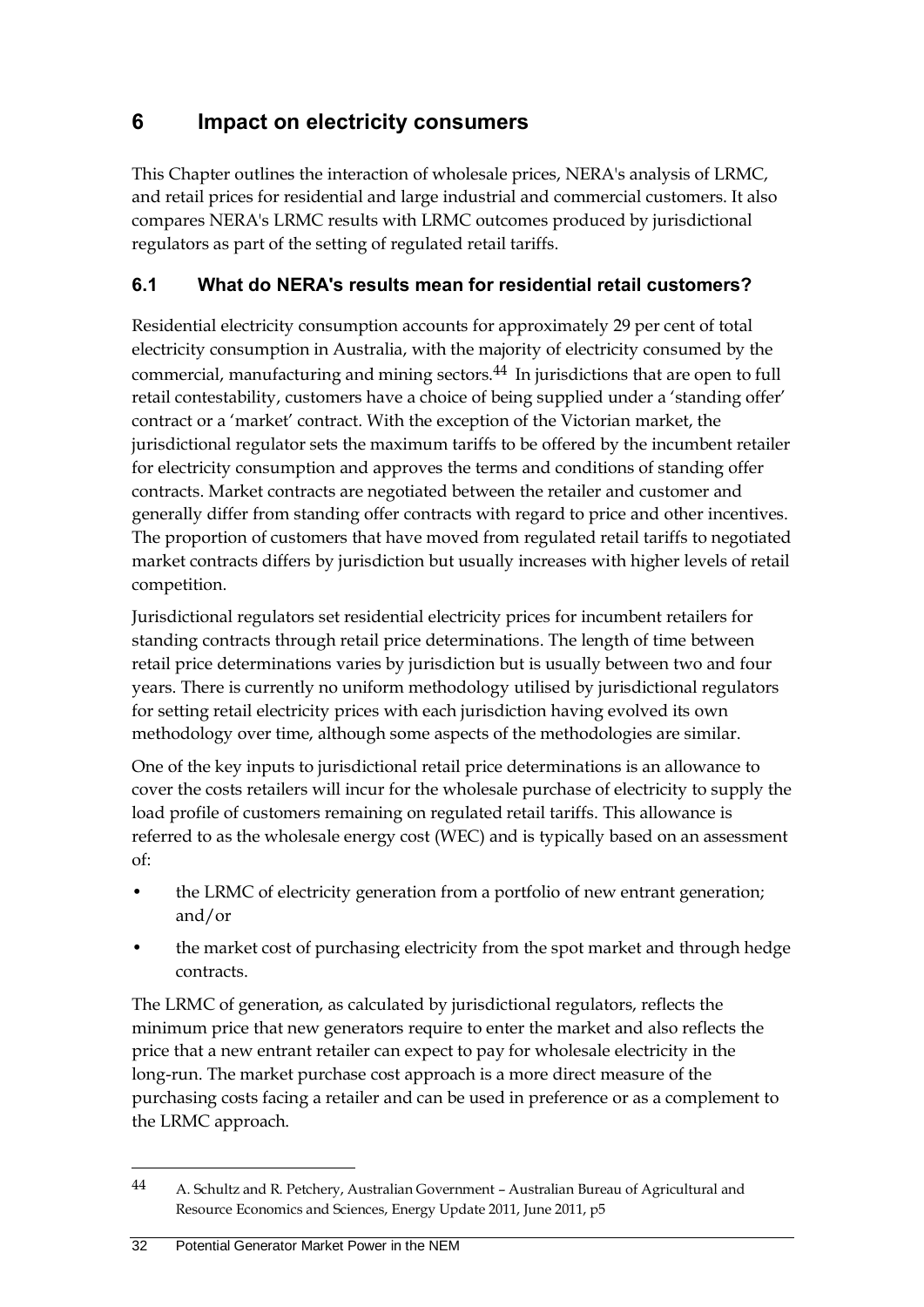In New South Wales, the Independent Pricing and Regulatory Tribunal (IPART) bases retail tariffs on the higher of LRMC prices or market purchase costs.45 The Queensland Competition Authority (QCA) typically elects to take an average of the two approaches.46 The Essential Services Commission of South Australia (ESCOSA) provides a range for their determination that incorporates both approaches.47

### **6.1.1 A comparison of LRMC estimates in NERA's analysis and retail price determinations**

Table 6.1 shows a comparison of LRMC estimates developed by NERA and those developed for input to the determination of wholesale energy costs for jurisdictional retail price determinations.

| \$ Nominal                     | 2007-08 | 2008-09                         | 2009-10 | 2010-11 | 2011-12                         | 2012-13 |
|--------------------------------|---------|---------------------------------|---------|---------|---------------------------------|---------|
| <b>NSW</b>                     |         | Retail price determination 2007 |         |         | Retail price determination 2011 |         |
| IPART - EnergyAustralia        | \$52.15 | \$53.12                         | \$54.85 | \$68.49 | \$68.25                         | \$69.43 |
| <b>IPART</b> - Integral Energy | \$54.34 | \$55.03                         | \$56.82 | \$70.69 | \$71.61                         | \$73.63 |
| <b>IPART - Country Energy</b>  | \$44.31 | \$45.06                         | \$46.55 | \$63.75 | \$64.17                         | \$65.98 |
| NERA - Low                     | \$41.98 | \$43.88                         | \$57.42 | \$58.19 |                                 |         |
| NERA - High                    | \$55.89 | \$58.68                         | \$77.41 | \$78.29 |                                 |         |
| NERA - Perturbation            | \$51.10 |                                 |         | \$65.70 |                                 |         |
| QLD                            |         | Retail price determination 2009 |         |         | Retail price determination 2011 |         |
| QCA - LRMC                     |         | \$42.61                         | \$54.91 | \$58.59 | \$66.05                         |         |
| NERA - Low                     | \$39.35 | \$40.59                         | \$55.86 | \$54.83 |                                 |         |
| NERA - High                    | \$52.41 | \$54.27                         | \$75.23 | \$73.55 |                                 |         |
| <b>NERA</b> - Perturbation     | \$50.90 |                                 |         | \$67.10 |                                 |         |
| SΑ                             |         | Retail price determination 2007 |         |         | Retail price determination 2010 |         |
| ESCOSA - LRMC                  |         | \$89.43                         | \$94.74 | \$93.14 | \$95.61                         | \$99.07 |
| NERA - Low                     | \$47.79 | \$50.67                         | \$63.63 | \$64.19 |                                 |         |
| NERA - High                    | \$64.33 | \$68.73                         | \$86.95 | \$87.45 |                                 |         |
| NERA - Perturbation            | \$47.40 |                                 |         | \$72.70 |                                 |         |

#### **Figure 6.1 Comparison of LRMC estimates developed by NERA and jurisdictional regulators for retail price determinations**

With the exception of South Australia, the estimates of LRMC developed for jurisdictional price determinations are generally within, or close to, the range of estimates developed by NERA. There are some differences evident in estimates for New South Wales and Queensland in 2009-10. South Australia has considerably higher estimates across all time periods.

It is important to note that the methodologies used by NERA and the jurisdictional regulators are for different purposes. There are a number of significant differences in

<sup>45</sup> IPART, Changes in regulated electricity retail prices from 1 July 2012, Electricity - draft report and draft determination, April 2012, p5

<sup>46</sup> The QCA is changing its approach to an annual review of regulated retail tariffs.

<sup>47</sup> ESCOSA, 2010 Review of retail electricity standing contract price path, Final inquiry report and final price determination, December 2010, p56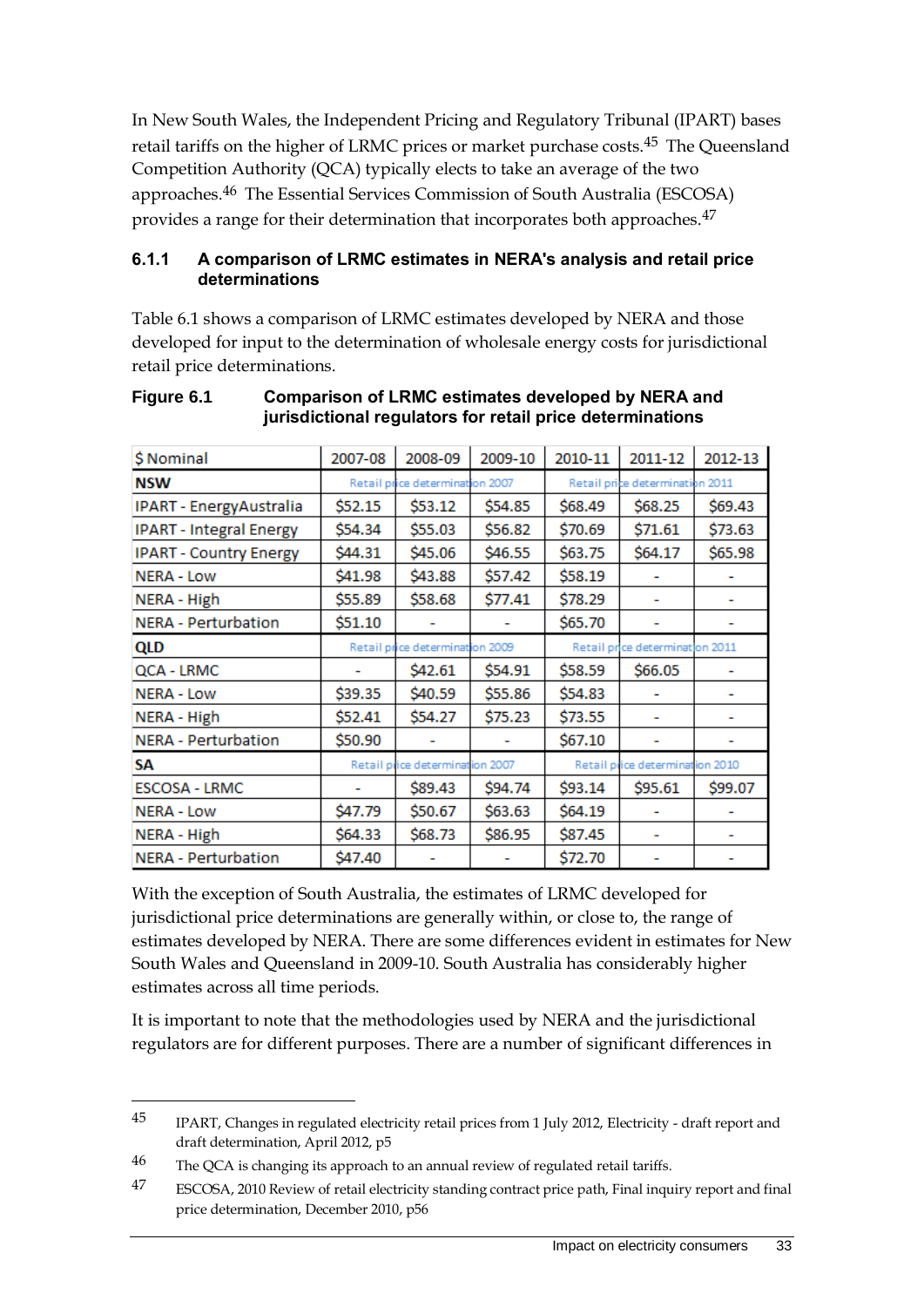the two methodologies used to calculate these figures that would suggest that they are not directly comparable.

These differences can be summarised as follows:

- while the NERA estimates of LRMC are based on the costs of generation required to meet the entire regional load, the LRMC estimates developed by the jurisdictional regulators are based on the costs of generation necessary to only meet the load of residential customers remaining on standing regulated retail contracts. Residential customers have an inherently peakier load shape than the system as a whole. The existing stock is less utilised over time and the capital costs of plant capacity are therefore averaged over less energy produced, suggesting that the jurisdictional regulators' estimates of the LRMC should be high in comparison to NERA's estimates.
- while the NERA estimates are based on an incremental approach that assumes an already existing stock of capacity with new plant built to meet an incremental increase in demand, the LRMC estimates developed by the jurisdictional regulators are determined through a "greenfields" approach that assumes that the entire generation system is built new at the outset using the most efficient combination of new plant to meet the nominated load. It is generally more expensive to build a greenfield plant than expand an existing plant, suggesting that the jurisdictional regulators' estimates of the LRMC should be high in comparison to NERA's estimates.
- NERA's methodology for the estimation of the LRMC does not explicitly include the additional revenue received by renewable energy projects under the RET. Without this subsidising effect on renewable energy projects, NERA's estimates of LRMC are likely to be high in comparison to those provided by the jurisdictional regulators.
- NERA and each jurisdictional regulator use a range of different source input assumptions to calculate LRMC, e.g. Australian Energy Market Operator (AEMO) data for the National Transmission and Network Development Plan (NTNDP), ACIL Tasman capital cost data, etc.

The intention of outlining these differences is to highlight that the methodology used by NERA and the methodologies used by jurisdictional regulators in previous retail price determination have been adopted for different purposes. The differences in methodologies would suggest that differences in results should be expected.

For the purposes of setting the majority<sup>48</sup> of the 2012/13 regulated retail electricity prices, the QCA has used a market based approach to estimate energy costs when estimating the wholesale electricity cost. This has replaced the previous Benchmark Retail Cost Index which required the QCA to use a 50/50 weighting of a market based approach and LRMC.49

The Commission compared the NERA methodology with the approach the QCA adopted under the Benchmark Retail Cost Index because it was the approach the QCA

<sup>48</sup> The prices for Tariff 11 were removed from the 2012 ministerial delegation

<sup>49</sup> QCA, Regulated Retail Electricity Prices 2012-13 - Draft determination, March 2012, p21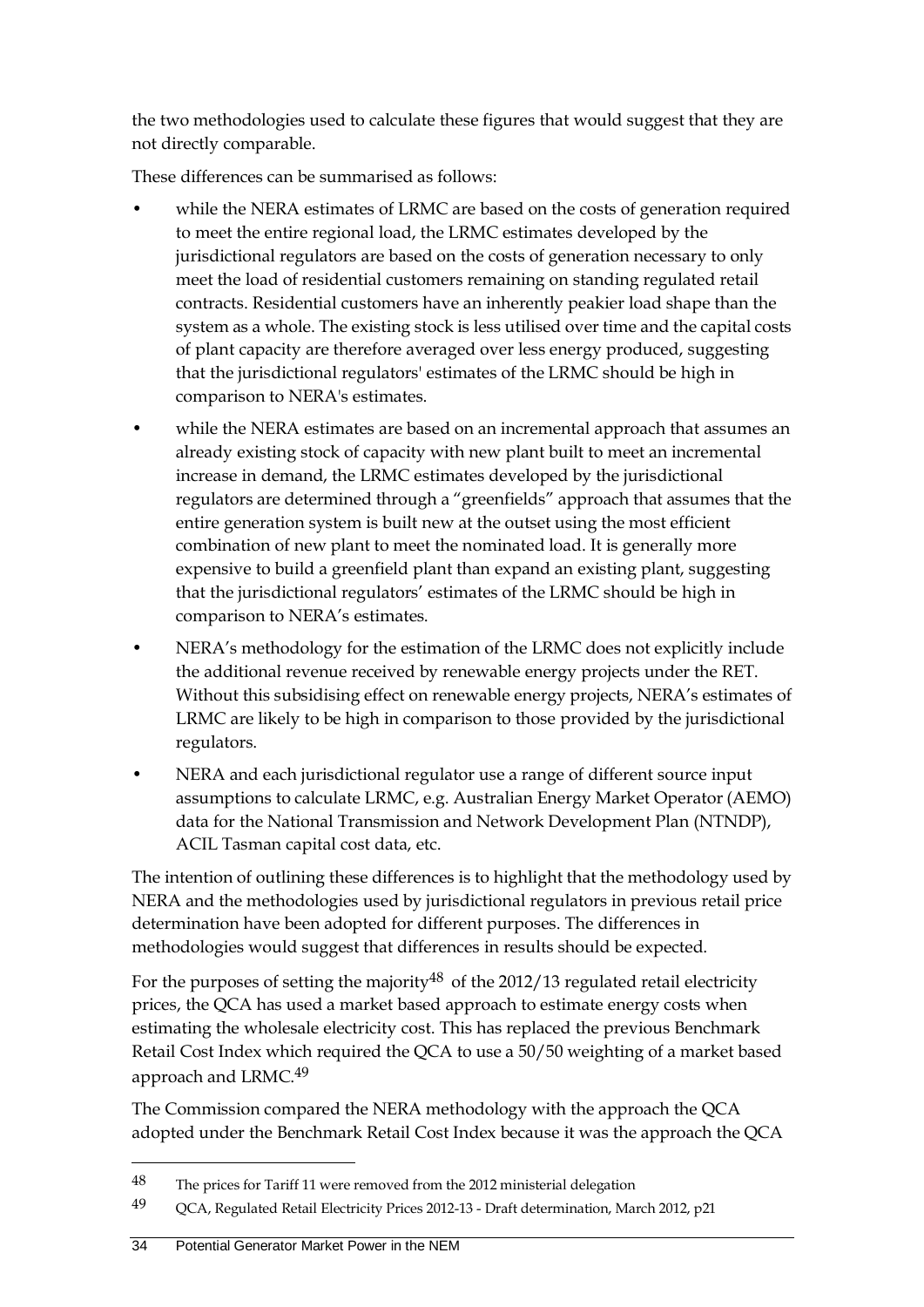used when calculating regulated retail prices that covered the period of NERA's analysis.

### **6.1.2 NERA's LRMC estimates in the context of retail prices**

A number of submissions to the directions paper have contended that regulated retail tariffs determined on the basis of direct spot market and contract market purchase costs are unduly influenced by generators exercising market power.<sup>50</sup> The majority of these submissions have specifically cited the exercise of market power in South Australia as contributing to retail price rises in that region. The submissions assert that regulated retail tariffs could be influenced if they are calculated, using the market cost purchase approach, close to or during a period where generators have exercised market power.

It is important to note that this issue does not relate to the exercise of substantial market power. Rather it relates to the ability of a generator to exercise transient pricing power, to increase prices over a short period that has an effect on the wholesale prices at the time the jurisdictional regulator is making its determination. While the generator's ability to increase prices may be transient in nature, the effect may be to increase regulated tariffs over the entire determination period. This issue only relates to the market purchase cost approach and not to the LRMC approach, which is determined independently of movements in the wholesale price.

However, transient pricing power is not the only driver of high prices during these periods. The restricted supply and high demand conditions that may provide some large generators with an increased ability to exercise transient pricing power also result in the dispatch of relatively more expensive higher merit order peaking plant in place of cheaper lower merit order generation from coal or hydro power sources or lower cost imports from other regions via interconnectors.

Further, jurisdictional regulators do not simply determine retail prices on the basis of market purchase costs without a consideration of extenuating or unusual circumstances in the market. In IPART's 2007 retail price determination for New South Wales special consideration was given to whether a continuation of the drought conditions observed in 2006-07 into later years should be included in the setting of regulated retail tariffs.<sup>51</sup> Ultimately, due to concerns about the longevity of the high wholesale prices, IPART decided to include an annual review mechanism of the market-based electricity purchase cost allowance during the period for which the determination applied.

A continuation of the high annual average wholesale prices in 2006-07, shown to be above NERA's range of LRMC estimates in Figure 5.3, was not incorporated into IPART's retail price determination in New South Wales in 2007 and was subsequently

<sup>50</sup> MEU, Analysis of the impact of GMP on standing retail prices for small consumers as developed by ESCOSA for the SA region, 1 March 2012; Energy Action Group, submission to the directions paper, 15 November 2011, p2; South Australian Council of Social Service, submission to the directions paper, 21 November 2011, p1

<sup>51</sup> IPART, Promoting retail competition and investment in the NSW electricity industry, Regulated electricity retail tariffs and charges for small customers 2007 to 2010, Electricity – Final Report and Final Determination, June 2007, p82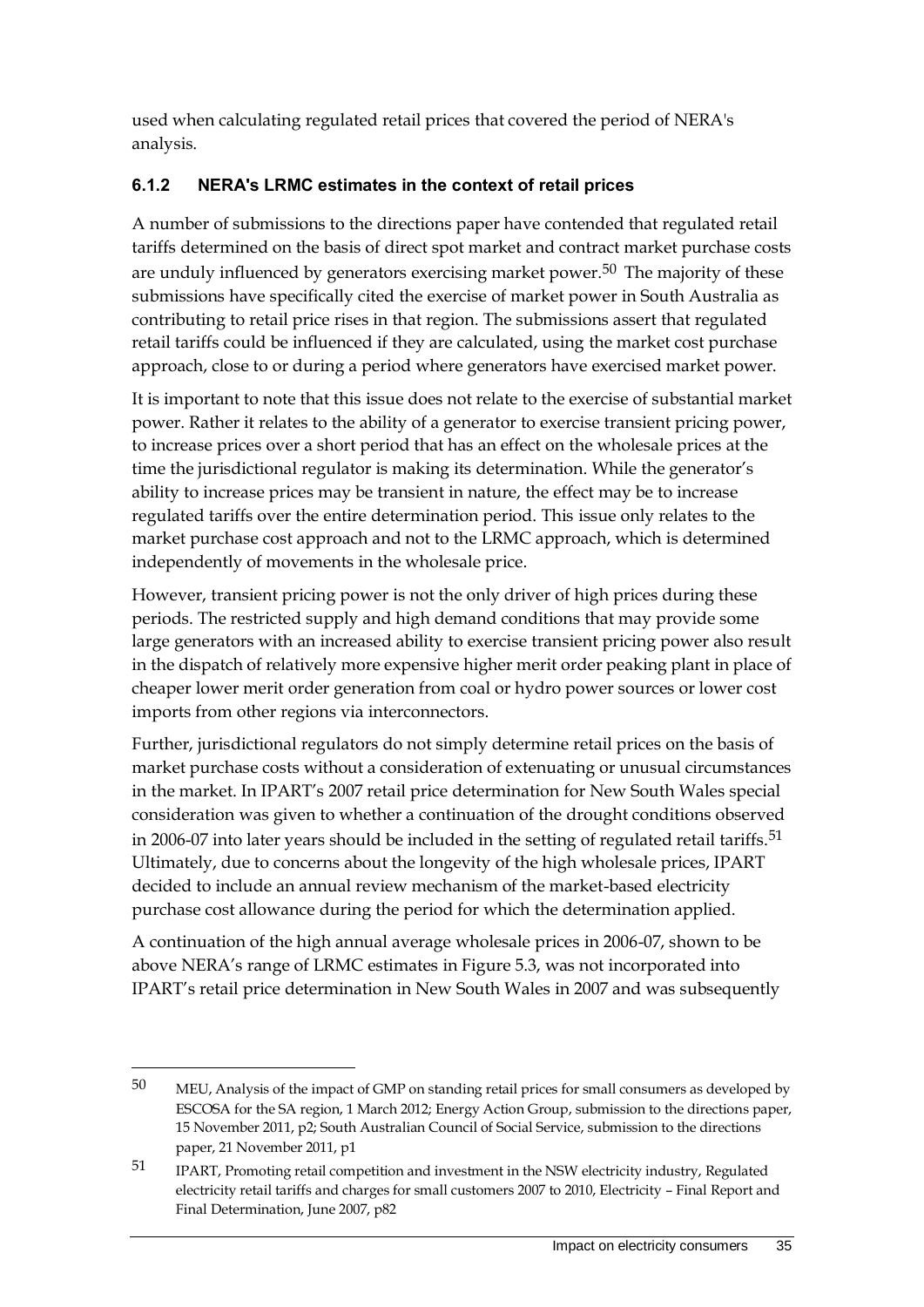reviewed over the determination period to ensure that the WEC component of the regulated tariffs were in line with retailers' actual market purchase costs.52

### **6.2 What do these results mean for large commercial and industrial users?**

A large user's electricity costs are determined for a set period of time through a negotiated contract, either directly with a generator possessing a retail licence or through a retailer. Similar to many large users in the NEM, retailers who do not have the backing of generation assets (i.e. are not vertically integrated) also enter into direct contract arrangements with generators for the electricity that they expect their customer base to consume.

Based on information provided by the MEU, the AEMC is aware that many large users enter into a single contract arrangement with one supplier for their entire expected load over a future period of several years.<sup>53</sup> The price paid for their electricity consumption is therefore often heavily influenced by the expectations of supply and demand conditions at the time of contracting. However, electricity markets face swings in the relative levels of supply and demand, and the expectations of those levels, as supply increases in discrete lumps while demand increases gradually. Extenuating conditions in the market can sometimes exacerbate supply restrictions, such as drought, or increase the peakiness of demand, such as a heat wave. It is at these times that contract negotiations may be less favourable for a large user. For example, a large user who contracted during, or soon after, the high prices of 2006-07 in New South Wales, Queensland or Victoria, or 2007-08 in South Australia, is likely to have paid a relatively high price for their expected electricity consumption. Conversely, a similar contract transacted in more recent years would likely have been agreed at a relatively low price.

Retailers face movements in the wholesale spot price, which subsequently flows through to the wholesale contract price. However, efficient retailers adopt appropriate risk management strategies to protect themselves from transient pricing power that the generator exercises in recovering its efficient costs. In recognition that a retailer may face swings in wholesale contract prices due to changes in expectations of underlying supply and demand conditions, an efficient retailer adopts an incremental approach to hedging its exposure to the spot market. A retailer that builds its contract position up by incrementally hedging its position over time avoids being overly exposed to any particular spot market event where supply and demand conditions were tight or where transient pricing power may have been exercised by generators. Some contracts will be transacted when the wholesale price is relatively high and some will be contracted when the wholesale price is relatively low. The overall outcome for the retailer will involve a trade-off between timing its transactions to obtain the lowest possible price and spreading transactions over time so as to diversify its exposure away from any individual spot market event that has a disproportionate influence on contract prices.

The Commission would expect a large user to adopt appropriate risk mitigation strategies to address the swings in the balance of supply and demand that are an

<sup>52</sup> Ibid, p86

<sup>53</sup> MEU, submission to NERA technical paper, 2 February 2012, p13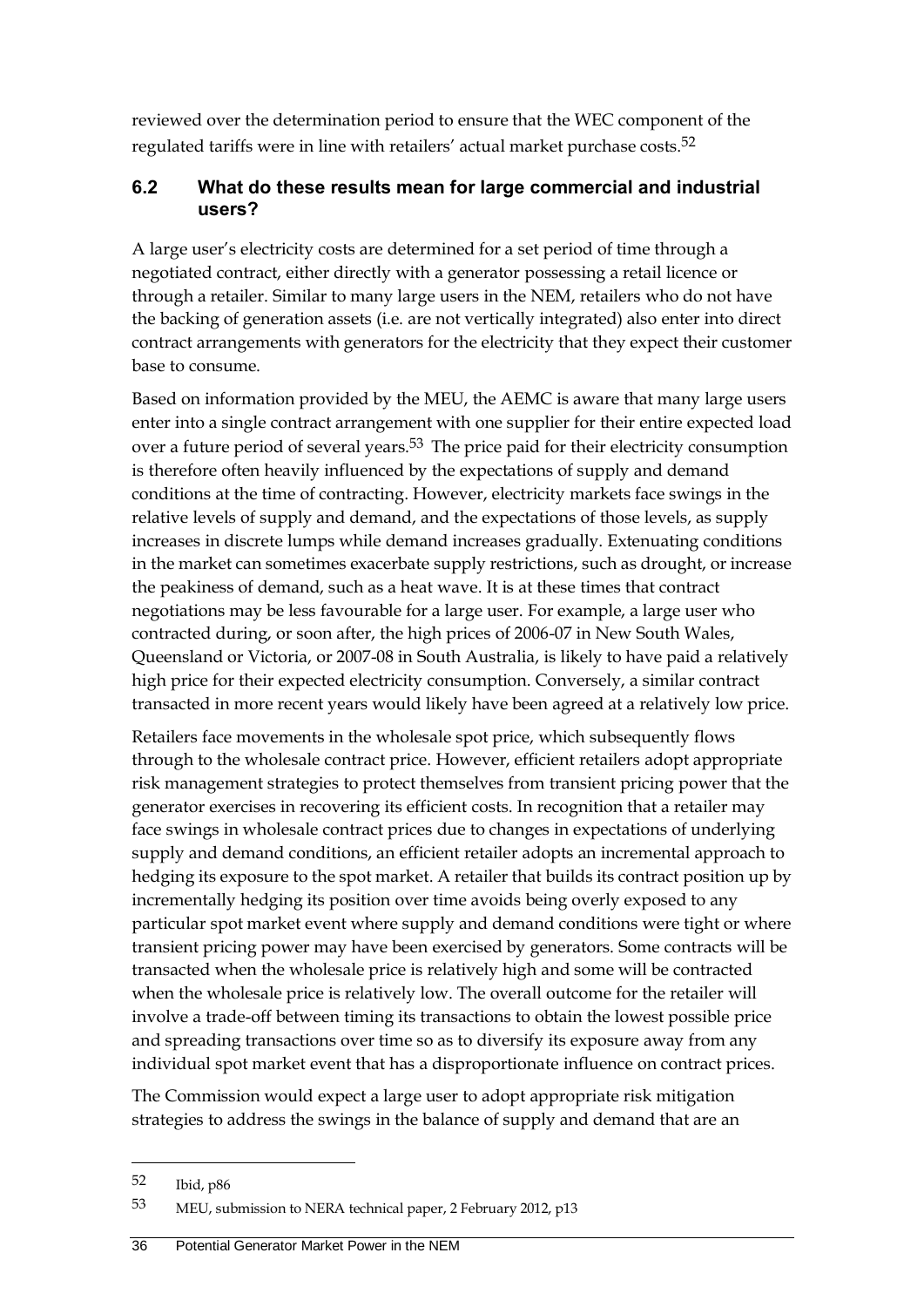inherent feature of any electricity market. This would include, where appropriate, taking measures that would limit their exposure to supply and demand conditions in the electricity market at a specific point in time.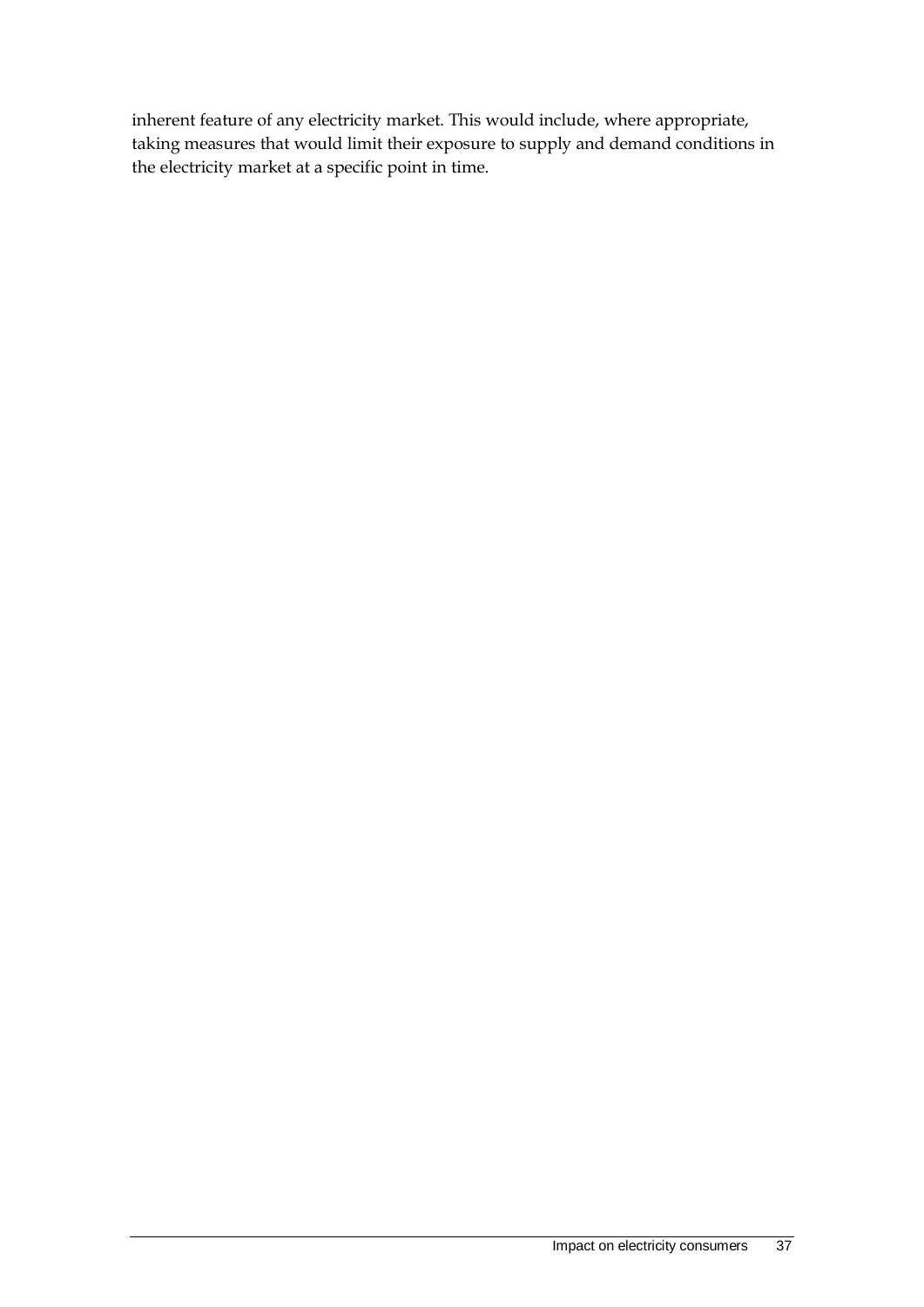# **7 Evidence of the existence of barriers to entry in the NEM**

This Chapter provides a description of the assessment undertaken to determine evidence supporting the existence of significant barriers to entry in the NEM.

## **7.1 Reasons for the analysis**

A firm has substantial market power if it has the ability to sustain prices that should attract new investment because they exceed LRMC. As discussed in section 5, the Commission considers that NERA's comparison of LRMC estimates with spot and contract market prices does not support the existence of substantial market power in the NEM. However, analysis undertaken by NERA compares estimates of LRMC with historical prices rather than expected future prices. While the use of historical prices was undertaken for practical and objective reasons, the analysis leaves open the question of the ability for substantial market power to be sustained into the future.

As discussed in section 4.3, it is not necessary to wait for ex-post evidence of several years of above-LRMC pricing before taking action. If a generator has acted in a way that has caused annual average wholesale spot or contract prices to exceed LRMC and significant barriers to entry indicate that the generator is likely to be able to sustain those prices, then that will constitute evidence of an exercise of substantial market power.

Substantial market power is a product of ineffective competition between incumbent generators. Substantial market power is therefore likely to be sustained where the existing levels of competition are insufficient but no new investment occurs because it is prevented or delayed due to barriers to entry. Accordingly, if competition is at a sufficient level that generators, either independently or combined, do not have the ability to exercise substantial market power then it may not matter whether new entry is possible.

In order to determine the ability of generators to sustain substantial market power, the Commission engaged CEG to undertake an analysis of the existence of barriers to entry in the NEM.

## **7.2 The definition of a barrier to entry**

The Commission agrees with CEG's proposed definition of barriers to entry in the context of the NEM as:

## **Box 7.1: Definition of barrier to entry**

A **barrier to entry** is any set of conditions that give rise to the ability of incumbent generators, acting individually or in concert, to set market prices above the level required to compensate for the efficient costs of new capacity required to meet demand growth in the NEM (or in a NEM region).

CEG notes that this is a very broad definition but has purposely attempted to avoid a refined and overly theoretical approach so as not to mislead or confuse the assessment. CEG recognises that not all factors that make entry difficult should be considered as a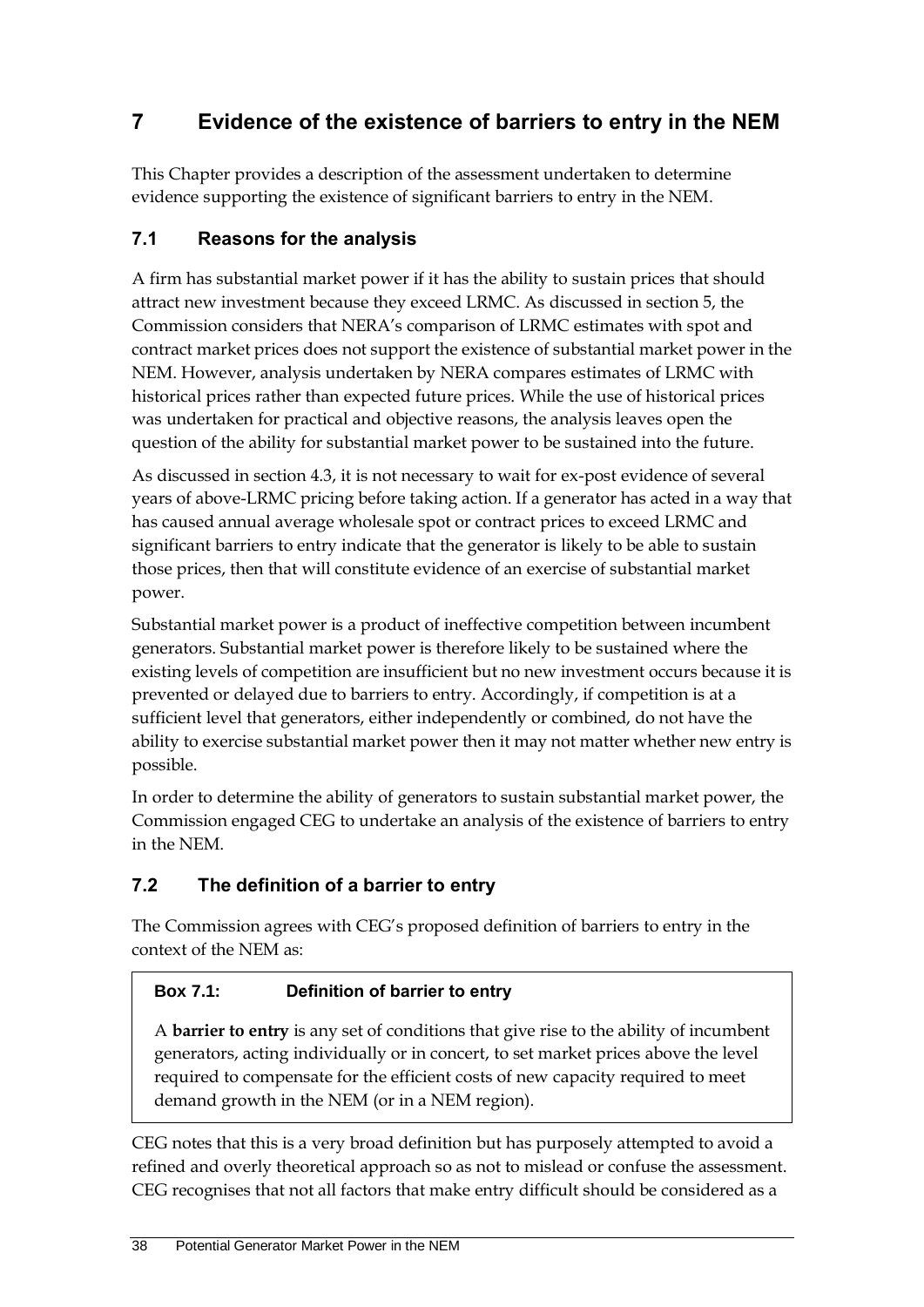relevant case for regulatory intervention. More broadly, CEG have considered any set of structural, institutional and behavioural conditions that would allow incumbent generators to earn prices above costs for a sustained period of time.

Consistent with this definition, CEG have considered stand alone and combinations of factors that would amount to a significant barrier to entry.

As CEG note, some market features which raise the costs of new entrants do not necessarily create a barrier to entry that would warrant regulatory intervention. If there are high costs of new entrants but these reflect the high social costs of that entry then these costs are simply costs of entry - not inefficient barriers to entry.

In the context of the NEM, CEG believe that most barriers to entry can be usefully classified into the following three categories:

- 1. barriers to entry arising from socially inefficient imposts on generation in general and new entry in particular;
- 2. other structural features of the market that prevent entry from eliminating substantial market power; and
- 3. strategic barriers to entry that result from the behaviour of the incumbent generators.

The first two categories refer to barriers that relate to the fundamental structure of supply and demand conditions in the market. The third category refers to barriers that are created by the behaviour of incumbent generators that, whether undertaken intentionally or not, inhibit the entry of new generation investment.

Structural barriers to entry may include:

- sunk costs or irreversible investments that may inhibit a generator from entering the market in the first place as it knows that these costs will not be able to be recovered if it chooses to exit. Sunk costs create a difference in the price expectations between new entrant generators and incumbent generators. An incumbent generator will ignore its sunk costs and price its production as low as possible to remain operating while a new entrant generator will expect to recover both its sunk costs and other costs;
- absolute cost advantages that allow an incumbent generator to price above its costs but below the costs that would be faced by a new entrant. These include, among other things, better access to capital markets, better human or locational resources, or patents over certain technologies;
- vertical integration where access to one part of the market requires a presence in another part; and
- environmental and safety regulations that require minimum benchmark standards to be met in order to operate in the market.

Strategic barriers may include:

• over-investment in capacity that may allow an incumbent generator to price down to a lower level of marginal costs than that which is required by a new entrant generator or readily expand its own supply in the face of new entry;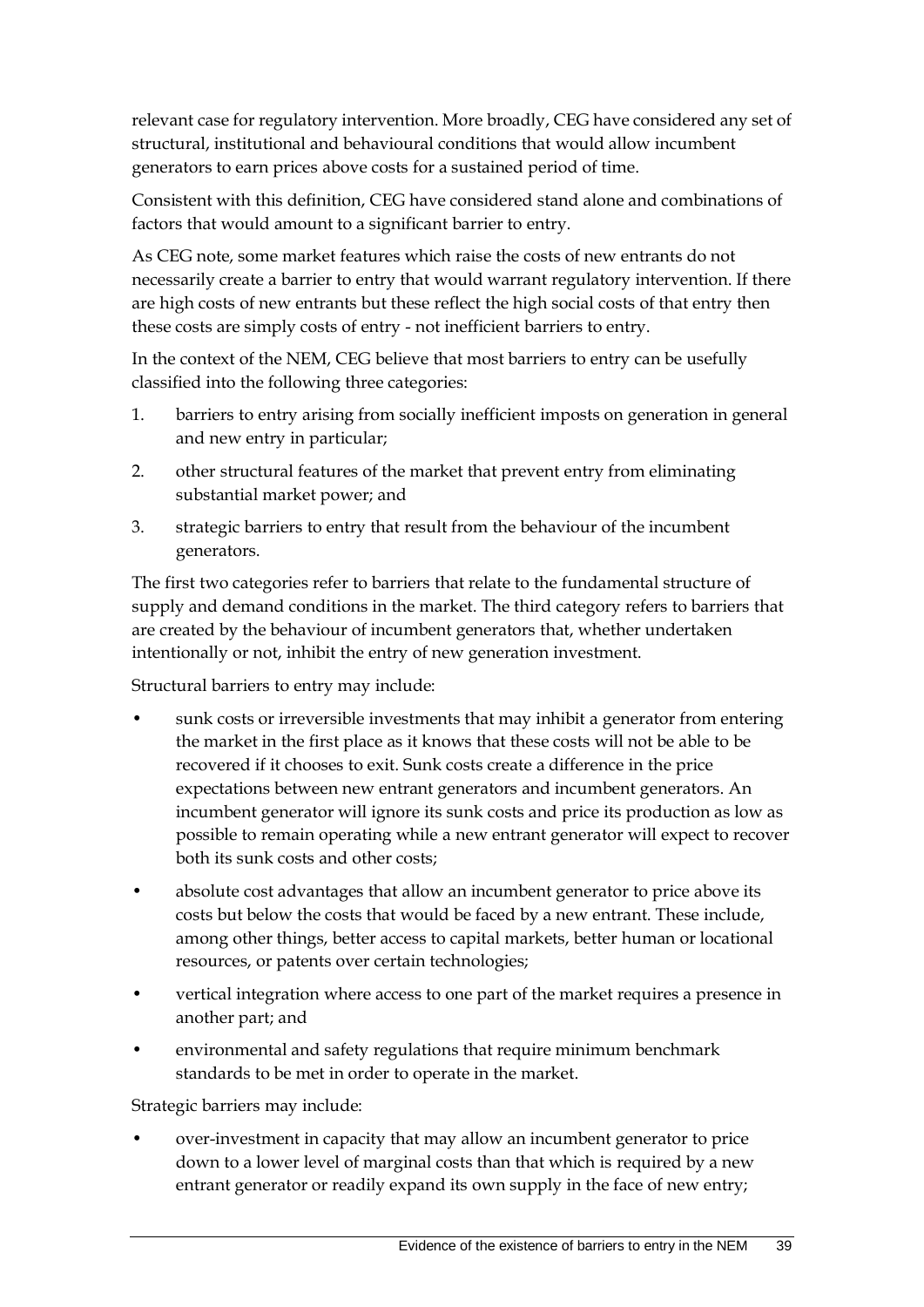- contractual arrangements used by incumbents to lock in the best customers or suppliers for long periods of time; and
- offering capacity into the market at prices below cost in order to deter new entrant generators.54

In relation to electricity generation, CEG has highlighted the following factors that make entry particularly risky in comparison to other industries:

- Electricity infrastructure generally has high up-front sunk costs and very long asset lives. Investors therefore may place a significant sum of money at risk that may not be recovered if circumstances do not eventuate as expected. This risk is exacerbated by long lead times prior to new entry where significant sunk costs may be incurred a long time before any cost recovery occurs;
- Many thermal generators tend to have large economies of scale relative to the market. Investments are lumpy and the relative size of the investment is likely to have a measurable impact on the market prices post-entry, which lessens the certainty that an investor may have in the ability to recover efficient costs;
- The dynamic nature of supply and demand conditions in electricity markets means that price is highly uncertain and, as a result, participants are most often unwilling to enter into long-term contracts. In the absence of long-term contracts, a potential new investor cannot hedge future market price risk to any appreciable degree prior to entry; and
- Changes in regulations that may impose additional costs or affect relative costs of generators. These regulations may impose additional costs on new entrants or may act as an incentive for new investment (although this may be restricted to a specific type of new entrant such as renewable technologies under the RET).

When investigating the existence of barriers to entry in the NEM, CEG noted the importance of identifying costs of entry that are not inefficient barriers to entry. As noted, high sunk costs, lumpy investments, long lead times, lack of availability of long-term contracts, and potential future changes in regulations are all factors that may inhibit entry but should not always be considered as barriers to entry. Many of these factors should simply be viewed as the risks necessarily borne by investors in a market designed to provide efficient returns.

## **7.3 Evidence of barriers to entry in the NEM**

### **7.3.1 Levels of effective competition in NEM regions**

As previously noted, ineffective levels of competition are a necessary condition for the exercise of substantial market power. CEG suggests that if conditions of competition are sufficiently effective that generators are unable to price in excess of costs over the long term, then the existence of barriers to entry is likely to be inconsequential to an efficient market outcome.

#### 40 Potential Generator Market Power in the NEM

<sup>54</sup> This form of strategic behaviour is commonly referred to as predatory pricing and is a breach of competition law.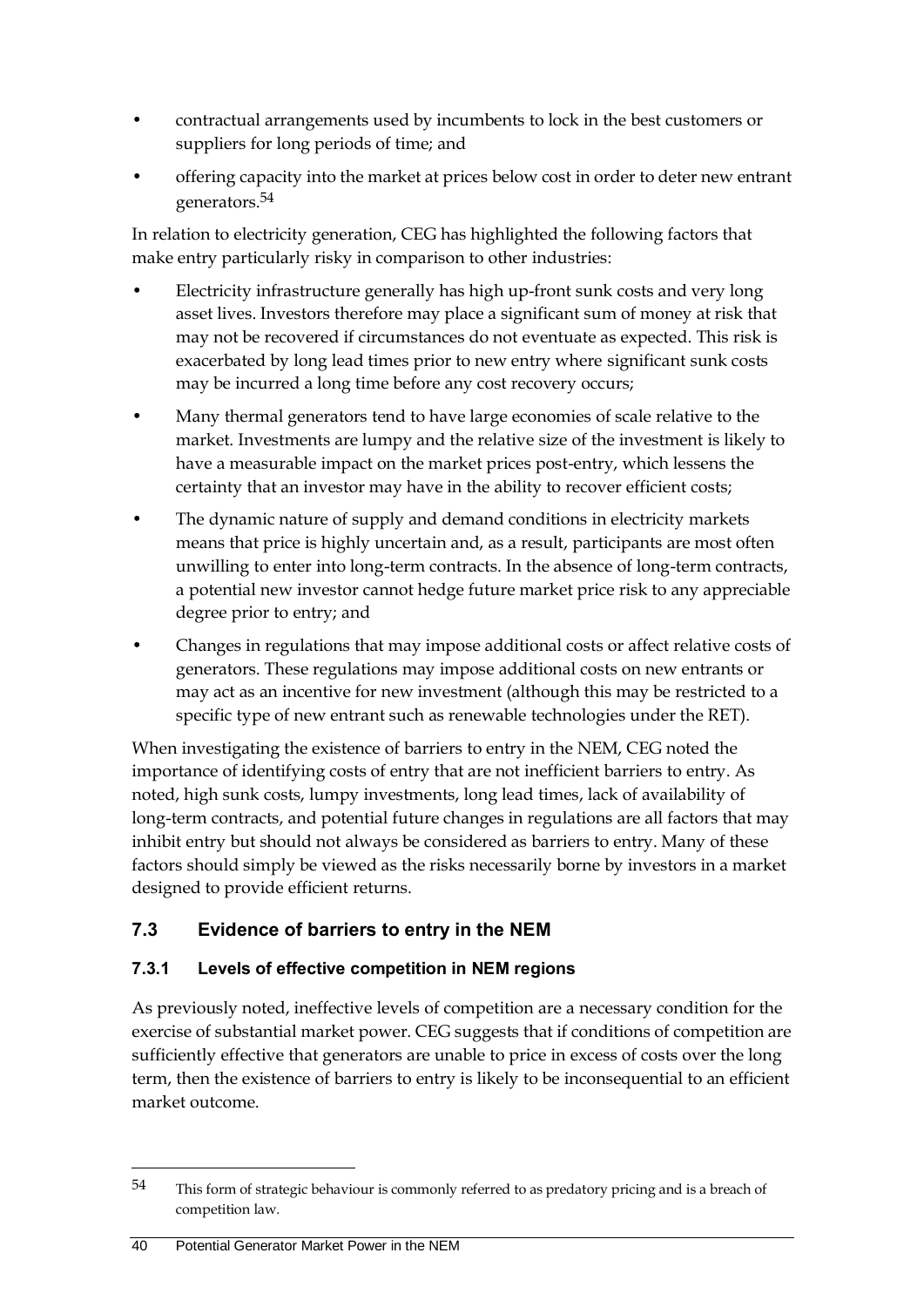CEG has provided a range of evidence through their analysis to suggest that levels of competition are satisfactory to prevent excessive pricing above long-term costs in Queensland and Victoria, to a lesser extent in New South Wales and South Australia, and of potential concern in Tasmania. CEG has assessed effective levels of competition through an analysis of market concentration, investment, and capacity utilisation.

### **Market Concentration**

A high degree of concentration of market share may indicate that a generator could profitably withhold capacity in order to raise prices above LRMC without the threat of other smaller generators taking market share. CEG's analysis of individual generators' market shares in NEM regions suggests that levels are below that which is consistent with ineffective competition except for Tasmania, and to a lesser extent in South Australia.55 Further, CEG determined that market concentration levels are below the ACCC's threshold for competition concerns except for Tasmania, and to a lesser extent in New South Wales and South Australia.<sup>56</sup> Although CEG have provided evidence to suggest that the level of concentration is reducing over time in these last two regions.

#### **Investment**

CEG also considered overall levels of investment in each of the NEM regions to determine if there are any significant barriers to entry preventing investment by new entrants.57 In particular, an examination of the extent to which investment in the market has been undertaken by new entrants rather than incumbent generation firms. CEG establish that over the history of the NEM sufficient investment has taken place to ensure that capacity can meet peak demand with only a few rare exceptions. While overall investments in New South Wales and Victoria have been lower than Queensland, the level of investment by new entrants in these regions is sufficient to suggest that barriers to entry have not been significant in these regions. CEG are more cautious in relation to South Australia where most of the recent new investment has been undertaken by AGL and therefore it is difficult to draw any conclusions from the level of investment on barriers to entry in this region.

### **Capacity Utilisation**

CEG also state that the level of capacity utilisation is a significant factor as it relates to the extent to which incumbent firms are using the capacity they have available or withholding capacity from the market as they are of the belief that their actions would not induce new entry.58 CEG determined that there is a noticeable reduction in capacity utilisation in South Australia at prices above \$250/MWh. This reduction contrasts with much smaller reductions or even increases in the other NEM regions. While there are myriad reasons as to why levels of capacity utilisation at high prices are lower in South Australia, including more frequent outages or the responsiveness of generation plant, it is of note that the primary driver of the fall in South Australian capacity utilisation when prices are above \$250/MWh is AGL's operation of the Torrens Island power

 $\overline{a}$ 

58 Ibid, p55

<sup>55</sup> Competition Economists Group, Barriers to entry in electricity generation - a report for the AEMC, April 2012, p26

<sup>56</sup> Ibid, p28

<sup>57</sup> Ibid, p52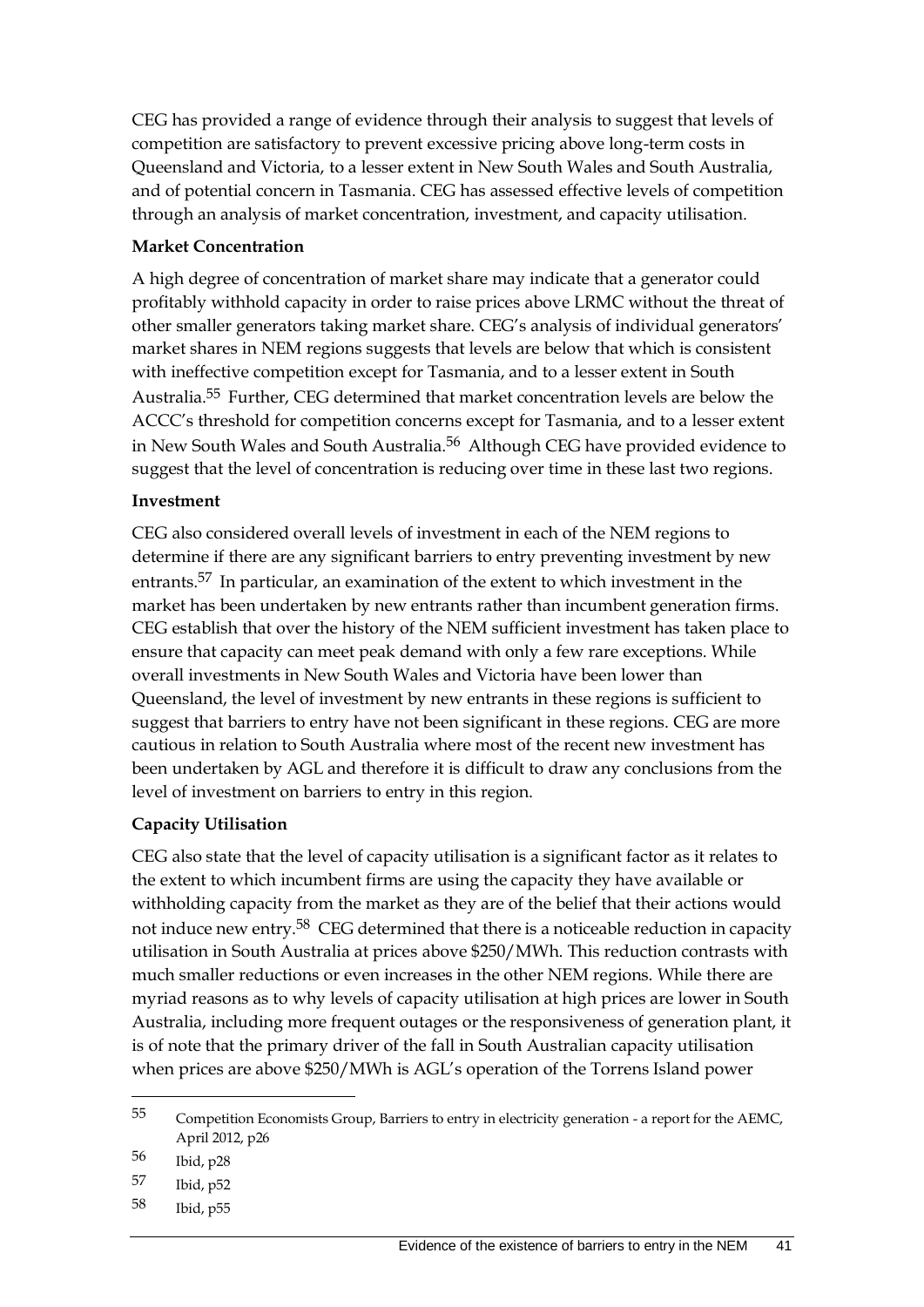station. Potential barriers to entry in South Australia are considered in more detail in section 7.3.2.

### **Conclusions on effective competition**

CEG suggests that, with effective levels of competition in New South Wales, Queensland and Victoria, the overall evidence suggests that barriers to entry are unlikely to be a significant issue in New South Wales, Queensland and Victoria. However, in Tasmania, and to a lesser extent in South Australia, CEG suggests that there is a greater potential for less competitive outcomes. These regions are therefore more likely to provide clearer evidence of the impact of barriers to entry on the level of competition. As noted in section 5.3, Tasmania is a special case and we have not included a consideration of substantial market power in Tasmania for the purposes of this draft determination. CEG has undertaken a more comprehensive assessment of the implications for South Australia.

### **7.3.2 Potential barriers to entry in South Australia**

CEG has provided evidence supporting elements of both structural and strategic barriers to entry in South Australia.

### **Structural Barriers**

CEG suggests that a principal concern for South Australia is the large minimum investment size relative to the size of the market.<sup>59</sup> Demand is not growing at a strong rate and AEMO is not predicting the need for material new capacity. A new entrant of sufficient size may expect a material reduction in prices post-entry and may not be confident of recovering their sunk and irreversible costs. In such a situation, incumbent generators may be able to raise average market prices above the level necessary to encourage additional investment in generation without the threat of that new entry occurring.

Alternatively, CEG suggest that it is conceivable that the entry of an additional generator would destabilise the coordination of incumbent generators to a sufficient extent that post-entry prices would be materially lower. Although CEG do not provide evidence to suggest that generators in South Australia are in fact coordinating price outcomes.

### **Strategic Barriers**

CEG suggest that incumbent generators in South Australia may be able to deliberately promote the expectation that the entry of a minimum efficient scale new entrant would materially alter the pricing strategies of the incumbents.<sup>60</sup> Incumbent generators may install excess capacity in order to create the conditions necessary for an independent new entrant to expect low prices. CEG suggest that expansions of existing capacity by incumbents in South Australia have so far been consistent with this theory.

Since acquiring Torrens Island Power Station, AGL has been the largest incumbent generator in South Australia and has also been the single largest investor in new

<sup>59</sup> Ibid, p40

<sup>60</sup> Ibid, p41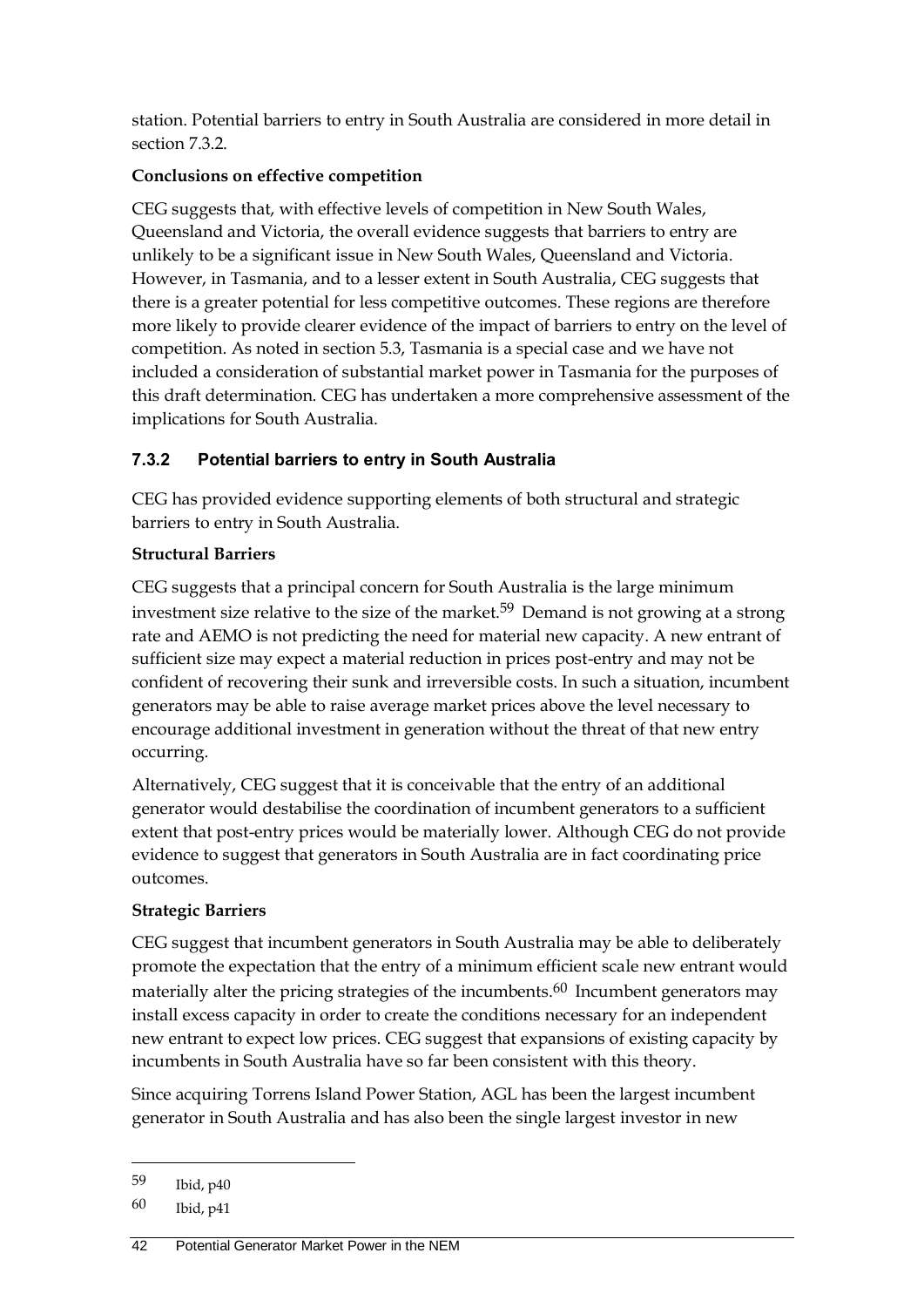capacity. In addition, all of the announced plans for new scheduled generation in South Australia are by large incumbent generators.

However, CEG qualifies this theory by suggesting that incumbent generators likely also have the lowest cost expansion opportunities, that AGL's investments have predominantly been in wind farms to provide Renewable Energy Certificates (REC) to support its retail load, and that announced plans should not be seriously taken into consideration until investment or construction has actually commenced.

CEG also considers that another form of pre-emption by incumbent generators in South Australia may arise from the large presence of vertical integration between generators and retailers, the consequence of which may raise the costs of hedging for independent new entrants.61 CEG refers to the recent statement by the AER that since 2007 there has been negligible investment in generation by firms that are not also present at the retail level.62

Vertical integration acts as a natural hedge to the wholesale market and reduces the level of participation in the market for hedge contracts. South Australia persistently demonstrates a lower level of contract market liquidity than other NEM regions.63 A lack of liquidity in the hedge contract market has the potential to act as a significant deterrent to new entry. Long-term hedge contracts may be a material prerequisite for a potential new entrant to arrange for finance for the upfront costs of project development. The costs of financing may be substantially increased for a new entrant if they cannot obtain such a hedge contract.

However, CEG notes that businesses who are unable to negotiate hedge contracts on terms they consider to be reasonable may simply be underestimating the efficient market price for hedging. A further explanation is that vertically integrated entities have lower cost expansion opportunities and are able to undercut new entrants in the construction of infrastructure.

## **7.4 Implications for the future exercise of substantial market power**

CEG is of the view that the analysis undertaken by NERA provides the most direct form of evidence that barriers to entry are not a regulatory concern in the four mainland regions of the NEM. The overall evidence from CEG's analysis suggest that barriers to entry are unlikely to be a significant concern in New South Wales, Queensland and Victoria, but that the evidence concerning South Australia is less clear.

While CEG has found no strong evidence to support barriers to entry in any NEM region, they have recommended ongoing monitoring with regard to South Australia. CEG suggest that the relationship between prices and LRMC in South Australia be subject to ongoing review to identify whether the historical evidence in the NERA analysis is atypical. Further, CEG propose that the impact of vertical integration and the problem of contracting for new entrants in South Australia should also be kept under review.

<sup>61</sup> Ibid, p42

<sup>62</sup> Australian Energy Regulator, State of the Energy Market 2011, p106

<sup>63</sup> Competition Economists Group, Barriers to entry in electricity generation - a report for the AEMC, April 2012, p47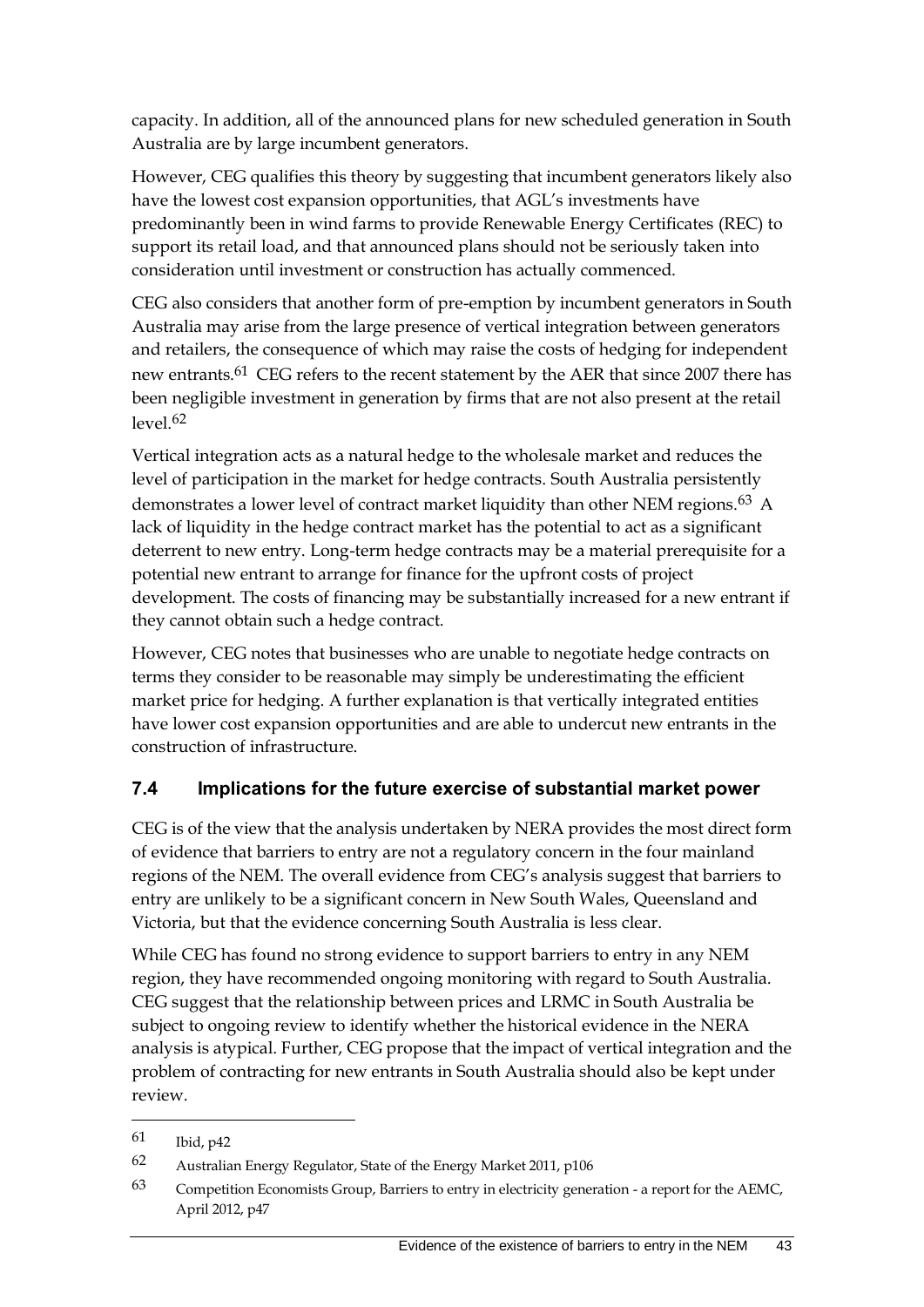In consideration of the lack of evidence supporting the existence of substantial generator market power, and the lack of firm evidence supporting the existence of significant barriers to entry, there are insufficient grounds to assume the likely future exercise of substantial market power by generators in the NEM.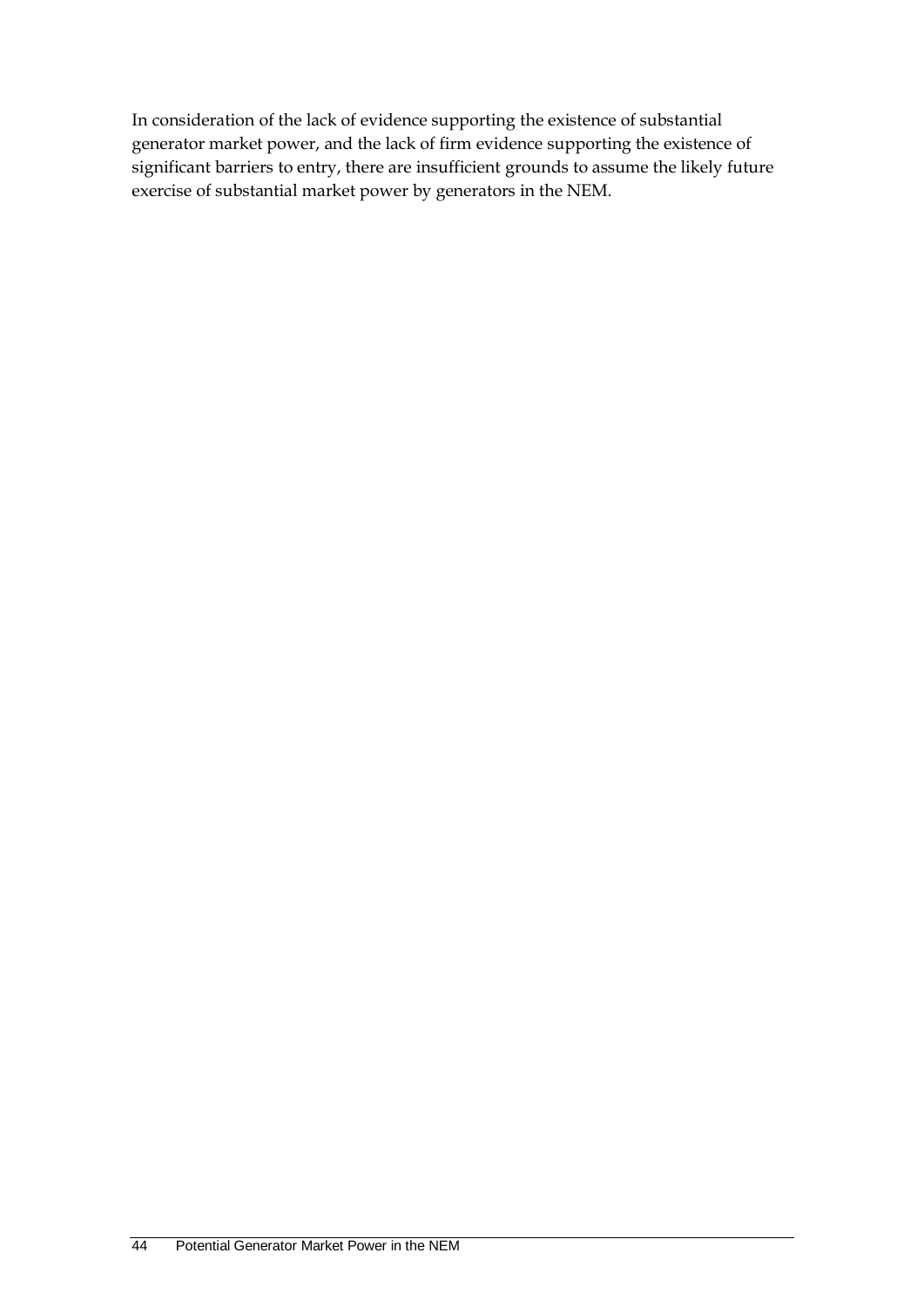# **8 Consideration of the MEU's proposed rule**

## **8.1 Commission's analysis**

The Commission has sought to define the problem that the MEU's proposed rule seeks to address and then to determine whether evidence of that problem exists. The relevant problem is the exercise of substantial market power by generators in the NEM, where that market power is exercised with the purpose or effect of increasing wholesale spot and contract prices. The exercise of substantial market power is the ability of a generator to increase annual average wholesale prices to a level that exceeds LRMC, and sustain prices at that level due to the presence of significant barriers to entry.

This process has provided the background and key facts against which to consider the likely effects of the MEU's rule change request. The exercise of substantial market power is likely to be detrimental to the NEO. If a generator is able to sustain average wholesale spot or contract prices above a workably competitive level, those prices are likely to flow through to retail prices and increase the prices that users pay for electricity. Electricity is a vital input into most goods and services, and sustained high electricity prices can have a significant impact on the broader economy.

### **8.2 Rule proponent's view**

The proponent considers that the proposed rule will prevent or constrain the exercise of market power by generators. The proposed rule will be in the interests of consumers of electricity because the wholesale market will be able to operate as intended by dispatching generation in a merit order based on dispatch offers that more closely reflect each generator's short-run marginal cost. This will ensure that generation in each dispatch interval is provided at least cost. It follows that consumer electricity prices will reduce, which will promote downstream investment.

In addition, wholesale price volatility will reduce, which will also reduce costs and risks faced by market participants. The main benefits of reduced volatility will be that:

- generators will view unplanned outages as less risky and will avoid the costs associated with insurance contracts on unplanned outages;
- lenders of capital will view the market as less risky and will seek lower risk premiums from investors in wholesale market infrastructure;
- retail risk management costs in the wholesale market will reduce along with prudential requirements to AEMO. Retail competition will increase and less retailers will exit the market for an inability to cover costs;
- there will be fewer occasions where consumers need to deliberately reduce their output, resulting in more productive time and less wastage; and
- liquidity in the contract and future markets will improve. With less volatility from generator market power, other generators will be more willing to enter into contracts as:
	- they face less spot price risk from an unplanned outage; and
	- they have less to gain from maintaining a large exposure to the spot market.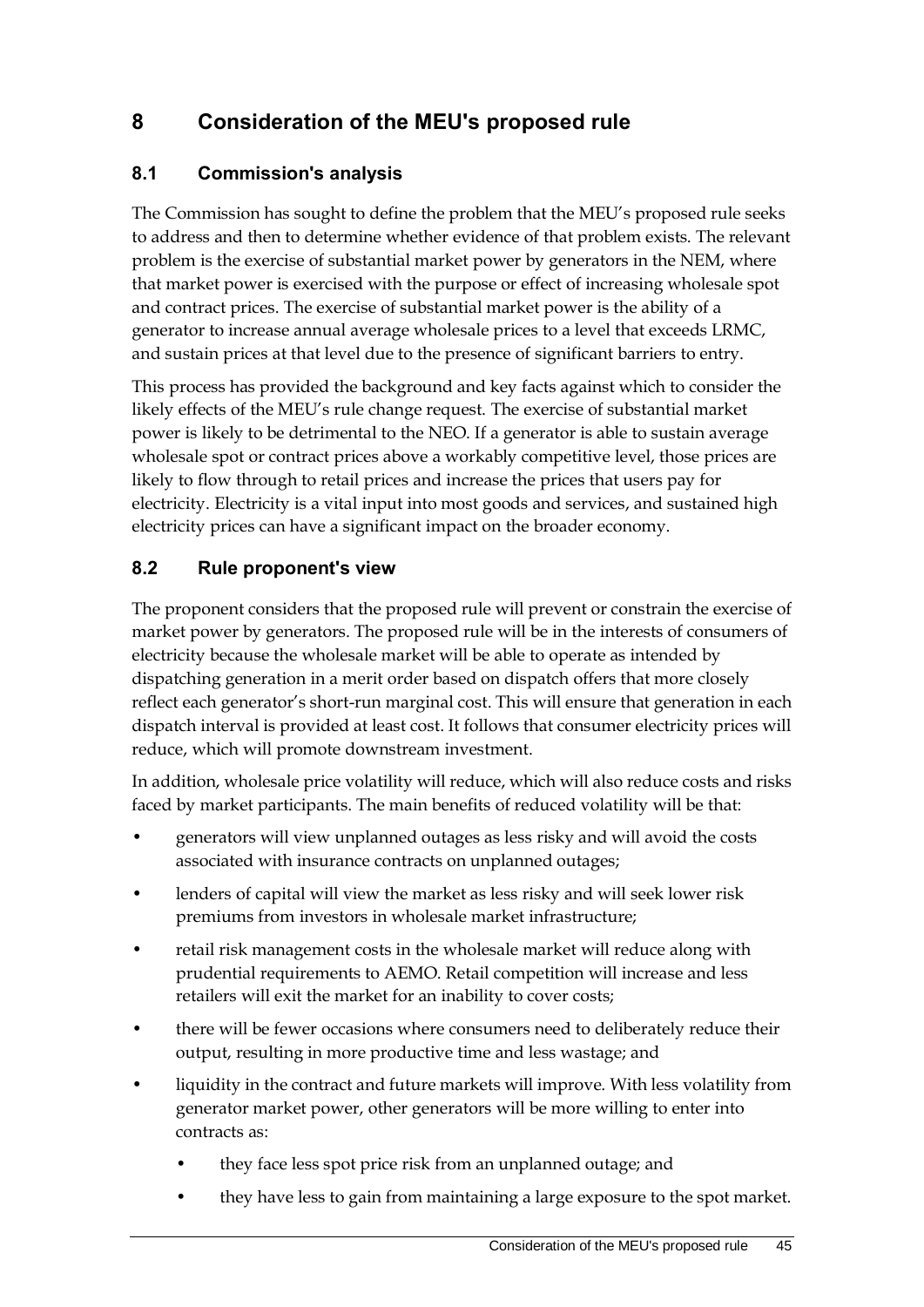# **8.3 Assessment against the NEO**

Regulatory intervention to prevent or constrain substantial market power is likely to contribute to the achievement of the NEO, provided that the benefits of any proposed solution exceed the cost in terms of achievement of the NEO.

It is in the context of the achievement of the NEO that the Commission has chosen to investigate the existence of generator market power in the NEM and to assess the rule proposed by the MEU.

## **8.3.1 NEO**

Under section 88(1) of the NEL, the Commission may only make a rule if it is satisfied that the rule will, or is likely to, contribute to the achievement of the NEO.

The NEO is set out in section 7 of the NEL as follows:

"The objective of this Law is to promote efficient investment in, and efficient operation and use of, electricity services for the long term interests of consumers of electricity with respect to:

- (a) price, quality, safety, reliability and security of supply of electricity; and
- (b) the reliability, safety and security of the national electricity system."

For the rule change request, the Commission considers that the relevant aspects of the NEO are the contribution to the efficient operation and use of electricity services and the impact on efficient investment as it relates to the long-term costs and reliability of supply to consumers.<sup>64</sup>

## **8.3.2 Justification for regulatory intervention**

Before the Commission can conclude that a proposed rule will potentially further the national electricity market objective, it must be satisfied that:

- a significant and sustained shortcoming with the rules has been identified that warrants regulatory intervention;
- the proposed rule change will deliver benefits by addressing the identified shortcoming; and
- the potential costs associated with the proposed rule change do not outweigh the deliverable benefits.

On the basis of the information provided in submissions, and its own analysis, the Commission is not satisfied that the proposed rule change meets these fundamental criteria.

## **Evidence of a problem**

<sup>64</sup> Under section 88(2), for the purposes of section 88(1) the AEMC may give such weight to any aspect of the NEO as it considers appropriate in all the circumstances, having regard to any relevant MCE statement of policy principles: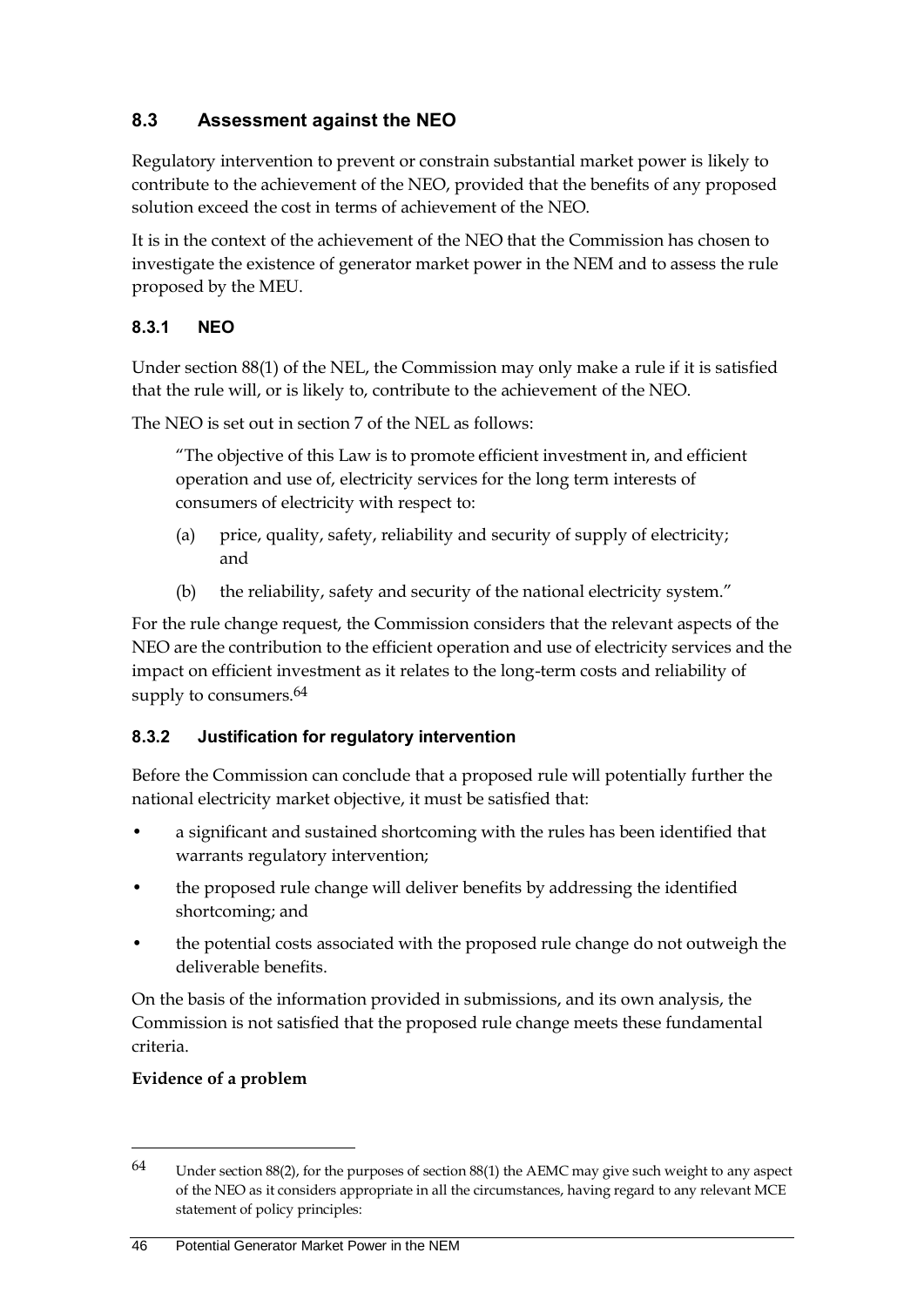The Commission does not see evidence of a significant and sustained problem with the efficient functioning of the market. Some large generators in the NEM have, on occasion, the ability to bid their capacity so as to increase the spot price for short periods to levels considerably above their costs. Although in these cases the SRMC may be reflecting the scarcity value customers place on being able to consume electricity. There are certain supply and demand conditions that have existed in the NEM in previous years that, for short periods, may have added to this ability and increased some generator's transient pricing power. These conditions of supply and demand have resulted in wholesale annual average prices rising above the range of LRMC estimates in these particular years due to:

- less expensive base-load plant being withdrawn from the merit order, thereby relying on more expensive plant to be dispatched to satisfy demand; and
- a greater ability of generators still in the merit order to exercise transient pricing power.

Conversely, more recent years have shown some expansions of capacity above the underlying demand growth rate and less time spent at periods of high demand across NEM regions. NERA's analysis has shown a reduction in annual average spot prices to levels below the range of LRMC estimates.

Further, while CEG's analysis has shown some precursory signs that may be consistent with the presence of barriers to entry in South Australia, their findings overall do not support the existence of significant barriers to entry in the NEM. There are insufficient grounds to assume the likely future exercise of substantial market power by generators as a basis for regulatory intervention.

The Commission therefore does not support the making of a rule that seeks to limit the prices bid by generators. The Commission does not consider that sufficient evidence of a problem exists that requires a change to the rules on the basis of:

- a short period of history in each NEM region where annual average prices exceeded the competitive level due to certain supply and demand conditions, which increased the reliance on the dispatch of higher merit order plant and increased the ability of some large generators to exercise transient pricing power; and
- precursory signs of market concentration and reduced contract market liquidity in South Australia that may be consistent with the existence of barriers to entry but for which evidence is not definitive and does not suggest current significant impediments to investment.

#### **Assessment of the proposed rule against the NEO**

In light of NERA's comparison of LRMC estimates with spot and contract market prices, the Commission considers that there is insufficient evidence to support the existence of substantial market power. The Commission has therefore assessed the contribution of the rule change request to the NEO in consideration of there being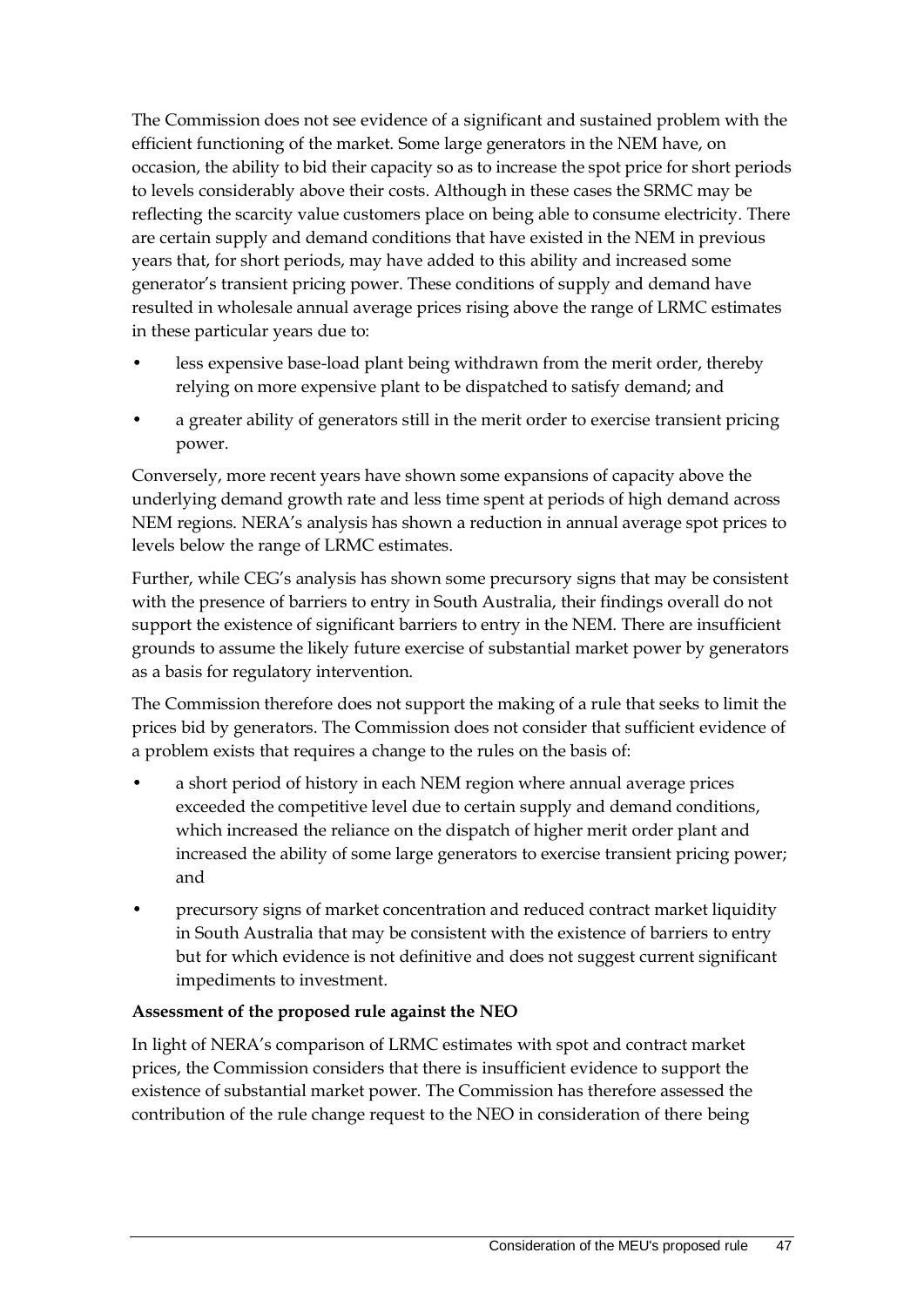insufficient evidence of a market failure to which the proposed rule has been designed to address 65

In any approach to the assessment of a proposed rule against the NEO, the Commission must give regard to the long-term interests of consumers. Benefits that are realised in the short-term, while credible, will not be deemed as sufficient to justify regulatory intervention unless it is considered that these benefits are upheld in the long-term or are likely to result in other factors that are in the long-term interests of consumers.

In addition, generators who are restricted in their bidding will only be able to recover their efficient costs if there are a large number of supply shortages where the price is set to the market price cap (MPC). All things remaining the same, these additional supply shortages are unlikely to happen in the short-term as there will be sufficient generation capacity in the market to meet demand. As the MEU correctly asserts, this is likely to result in a reduction in average prices in the wholesale market. However, an inability of incumbent generators to recover their efficient costs will reduce incentives to prospective investors. As the construction of new entrant capacity fails to keep pace with the growth in demand, the frequency of supply shortages will inevitably increase. Generators will rely on increasing periods of insufficient supply capacity to drive the higher wholesale market prices that will be necessary to recover their efficient costs. In practice, this is likely to produce an unacceptably large number of outages.In the attachment to the AER's submission to the directions paper, Darryl Biggar suggests that investment incentives could be maintained by raising the level of the MPC at the same time as mechanisms are put in place to mitigate market power.<sup>66</sup> While an increase to the MPC would allow for a greater recovery of costs for generators at times of supply shortage, there may be considerable implications for the financial exposure of market participants at these times. These views are expressed in a recent review of the reliability settings.67 In determining the level of the MPC, it is necessary to find an appropriate balance between allowing sufficiently strong signals to ensure that generation investment is consistent with meeting the reliability standard and limiting financial exposure for market participants and consumers.

Without evidence of wholesale prices exceeding the competitive level, a rule to limit the ability of generators to bid in a manner that seeks to recover their efficient costs would be detrimental to the NEM investment environment. Ultimately, a reduction in investment may result in an unacceptably high frequency of supply shortages, which may have implications for the reliability standard. This potential reduction in reliability is not in the long-term interests of consumers.

<sup>65</sup> The determination that there is insufficient evidence of substantial market power has meant the AEMC has not considered the MEU's proposed rule in the presence of substantial market power. If the existence of substantial market power had been identified, consideration of the proposed rule would include issues like the possibility that the MEU's rule change proposal could mean that most generators in each jurisdiction would be identified as 'dominant' under certain conditions and therefore have their bidding restricted. This would result in a departure from the a competitive environment where prices are determined by the balance of supply and demand.

<sup>66</sup> AER, supplementary submission to directions paper by Darryl Biggar, 17 November 2011, p18

<sup>67</sup> National Electricity Amendment (Reliability Settings from 1 July 2012) Rule 2011, AEMC, 16 June 2011, p10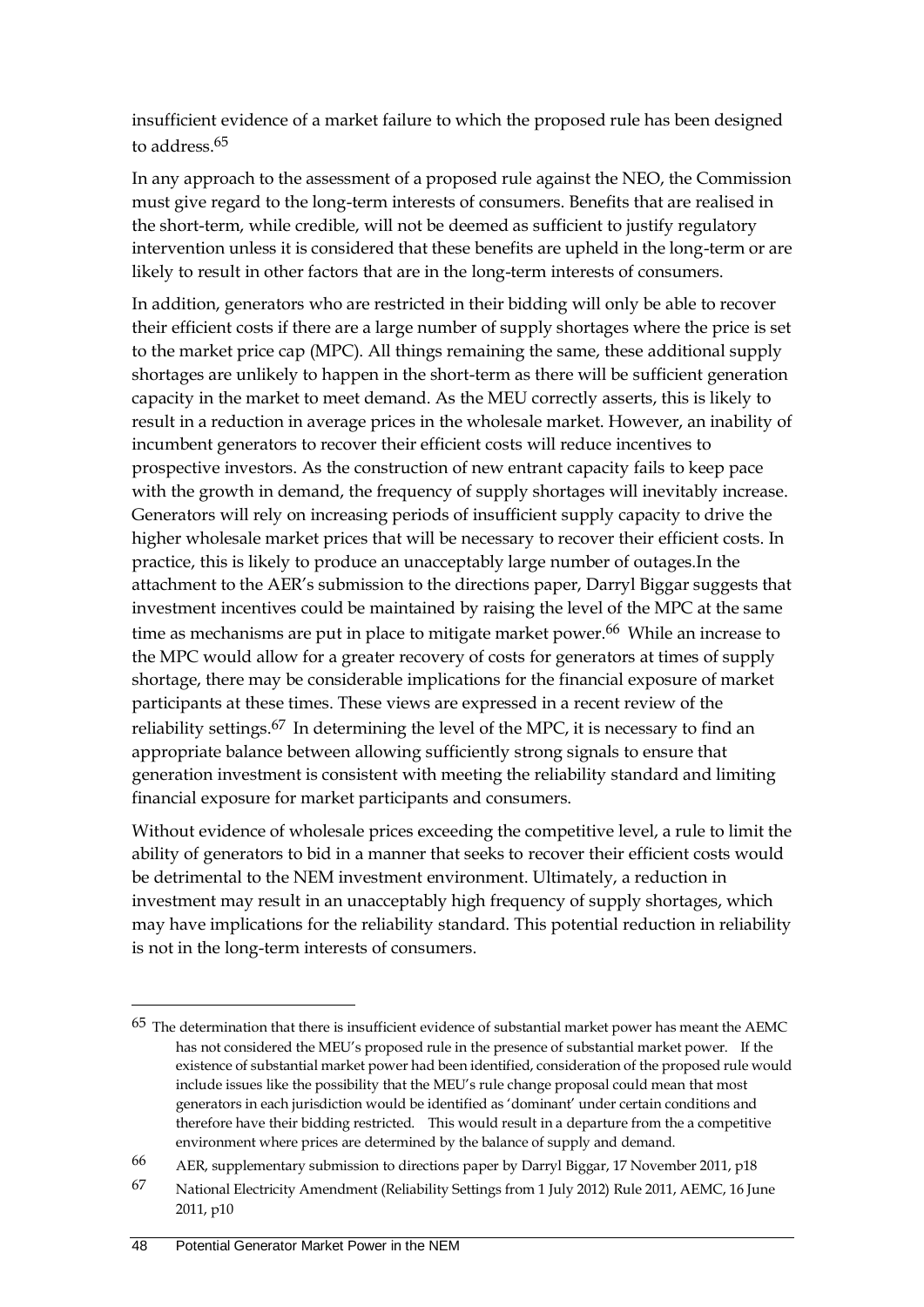If substantial market power were to be identified it is important that the causes of the existence of the substantial market power are understood and that any solution is focused on addressing those issues. A rule change may not always be the most effective way to address the existence and potential existence of substantial market power, particularly if it is caused primarily by industry structure. This is because the efficient price outcomes are those that reflect the interaction of demand and supply in a workably competitive market. If substantial market power exists it is possible that altering price signals will improve efficiency of the market but not as much as is likely to be gained from addressing the cause of substantial market power.

## **8.4 Commission's conclusions**

In light of the results of NERA's analysis on the existence of substantial market power and CEG's assessment of barriers to investment in the NEM, there is not sufficiently strong evidence of a problem that justifies a change to the rules.

In the absence of substantial market power, the form of the rule to constrain or remove transient pricing power would not contribute to the achievement of the NEO.

The MEU's proposed rule would pose unacceptable limitations on the ability of NEM generators to recover their efficient costs. In the long-term, a generator must have an expectation that it will likely be able to recover its efficient costs, both for that generator to remain solvent and to encourage further investment and injections of capital to the NEM. A market design that does not provide a generator with a reasonable opportunity to recover its efficient costs will fail in attracting the necessary investment to maintain supply availability in line with the growth in demand. In light of the analysis, and the lack of evidence supporting the existence of substantial generator market power in the NEM, any rule that seeks to constrain or limit the bidding of generators, in the manner proposed by the MEU, or a similar manner, is likely to diminish incentives in the current investment environment, thereby reducing the long-term reliability of supply to consumers.

### **Commission's analytical methodology**

In its consideration of the MEU's proposed rule, in particular in relation to the exercise of substantial market power, the Commission compared volume weighted average prices with LRMC and undertook analysis of barriers to entry in the NEM. It is the Commission's view that this represents a robust and appropriate methodology to consider these issues.

The Commission published both the technical paper and results paper from NERA outlining the methodology and source of data they used to compare weighted average prices to long run marginal costs. The Commission has also published the CEG paper outlining the definition and analysis they undertook in relation to barriers to entry consistent with the definition of substantial market power.

The publicly available information is such that it should enable stakeholders to closely reproduce the methodology that NERA and CEG used in their work. This provides a future basis for stakeholders, who suspect that substantial market power may have arisen, to undertake the same analysis that the Commission has utilised. This represents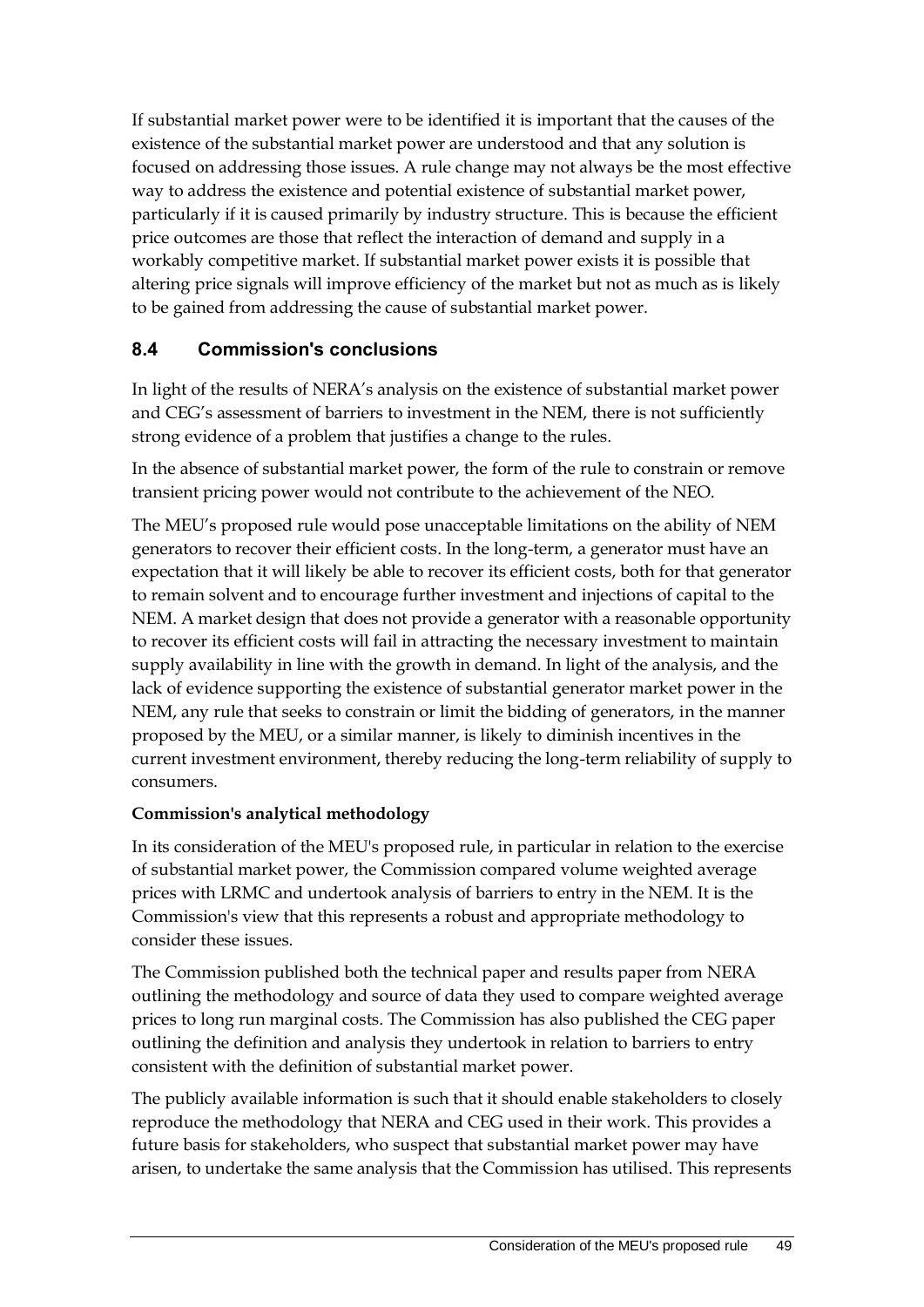a basis for stakeholders to engage in monitoring for substantial market power in the NEM.

Before considering making any rule change to address any future concern about the existence of substantial market power it would also be important to understand the causes of substantial market power. If the cause related to the industry structure of the wholesale electricity market in a particular region then a rule change may not be the most effective way to address the issue.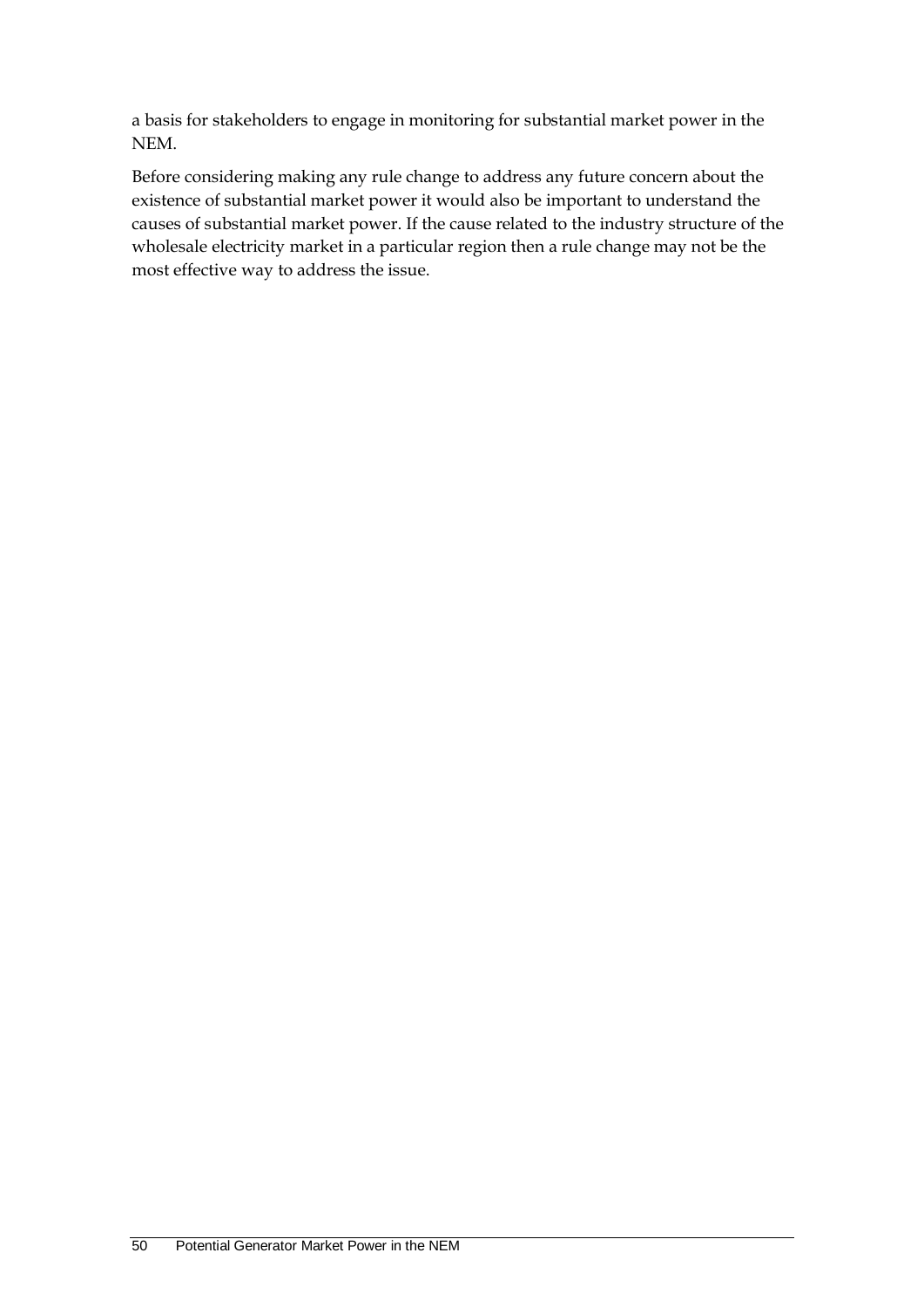# **Abbreviations**

| <b>AEMO</b>       | Australian Energy Market Operator                       |
|-------------------|---------------------------------------------------------|
| <b>AER</b>        | Australian Energy Regulator                             |
| <b>AFMA</b>       | <b>Australian Financial Markets Association</b>         |
| <b>APC</b>        | Administered price cap                                  |
| ASX <sub>24</sub> | Australian Securities Exchange 24                       |
| <b>CCA</b>        | Competition and Consumer Act                            |
| <b>CEG</b>        | <b>Competition Economists Group</b>                     |
| <b>ESAA</b>       | <b>Energy Supply Association of Australia</b>           |
| <b>ESCOSA</b>     | <b>Essential Services Commission of South Australia</b> |
| <b>IPART</b>      | <b>Independent Pricing and Regulatory Tribunal</b>      |
| <b>LNG</b>        | Liquefied natural gas                                   |
| <b>LRMC</b>       | Long-run marginal cost                                  |
| <b>LYMMCo</b>     | Loy Yang Marketing Management Company                   |
| MEU               | Major Energy Users' Inc.                                |
| <b>MPC</b>        | Market price cap                                        |
| MWh               | Megawatt hour                                           |
| <b>NEM</b>        | National Electricity Market                             |
| <b>NEO</b>        | National Electricity Objective                          |
| <b>NER</b>        | National Electricity Rules                              |
| <b>NERA</b>       | <b>NERA Economic Consulting</b>                         |
| <b>NGF</b>        | National Generators Forum                               |
| <b>NTNDP</b>      | National Transmission and Network Development<br>Plan   |
| <b>OCGT</b>       | Open-cycle gas turbines                                 |
| <b>OTC</b>        | Over the counter                                        |
| QCA               | Queensland Competition Authority                        |
| <b>REC</b>        | Renewable Energy Certificates                           |
| <b>RET</b>        | Renewable Energy Target                                 |
| RIT-T             | Regulatory Investment Test for Transmission             |
| <b>RRP</b>        | Regional reference price                                |
|                   |                                                         |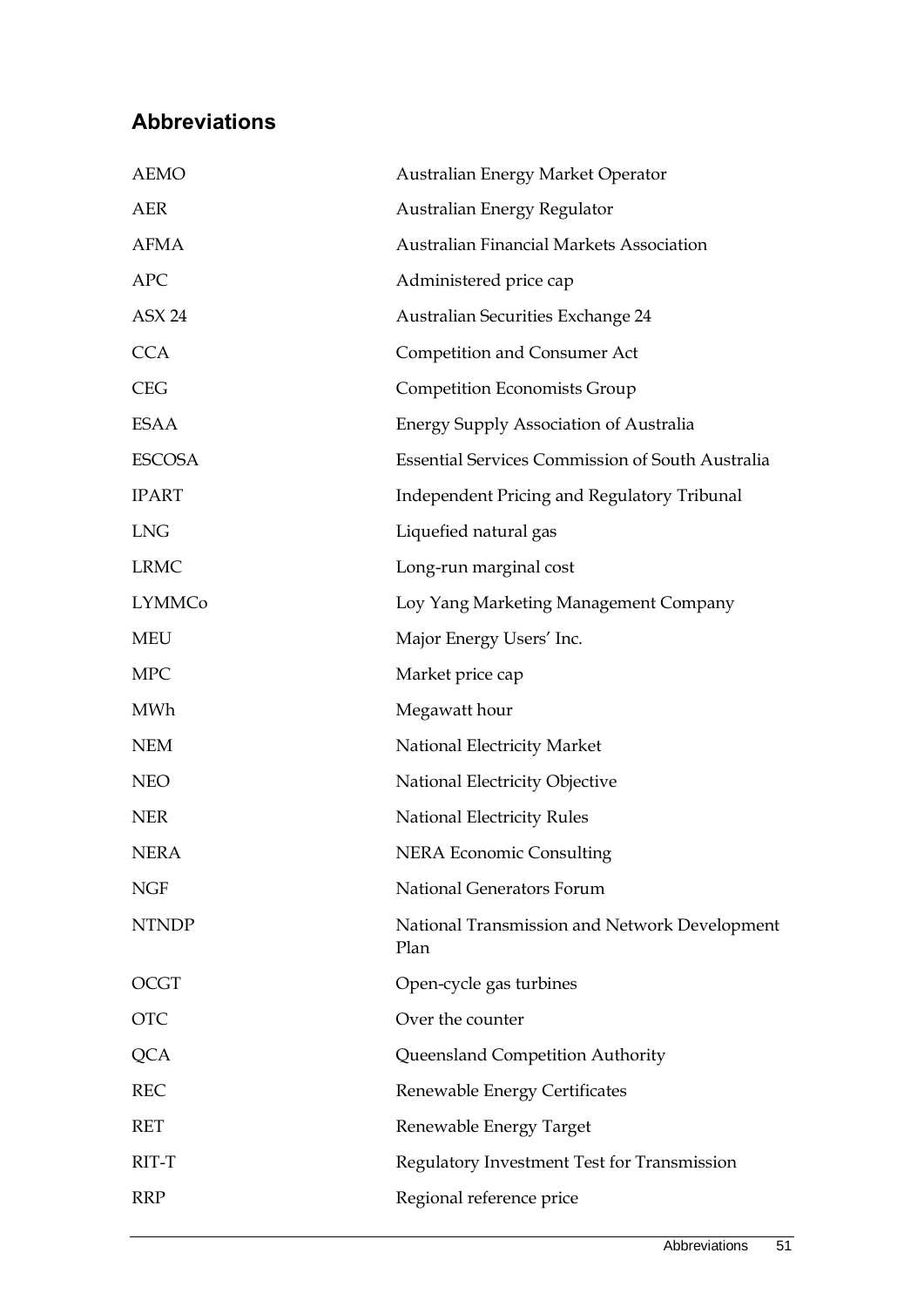| SRMC         | Short run marginal cost                          |
|--------------|--------------------------------------------------|
| <b>SSNIP</b> | Significant and non-transitory increase in price |
| <b>WEC</b>   | Wholesale energy cost                            |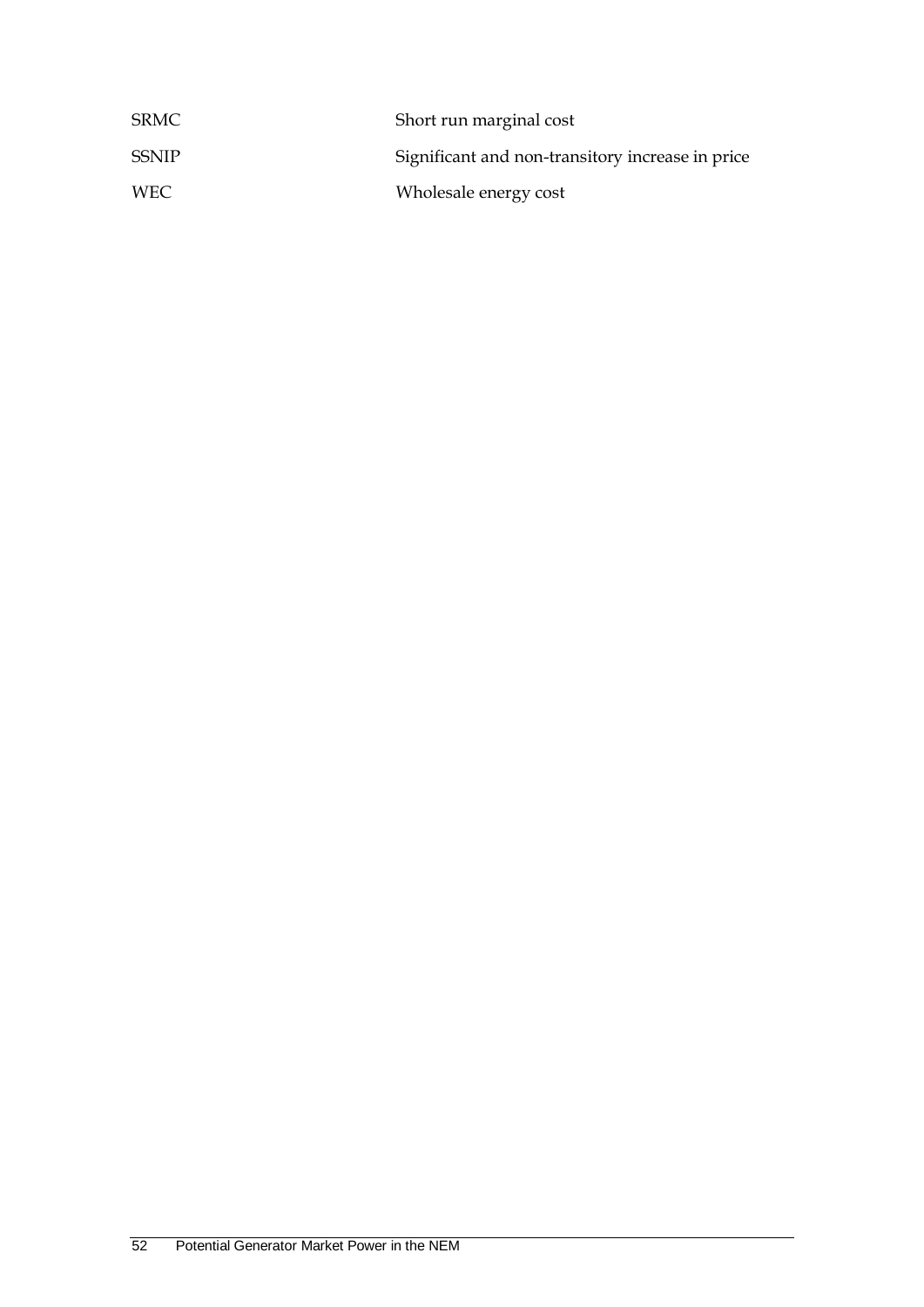# **A The Major Energy Users' rule change request**

## **A.1 The rule change request**

On 23 November 2010, the Major Energy Users Inc. (MEU) submitted a rule change request to the Australian Energy Market Commission (AEMC or Commission) in relation to the potential exercise of market power by generators in the National Electricity Market (NEM).

The MEU's rule change request is entitled "Proposed Rule change to enhance generator competition outcomes during high demand periods in the NEM". The stated purpose of the proposed rule change is to prevent or constrain the exercise of market power by generators in the NEM. In particular, the MEU considers that during periods of high demand, some large generators do not face effective competition and have the ability to use their market power to increase the wholesale spot price, with flow on effects on contract prices.

To address this perceived problem, the MEU proposes amendments to the National Electricity Rules (Rules) that would:

- require the Australian Energy Regulator (AER) to assess which generators in each NEM region have market power and declare each of those generators to be a 'dominant generator' when regional demand exceeds a specified level; and
- impose restrictions on the dispatch offers that may be submitted by a 'dominant generator' so that when regional demand exceeds the level at which the generator has been declared to be a dominant generator, the dominant generator must offer all of its available capacity for dispatch at a price that does not exceed the administered price cap (APC), which is currently set at \$300 per megawatt hour (MWh).

## **A.2 Rationale for the rule change request**

The proponent considers that some generators in the NEM have market power. The proponent also considers that during periods of high demand, those generators have the ability and incentive to use their market power to increase the wholesale price.

In the rule change request, the proponent defines 'market power' in this context as "an ability of a generator to manipulate the spot price at a regional demand less than the maximum regional demand, by either physical or economic withholding of its capacity."68 Physical withholding of capacity involves a generator determining not to offer a proportion of its available capacity to the market. The proponent defines 'economic withholding' as occurring where a generator prices a proportion of its capacity near the market price cap so that it is less likely to be dispatched and other generators will be dispatched ahead of it.69

<sup>68</sup> MEU, rule change request, 23 November 2012, p32

<sup>69</sup> Ibid, p37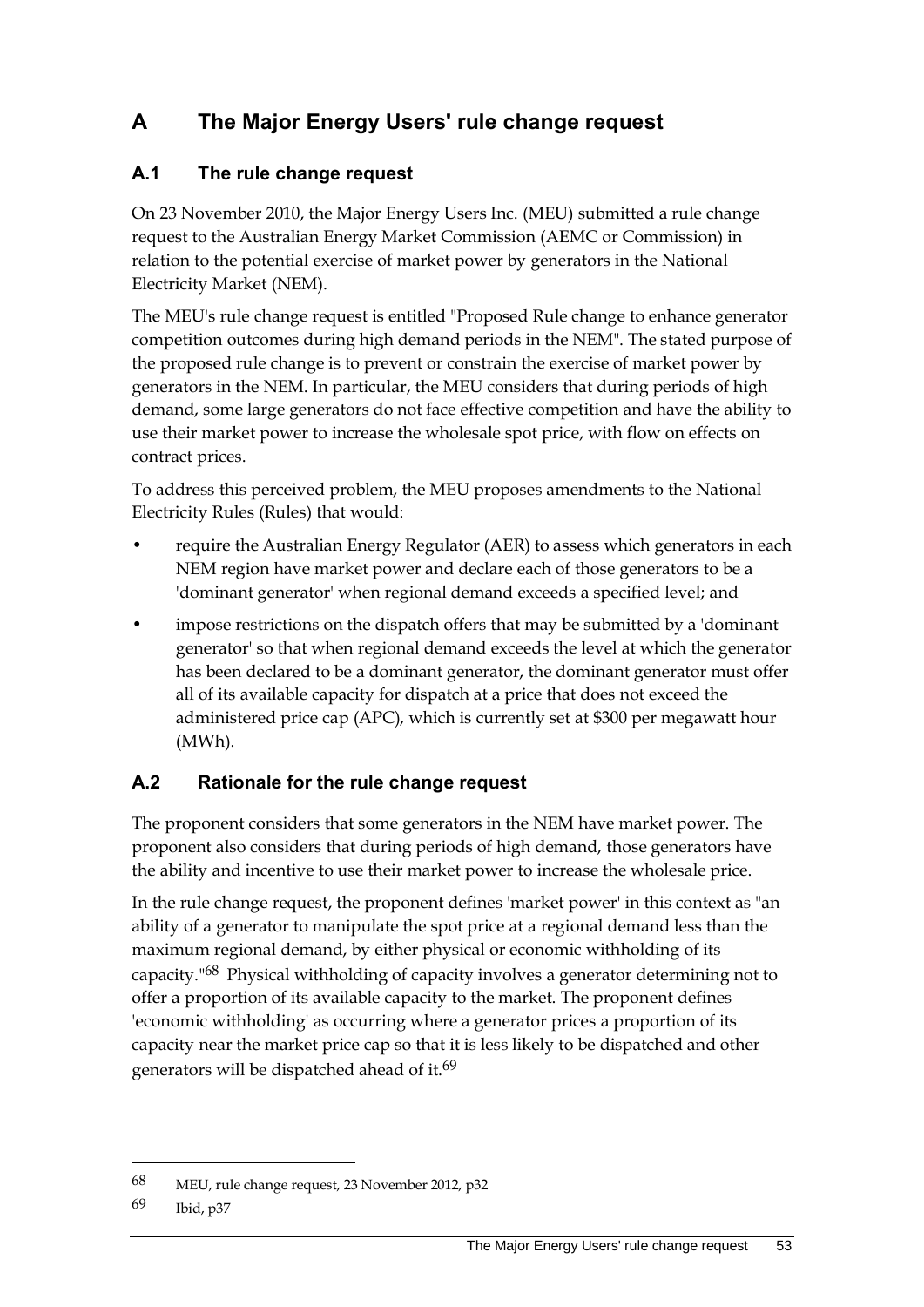The proponent considers that there is evidence of the exercise of market power in South Australia. The proponent also refers to potential instances of the exercise of market power by generators in other regions.

The proponent considers that the exercise of market power has significantly increased wholesale prices in South Australia. The proponent also considers that the consequences of the exercise of market power by generators include:70

- major energy users incurring substantial economic losses;
- an increase in prices of retail contracts and a general increase in electricity prices;
- an increase in the risk and cost of making transactions in the NEM;
- the exit from the retail market by retailers that are unable to obtain hedge contracts to manage risks; and
- the creation of barriers to new entry in generation and retail.

The proponent considers that the Competition and Consumer Act 2010 (CCA) does not effectively address the problem that this rule change request seeks to address. Section 46 of the CCA prohibits the taking advantage of substantial market power for an anti-competitive purpose. The proponent considers that the generator bidding behaviour that is the subject of this rule change proposal will not infringe the CCA because the generators' actions are not motivated by an anti-competitive purpose.

The proponent states that the NEM is unusual compared with overseas jurisdictions in leaving generator market power issues to be regulated by general competition law and not including specific provisions in the rules to prevent generators exercising market power. The proponent considers that electricity markets require additional specific provisions addressing the exercise of market power because of the unique features of electricity markets including the relative inelasticity of demand for electricity and the need to constantly balance supply and demand.

The proponent considers that the proposed rule will prevent or constrain the exercise of market power by generators and will have the following benefits:

- the wholesale market will be able to operate as intended by dispatching generation in a merit order based on dispatch offers that reflect each generator's marginal cost;
- wholesale price volatility will reduce, which will also reduce exposure of retailers to wholesale price volatility;
- liquidity in the contract and futures markets will improve; and
- retail electricity prices for consumers will reduce, which will promote downstream investment.

## **A.3 Solution proposed in the rule change request**

The rule change request proposes to address the issues discussed above by adding additional provisions to Chapter 3 of the rules.

<sup>70</sup> Ibid, p8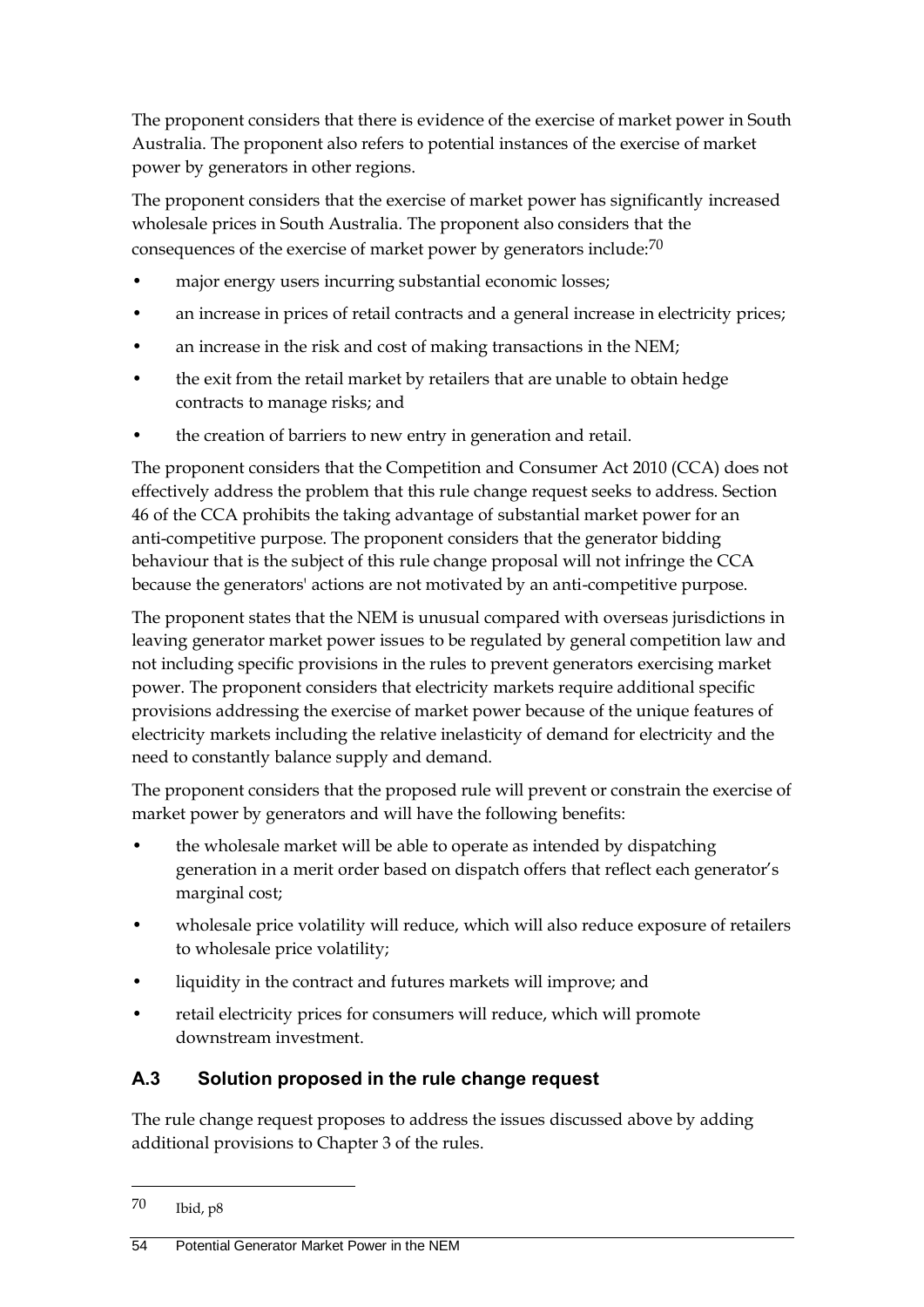In summary, the proposed rule would impose restrictions on the dispatch offers that can be submitted by a generator that is declared by the AER to be a 'dominant generator'. The proposed rule would not impose any restrictions on the dispatch offers of generators that are not declared to be a 'dominant generator'.

The key elements of the proposed rule are as follows:

- The AER would determine which generator (or generators) in each NEM region is a 'dominant generator'. For each dominant generator, the AER would determine the level of regional demand at which that generator becomes a dominant generator.
- The proponent's draft rule amendments provide that a 'dominant generator' is any generator that has the ability to exercise market power at or above a certain level of regional demand. The AER would be required to publish guidelines on how it will determine if a generator is a dominant generator. The rule change request contains the following comments that indicate the proponent's intended tests for determining whether a generator is a dominant generator:
	- A dominant generator is a generator that "is able, at particular demand levels in a region, to set prices without any effective competition from other generators or has the ability to manipulate prices and supply in a regional market, to the extent that the actions of other competitors will have no effect in influencing the regional spot price."71
	- "The process by which a dominant generator would be identified is that if it can be demonstrated that the maximum regional demand at any time cannot be met without dispatch of that generator, then that generator is a 'dominant generator'."72
	- This assessment would be based on all generating units owned by an entity and any other generation over which the entity has dispatch control.<sup>73</sup>
- The AER would conduct this assessment annually. The list of dominant generators is therefore likely to change over time. More than one generator maybe declared to be a dominant generator in any region.
- If a generator is declared to be a dominant generator then:
	- when regional demand is less than or equal to the level of demand at which the generator has been declared to be a dominant generator, no additional restrictions would apply to the generator and it can offer any amount of generation for dispatch at any price (subject to the existing rules);
	- when regional demand exceeds the level of demand at which the generator has been declared to be a dominant generator, the generator would be

<sup>71</sup> Ibid, p32

<sup>72</sup> Ibid, p32

<sup>73</sup> Ibid, p68. The assessment therefore would not be based on individual power stations, but would consider the combined generation output of all generating units owned or controlled by a generator in a NEM region.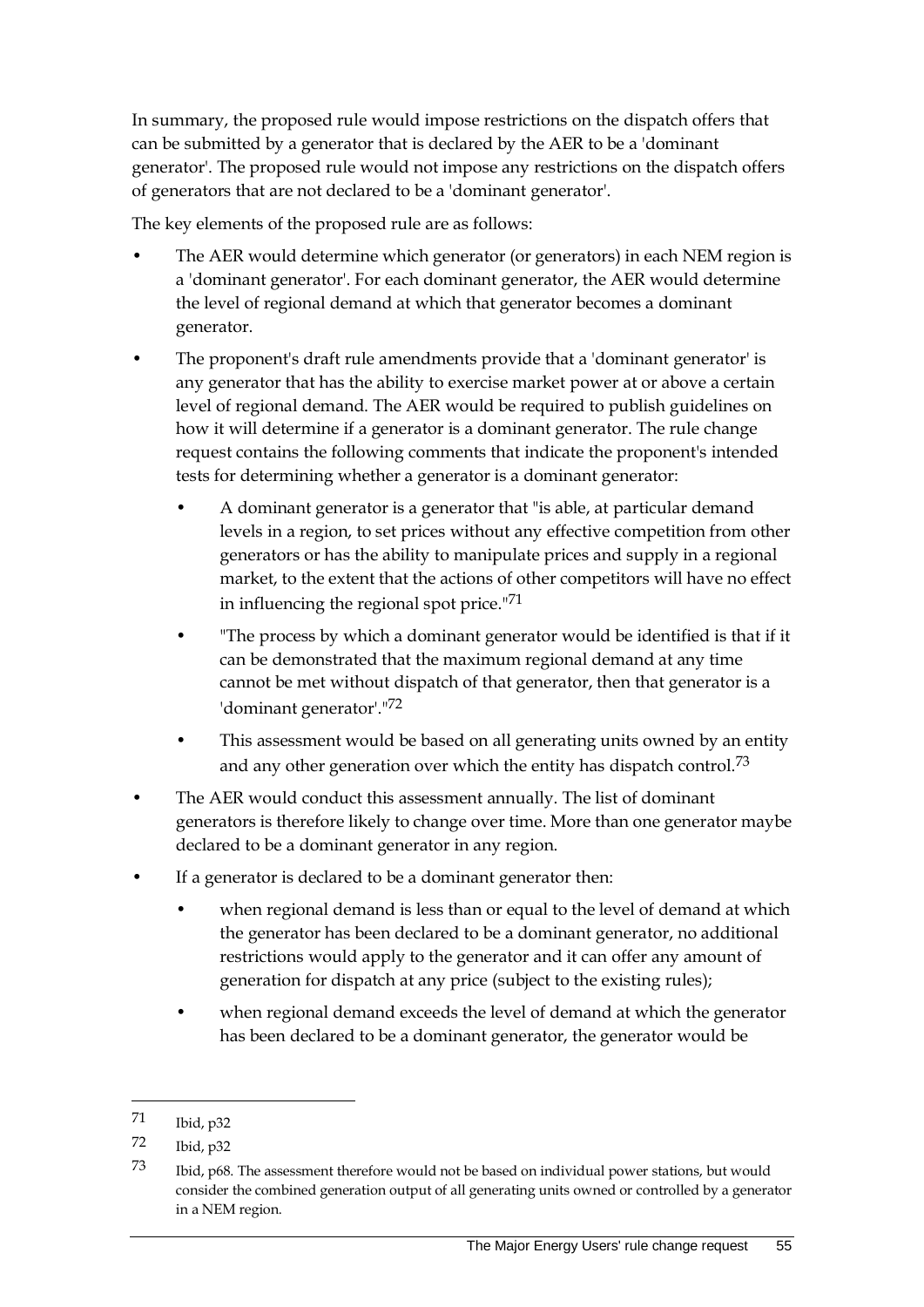required to offer all of its available capacity for dispatch at a price that is no more than the administered price cap (APC) (currently set at \$300/MWh).

- The Australian Energy Market Operator (AEMO) would be required to make amendments to the dispatch algorithm to implement these restrictions.
- No new restrictions apply to generators that are not declared to be a dominant generator. Those other generators can offer any amount of generation for dispatch at any price (subject to the existing rules).
- The regional reference price (RRP) would continue to be determined as under the current rules and would apply to all generators including the dominant generator. If the RRP is set at more than \$300/MWh due to dispatch offers above that level by generators that are not dominant generators, all generators including the dominant generator would receive the RRP.
- Additional investigation and enforcement powers would be conferred on the AER to ensure compliance with these new provisions. In particular:
	- the AER would have the same investigation and enforcement powers that the Australian Competition and Consumer Commission (ACCC) has when enforcing a breach of sections 46 to 48 of the  $CCA;^{74}$  and
	- the rules would confer on the AER the same ability to seek or impose penalties as the ACCC has under the CCA.75

## **A.4 Commencement of rule making process**

On 14 April 2011, the Commission published a notice under section 95 of the National Electricity Law (NEL) setting out its decision to commence the rule change process in relation to this rule change request. A consultation paper identifying specific issues for consultation was also published with the rule change request. Submissions closed on 26 May 2011.

The consultation paper:

- provided an overview of the MEU's rule change request and the perceived problem that it is seeking to address;
- explained the AEMC's proposed framework for assessing the rule change request; and
- identified key issues related to the rule change request and set out a number of questions for stakeholders.

<sup>74</sup> The proponent considers that additional investigation and enforcement powers are required to ensure that a dominant generator does not engage in physical withholding of capacity in breach of the proposed rule, for example to determine whether any claimed outages were genuine. In particular, the proponent considers that additional powers similar to the ACCC's powers under section 155 of the CCA are required for the AER to effectively investigate allegations of physical withholding.

<sup>75</sup> It appears that the proponent's intention is that the AER could seek Court imposed civil pecuniary penalties similar to the maximum penalties under section 46 of the CCA, which are the greater of \$10,000,000, three times the value of the benefits obtained from the breach, or (if the Court cannot determine the value of the benefits) 10% of the annual turnover of the body corporate.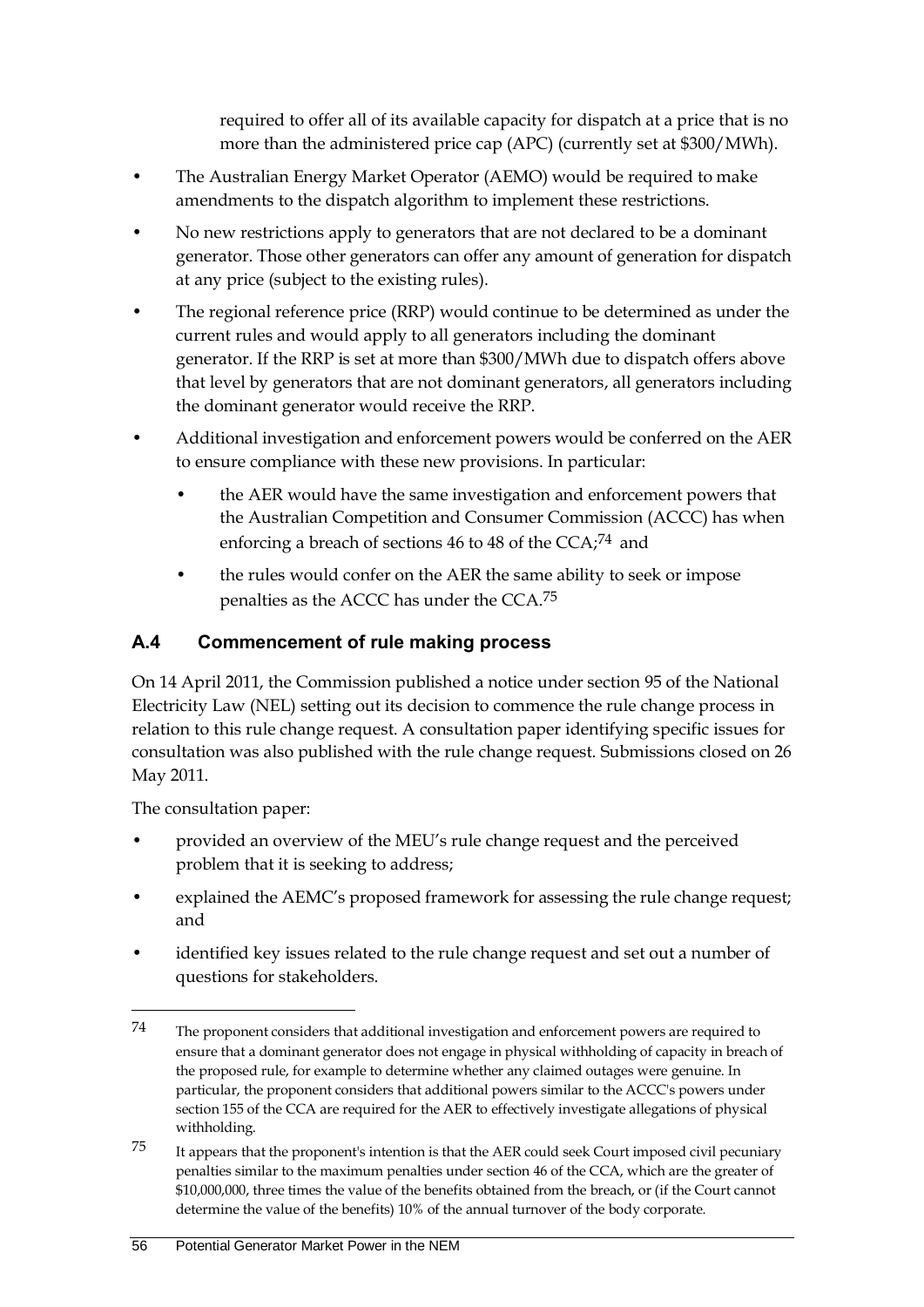The Commission received 19 submissions on the rule change request as part of the first round of consultation. Submissions were received from a range of stakeholders with very diverse views. They are available on the AEMC website. A summary of the issues raised in submissions and the Commission's response to each issue is contained in Appendix B.

# **A.5 Extension of time**

On 14 April 2011, the AEMC also gave notice under section 107 of the NEL that it had extended the period of time for making the draft rule determination until 30 April 2012. The Commission considered that the proposed rule change raised issues of sufficient complexity and difficulty such that additional time was necessary.

## **A.6 Approach proposed in the directions paper**

The consultation paper set out the AEMC's proposed framework for assessing the rule change request. The assessment framework involved the following three steps:

- defining the problem:
- assessing whether there is evidence of that problem; and
- assessing potential solutions to that problem.

On 22 September 2011, the AEMC published a directions paper. The directions paper addressed step 1 of the above assessment framework - defining the problem. Before it was possible to properly assess the effect of the rule change proposal (or a more preferable rule) on the National Electricity Objective (NEO), it was necessary to clearly define the problem that the proposed rule was seeking to address, and then investigate evidence of the existence of that problem.

The stated purpose of the MEU's proposal is to prevent or constrain the exercise of market power by generators in the NEM. In particular, the MEU is concerned that some generators have market power that they are able to exercise during periods of high demand to increase the wholesale spot price to a high level that significantly exceeds their costs.

The Commission considers that the problem that the MEU's proposal is seeking to address is the exercise of market power by generators in the NEM, where that market power is exercised with the purpose or effect of increasing wholesale spot or contract prices.

The MEU's proposed rule does not contain a definition of 'market power'. Submissions on the consultation paper demonstrated significant disagreement between stakeholders in relation to the appropriate approach to defining market power.

Accordingly, the primary purpose of the directions paper was to set out the Commission's proposed approach to defining market power in the context of the NEM.

In doing so, the directions paper also addressed the related issues of:

• whether a distinction should be drawn between 'market power' and 'substantial market power';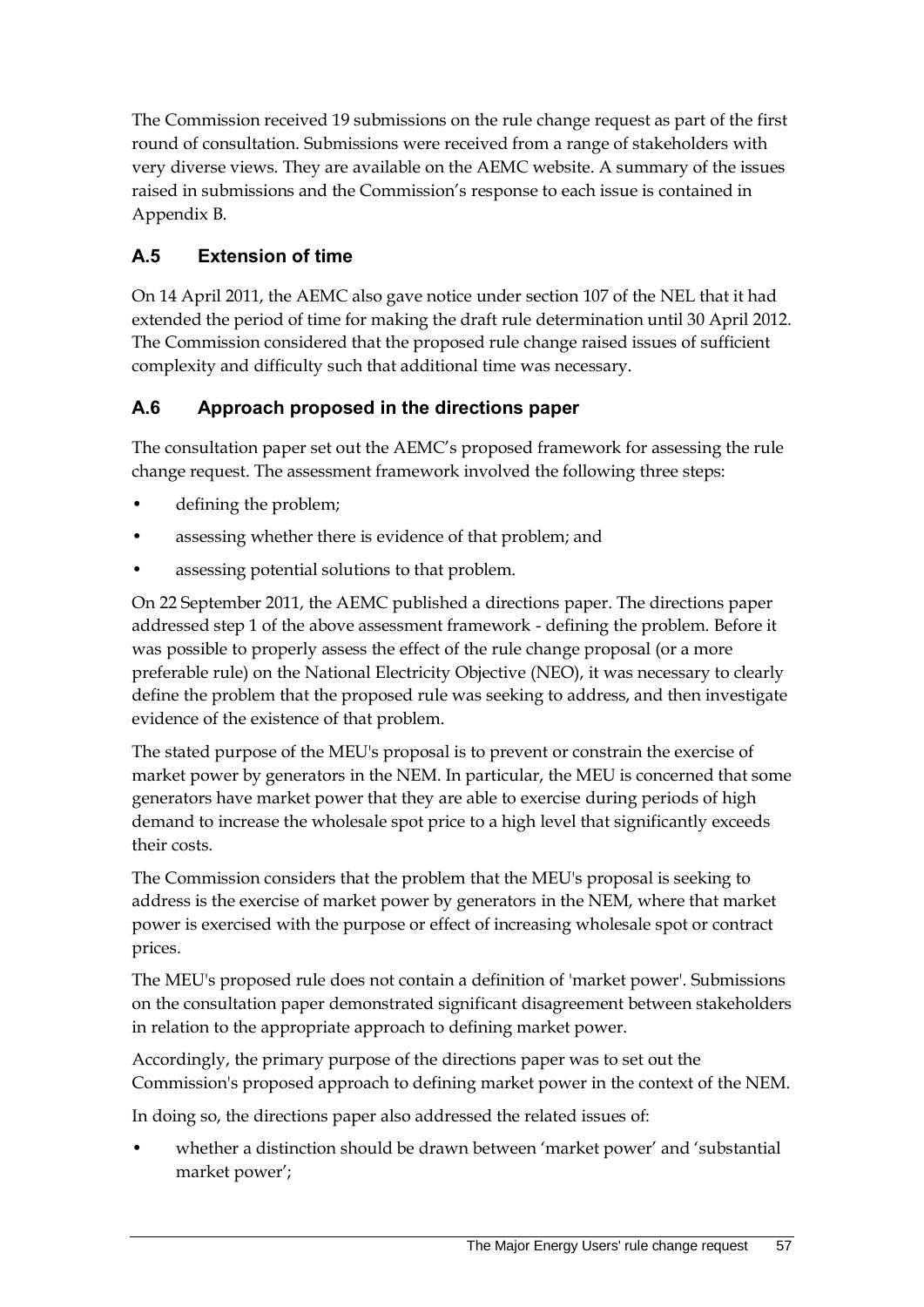- what is the appropriate definition of the 'exercise' of market power in the context of the NEM;
- what is the relevant 'market' for these purposes; and
- whether 'tacit collusion' should be considered as part of the rule change process.

The Commission received 16 submissions to the directions paper. As with the consultation paper, submissions were received from a range of stakeholders with a diverse range of views. Submissions by the National Generators Forum (NGF) and the AER also attached additional expert reports. The submissions are available on the AEMC website.76

On 12 October 2011, the Commission held a public forum in Adelaide to discuss the directions paper and to provide an opportunity for stakeholders to discuss issues raised in the directions paper.

## **A.7 NERA technical paper**

On 22 December 2011, the Commission published a technical paper prepared by NERA Economic Consulting (NERA) that outlined the proposed methodology to address step 2 of the assessment framework – assessing whether there is evidence of a problem. Submissions to the technical paper closed on 2 February 2012.

Three submissions were received that provided comment on the approach outlined in the technical paper. These submissions are available on the AEMC website.<sup>77</sup>

<sup>76</sup> www.aemc.gov.au

<sup>77</sup> Ibid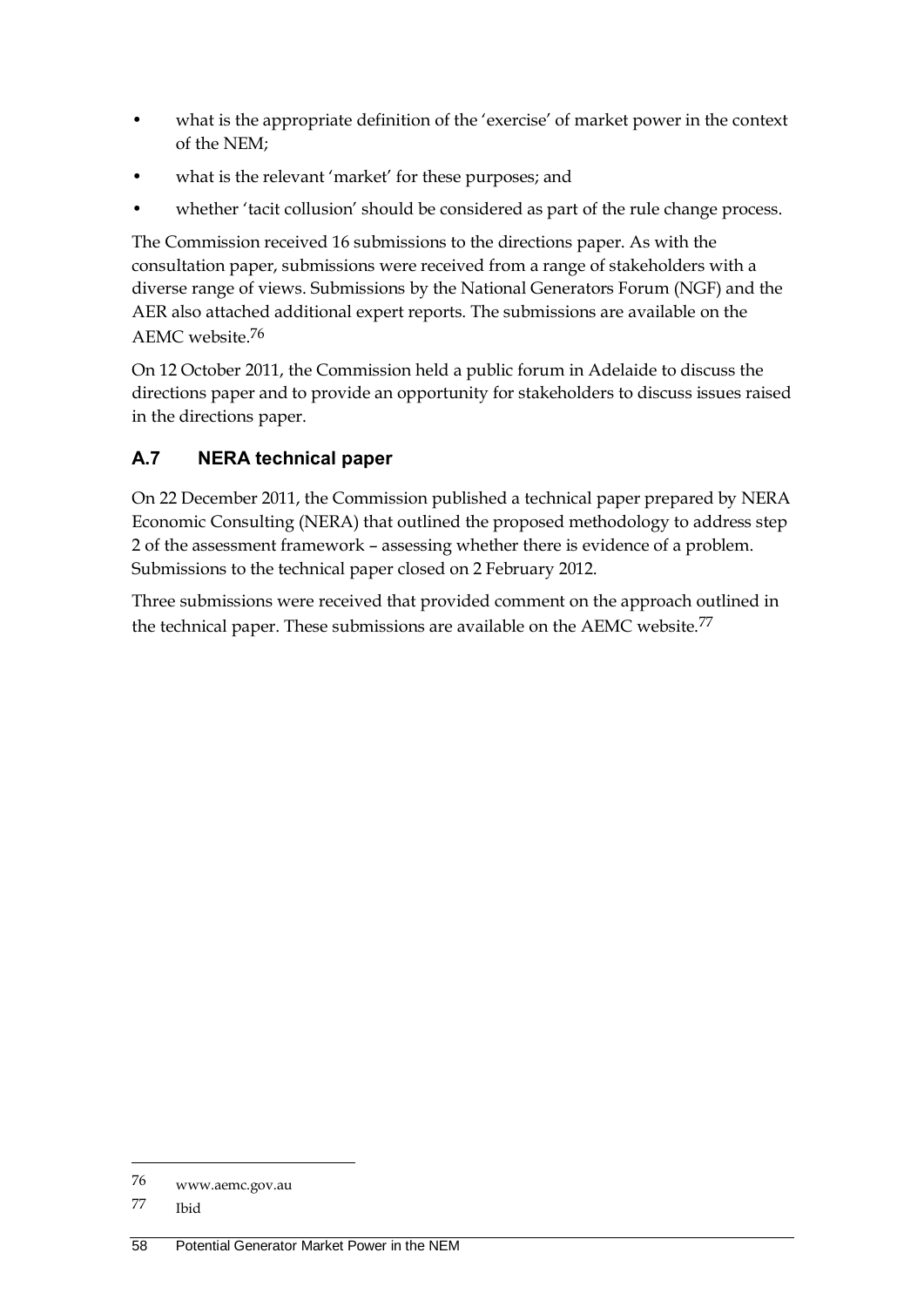# **B Summary of issues raised in submissions to the consultation paper**

The tables below provide a summary of issues raised by stakeholders in their submissions to the consultation paper and the directions paper. The tables set out the Commission's responses to each of the issues.

The submissions and supplementary submissions received to both documents are available on the AEMC website at www.aemc.gov.au.

| <b>Stakeholder</b>              | <b>Issue</b>                                                                                                                                                                                                                                                                                                                                                                                                                    | <b>AEMC Response</b>                                                                                                                                                                                                                                                                                                                                                                                                                                                                                                                                                                                              |  |  |
|---------------------------------|---------------------------------------------------------------------------------------------------------------------------------------------------------------------------------------------------------------------------------------------------------------------------------------------------------------------------------------------------------------------------------------------------------------------------------|-------------------------------------------------------------------------------------------------------------------------------------------------------------------------------------------------------------------------------------------------------------------------------------------------------------------------------------------------------------------------------------------------------------------------------------------------------------------------------------------------------------------------------------------------------------------------------------------------------------------|--|--|
|                                 | Should a distinction be made between 'market power' and 'substantial market power'?                                                                                                                                                                                                                                                                                                                                             |                                                                                                                                                                                                                                                                                                                                                                                                                                                                                                                                                                                                                   |  |  |
| <b>AER</b>                      | Considers that high prices are part of the NEM<br>and are important as they signal the need for<br>investment. The AER is not concerned with<br>periods of high prices which are consistent with<br>underlying supply and demand conditions.<br>However, the AER is concerned about situations<br>where high prices reflect systemic economic<br>withholding by generators.                                                     | The Commission agrees that periods of high prices are likely in an<br>energy-only market such as the NEM and can provide a mechanism for<br>generators to recover their efficient fixed costs and provide a signal for<br>investment. If a generator is able to cause price spikes by economic<br>withholding, that may constitute an exercise of substantial market power<br>if it occurs with sufficient frequency to cause annual average prices to<br>exceed LRMC. The Commission agrees that workable competition is a<br>more appropriate benchmark than perfect competition when defining<br>market power. |  |  |
| <b>ESAA</b>                     | Considers that an integral feature of the<br>energy-only market design of the NEM is the<br>ability to experience high priced events, which are<br>relatively rare but necessary to provide revenue<br>for peaking generation, enable base-load stations<br>to bid at or under SRMC most of the time, and<br>provide a signal for new investment. Considers<br>that the NEM is not a perfectly competitive market<br>by design. |                                                                                                                                                                                                                                                                                                                                                                                                                                                                                                                                                                                                                   |  |  |
| International Power GDF<br>Suez | Considers that in an energy-only market,<br>generators rely on intermittent high prices and<br>situational market power to contribute to fixed<br>costs and derive a return on capital. The MPC                                                                                                                                                                                                                                 |                                                                                                                                                                                                                                                                                                                                                                                                                                                                                                                                                                                                                   |  |  |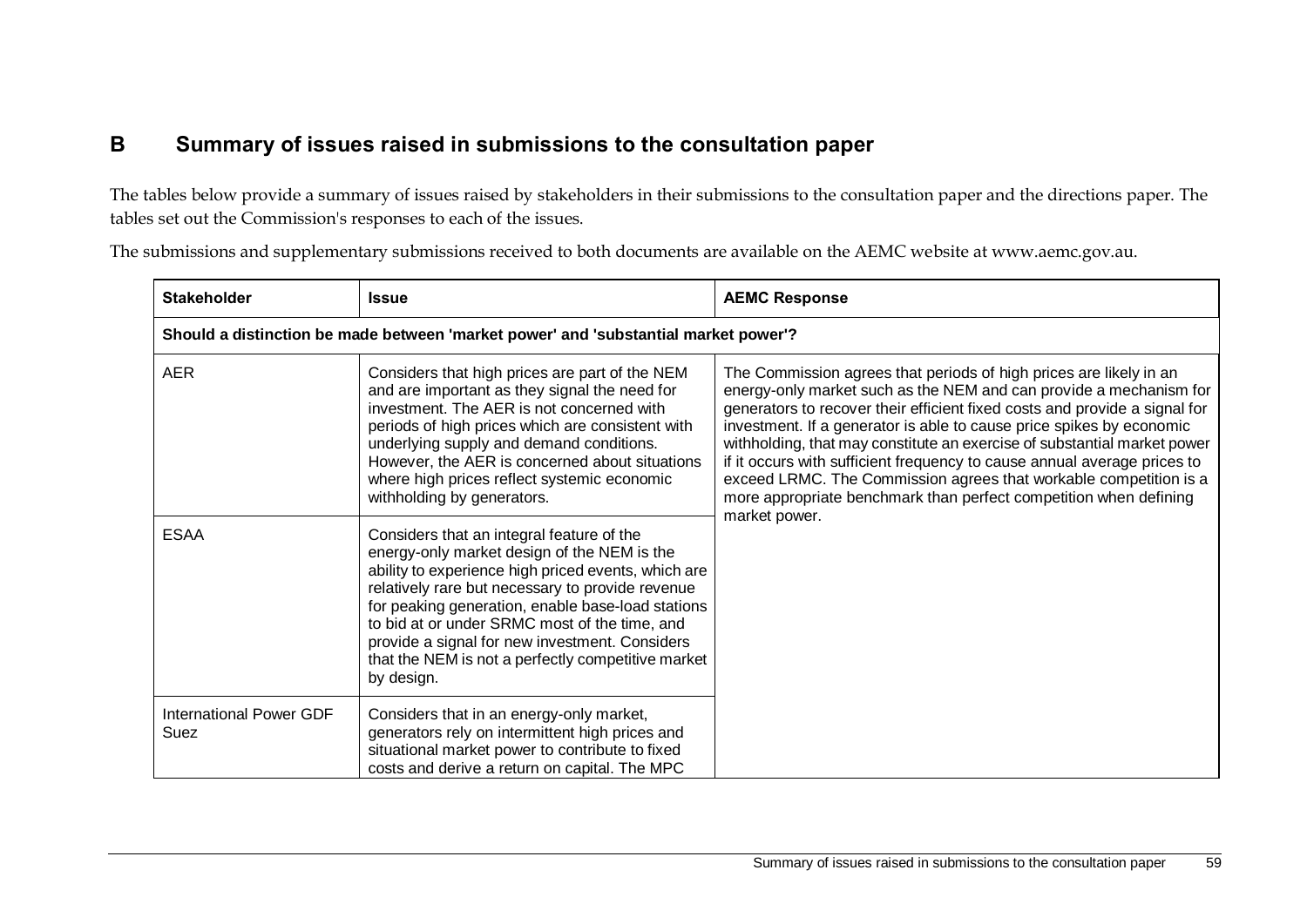| <b>Stakeholder</b>  | <b>Issue</b>                                                                                                                                                                                                                                                                                                                                                                                                                       | <b>AEMC Response</b>                                                                                                                                                                                                                                                                                                                                                                                                                                                                                                            |
|---------------------|------------------------------------------------------------------------------------------------------------------------------------------------------------------------------------------------------------------------------------------------------------------------------------------------------------------------------------------------------------------------------------------------------------------------------------|---------------------------------------------------------------------------------------------------------------------------------------------------------------------------------------------------------------------------------------------------------------------------------------------------------------------------------------------------------------------------------------------------------------------------------------------------------------------------------------------------------------------------------|
|                     | limits the impact of 'situational market power', but<br>it needs to be high enough to incentivise new<br>entrants.                                                                                                                                                                                                                                                                                                                 |                                                                                                                                                                                                                                                                                                                                                                                                                                                                                                                                 |
|                     | In practice it may be necessary to tolerate some<br>short term price spikes in order to encourage<br>efficient investments.                                                                                                                                                                                                                                                                                                        |                                                                                                                                                                                                                                                                                                                                                                                                                                                                                                                                 |
| Origin Energy       | Considers that in an energy only market, for<br>generators to be economic, they must have an<br>ability to recoup LRMC. . Therefore a necessary<br>and inherent feature of the NEM is the ability of<br>the marginal generator to occasionally bid above<br>SRMC to recover fixed costs. Imposition by<br>MEU's proposal means generators would be at<br>significant risk of not being able to recover LRMC.                       |                                                                                                                                                                                                                                                                                                                                                                                                                                                                                                                                 |
| <b>AER</b>          | Considers that the exercise of market power is<br>problematic when it significantly affects average<br>wholesale prices, with subsequent flow on effects<br>to retail and contract prices. Although high spot<br>prices in the NEM are transitory, the AER is<br>concerned about the effect on average prices<br>over a longer time period. Suggests that the effect<br>on quarterly average prices may be an<br>appropriate test. | The Commission agrees that the effect on average prices is a key test<br>for assessing the existence of substantial market power. The<br>Commission considers that annual average prices are a more suitable<br>test than quarterly average prices.                                                                                                                                                                                                                                                                             |
| AER - Biggar report | Rejects the argument that the exercise of market<br>power is necessary to ensure that generators can<br>recover their fixed costs, and considers that any<br>exercise of market power (defined as bidding<br>above SRMC) is harmful to the market as it results<br>in out-of-merit-order dispatch and inefficient<br>demand-side response.                                                                                         | The Commission agrees that bidding above SRMC has the potential to<br>result in some efficiency losses including out-of-merit-order dispatch.<br>However, the Commission considers that in an energy-only market such<br>as the NEM, some generators are unlikely to be able to recover their<br>efficient fixed costs if they could never offer their capacity above SRMC,<br>and that such an outcome would be likely to result in detrimental effects<br>on efficient investment. The measurement of SRMC also needs to have |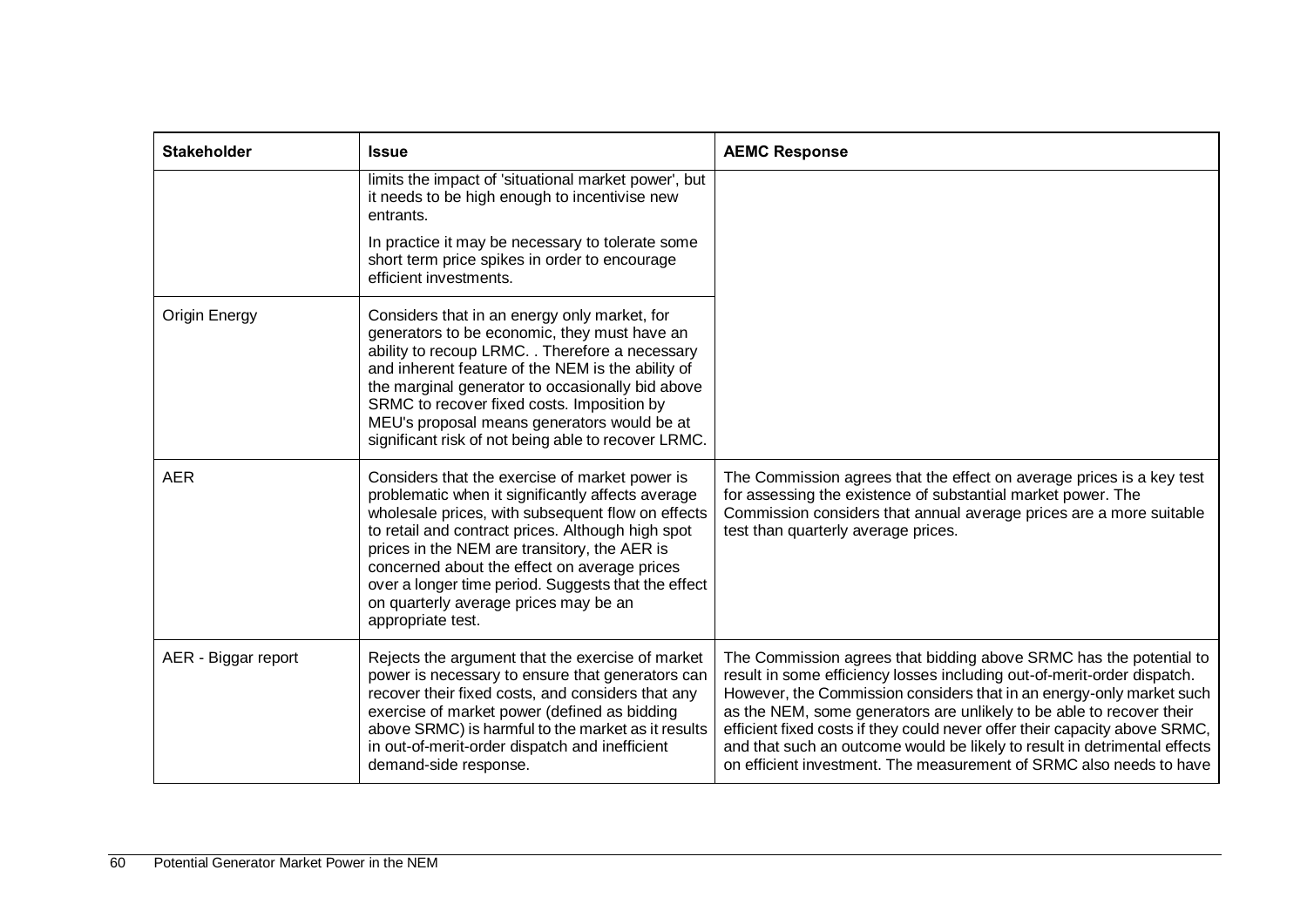| <b>Stakeholder</b>              | <b>Issue</b>                                                                                                                                                                                                                                                                                                                                                                                                                                       | <b>AEMC Response</b>                                                                                                                                                                                                                                                                                                                                                                                                           |
|---------------------------------|----------------------------------------------------------------------------------------------------------------------------------------------------------------------------------------------------------------------------------------------------------------------------------------------------------------------------------------------------------------------------------------------------------------------------------------------------|--------------------------------------------------------------------------------------------------------------------------------------------------------------------------------------------------------------------------------------------------------------------------------------------------------------------------------------------------------------------------------------------------------------------------------|
|                                 |                                                                                                                                                                                                                                                                                                                                                                                                                                                    | regard to the value of serving the marginal unit of demand. As a result,<br>the Commission considers that a distinction should be drawn between<br>transient pricing power (such as occasional bidding above SRMC) and<br>substantial market power. This is discussed further in section 4.2 of this<br>draft determination.                                                                                                   |
| <b>AGL</b>                      | Considers that the MEU's proposal is based on an<br>incorrect premise that NEM outcomes should<br>reflect a perfectly competitive market, but this<br>does not exist and is an unreal standard against<br>which to assess actual competitive outcomes.<br>Considers that the MEU does not recognise that<br>the NEM is a "workably competitive market" that<br>will not always reflect the outcomes expected in a<br>perfectly competitive market. | The Commission agrees that workable competition is a more<br>appropriate benchmark than perfect competition when defining market<br>power. This is discussed further in section 4.2 of this draft<br>determination.                                                                                                                                                                                                            |
| International Power GDF<br>Suez | it is not 'perfect competition' but 'workable<br>competition' that is important, which must be<br>analysed on a long term basis since short term<br>assessments are distortionary. A market should<br>be considered to be workably competitive where<br>new investment occurs in a timely manner in<br>response to market signals.                                                                                                                 |                                                                                                                                                                                                                                                                                                                                                                                                                                |
| <b>DTEI</b>                     | Proposes that a key question is whether market<br>power is a structural problem or is a transitory<br>issue related to the generator's contract position.<br>If the latter, it may be more appropriate to be<br>managed under trade practices provisions.                                                                                                                                                                                          | The Commission agrees that this question is important and that a<br>distinction should be made between structural problems (which the<br>Commission interprets to mean persistent or ongoing problems) and<br>transitory issues. The Commission makes the distinction between<br>'substantial market power' and transient pricing power (which is similar<br>to what several submitters refer to as 'transient market power'). |
| <b>ESAA</b>                     | Considers that competition law literature and<br>legislation recognises that market power must be<br>significant and durable to warrant concern.                                                                                                                                                                                                                                                                                                   | The Commission considers that the problem that may justify regulatory<br>intervention is the exercise of substantial market power. The<br>Commission considers that the appropriate cost measure is LRMC                                                                                                                                                                                                                       |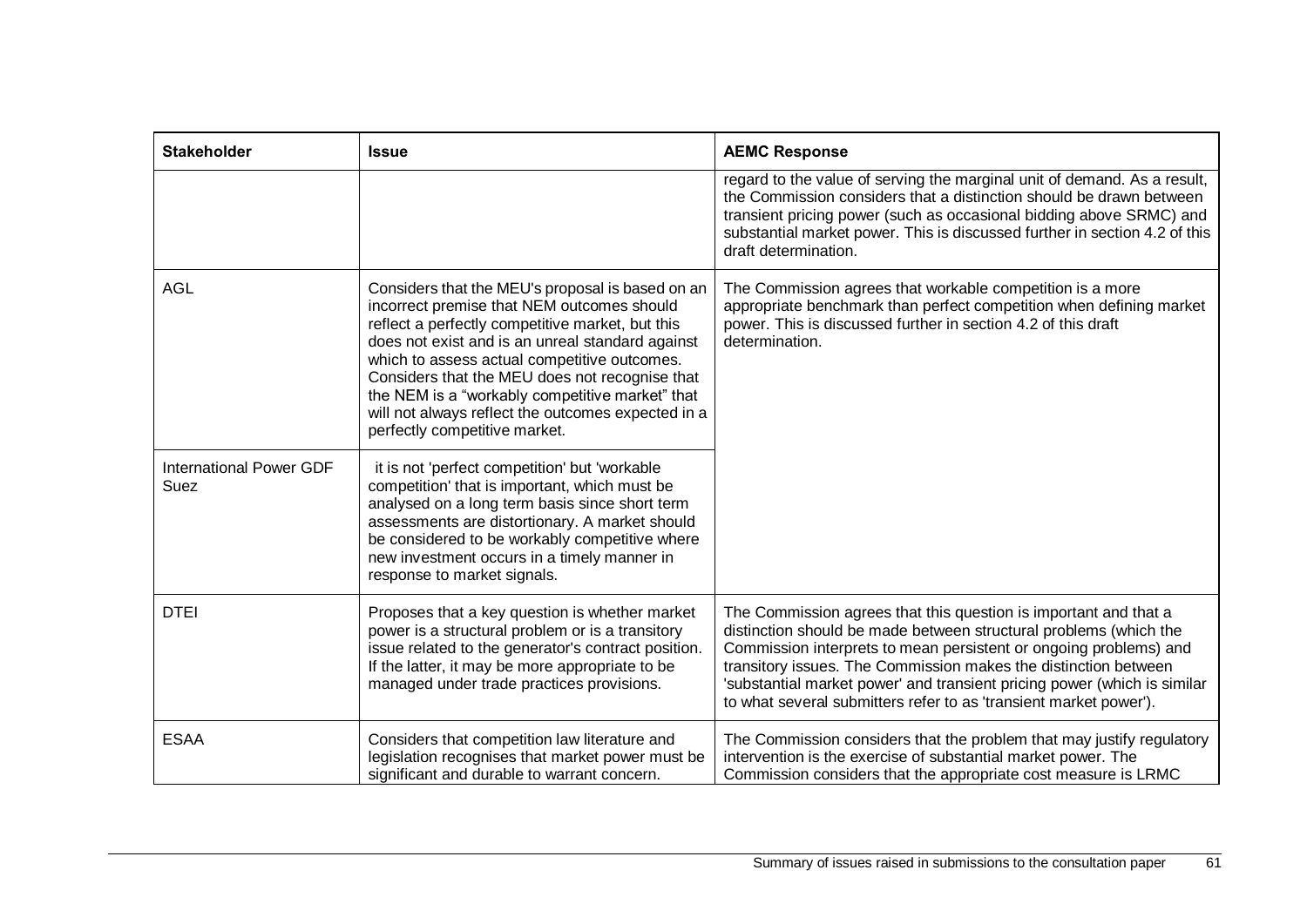| <b>Stakeholder</b>                     | <b>Issue</b>                                                                                                                                                                                                                                                                                                                                                                                                                                                                                                                                                                                                                                              | <b>AEMC Response</b>                                                                                                                                                                                                                                                                                                                                                                                                                                                                                                                                                                                                   |
|----------------------------------------|-----------------------------------------------------------------------------------------------------------------------------------------------------------------------------------------------------------------------------------------------------------------------------------------------------------------------------------------------------------------------------------------------------------------------------------------------------------------------------------------------------------------------------------------------------------------------------------------------------------------------------------------------------------|------------------------------------------------------------------------------------------------------------------------------------------------------------------------------------------------------------------------------------------------------------------------------------------------------------------------------------------------------------------------------------------------------------------------------------------------------------------------------------------------------------------------------------------------------------------------------------------------------------------------|
|                                        | 'Significant' means prices exceed not only<br>marginal cost but also long run average cost,<br>while 'durable' means able to sustain economic<br>profits in the long run.                                                                                                                                                                                                                                                                                                                                                                                                                                                                                 | rather than long run average cost.                                                                                                                                                                                                                                                                                                                                                                                                                                                                                                                                                                                     |
| Hydro Tasmania                         | Contends that the NEO could only justify<br>intervention if annual average spot prices<br>persistently exceed LRMC beyond the time-frame<br>required for new entry.                                                                                                                                                                                                                                                                                                                                                                                                                                                                                       | The Commission's definition of substantial market power in this draft<br>determination is similar to this proposal.                                                                                                                                                                                                                                                                                                                                                                                                                                                                                                    |
| <b>International Power GDF</b><br>Suez | Concept of sustained/persistent behaviour<br>assessed over time has been consistently applied<br>by the Courts, while the concept of transitory<br>market power has been expressly and<br>consistently rejected. AGL v ACCC distinguished<br>inter-temporal market power from a long run<br>phenomenon having regard to the possibilities of<br>new entry through additional generation capacity<br>and the upgrade of interconnectors. French J also<br>considered that 'success at gaming' in the market<br>during limited periods of high demand does not<br>reflect market power and that transitory market<br>power is not sufficient under the CCA. | The Commission agrees that it is appropriate to consider behaviour<br>over a sustained period of time when assessing whether there is<br>evidence of substantial market power. The Commission notes French<br>J's comments in AGL v ACCC and has had regard to those comments in<br>reaching the views set out in this draft determination. However, the<br>Commission notes that competition law decisions are only one relevant<br>source of information to inform the Commission's approach, and the<br>Commission's decisions on the MEU's proposed rule will be based on<br>the NEO.                              |
| <b>MEU</b>                             | Disagrees with suggestions that price rises must<br>be sustained before regulatory changes are<br>justified. Because of the very high MPC, there<br>only needs to be very short periods of time for the<br>exercise of market power to achieve very large<br>transfers of wealth from consumers.                                                                                                                                                                                                                                                                                                                                                          | The Commission agrees that the level of the MPC means that price<br>spikes can have a significant effect on average wholesale prices. Price<br>spikes may constitute evidence of substantial market power if they<br>occur to such an extent and with sufficient frequency to cause annual<br>average prices to exceed LRMC. The Commission notes that its<br>assessment of the MEU's proposal will be based on the NEO, which<br>relates to the efficient use and operation of, and efficient investment in,<br>electricity services. The prevention of wealth transfers does not (on its<br>own) promote efficiency. |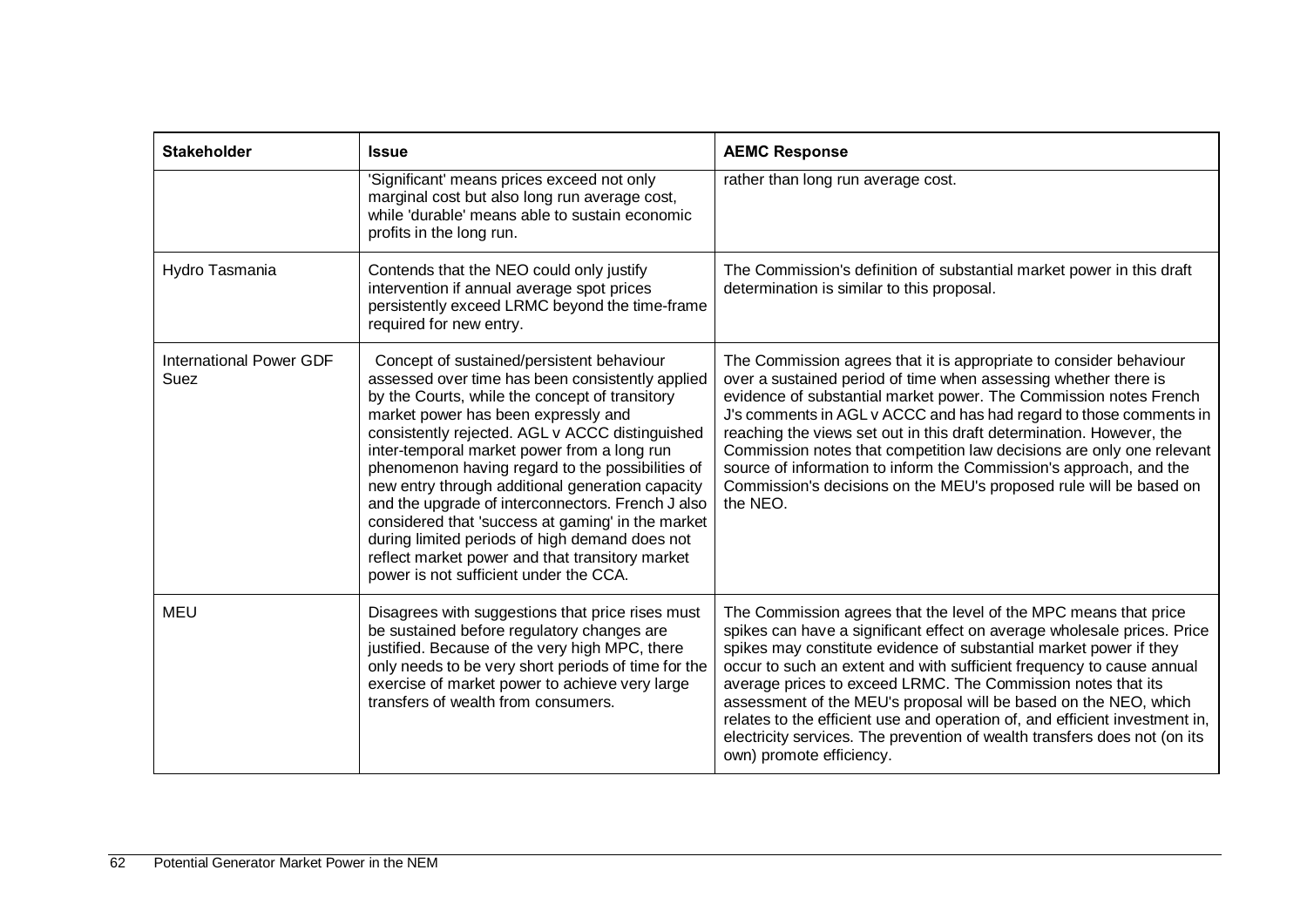| <b>Stakeholder</b>                                                             | <b>Issue</b>                                                                                                                                                                                                                                                                                                                                                                                                                      | <b>AEMC Response</b>                                                                                                                                                                                                                                                                                                                                                                                                                                     |  |
|--------------------------------------------------------------------------------|-----------------------------------------------------------------------------------------------------------------------------------------------------------------------------------------------------------------------------------------------------------------------------------------------------------------------------------------------------------------------------------------------------------------------------------|----------------------------------------------------------------------------------------------------------------------------------------------------------------------------------------------------------------------------------------------------------------------------------------------------------------------------------------------------------------------------------------------------------------------------------------------------------|--|
| NEM Generators' Group -<br>Frontier report                                     | Considers that the extent to which firms are<br>subject to competitive constraints will vary in the<br>real world from those faced under "perfect"<br>competition. Accordingly, proposes that a market<br>is considered "workably" competitive where no<br>one firm can be said to have significant market<br>power (as opposed to transient market power),<br>i.e. where market power cannot be sustained over<br>the long term. | The Commission agrees that workable competition is a more<br>appropriate benchmark than perfect competition when defining market<br>power. The Commission considers that a distinction should be made<br>between substantial market power and transient pricing power, with the<br>latter being similar to what several submitters refer to as transient<br>market power.                                                                                |  |
| NEM Generators' Group -<br>Frontier report                                     | Considers that any regulation of the market to<br>prevent transient market power may be<br>counter-productive, as it weakens the incentives<br>for new parties to enter and erodes the ability of<br>generators to exercise their transient market<br>power.                                                                                                                                                                      |                                                                                                                                                                                                                                                                                                                                                                                                                                                          |  |
| TRUenergy                                                                      | If the AEMC is to develop a test to determine<br>whether market power exists, this should<br>distinguish between transient and permanent<br>market power. The exercise of transient market<br>power is a design feature of the NEM that signals<br>demand response, new investment and provides<br>an incentive to contract.                                                                                                      |                                                                                                                                                                                                                                                                                                                                                                                                                                                          |  |
| What is the appropriate definition of market power / substantial market power? |                                                                                                                                                                                                                                                                                                                                                                                                                                   |                                                                                                                                                                                                                                                                                                                                                                                                                                                          |  |
| AER - Biggar report                                                            | Considers that a firm has market power if it can,<br>by changing its output, affect the wholesale<br>market price that it is paid.                                                                                                                                                                                                                                                                                                | The Commission's definition of 'substantial market power' is set out in<br>section 4.3 of this draft determination. The Commission considers that<br>the ability to affect the wholesale market price in a single trading interval<br>is not enough on its own to constitute a substantial market power<br>problem that justifies regulatory intervention, and it is necessary to<br>assess whether the generator has the ability to increase the annual |  |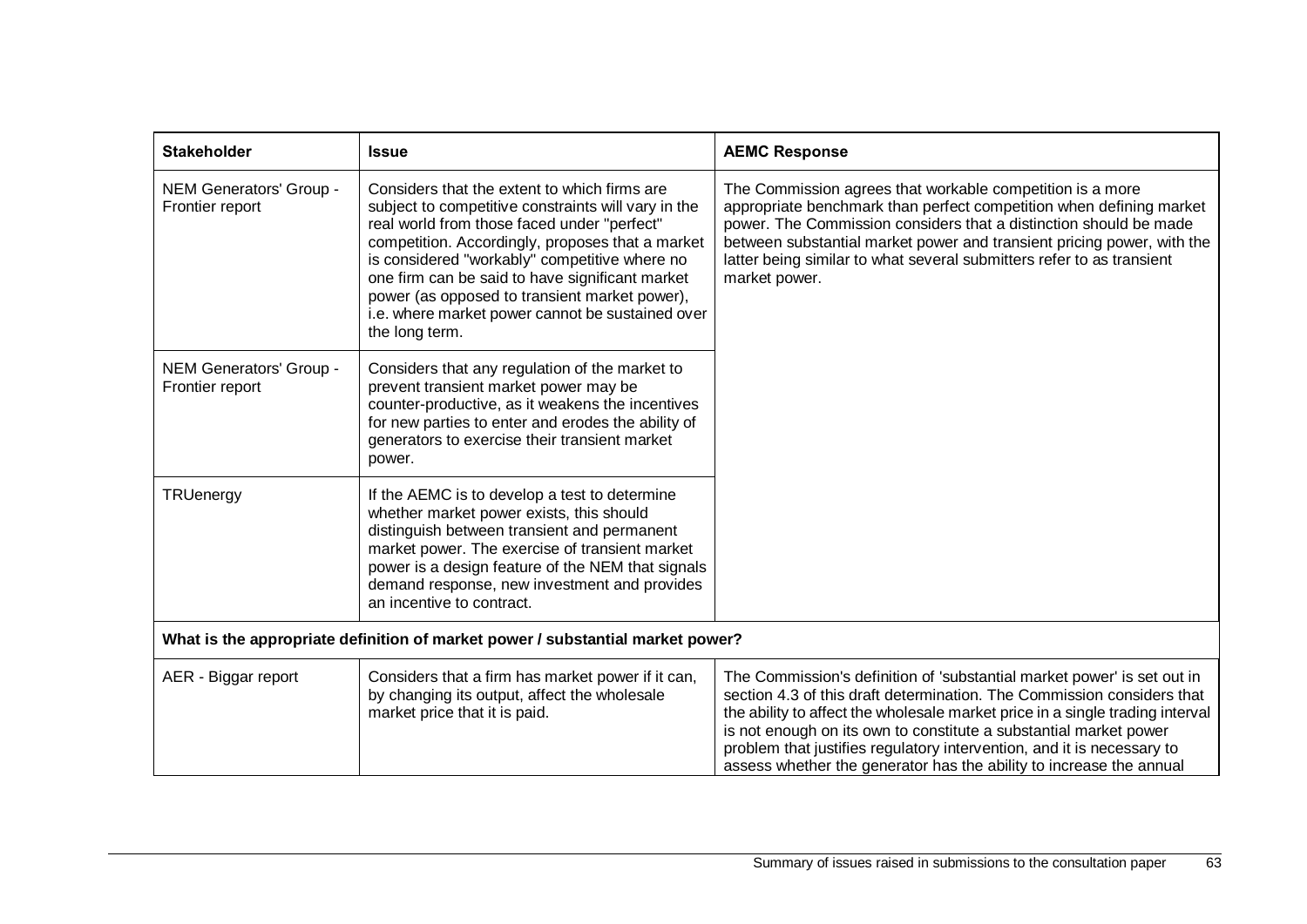| <b>Stakeholder</b>         | <b>Issue</b>                                                                                                                                                                                                                                                                                                                                                                                                                                                                                        | <b>AEMC Response</b>                                                                                                                                                                                                                                                                                                                                                                                                                                                                                                                 |
|----------------------------|-----------------------------------------------------------------------------------------------------------------------------------------------------------------------------------------------------------------------------------------------------------------------------------------------------------------------------------------------------------------------------------------------------------------------------------------------------------------------------------------------------|--------------------------------------------------------------------------------------------------------------------------------------------------------------------------------------------------------------------------------------------------------------------------------------------------------------------------------------------------------------------------------------------------------------------------------------------------------------------------------------------------------------------------------------|
|                            |                                                                                                                                                                                                                                                                                                                                                                                                                                                                                                     | average wholesale price to a level that exceeds LRMC.                                                                                                                                                                                                                                                                                                                                                                                                                                                                                |
| <b>AGL</b>                 | Considers that enduring market power should be<br>defined as the ability of generators to act without<br>competitive constraint in the long run, such that<br>they are able to earn long run economic profits.<br>Generators may earn prices in excess of SRMC in<br>the short term, but it is the ability of the generator<br>to earn these profits in the long run or whether<br>these profits are reined in by new entry of<br>generators, or expansion of existing generators,<br>which is key. | The Commission's definition of 'substantial market power' set out in<br>section 4.3 of this paper is similar to the definition proposed by Aurora<br>Energy. It requires an ability to increase the annual average wholesale<br>price to a level that exceeds LRMC, and the ability to sustain prices at<br>that level due to significant barriers to entry. LRMC is considered to<br>reflect the level of average prices that should exist in a workably<br>competitive market.                                                     |
| Aurora Energy              | Proposes that market power should be defined as<br>the ability to raise prices above a level that is<br>considered competitive for a substantial period,<br>due to the absence of competition and any<br>constraints on behaviour.                                                                                                                                                                                                                                                                  |                                                                                                                                                                                                                                                                                                                                                                                                                                                                                                                                      |
| <b>Energy Action Group</b> | Considers that the MEU's proposal appropriately<br>addressed this issue.                                                                                                                                                                                                                                                                                                                                                                                                                            | The Commission's definition of 'substantial market power' is set out in<br>section 4.3 of this paper. The Commission's approach differs from the<br>MEU's proposal, which essentially asked whether any generator was<br>'pivotal' and must be dispatched in order to meet maximum regional<br>demand. The Commission has assessed whether any generator has an<br>ability to increase the annual average wholesale price to a level that<br>exceeds LRMC, and sustain prices at that level due to significant<br>barriers to entry. |
| <b>ESAA</b>                | Proposed definition is sustainably raising prices<br>above the LRMC.                                                                                                                                                                                                                                                                                                                                                                                                                                | The Commission's definition of 'substantial market power' set out in<br>section 4.3 of this draft determination is similar to the definition<br>proposed by the ESAA. It requires an ability to increase the annual<br>average wholesale price to a level that exceeds LRMC, and the ability to<br>sustain prices at that level due to significant barriers to entry.                                                                                                                                                                |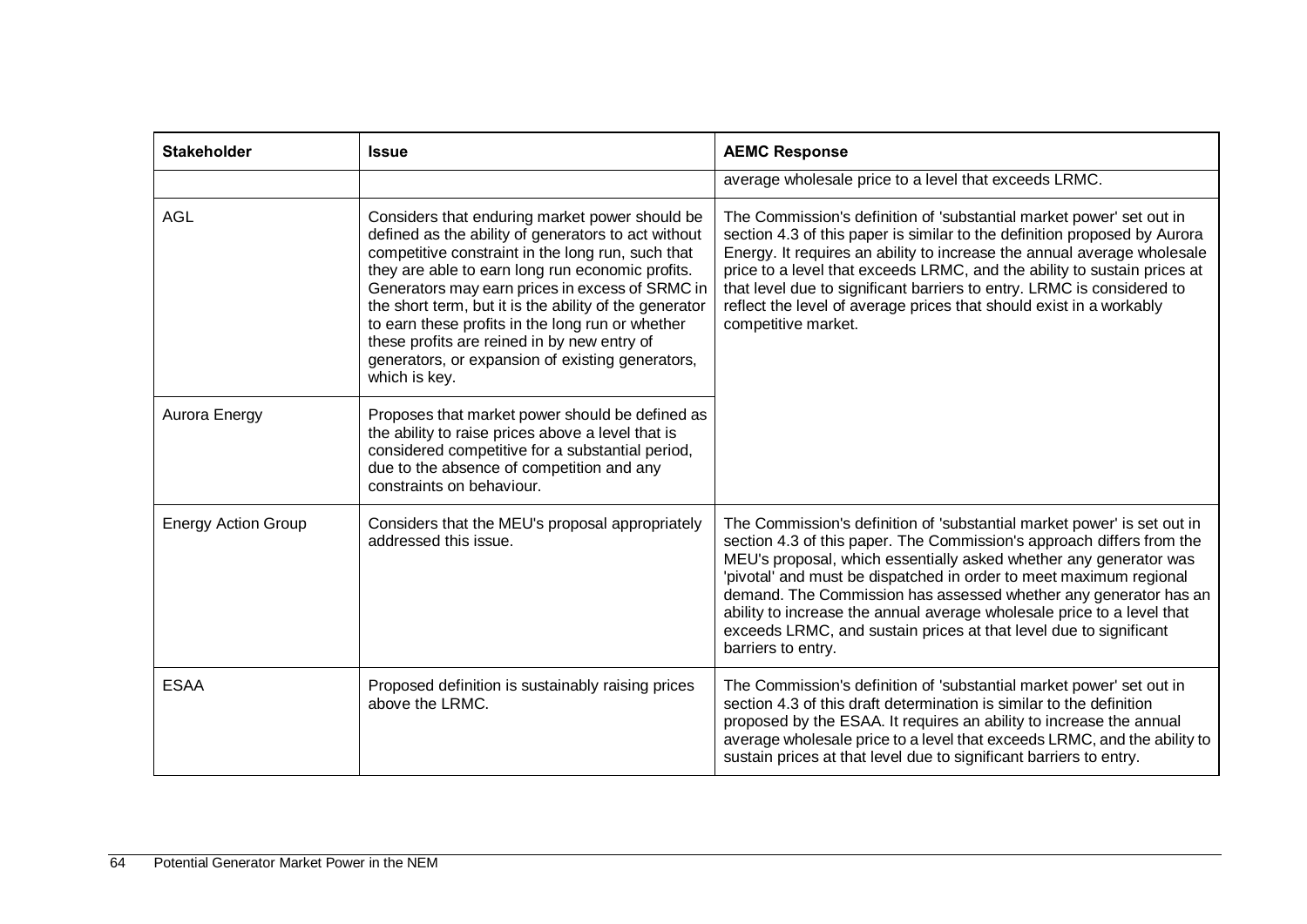| <b>Stakeholder</b>                            | <b>Issue</b>                                                                                                                                                                                                                                                                                                                                                                      | <b>AEMC Response</b>                                                                                                                                                                                                                                                                                                                                                                                                                    |
|-----------------------------------------------|-----------------------------------------------------------------------------------------------------------------------------------------------------------------------------------------------------------------------------------------------------------------------------------------------------------------------------------------------------------------------------------|-----------------------------------------------------------------------------------------------------------------------------------------------------------------------------------------------------------------------------------------------------------------------------------------------------------------------------------------------------------------------------------------------------------------------------------------|
| Hydro Tasmania                                | Notes that market power has been defined in<br>various court cases. These cases have<br>demonstrated a number of factors relevant to the<br>determination of market power.:                                                                                                                                                                                                       | The Commission has considered competition law cases as one relevant<br>source of information in reaching its view on the appropriate definition of<br>substantial market power. The Commission's definition of 'substantial<br>market power' set out in section 4.3 of this draft determination reflects<br>the factors noted by Hydro Tasmania.                                                                                        |
| Hydro Tasmania                                | Proposes that assessments and definitions of<br>market power must consider whether a firm has<br>the ability to:<br>raise prices above the competitive level (in this<br>case being long run supply cost);<br>sustain these higher prices beyond the<br>time-frame needed to allow for market<br>responses, including new entry;<br>profitably raise prices on a sustained basis. | The Commission's definition of 'substantial market power' set out in<br>section 4.3 of this draft determination reflects the factors noted by Hydro<br>Tasmania. The Commission proposes that the relevant cost measure is<br>the LRMC of bringing forward or adding capacity to meet a specified<br>increment in demand.                                                                                                               |
| <b>International Power GDF</b><br>Suez        | Proposes that a generator will not have market<br>power unless it can behave persistently in a<br>manner unconstrained by competitors, including<br>the power to raise prices above competitive levels<br>in a sustainable way.                                                                                                                                                   | The Commission's definition of 'substantial market power' is set out in<br>section 4.3 of this draft determination. It requires an ability to increase<br>the annual average wholesale price to a level that exceeds LRMC, and<br>the ability to sustain prices at that level due to significant barriers to<br>entry. LRMC is considered to reflect the level of average prices that<br>should exist in a workably competitive market. |
| <b>International Power GDF</b><br><b>Suez</b> | Considers that existing regulatory oversight<br>measures act as a form of constraint on the<br>exercise of market power that should be<br>considered when assessing whether a generator<br>has market power. Examples of regulatory<br>oversight include sections 46 and 50 of the CCA<br>and the rebidding restrictions in clause 3.8.22A of<br>the rules.                       | The Commission has considered the application of these existing<br>provisions when formulating its definition of substantial market power.<br>The Commission considers that the exercise of substantial market<br>power may potentially be detrimental to the achievement of the NEO in<br>circumstances where the relevant conduct does not breach these<br>existing provisions.                                                       |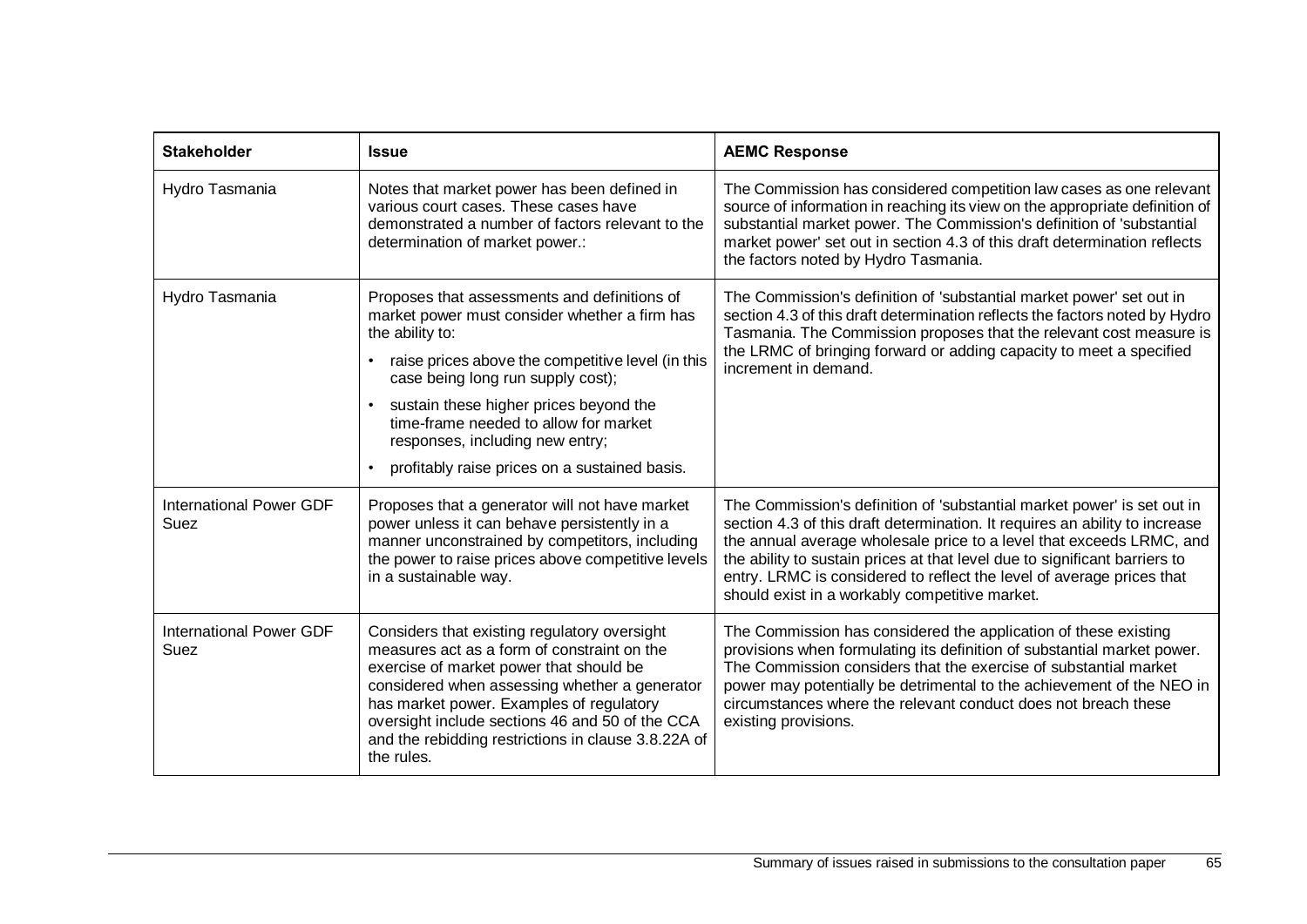| <b>Stakeholder</b>                         | <b>Issue</b>                                                                                                                                                                                                                                                                                  | <b>AEMC Response</b>                                                                                                                                                                                                                                                                                                                                                                                                                                                                                                                                                              |
|--------------------------------------------|-----------------------------------------------------------------------------------------------------------------------------------------------------------------------------------------------------------------------------------------------------------------------------------------------|-----------------------------------------------------------------------------------------------------------------------------------------------------------------------------------------------------------------------------------------------------------------------------------------------------------------------------------------------------------------------------------------------------------------------------------------------------------------------------------------------------------------------------------------------------------------------------------|
| <b>LYMMCo</b>                              | Considers that the AEMC should not seek to<br>lower or change the test under the CCA.                                                                                                                                                                                                         | This rule change process cannot lower or change the test under the<br>CCA. The Commission's role in considering the MEU's proposal is to<br>assess whether the proposed rule changes are likely to contribute to the<br>achievement of the NEO. The Commission considers that the exercise<br>of substantial market power may potentially be detrimental to the<br>achievement of the NEO in circumstances where the relevant conduct<br>does not breach the CCA.                                                                                                                 |
| <b>LYMMCo</b>                              | Proposes that the analysis of long run price<br>options is the most likely indicator of market<br>power, but does not in itself indicate the existence<br>of market power.                                                                                                                    | The Commission's definition of 'substantial market power' requires an<br>ability to increase the annual average wholesale price to a level that<br>exceeds LRMC, and the ability to sustain prices at that level due to<br>significant barriers to entry. The Commission considers that an analysis<br>of long run prices and costs is the preferable measure of substantial<br>market power, but acknowledges that it is not on its own determinative<br>of whether an individual generator possesses substantial market power<br>for which additional analysis may be required. |
| MEU                                        | If there is any generator that must be dispatched<br>when the regional demand is less than that<br>forecast for the next year or which has been<br>previously recorded in a region, then that<br>generator has the power to unilaterally set the<br>regional spot price and has market power. | The Commission's definition of 'substantial market power' is set out in<br>section 4.3 of this draft determination. The Commission's approach<br>differs from the MEU's proposal. The Commission considers that a more<br>appropriate approach is to assess whether any generator has an ability<br>to increase the annual average wholesale price to a level that exceeds<br>LRMC, and sustain prices at that level due to significant barriers to<br>entry.                                                                                                                     |
| NEM Generators' Group -<br>Frontier report | Defines market power as the ability of an<br>individual firm to withhold output of its product in<br>order to increase the price of that product. The<br>extent to which a firm can do this depends on<br>whether it faces competitive constraints.                                           | The Commission's definition of 'substantial market power' is set out in<br>section 4.3 of this draft determination. The Commission's definition<br>requires an ability to increase the annual average wholesale price to a<br>level that exceeds LRMC, and the ability to sustain prices at that level<br>due to significant barriers to entry.                                                                                                                                                                                                                                   |
| NEM Generators' Group -<br>Frontier report | Proposes that, given the importance of<br>competitive constraints in limiting a firm's ability to                                                                                                                                                                                             |                                                                                                                                                                                                                                                                                                                                                                                                                                                                                                                                                                                   |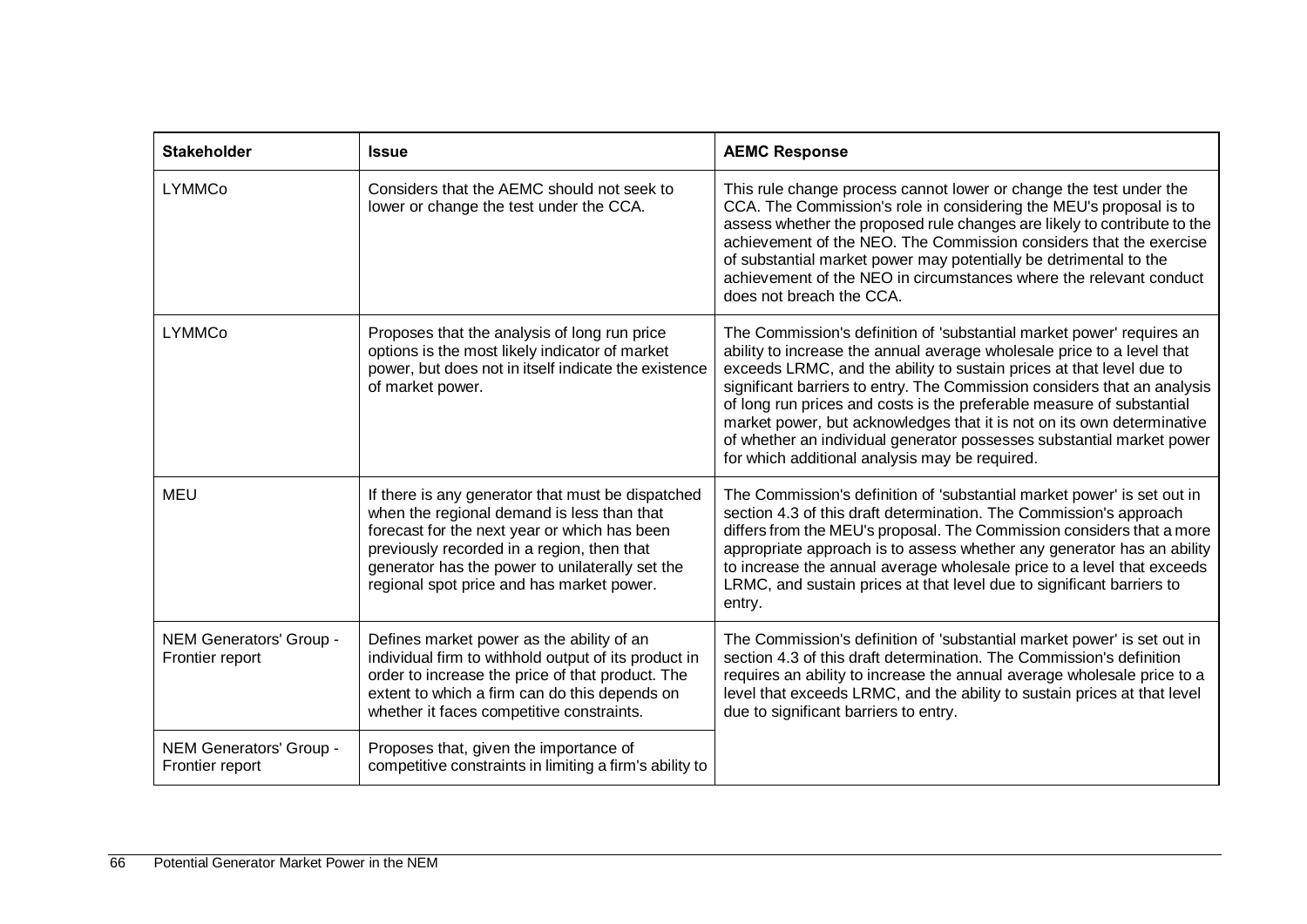| <b>Stakeholder</b>                         | <b>Issue</b>                                                                                                                                                                                                                                                                                                                                                                                                                                   | <b>AEMC Response</b>                                                                                                                                                                                                                                                                                                                                                                                                                                                                                  |
|--------------------------------------------|------------------------------------------------------------------------------------------------------------------------------------------------------------------------------------------------------------------------------------------------------------------------------------------------------------------------------------------------------------------------------------------------------------------------------------------------|-------------------------------------------------------------------------------------------------------------------------------------------------------------------------------------------------------------------------------------------------------------------------------------------------------------------------------------------------------------------------------------------------------------------------------------------------------------------------------------------------------|
|                                            | exercise market power, the extent to which<br>barriers to entry exist in a market is an important<br>indicator of whether a firm holds significant<br>market power. This is a more important indicator<br>than whether prices are occasionally above costs.                                                                                                                                                                                    |                                                                                                                                                                                                                                                                                                                                                                                                                                                                                                       |
| NEM Generators' Group -<br>Frontier report | Notes that firms price above marginal cost in<br>many industries, especially in industries with high<br>fixed costs, such as electricity generation. It is<br>during such times that firms are able to recover<br>their fixed costs. Market power should therefore<br>be identified and assessed with a longer term<br>perspective in mind. The appropriate temporal<br>definition reflects the time scale of decisions<br>made by generators. | The Commission's definition of 'substantial market power' in section 4.3<br>of this draft determination and approach to market definition in section<br>4.5 acknowledge the importance of a longer term analytical perspective.                                                                                                                                                                                                                                                                       |
| Origin Energy                              | Considers that it is observationally difficult to<br>distinguish between scarcity pricing and market<br>power. Higher prices during the former serve to<br>signal the need for investment and all generators<br>to recover their LRMC. The issue is whether there<br>are persistent high prices over time that result in<br>recovering revenue in excess of LRMC with no<br>new entry.                                                         | The Commission's definition of 'substantial market power' in section 4.3<br>of this draft determination reflects these issues.                                                                                                                                                                                                                                                                                                                                                                        |
|                                            | What is the appropriate definition of the 'exercise' of market power?                                                                                                                                                                                                                                                                                                                                                                          |                                                                                                                                                                                                                                                                                                                                                                                                                                                                                                       |
| <b>AER</b>                                 | Considers that the AEMC should focus on<br>whether economic withholding is of a sufficient<br>scale to be of concern to the overall efficiency of<br>the NEM, rather than using competition law<br>concepts from the CCA to define whether there is<br>an exercise of market power.                                                                                                                                                            | The Commission's approach to the exercise of substantial market<br>power is set out in section 4.3 of this draft determination. The<br>Commission has chosen not to adopt the CCA concept of 'taking<br>advantage' to define the exercise of substantial market power in the<br>context of the NEM. Economic withholding may be evidence of the<br>exercise of substantial market power if it occurs to a sufficient extent<br>and with sufficient frequency to cause annual average prices to exceed |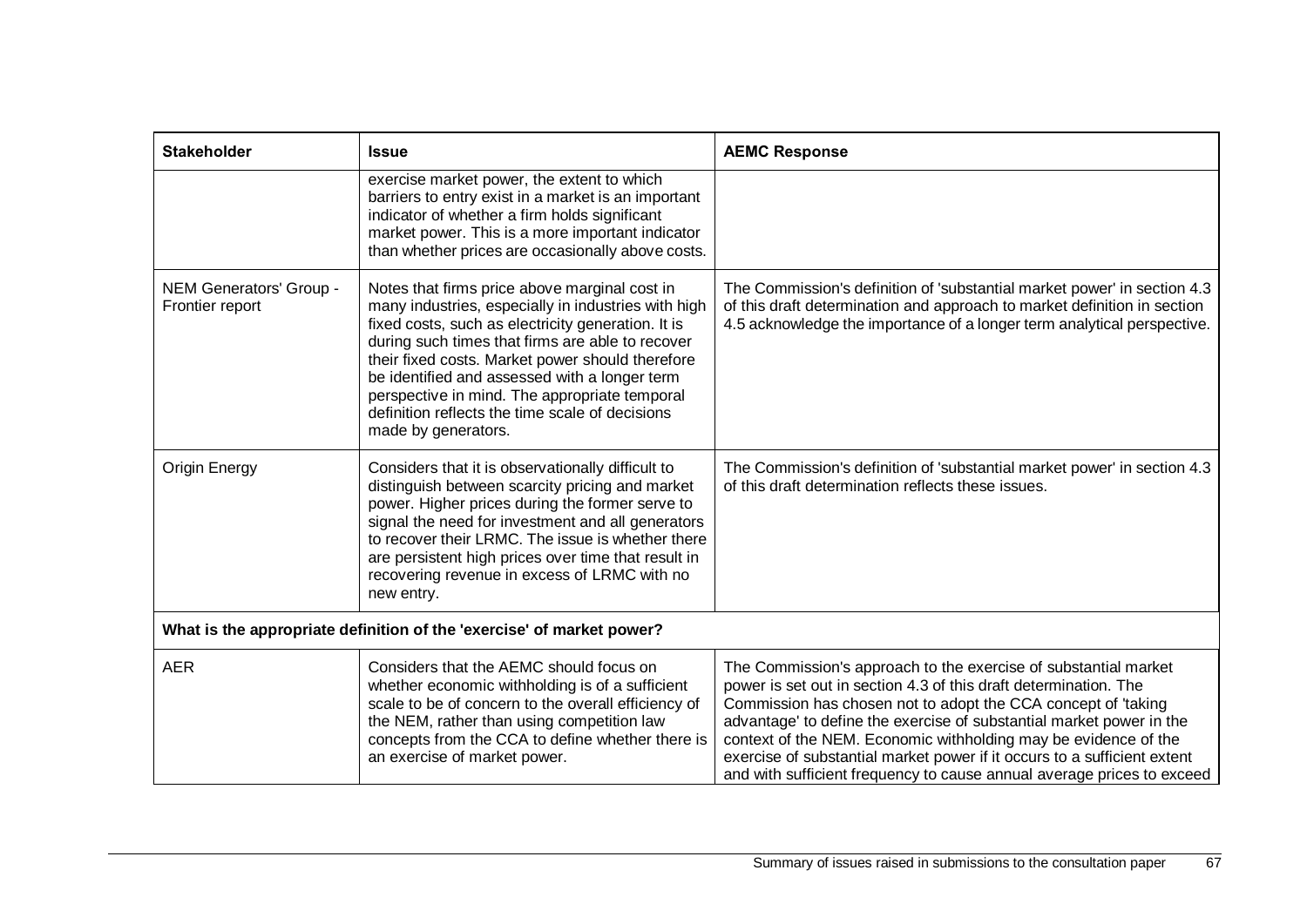| <b>Stakeholder</b>  | <b>Issue</b>                                                                                                                                                                                                                                                                                                                                                                                                                                                                                                             | <b>AEMC Response</b>                                                                                                                                                                                                                                                                                                                                                                                                                                                                                                                                                                                                                                                                                                                                                                                                                                                                        |
|---------------------|--------------------------------------------------------------------------------------------------------------------------------------------------------------------------------------------------------------------------------------------------------------------------------------------------------------------------------------------------------------------------------------------------------------------------------------------------------------------------------------------------------------------------|---------------------------------------------------------------------------------------------------------------------------------------------------------------------------------------------------------------------------------------------------------------------------------------------------------------------------------------------------------------------------------------------------------------------------------------------------------------------------------------------------------------------------------------------------------------------------------------------------------------------------------------------------------------------------------------------------------------------------------------------------------------------------------------------------------------------------------------------------------------------------------------------|
|                     |                                                                                                                                                                                                                                                                                                                                                                                                                                                                                                                          | LRMC. However, the Commission considers that it is appropriate to<br>adopt a broader definition that could also cover conduct other than<br>economic withholding.                                                                                                                                                                                                                                                                                                                                                                                                                                                                                                                                                                                                                                                                                                                           |
| AER - Biggar report | Defines the exercise of market power as follows:<br>'A generator can be said to exercise market power<br>when it systematically submits an offer curve<br>which departs from its true, underlying, short-run<br>marginal cost curve in order to influence the<br>wholesale spot price it is paid and is therefore<br>dispatched to a price-quantity combination which<br>does not fall on its short-run marginal cost curve'.<br>Considers that generators exercise market power<br>by economic withholding of capacity. | The Commission's definition of the 'exercise' of substantial market<br>power is set out in section 4.3 of this draft determination. The<br>Commission considers that the ability to bid above SRMC in a single<br>trading interval is not enough on its own to constitute the exercise of<br>substantial market power and justify regulatory intervention, and it is<br>necessary to assess whether the generator has the ability to increase<br>the annual average wholesale price to a level that exceeds LRMC.<br>Economic withholding may be evidence of the exercise of substantial<br>market power if it occurs to a sufficient extent and with sufficient<br>frequency to cause annual average prices to exceed LRMC. However,<br>the Commission considers that it is appropriate to adopt a broader<br>definition that could also cover conduct other than economic<br>withholding. |
| <b>AGL</b>          | Proposes that the appropriate test to determine<br>whether a generator has exercised enduring<br>market power should be whether it has been able<br>to sustain wholesale prices in excess of its costs<br>over the long term. The relevant cost test is<br>LRMC.                                                                                                                                                                                                                                                         | The Commission's definition of the 'exercise' of substantial market<br>power, as set out in section 4.3 of this draft determination, is similar to<br>the test proposed by AGL.                                                                                                                                                                                                                                                                                                                                                                                                                                                                                                                                                                                                                                                                                                             |
| <b>AGL</b>          | Considers that the tests for determining the<br>exercise of market power in the NEM should not<br>rely too heavily on competition law.                                                                                                                                                                                                                                                                                                                                                                                   | The Commission has chosen not to adopt the competition law concept<br>of 'taking advantage' to define the exercise of substantial market power<br>in the context of the NEM.                                                                                                                                                                                                                                                                                                                                                                                                                                                                                                                                                                                                                                                                                                                |
| <b>MEU</b>          | Considers that existing CCA tests are<br>inappropriate here. Electricity market rules used<br>in other jurisdictions show that generator market<br>power must be addressed within the rules due to                                                                                                                                                                                                                                                                                                                       | The Commission has chosen not to adopt the competition law concepts<br>of 'taking advantage' or 'abuse' of market power to define the exercise of<br>substantial market power in the context of the NEM. The Commission<br>considers that the exercise of substantial market power may potentially                                                                                                                                                                                                                                                                                                                                                                                                                                                                                                                                                                                          |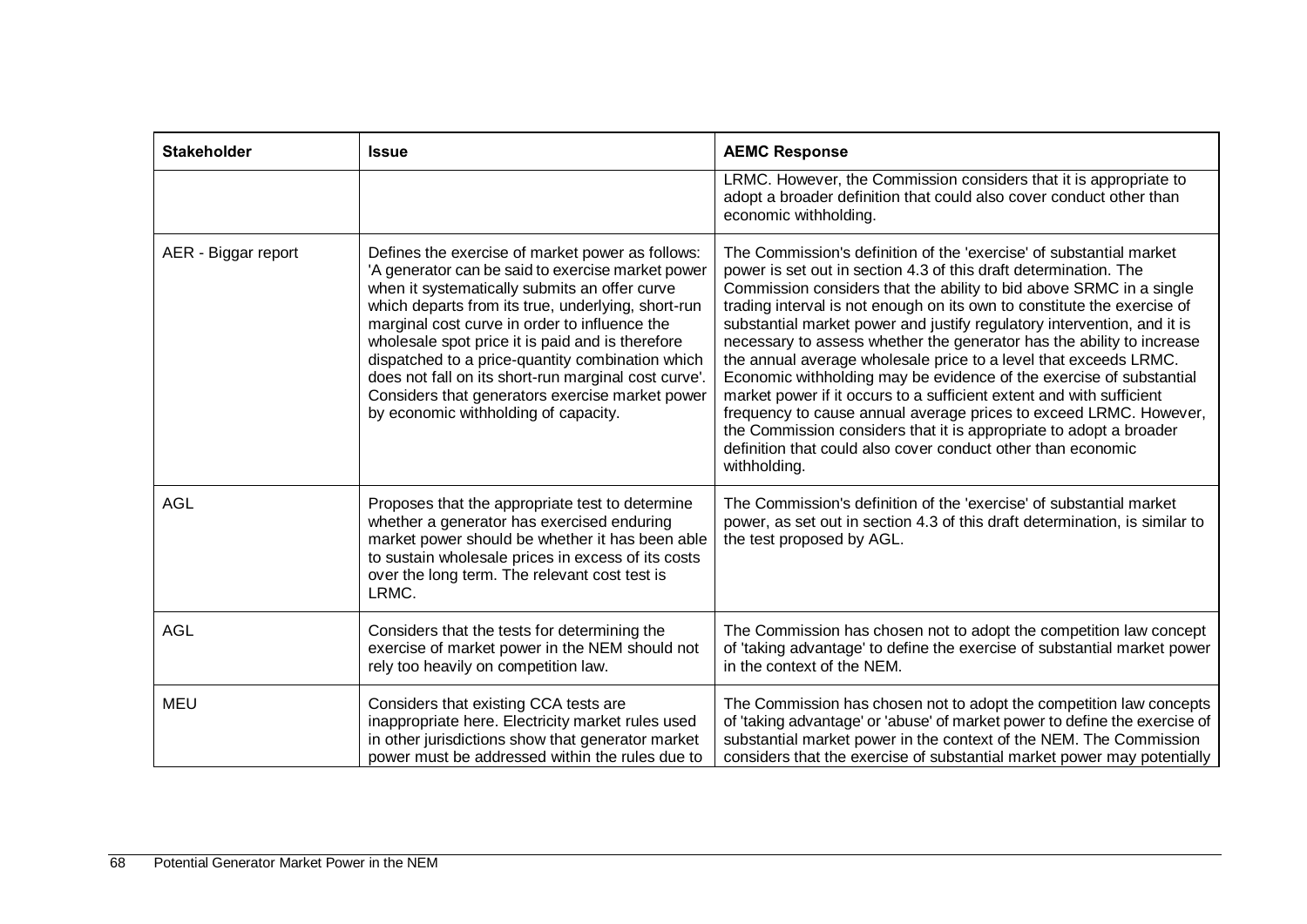| <b>Stakeholder</b>                         | <b>Issue</b>                                                                                                                                                                                                                                                                                                                                                                                                                                                                                                                                                                                                                                                                                                                                                                                | <b>AEMC Response</b>                                                                                                                                                                                                                                                                                                                                                                                                                                                                                                                                                                                                                                                                                                                                                                                                                                   |
|--------------------------------------------|---------------------------------------------------------------------------------------------------------------------------------------------------------------------------------------------------------------------------------------------------------------------------------------------------------------------------------------------------------------------------------------------------------------------------------------------------------------------------------------------------------------------------------------------------------------------------------------------------------------------------------------------------------------------------------------------------------------------------------------------------------------------------------------------|--------------------------------------------------------------------------------------------------------------------------------------------------------------------------------------------------------------------------------------------------------------------------------------------------------------------------------------------------------------------------------------------------------------------------------------------------------------------------------------------------------------------------------------------------------------------------------------------------------------------------------------------------------------------------------------------------------------------------------------------------------------------------------------------------------------------------------------------------------|
|                                            | the unique features of electricity.                                                                                                                                                                                                                                                                                                                                                                                                                                                                                                                                                                                                                                                                                                                                                         | be detrimental to the achievement of the NEO even if that market power<br>is not 'taken advantage of' or 'abused' as those terms are defined under<br>competition law.                                                                                                                                                                                                                                                                                                                                                                                                                                                                                                                                                                                                                                                                                 |
| NEM Generators' Group -<br>Frontier report | Considers that the existing tests for whether<br>market power has been exercised as defined in<br>competition law are not appropriate. This is<br>because the statutory regime set out in the NEL is<br>concerned with promotion of efficiency in the<br>market, not with competitive effects.                                                                                                                                                                                                                                                                                                                                                                                                                                                                                              |                                                                                                                                                                                                                                                                                                                                                                                                                                                                                                                                                                                                                                                                                                                                                                                                                                                        |
| TRUenergy                                  | Considers that the current competition law tests<br>for taking advantage of and abusing market<br>power are the appropriate tests in the context of<br>the rule change request.                                                                                                                                                                                                                                                                                                                                                                                                                                                                                                                                                                                                             |                                                                                                                                                                                                                                                                                                                                                                                                                                                                                                                                                                                                                                                                                                                                                                                                                                                        |
| <b>Energy Action Group</b>                 | Considers that the MEU's proposal appropriately<br>addressed this issue. Considers that the issue of<br>information asymmetry also needs to be<br>addressed. A generator's contract position also<br>acts as a behavioural driver. Uncapped and<br>non-transparent nature of the ancillary service<br>payment market provides gaming opportunities.<br>Also large scale penetration of renewable energy<br>may favour some generators so they can exercise<br>market power. Considers that there are<br>inter-related issues of access and who pays for<br>transmission extension and augmentation. Long<br>lead times plus barriers to entry and relatively low<br>long term profit margins for some technologies<br>leave incumbent generators in a position to<br>exercise market power. | The Commission's definition of the 'exercise' of substantial market<br>power is set out in section 4.3 of this draft determination. The<br>Commission's approach differs from the MEU's proposal. The<br>Commission has assessed whether any generator has the ability to<br>increase the annual average wholesale price to a level that exceeds<br>LRMC, and sustain prices at that level due to significant barriers to<br>entry. The Commission agrees that a generator's contract position is<br>relevant to its incentive to exercise substantial market power, and that<br>barriers to entry are important. Issues of access and charges for<br>transmission extensions and augmentations are outside of the scope of<br>this rule change and are currently being considered by the Commission<br>as part of its Transmission Frameworks Review. |
| Hydro Tasmania                             | Considers that matters to be considered when<br>determining whether a participant is able to<br>exercise market power include countervailing                                                                                                                                                                                                                                                                                                                                                                                                                                                                                                                                                                                                                                                | The Commission acknowledges that some or all of these matters may<br>affect a generator's ability to exercise substantial market power.                                                                                                                                                                                                                                                                                                                                                                                                                                                                                                                                                                                                                                                                                                                |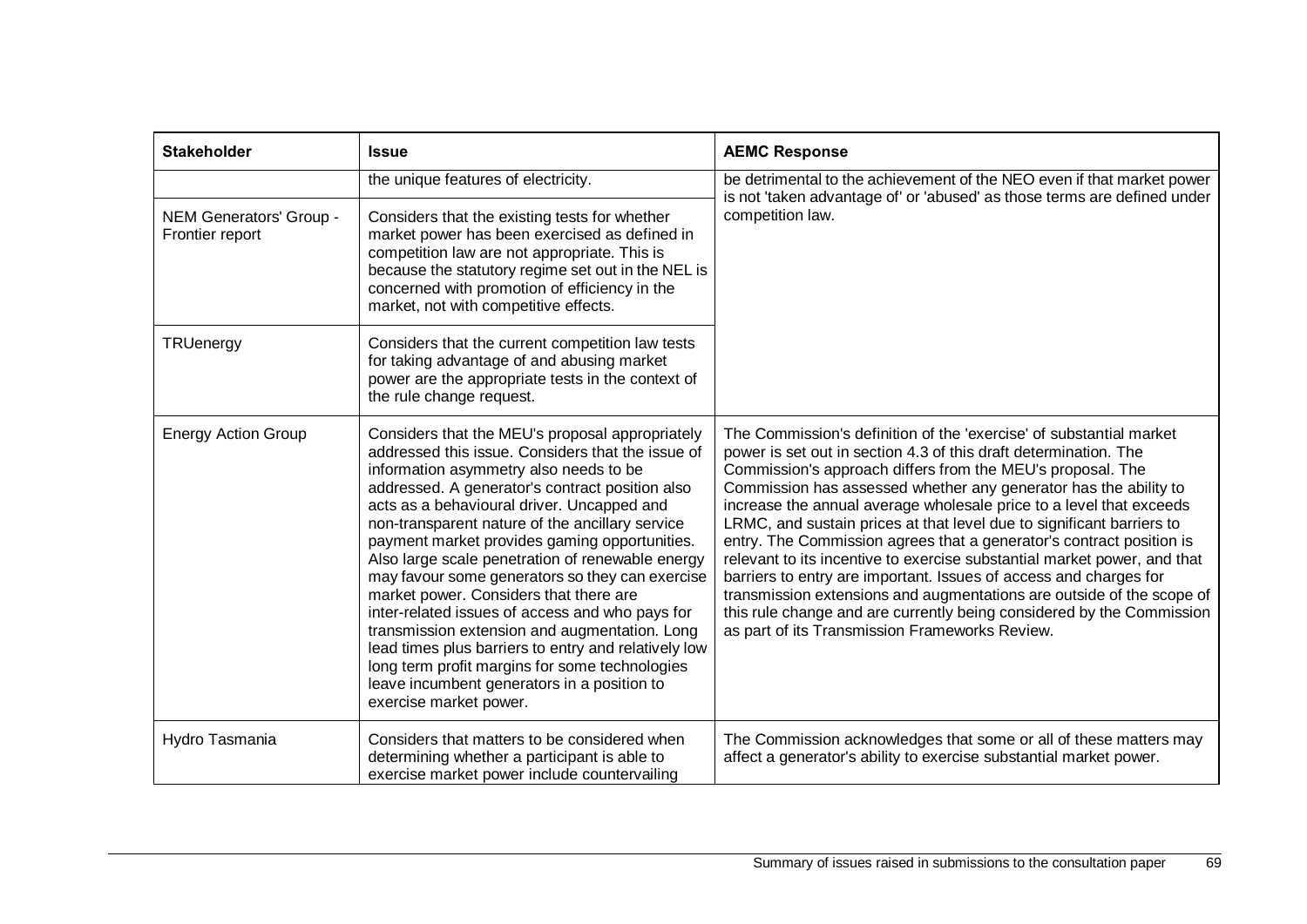| <b>Stakeholder</b>             | <b>Issue</b>                                                                                                                                                                                                                                                                                                                                                                                                   | <b>AEMC Response</b>                                                                                                                                                                                                                                                                                                                                                                                                                                                                                                                                                                                                                                                                                                                           |
|--------------------------------|----------------------------------------------------------------------------------------------------------------------------------------------------------------------------------------------------------------------------------------------------------------------------------------------------------------------------------------------------------------------------------------------------------------|------------------------------------------------------------------------------------------------------------------------------------------------------------------------------------------------------------------------------------------------------------------------------------------------------------------------------------------------------------------------------------------------------------------------------------------------------------------------------------------------------------------------------------------------------------------------------------------------------------------------------------------------------------------------------------------------------------------------------------------------|
|                                | power and the presence or absence of<br>constraints. Network constraints, generator<br>availability, contract positions and co-optimisation<br>with ancillary services can impose significant<br>alternative costs on generators or limit their<br>availability. Such constraints can influence a<br>firm's ability to exercise market power.                                                                  |                                                                                                                                                                                                                                                                                                                                                                                                                                                                                                                                                                                                                                                                                                                                                |
| What is the relevant 'market'? |                                                                                                                                                                                                                                                                                                                                                                                                                |                                                                                                                                                                                                                                                                                                                                                                                                                                                                                                                                                                                                                                                                                                                                                |
| <b>AGL</b>                     | Proposes that in defining the market to be<br>analysed, the AEMC should consider all the<br>factors that may influence a generator's decisions<br>regarding pricing and output. The main purpose of<br>market definition is to identify what forces act<br>within a market and influence the decision making<br>processes of a participant. The AEMC should err<br>on the side of a broader market definition. | The Commission's approach to market definition is set out in section 4.5<br>of this draft determination. The Commission acknowledges that there is<br>some uncertainty about the precise boundaries of some aspects of the<br>market, particularly the geographic and temporal dimensions, but does<br>not consider that it is appropriate to intentionally err on the side of a<br>broader market definition.                                                                                                                                                                                                                                                                                                                                 |
| <b>AGL</b>                     | Proposes that the product and functional<br>dimensions of the market are the wholesale NEM,<br>and the trading of wholesale energy within that<br>market, consistent with the AGL v ACCC<br>decision. The appropriate geographic market is<br>the interconnected NEM and the temporal<br>dimension should reflect the time necessary to<br>earn a commercial return for their investment.                      | The Commission's approach to market definition is set out in section 4.5<br>of this draft determination. The Commission considers that the relevant<br>product is electrical energy supplied to the wholesale market and the<br>functional dimension is electricity generation. The Commission<br>considers the relevant temporal dimension as the timeframe under<br>which new entry would be expected to occur in the absence of<br>significant barriers to entry.<br>Given the results of NERA's comparison of LRMC with annual average<br>wholesale prices, it has not been necessary for the Commission to<br>reach a firm conclusion on the appropriate market definition as part of<br>the analysis to inform this draft determination. |
| Hydro Tasmania                 | Considers that a number of issues need to be<br>considered for market definition and outline their                                                                                                                                                                                                                                                                                                             | The Commission's approach to market definition is set out in section 4.5<br>and a description of the test for determination of the relevant market is                                                                                                                                                                                                                                                                                                                                                                                                                                                                                                                                                                                          |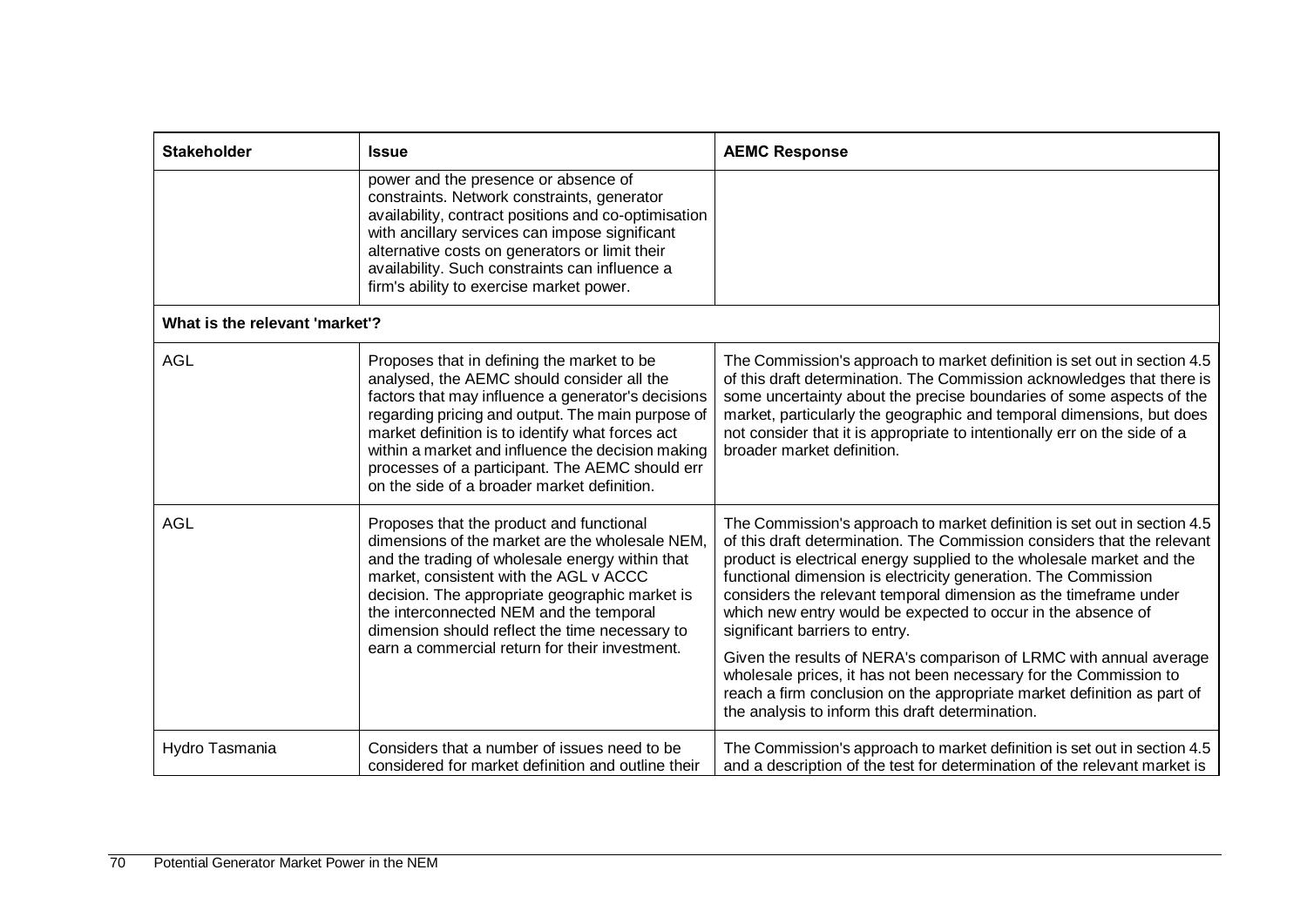| <b>Stakeholder</b>                            | <b>Issue</b>                                                                                                                                                                                                                                                                                                                                                                                                                                                                                                                                                                                                                                                                                                                                | <b>AEMC Response</b>                                                                                                                                                                                                                                                                                                                                                                                                                                                                                  |
|-----------------------------------------------|---------------------------------------------------------------------------------------------------------------------------------------------------------------------------------------------------------------------------------------------------------------------------------------------------------------------------------------------------------------------------------------------------------------------------------------------------------------------------------------------------------------------------------------------------------------------------------------------------------------------------------------------------------------------------------------------------------------------------------------------|-------------------------------------------------------------------------------------------------------------------------------------------------------------------------------------------------------------------------------------------------------------------------------------------------------------------------------------------------------------------------------------------------------------------------------------------------------------------------------------------------------|
|                                               | views on the appropriate product,<br>geographicfunctional and temporal dimensions:                                                                                                                                                                                                                                                                                                                                                                                                                                                                                                                                                                                                                                                          | set out in section 5.1 of this draft determination.                                                                                                                                                                                                                                                                                                                                                                                                                                                   |
| <b>International Power GDF</b><br><b>Suez</b> | Considers that the temporal market dimension<br>involves long run considerations and long term<br>substitution possibilities, as shown by CCA cases.<br>The ACCC recognises that geographic market<br>definition needs to consider the interrelationship<br>between NEM regions and the effect of<br>interconnectors. The ACCC has stated that when<br>assessing the constraint provided by generators<br>outside of a region, it is useful to think of an<br>interconnector as a generator with a variable<br>marginal cost. Considers that the consistent<br>position of the ACCC is that, but for<br>interconnector constraints from time to time, the<br>geographic dimension of the wholesale market<br>would be the whole of the NEM. | The Commission's approach to market definition is set out in section 4.5<br>of this draft determination. The Commission's view of temporal<br>dimension recognises that a long term approach is appropriate. Given<br>the results of NERA's comparison of LRMC with annual average<br>wholesale prices, it has not been necessary for the Commission to<br>reach a firm conclusion on the appropriate market definition as part of<br>the analysis to inform this draft determination.                |
| NEM Generators' Group -<br>Frontier report    | Proposes that market definition should reflect the<br>factors that are likely to constrain the pricing and<br>output behaviours of generators. Notes that<br>market definition should not be considered an end<br>in itself - rather, its main purpose should be to help<br>identify the forces that operate in a market.                                                                                                                                                                                                                                                                                                                                                                                                                   | The Commission's approach to market definition is set out in section 4.5<br>of this draft determination. The Commission agrees that a purposive<br>approach should be taken to market definition.                                                                                                                                                                                                                                                                                                     |
| NEM Generators' Group -<br>Frontier report    | Considers that the interconnected nature of the<br>NEM suggests that the appropriate geographic<br>market should be national rather than state based<br>and should consider the ability of generators in<br>different regions to constrain each other's<br>behaviour. However, binding constraints on<br>interconnectors can limit the ability of generators<br>in one region to supply consumers in other                                                                                                                                                                                                                                                                                                                                  | The Commission's approach to market definition is set out in section 4.5<br>of this draft determination. The Commission's view of the temporal<br>dimension recognises that a long term approach is appropriate. Given<br>the results of NERA's comparison of LRMC with annual average<br>wholesale prices, it has not been necessary for the Commission to<br>reach a firm conclusion on the appropriate geographic market definition<br>as part of the analysis to inform this draft determination. |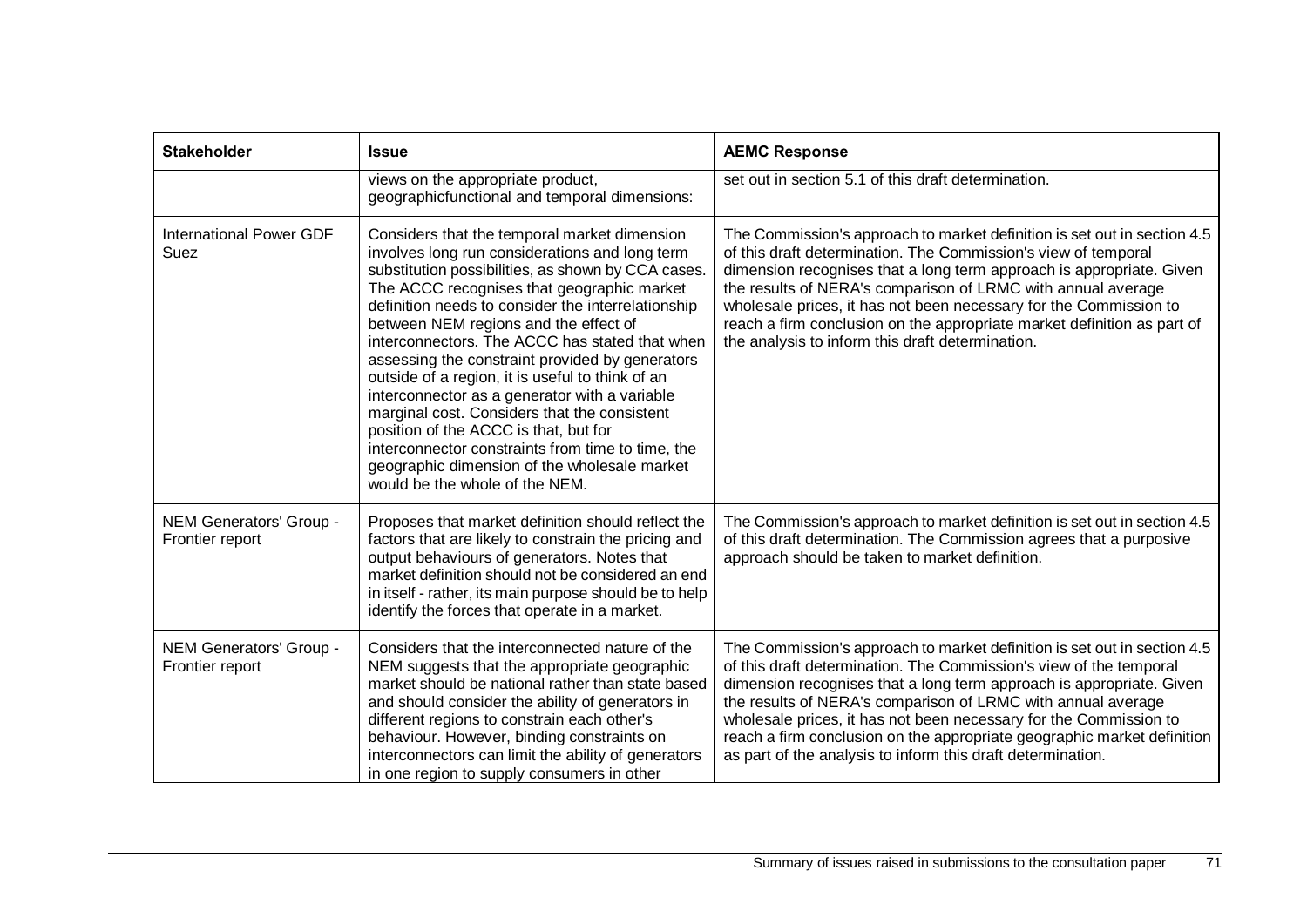| <b>Stakeholder</b> | <b>Issue</b>                                                                                                                                                                                                                                                                                          | <b>AEMC Response</b>                                                                                                                                                                                                                                                                                                                                                                                                                                                                                                                                                                                                                                                                                       |
|--------------------|-------------------------------------------------------------------------------------------------------------------------------------------------------------------------------------------------------------------------------------------------------------------------------------------------------|------------------------------------------------------------------------------------------------------------------------------------------------------------------------------------------------------------------------------------------------------------------------------------------------------------------------------------------------------------------------------------------------------------------------------------------------------------------------------------------------------------------------------------------------------------------------------------------------------------------------------------------------------------------------------------------------------------|
|                    | regions, so the assessment of the geographic<br>market should also consider the extent of these<br>constraints.                                                                                                                                                                                       |                                                                                                                                                                                                                                                                                                                                                                                                                                                                                                                                                                                                                                                                                                            |
|                    | Proposes that the AEMC should err on the side of<br>a larger market definition rather than a narrower<br>definition, especially if minor changes in the<br>definition of the market could lead to large<br>changes in either arguments or conclusions.                                                |                                                                                                                                                                                                                                                                                                                                                                                                                                                                                                                                                                                                                                                                                                            |
| Origin Energy      | Considers that the MEU's proposal has taken an<br>overly narrow view of the market in terms time.<br>The focus on spot prices also discounts the<br>critical role of the financial contracts market in<br>managing the effects of the NEM's inherent<br>volatility.                                   | The Commission's approach to market definition is set out in section 4.5<br>of this draft determination. NERA has defined the relevant temporal<br>dimension as the timeframe under which new entry would be expected<br>to occur in the absence of significant barriers to entry. NERA has<br>considered the role of the contracts market in its comparison of LRMC<br>with wholesale prices.                                                                                                                                                                                                                                                                                                             |
| Origin Energy      | Notes that the MEU has taken a regional view of<br>the market in its analysis, which may reflect price<br>separation that occurs between markets.<br>However, views a NEM-wide view of the market is<br>more appropriate.                                                                             | The Commission's approach to market definition is set out in section 4.5<br>of this draft determination. Given the results of NERA's comparison of<br>LRMC with annual average wholesale prices, it has not been necessary<br>for the Commission to reach a firm conclusion on the appropriate<br>market definition as part of the analysis to inform this draft<br>determination. The Commission has had regard to French J's<br>comments in AGL v ACCC in reaching its views on market definition, but<br>notes that French J's analysis was based on events in Victoria in<br>2000-2001 and a more comprehensive and up-to-date analysis is<br>required to determine the appropriate geographic market. |
| TRUenergy          | Proposes that the appropriate definition of the<br>market should only include the wholesale<br>exchange operated by AEMO. The geographical<br>extent of the market is the interconnected regions<br>in the NEM. The relevant timeframe is the time<br>needed develop new investment that will compete | The Commission's approach to market definition is set out in section 4.5<br>of this draft determination. The Commission considers that the relevant<br>product is electrical energy supplied to the wholesale market. Given the<br>results of NERA's comparison of LRMC with annual average wholesale<br>prices, it has not been necessary for the Commission to reach a firm<br>conclusion on the appropriate geographic market definition as part of                                                                                                                                                                                                                                                     |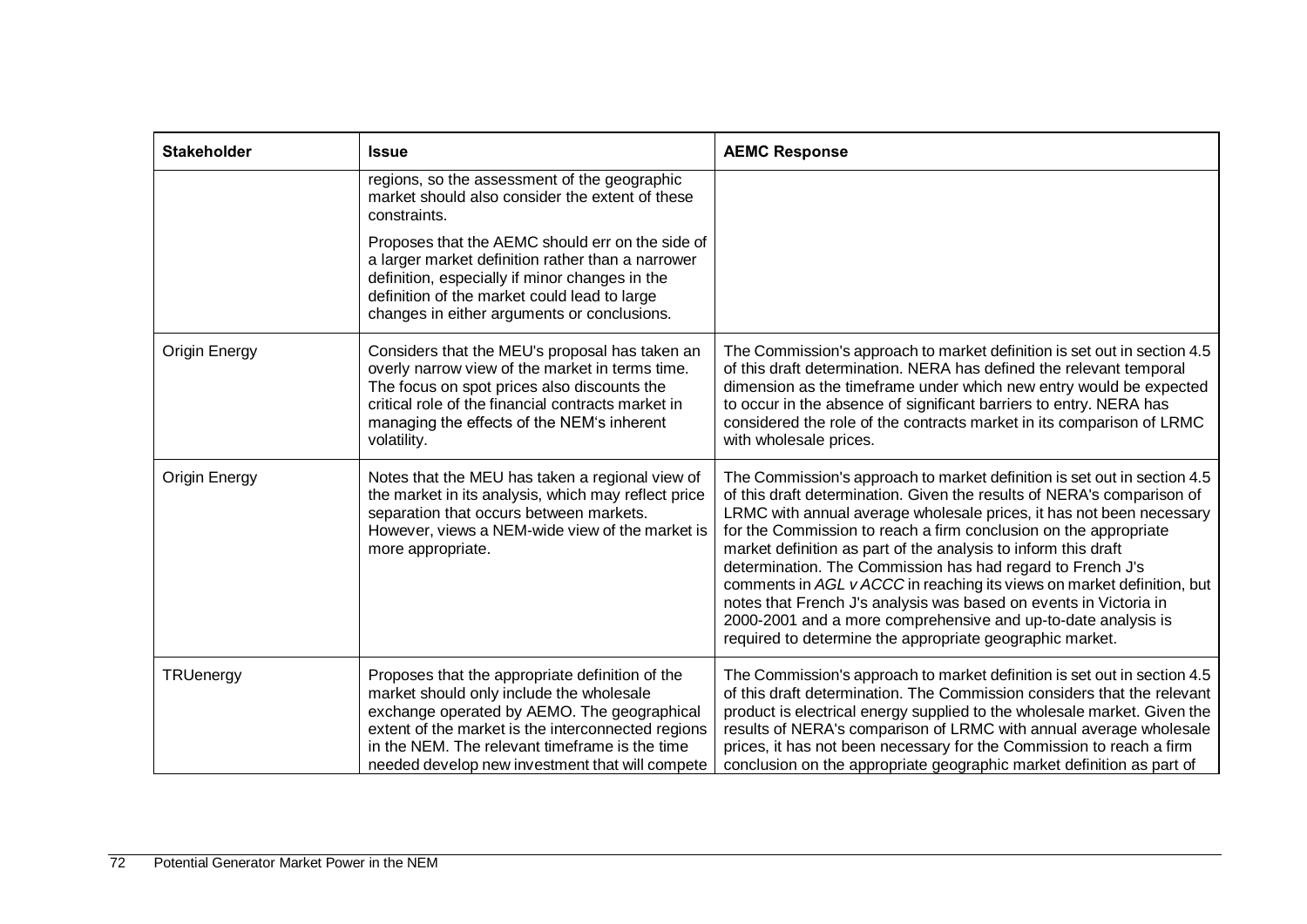| <b>Stakeholder</b>           | <b>Issue</b>                                                                                                                                                                                                                                                                                                                                                                                                                      | <b>AEMC Response</b>                                                                                                                                                                                                                                                                       |
|------------------------------|-----------------------------------------------------------------------------------------------------------------------------------------------------------------------------------------------------------------------------------------------------------------------------------------------------------------------------------------------------------------------------------------------------------------------------------|--------------------------------------------------------------------------------------------------------------------------------------------------------------------------------------------------------------------------------------------------------------------------------------------|
|                              | away any excess profits.                                                                                                                                                                                                                                                                                                                                                                                                          | the analysis to inform this draft determination. The Commission<br>considers the relevant temporal dimension as the timeframe under<br>which new entry would be expected to occur in the absence of<br>significant barriers to entry.                                                      |
|                              | Should the AEMC consider 'tacit collusion' as part of the rule change process?                                                                                                                                                                                                                                                                                                                                                    |                                                                                                                                                                                                                                                                                            |
| <b>Energy Action Group</b>   | Considers that the rule change should also<br>attempt to address tacit collusion and parallel<br>behaviour, but notes that Australia is historically<br>not good at prosecuting such behaviour without<br>access to a whistle-blower and appropriate<br>documentation.                                                                                                                                                            | The Commission considers that tacit collusion should not be considered<br>as part of the rule change process. The MEU's proposal does not seek<br>to address tacit collusion, and if tacit collusion is an issue it is likely to be<br>more appropriate for it to be addressed by the CCA. |
| <b>MEU</b>                   | Notes that the MEU considered tacit collusion in<br>its examination of potential solutions, but<br>determined that the increased complexity of<br>addressing an issue that might not occur (other<br>than through the declaration of second and third<br>generators that might have market power at times<br>of higher demand) did not warrant the inclusion of<br>specific rules to modify the potential for tacit<br>collusion. |                                                                                                                                                                                                                                                                                            |
| <b>NEM Generators' Group</b> | Considers that the threat of tacit collusion is<br>poorly justified. If it is an issue, it should continue<br>to be dealt with under the CCA. There should not<br>be a separate rule for what constitutes collusive<br>behaviour in the NEM compared to elsewhere in<br>the Australian economy.                                                                                                                                   |                                                                                                                                                                                                                                                                                            |
| <b>MEU</b>                   | Notes that the MEU's proposal addresses the<br>potential for tacit collusion by providing that where<br>the AER identifies that a second generator has                                                                                                                                                                                                                                                                            | Noted.                                                                                                                                                                                                                                                                                     |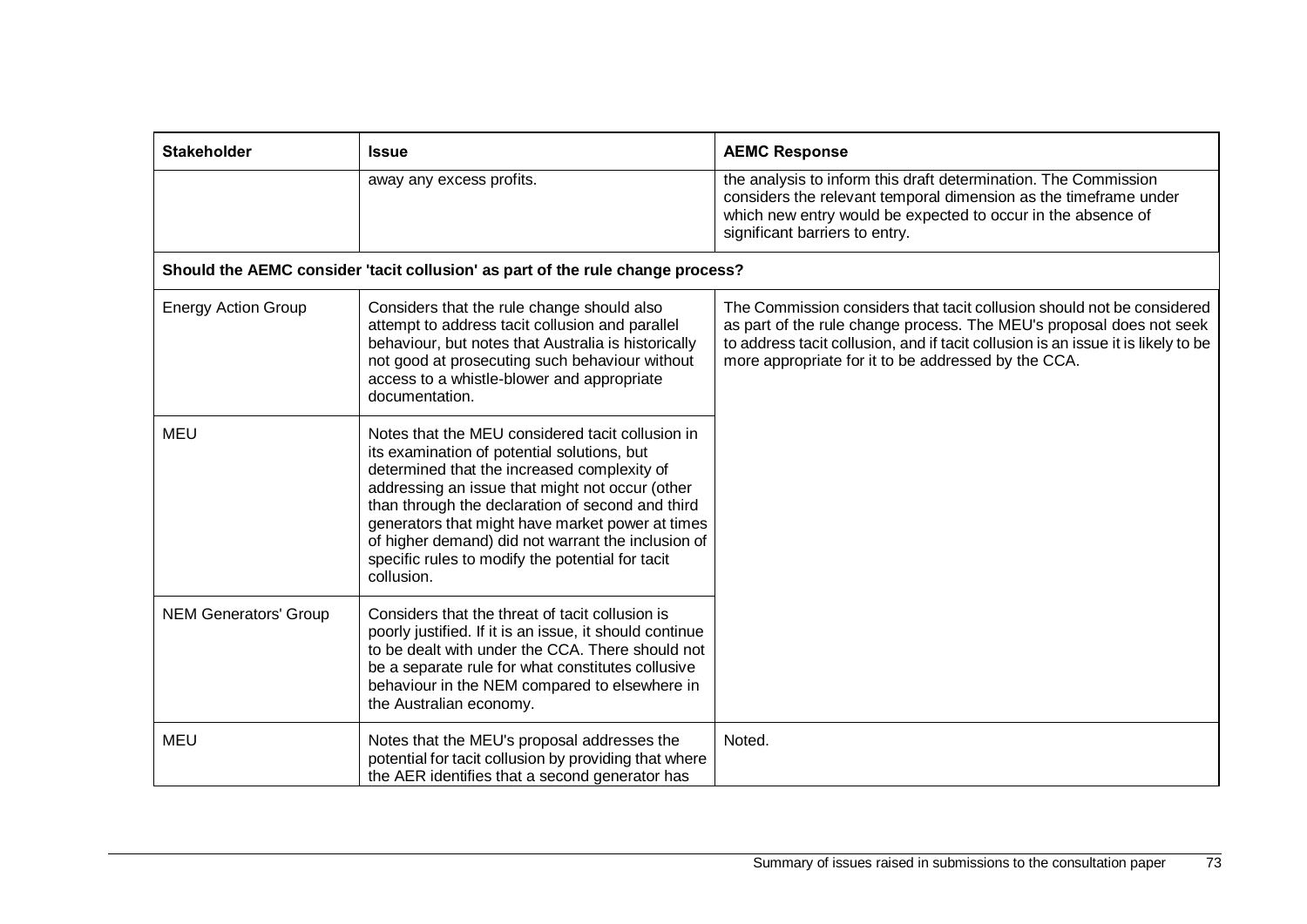| <b>Stakeholder</b> | <b>Issue</b>                                                                                                                                                                                                                                                                                                                                                                                                                                                                                                                                                                                                                                                                                                                                                                                                                                                                                                                                                                            | <b>AEMC Response</b>                                                                                                                                                                                                                                                                                                                                                                                                                                                             |
|--------------------|-----------------------------------------------------------------------------------------------------------------------------------------------------------------------------------------------------------------------------------------------------------------------------------------------------------------------------------------------------------------------------------------------------------------------------------------------------------------------------------------------------------------------------------------------------------------------------------------------------------------------------------------------------------------------------------------------------------------------------------------------------------------------------------------------------------------------------------------------------------------------------------------------------------------------------------------------------------------------------------------|----------------------------------------------------------------------------------------------------------------------------------------------------------------------------------------------------------------------------------------------------------------------------------------------------------------------------------------------------------------------------------------------------------------------------------------------------------------------------------|
|                    | market power at a higher demand it has the ability<br>to declare a second dominant generator.                                                                                                                                                                                                                                                                                                                                                                                                                                                                                                                                                                                                                                                                                                                                                                                                                                                                                           |                                                                                                                                                                                                                                                                                                                                                                                                                                                                                  |
|                    |                                                                                                                                                                                                                                                                                                                                                                                                                                                                                                                                                                                                                                                                                                                                                                                                                                                                                                                                                                                         |                                                                                                                                                                                                                                                                                                                                                                                                                                                                                  |
|                    | Does the AEMC have the power to make the MEU's proposed rule?                                                                                                                                                                                                                                                                                                                                                                                                                                                                                                                                                                                                                                                                                                                                                                                                                                                                                                                           |                                                                                                                                                                                                                                                                                                                                                                                                                                                                                  |
| <b>AFMA</b>        | Considers that there are adequate existing<br>measures in place to address market power<br>concerns and no requirement for, or benefit in,<br>duplication. The AEMC needs to analyse the<br>efficiency of the NEM and whether market<br>signals, including price volatility, are appropriate<br>and drive investment and meet the long term<br>interests of consumers. The MEU proposal<br>should be discounted as soon as possible, to<br>remove it as a threat to the market's confidence.<br>Any concerns entities may have with market<br>power should be directed to the appropriate<br>regulator and dealt with in a separate process<br>under existing legislation. Whatever the outcome<br>of any AEMC investigation into market power, the<br>MEU proposal would not be a suitable solution.<br>As such, AFMA does not support keeping the<br>proposal on the table while any such investigation<br>is undertaken as proposed in AEMC's<br>assessment framework decision tree. | The Commission recognised that the implementation of the MEU's<br>proposal would to have a significant impact on some market participants<br>and investment incentives, and that the mere existence of the proposal<br>may have had an impact on some participants. However, because of<br>the significant potential effects of the proposal, the Commission<br>considered it was appropriate to undertake a thorough consideration of<br>the proposal before making a decision. |
| <b>AGL</b>         | Argues that the AEMC is limited in its power under<br>section 34(1)(a)(i) of the NEL to making rules in<br>relation to regulating the operation of the<br>"wholesale exchange operated and administered<br>by AEMO" and the "national electricity system",<br>and it is not empowered to make rules generally                                                                                                                                                                                                                                                                                                                                                                                                                                                                                                                                                                                                                                                                           | This argument is addressed in section 4.4.1 of the directions paper. The<br>Commission does not agree with AGL's interpretation of section<br>34(1)(a)(i) of the NEL. The Commission considers that the MEU's<br>proposal relates to the operation of the 'national electricity market' as<br>defined in section 2 of the NEL, and does not seek to regulate the<br>behaviour of generators 'within the wider economic or wholesale                                              |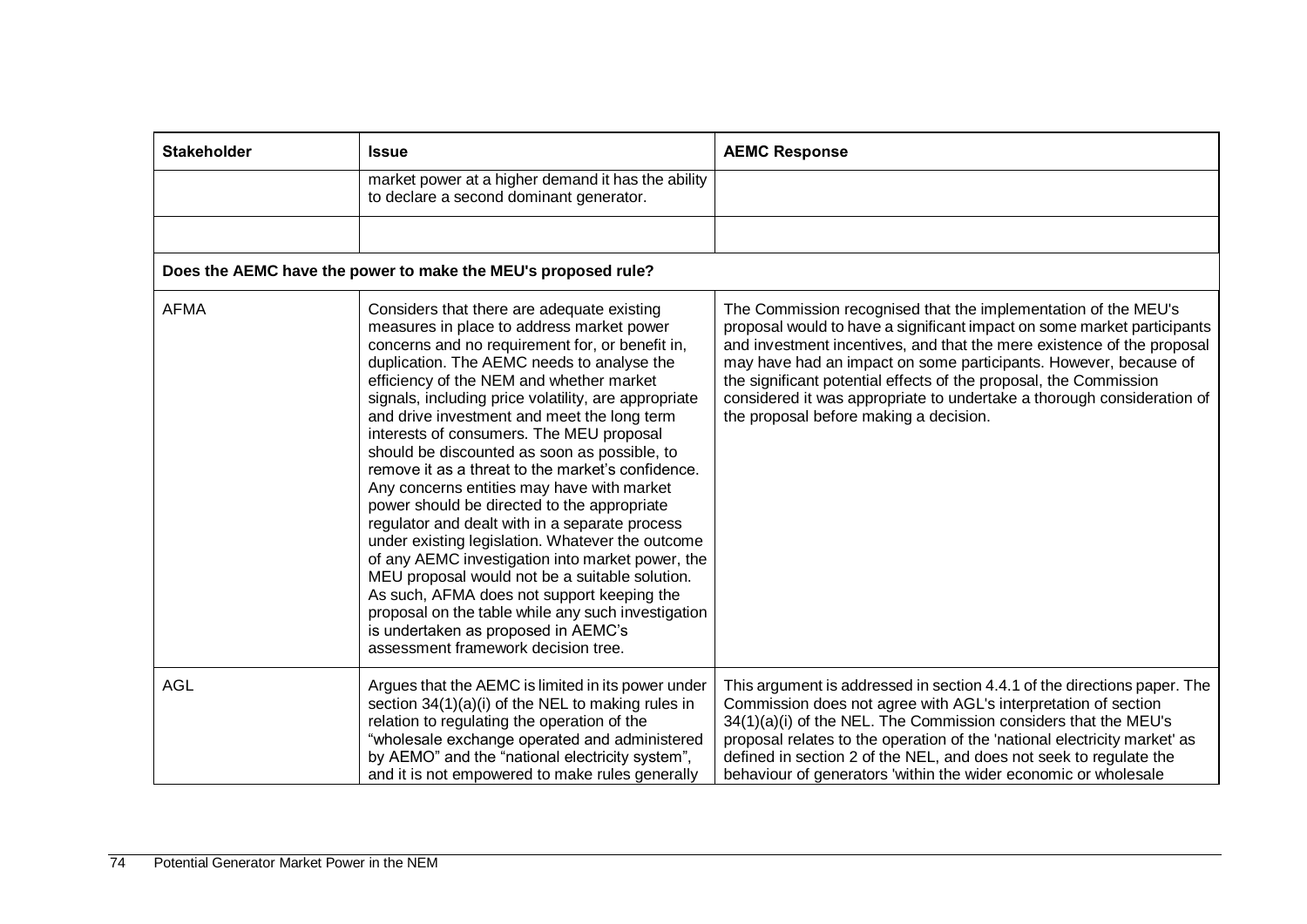| <b>Stakeholder</b>                     | <b>Issue</b>                                                                                                                                                                                                                                                                                                                                                                                                                                                                                    | <b>AEMC Response</b>                                                                                                                                                                                                                                                                                                                                                                                                                                                                                                                                                                                                                                                      |
|----------------------------------------|-------------------------------------------------------------------------------------------------------------------------------------------------------------------------------------------------------------------------------------------------------------------------------------------------------------------------------------------------------------------------------------------------------------------------------------------------------------------------------------------------|---------------------------------------------------------------------------------------------------------------------------------------------------------------------------------------------------------------------------------------------------------------------------------------------------------------------------------------------------------------------------------------------------------------------------------------------------------------------------------------------------------------------------------------------------------------------------------------------------------------------------------------------------------------------------|
|                                        | regarding the behaviour of sellers and buyers<br>within the wider economic or wholesale market.                                                                                                                                                                                                                                                                                                                                                                                                 | market'.                                                                                                                                                                                                                                                                                                                                                                                                                                                                                                                                                                                                                                                                  |
| <b>ESAA</b>                            | Considers that the issues raised by the MEU's<br>proposal come within the CCA framework and<br>there is no case for the AEMC to be examining<br>issues of anti-competitive use of market power.                                                                                                                                                                                                                                                                                                 | The Commission considers that the MEU's proposal does not relate to<br>the anti-competitive use of market power, and have not assessed<br>whether any generators have engaged in anti-competitive conduct.<br>Instead, the Commission has assessed whether the MEU's proposed<br>rule, or a more preferable rule to prevent or constrain the exercise of<br>substantial market power by generators, will promote the achievement<br>of the NEO. The Commission considers that the exercise of substantial<br>market power may potentially be detrimental to the achievement of the<br>NEO in circumstances where the relevant conduct does not breach the<br>CCA.         |
| International Power GDF<br>Suez        | Contends that the monetary constraint on<br>dispatch offers imposed by the MEU's proposal<br>may be seen as a penalty, in substance if not<br>form, and is therefore contrary to section 36(b) of<br>the NEL, and would not fall within item 7 of<br>schedule 1 to the NEL (setting of prices for<br>electricity purchased through the wholesale<br>market, including maximum prices) or section<br>34(3)(d) (rules may confer rights or impose<br>obligations on a person or class of person). | This argument is addressed in section 4.4.2 of the directions paper. The<br>Commission does not agree with International Power's interpretation of<br>section 36(b) of the NEL. The MEU's proposed rule does not (in<br>substance or in form) provide for a criminal or civil penalty for a breach<br>of the rules. It proposes that a price cap (the existing Administered Price<br>Cap) would apply to dispatch offers in certain circumstances. The<br>imposition of such a price cap falls within items 7 and/or 8 of Schedule 1<br>to the NEL.                                                                                                                       |
| <b>International Power GDF</b><br>Suez | Contends that the stated purpose of the MEU's<br>proposal contravenes clause 3.1.4(b) of the rules.<br>Considers that if the AEMC proceeds with a<br>decision to perform or confer powers on the AER<br>to perform functions in relation to anti-competitive<br>market behaviour by participants, then it is going<br>beyond section 91B(1) because such a rule is not<br>necessary or consequential to the MEU's<br>requested rule. Considers that if the AEMC                                 | This argument is addressed in section 4.4.2 of the directions paper. The<br>Commission does not agree with International Power's interpretation of<br>sections 45 or 91B(1) of the NEL. The Commission notes that the<br>MEU's proposal attaches a draft rule that includes an amendment to<br>clause 3.1.4(b) of the rules. Accordingly, the Commission considers that<br>section 91B(1) of the NEL is not relevant and an amendment to clause<br>3.1.4(b) of the rules is not a consequential amendment under section<br>91B(1). The Commission also considers that section 45 of the NEL is<br>not relevant, particularly given that the MEU has expressly proposed an |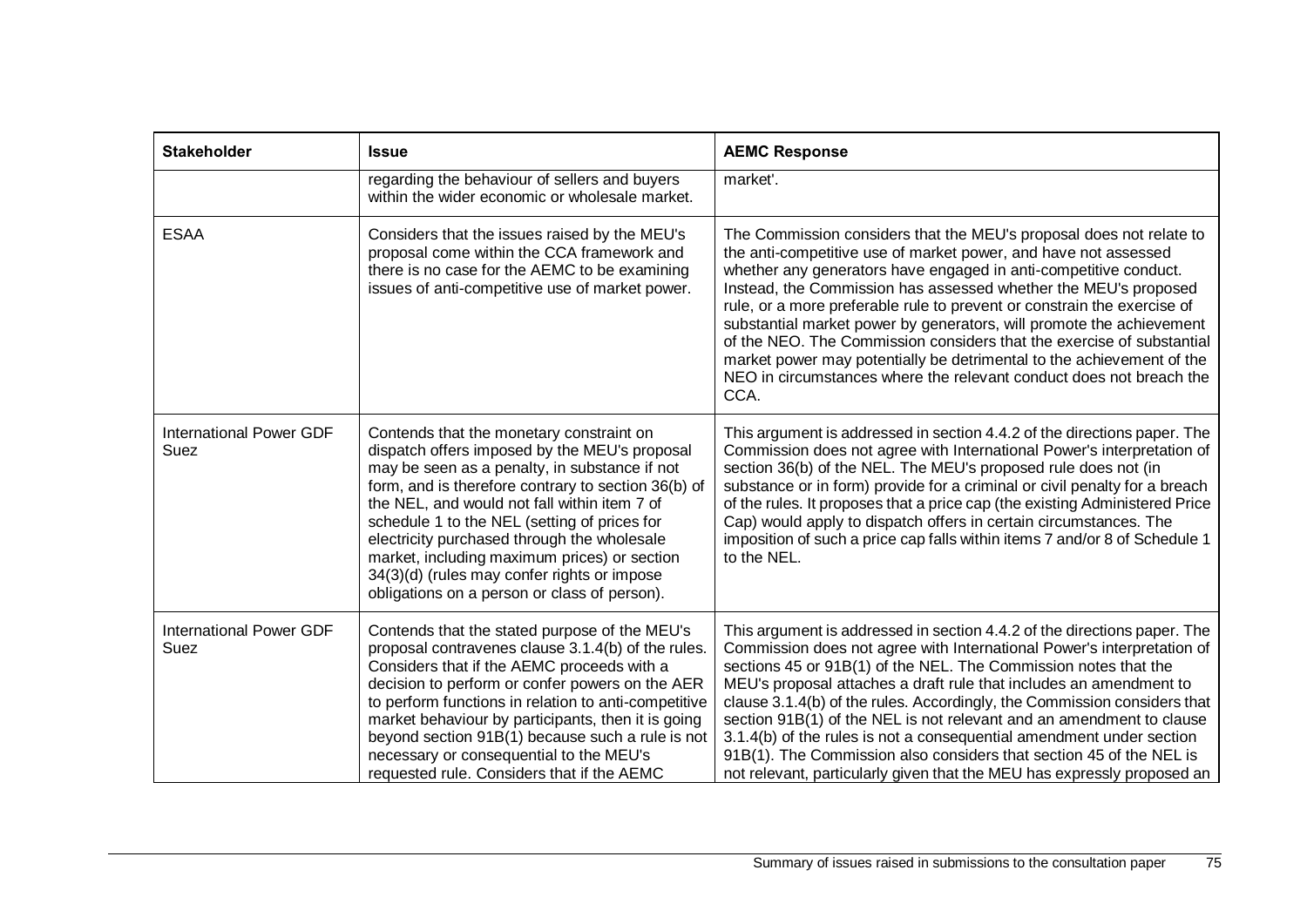| <b>Stakeholder</b>              | <b>Issue</b>                                                                                                                                                                                                                                                                                                                                                                                                                                                                                                                                                                             | <b>AEMC Response</b>                                                                                                                                                                                                                                                                                                                                                                                                                                                                                                                                                                                                                                                                          |
|---------------------------------|------------------------------------------------------------------------------------------------------------------------------------------------------------------------------------------------------------------------------------------------------------------------------------------------------------------------------------------------------------------------------------------------------------------------------------------------------------------------------------------------------------------------------------------------------------------------------------------|-----------------------------------------------------------------------------------------------------------------------------------------------------------------------------------------------------------------------------------------------------------------------------------------------------------------------------------------------------------------------------------------------------------------------------------------------------------------------------------------------------------------------------------------------------------------------------------------------------------------------------------------------------------------------------------------------|
|                                 | wishes to make a rule that confers on itself, the<br>AER, AEMO or a jurisdictional regulator, powers<br>in relation to competition issues, the AEMC is first<br>required to conduct a review under section 45 of<br>the NEL and provide a report to the MCE.                                                                                                                                                                                                                                                                                                                             | amendment to clause 3.1.4(b) of the rules. Division 3 of Part 7 of the<br>NEL clearly authorises the AEMC to make a rule change that is<br>proposed in a rule change request.                                                                                                                                                                                                                                                                                                                                                                                                                                                                                                                 |
| International Power GDF<br>Suez | Considers that the AEMC should separately, and<br>prior to contemplating any rule change seeking to<br>further erode generators' ability to achieve<br>revenue adequacy, conduct a holistic review of<br>the entire NEM trading arrangements in the<br>context of recent international experience.                                                                                                                                                                                                                                                                                       | The AEMC is required by the NEL to make a determination whether to<br>make the MEU's proposed rule or a more preferable rule. The AEMC<br>does not consider that there is currently a justification to self-initiate a<br>wide-ranging review of the entire NEM trading arrangements prior to<br>making that determination.                                                                                                                                                                                                                                                                                                                                                                   |
| <b>LYMMCo</b>                   | Considers that the AEMC is not the appropriate<br>body to consider the issues raised by the MEU's<br>proposal because it includes issues regarding<br>competition laws and policies outside the AEMC's<br>remit. Considers that the existing competition law<br>framework provides the appropriate avenue for<br>addressing such issues, and concerns regarding<br>market power should be directed to the ACCC.<br>The AEMC should confine any discussion to the<br>existing provisions governing market power, and<br>should be cautious about second-guessing the<br>courts' approach. | Although competition law and policy may be one of several useful<br>sources of information when considering the MEU's proposal, the<br>MEU's proposed rule changes do not directly relate to competition law<br>matters. The Commission's role is to assess whether the MEU's<br>proposal is likely to contribute to the achievement of the NEO. The<br>primary considerations when making that assessment relate to<br>economic efficiency not competition law and policy. The Commission<br>considers that the exercise of substantial market power may potentially<br>be detrimental to the achievement of the NEO in circumstances where<br>the relevant conduct does not breach the CCA. |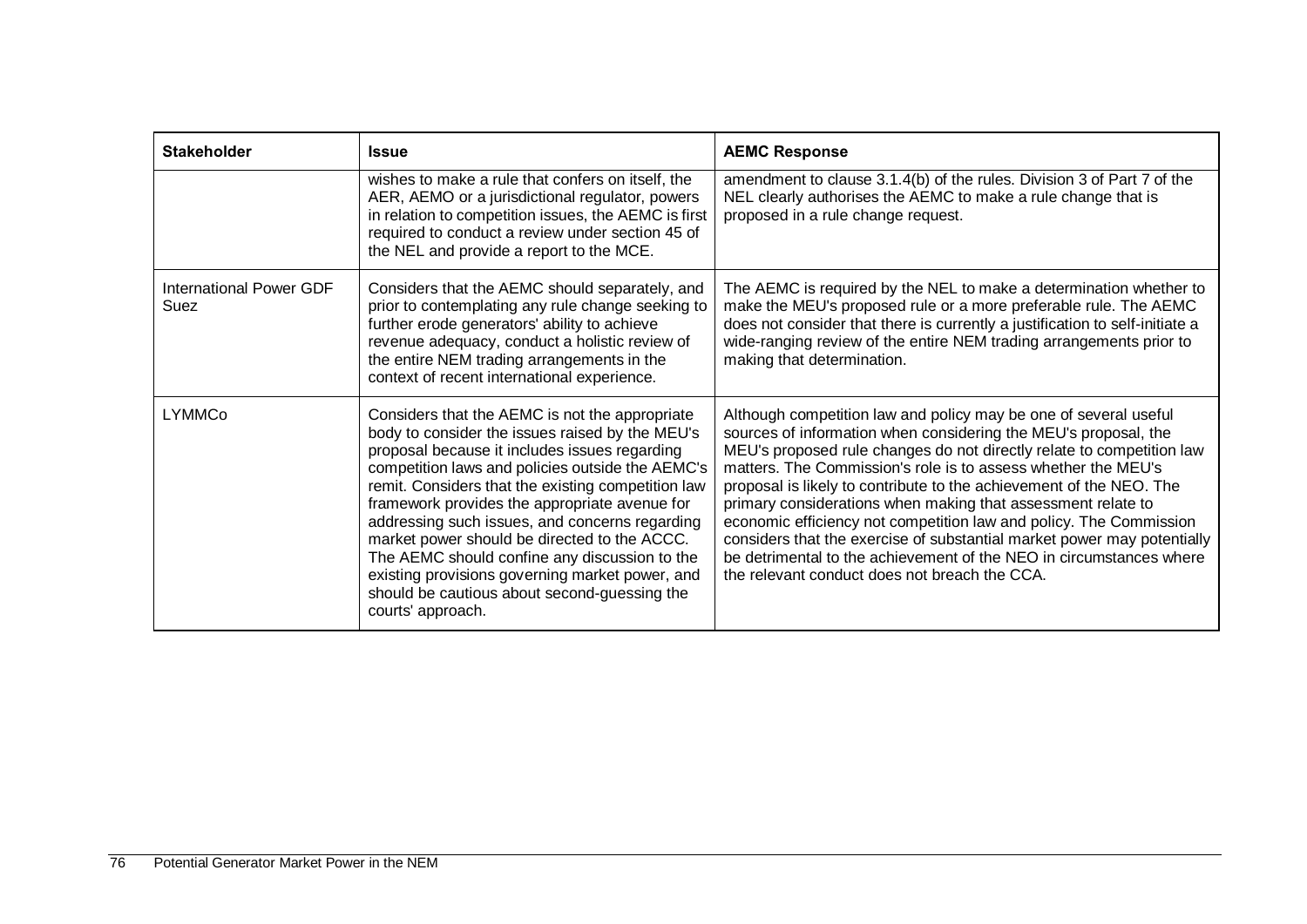## **C Summary of issues raised in submissions to the directions paper and technical paper**

| <b>Stakeholder</b>  | <b>Issue</b>                                                                                                                                                                                                                                                                                                                                                                       | <b>AEMC Response</b>                                                                                                                                                                                                                                                                                                                                                                                                                                                                  |  |
|---------------------|------------------------------------------------------------------------------------------------------------------------------------------------------------------------------------------------------------------------------------------------------------------------------------------------------------------------------------------------------------------------------------|---------------------------------------------------------------------------------------------------------------------------------------------------------------------------------------------------------------------------------------------------------------------------------------------------------------------------------------------------------------------------------------------------------------------------------------------------------------------------------------|--|
|                     | <b>Comparison of wholesale prices with LRMC</b>                                                                                                                                                                                                                                                                                                                                    |                                                                                                                                                                                                                                                                                                                                                                                                                                                                                       |  |
| <b>AER</b>          | Considers that there is no single LRMC. The LRMC<br>of base-load is very different to the LRMC of peaking<br>plant. The LRMC is therefore likely to depend on<br>whether an incremental change in demand is a<br>change in energy or a change in peak demand.                                                                                                                      | The Commission supports NERA's use of a least-cost combination of<br>generation capacity to estimate the LRMC. The Commission considers<br>that, while there is some subjectivity in determining a system cost, there<br>would be similar subjectivity involved in deciding on the relevant<br>technology to use and determining its associated costs. Further, deciding<br>on a specific technology may risk overestimating the costs when, in reality,<br>lower cost options exist. |  |
| <b>AER</b>          | There is likely to be difficulty associated with<br>measuring the level of LRMC. LRMC must consider<br>factors such as capital costs, variable costs and<br>various financial assumptions. All of these may lead<br>to considerable conjecture.                                                                                                                                    | NERA has estimated a range for the LRMC based on variations in input<br>capital costs. The capital costs reflect different investors' risk premiums<br>driven by market policy uncertainties. The presence of a range of LRMC<br>estimates removes the potential for binary outcomes and give more weight<br>to those prices that deviate from the range, i.e. prices that are below the<br>bottom of the range and prices that are above the top of the range.                       |  |
| <b>AER</b>          | The use of volume-weighted pricing would appear to<br>be appropriate, as it would provide more weight to<br>the periods that customers care more about and,<br>likewise, the periods that most generators (other<br>than pure base-loaders) care about.                                                                                                                            | The Commission agrees and considers that a volume-weighted approach<br>is more appropriate than a time-weighted approach for calculating the<br>annual average spot price and comparing against the estimated LRMC.<br>This is because a generator's incentive for investment is based on its ability<br>to recover its LRMC through revenue received in the market, which in turn<br>is determined by the volume of energy dispatched.                                               |  |
| AER - Darryl Biggar | A generator with market power may produce more<br>at times of high price and less at times of low price,<br>thereby increasing its achieved price while keeping<br>time weighted prices relatively unchanged. Annual<br>average time weighted spot prices are therefore not<br>necessarily a useful benchmark against which to<br>compare LRMC to identify the existence of market |                                                                                                                                                                                                                                                                                                                                                                                                                                                                                       |  |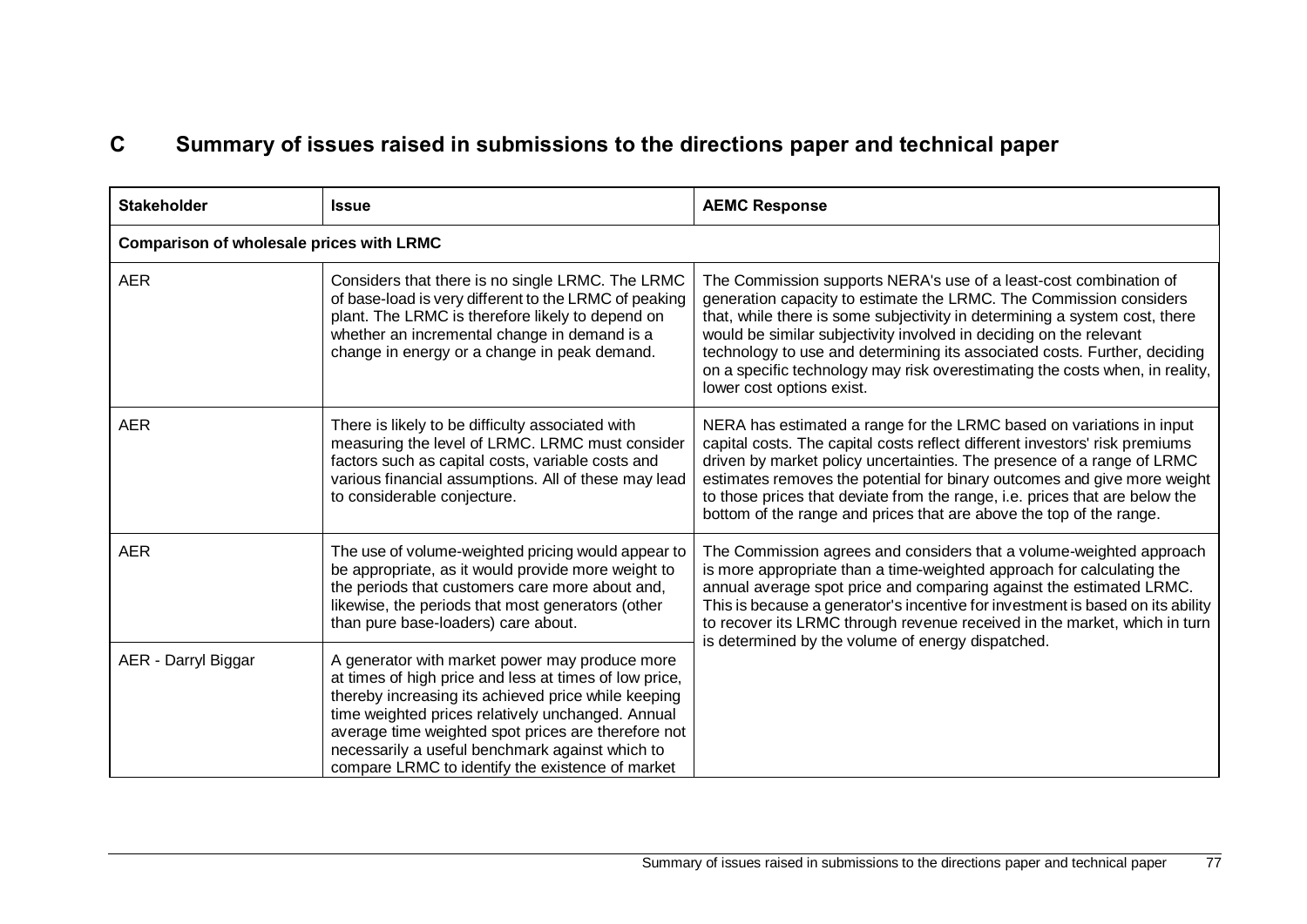| <b>Stakeholder</b>  | <b>Issue</b>                                                                                                                                                                                                                                                                                                                                                                                                                                                                                                                                                                                                                         | <b>AEMC Response</b>                                                                                                                                                                                                                                                                                                                                                                        |
|---------------------|--------------------------------------------------------------------------------------------------------------------------------------------------------------------------------------------------------------------------------------------------------------------------------------------------------------------------------------------------------------------------------------------------------------------------------------------------------------------------------------------------------------------------------------------------------------------------------------------------------------------------------------|---------------------------------------------------------------------------------------------------------------------------------------------------------------------------------------------------------------------------------------------------------------------------------------------------------------------------------------------------------------------------------------------|
|                     | power.                                                                                                                                                                                                                                                                                                                                                                                                                                                                                                                                                                                                                               |                                                                                                                                                                                                                                                                                                                                                                                             |
| <b>AER</b>          | AEMC should consider whether other measures<br>such as the Lerner Index and the Pivotal Supply<br>Index should be used that focus more on the<br>structure of the market. Market structure is of critical<br>importance because it dictates the potential for<br>market power to be exercised. These other measure<br>may be used to complement the LRMC vs price test.                                                                                                                                                                                                                                                              | NERA has applied two distinct methodologies to the estimation of LRMC<br>for the relevant markets - an approximation approach and a market<br>modelling approach. The two approaches have been adopted to test<br>whether there are any significant differences and to provide further<br>confidence in the results. The Commission has considered both<br>approaches in its determination. |
| AER - Darryl Biggar | Under the assumptions of constant returns to scale<br>and no sunk costs, and given enough information on<br>the available technologies, it would be possible to<br>construct an optimal equilibrium mix of generation<br>technologies and the corresponding price-duration<br>curve. A comparison could be made of the actual<br>price-duration curve and the theoretical benchmark<br>to identify signs of market power. However, this may<br>be difficult in practise due to the significant amount<br>of information required and also that market power<br>may be exercised when prices are low, not just<br>when they are high. | Assumptions of constant returns to scale and no sunk costs are not<br>consistent with the Commissions view of the NEM as a workably<br>competitive market. The Commission agrees that such an approach would<br>be highly theoretical and would require a significant amount of information.                                                                                                |
| AER - Darryl Biggar | Wholesale electricity prices are cyclical – they can<br>be high in periods of strong economic growth and<br>low at other times. If a few years of below-average<br>growth is anticipated, should firms be allowed to<br>exercise market power in those years, bringing the<br>annual average price just up to the LRMC<br>threshold? This may deny customers the benefit of<br>lower prices in these years.                                                                                                                                                                                                                          | The Commission has considered the extent to which wholesale prices<br>have deviated both above and below the estimated values of LRMC. The<br>results of NERA's test do not show there to be a need for further<br>investigation.                                                                                                                                                           |
| <b>AFMA</b>         | The Commission's acknowledgement that "there will<br>be a degree of estimation required when calculating                                                                                                                                                                                                                                                                                                                                                                                                                                                                                                                             | The Commission has incorporated the results of NERA's analysis and<br>CEG's analysis into its considerations on the rule change request in the                                                                                                                                                                                                                                              |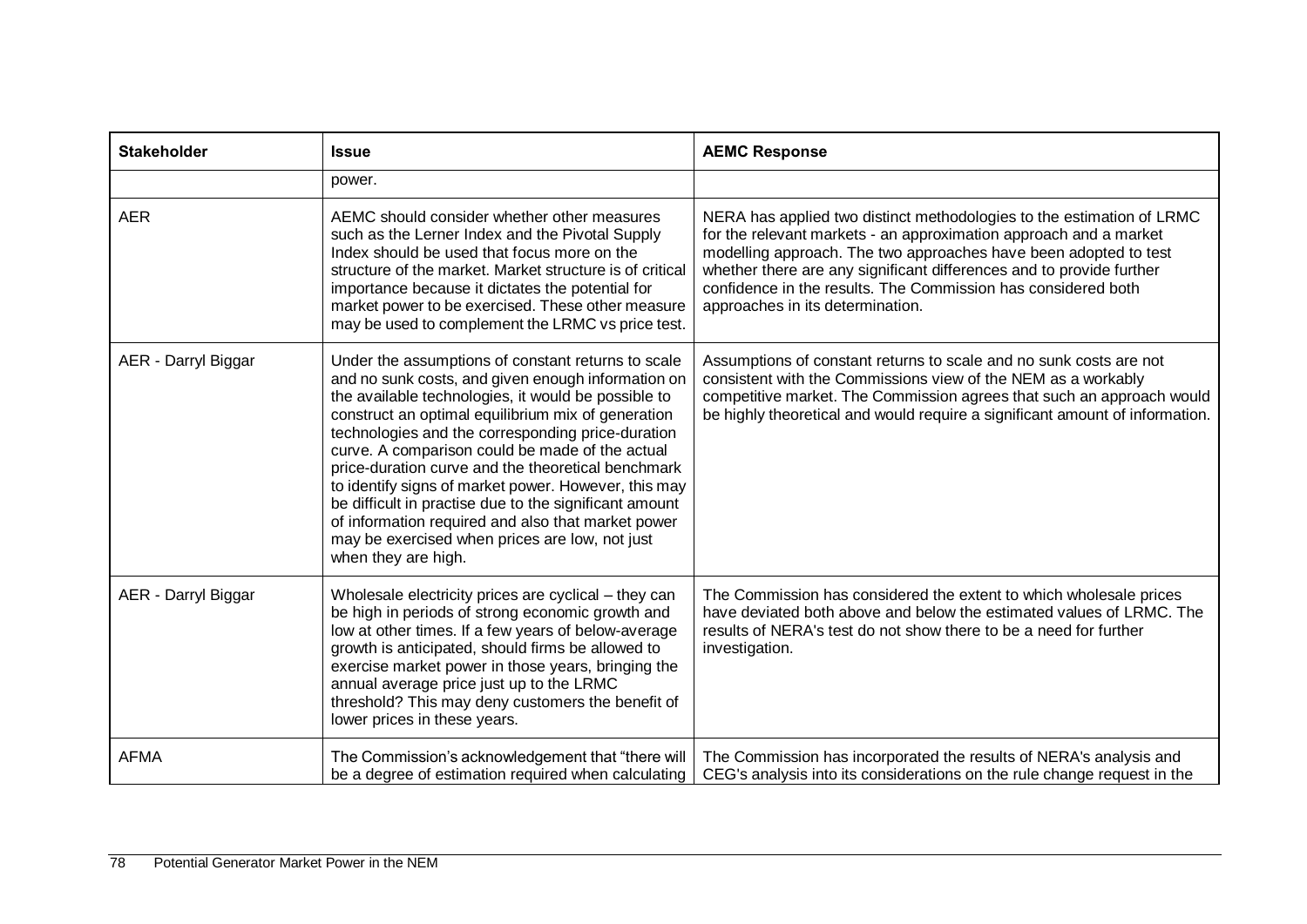| <b>Stakeholder</b> | <b>Issue</b>                                                                                                                                                                                                                                                                                                                                                                                                                                                                                                                               | <b>AEMC Response</b>                                                                                                                                                                                                                                                                                                                                                                                                                                                                               |
|--------------------|--------------------------------------------------------------------------------------------------------------------------------------------------------------------------------------------------------------------------------------------------------------------------------------------------------------------------------------------------------------------------------------------------------------------------------------------------------------------------------------------------------------------------------------------|----------------------------------------------------------------------------------------------------------------------------------------------------------------------------------------------------------------------------------------------------------------------------------------------------------------------------------------------------------------------------------------------------------------------------------------------------------------------------------------------------|
|                    | LRMC" may understate the difficulties and potential<br>for error involved in calculating LRMC. Correctly<br>calculating the LRMC is critical to the approach<br>proposed by the Commission and it is essential that<br>the inherent difficulties are clearly acknowledged.                                                                                                                                                                                                                                                                 | context of the NEO. A result from NERA's analysis that showed wholesale<br>prices to persistently exceed the competitive level over the period of the<br>assessment would indicate the possibility of a problem and would be<br>viewed as strong evidence of the need for further investigation. In addition,<br>NERA has estimated a range of LRMC based on variations in input capital<br>costs. The capital costs reflect different investors' risk premiums driven by<br>policy uncertainties. |
| <b>AFMA</b>        | Timeframe for assessment of two to three years<br>should be included in the definition of substantial<br>market power - "annual average wholesale prices"<br>may not be sufficient to ensure that this is read as<br>long-term. The proposed timeframe of two to three<br>years may be on the low side considering the need<br>for higher than LRMCs to be observed for a period of<br>time by an investor before a decision could be<br>confidently made to invest on the scale required and<br>for the extra capacity to be implemented. | The Commission's definition of substantial market power refers to the<br>ability of a generator to increase annual average prices to a level above<br>LRMC for a sustained period of time. The Commission considers that the<br>necessary period of time should reflect the timeframe required for new<br>entrant capacity.                                                                                                                                                                        |
| <b>AFMA</b>        | The use of derivatives should form part of the<br>assessment of the rule change. Derivatives play a<br>fundamental role in managing price risk in the<br>electricity market. A user which chooses not to<br>utilise them is making a conscious decision to<br>remain exposed to price risk. This should not lead to<br>a major restructuring of the way in which the<br>electricity industry operates.                                                                                                                                     | The comparison of annual average wholesale prices to LRMC has included<br>a consideration of both spot and contract price data. A discussion of the<br>impacts of substantial market power and transient pricing power on<br>consumers is provided in sections 6.1 and 6.2 of this draft determination.<br>The methodology adopted by NERA is contained in their technical paper<br>available on the AEMC website and the NERA report accompanying this<br>draft rule determination.               |
| Alinta Energy      | Contract market data is readily available through the<br>futures market. Arbitrage opportunities between<br>futures and bilateral trades would be expected to<br>bring prices broadly into equilibrium. Consideration<br>should be given to the implications of drought,<br>transmission constraints, etc when analysing                                                                                                                                                                                                                   |                                                                                                                                                                                                                                                                                                                                                                                                                                                                                                    |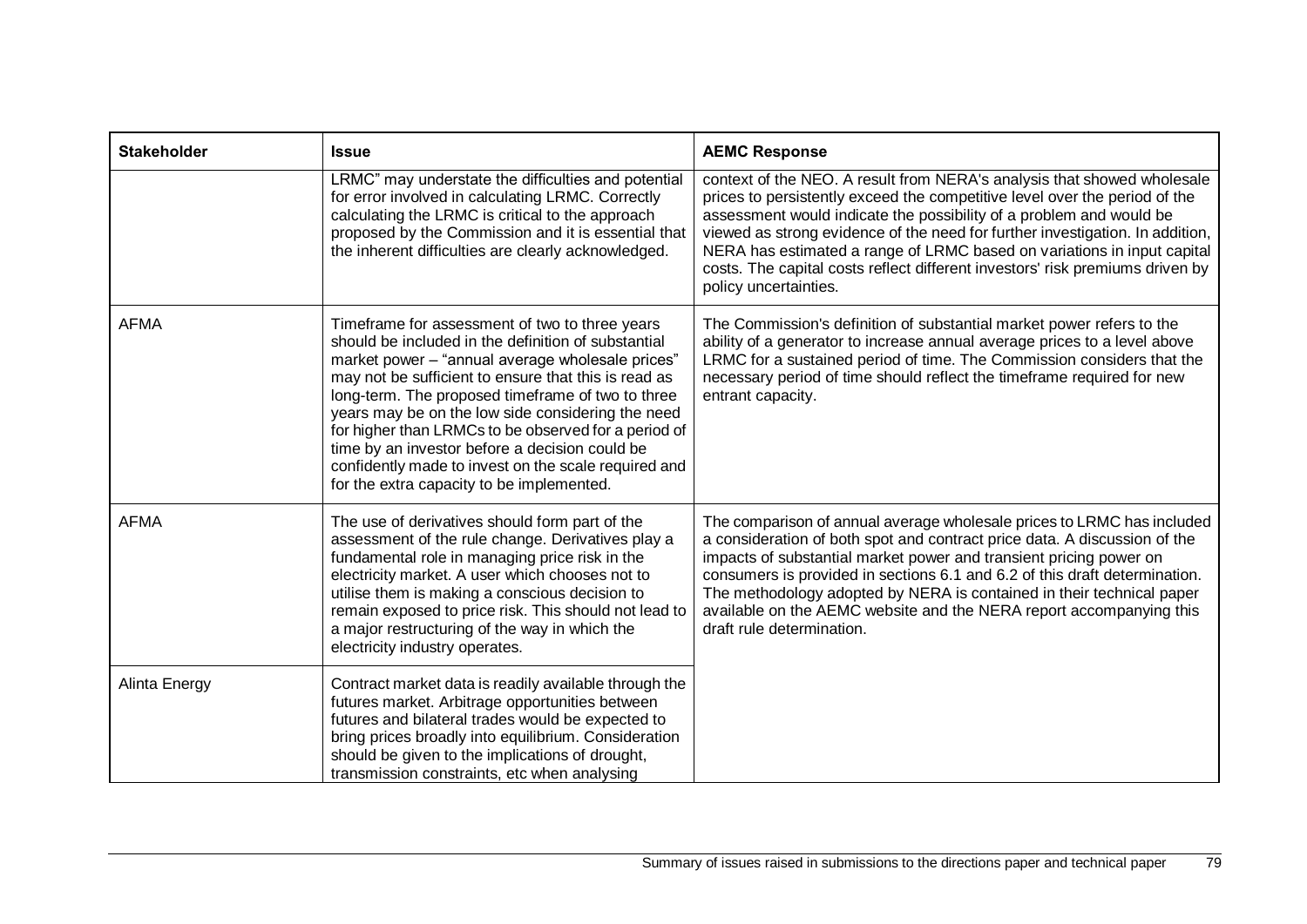| <b>Stakeholder</b> | <b>Issue</b>                                                                                                                                                                                                                                                                                                                                                                                                                                                                                                                                                                                                                                                                                                                                                                                                                          | <b>AEMC Response</b>                                                                                                                                                                                                                                                                                                                                                                                                                                                                                                                                                                                                                                                                                                                          |
|--------------------|---------------------------------------------------------------------------------------------------------------------------------------------------------------------------------------------------------------------------------------------------------------------------------------------------------------------------------------------------------------------------------------------------------------------------------------------------------------------------------------------------------------------------------------------------------------------------------------------------------------------------------------------------------------------------------------------------------------------------------------------------------------------------------------------------------------------------------------|-----------------------------------------------------------------------------------------------------------------------------------------------------------------------------------------------------------------------------------------------------------------------------------------------------------------------------------------------------------------------------------------------------------------------------------------------------------------------------------------------------------------------------------------------------------------------------------------------------------------------------------------------------------------------------------------------------------------------------------------------|
|                    | contract prices.                                                                                                                                                                                                                                                                                                                                                                                                                                                                                                                                                                                                                                                                                                                                                                                                                      |                                                                                                                                                                                                                                                                                                                                                                                                                                                                                                                                                                                                                                                                                                                                               |
| Alinta Energy      | Determining a system wide LRMC to meet a<br>marginal change in demand is likely to be difficult<br>given the variability of demand forecasts, capacity<br>factors and system reserves, options value in the<br>face of policy uncertainty, competitors' action, risk<br>appetite of investors, and rates of return on capital.<br>All of these are likely to have a significant bearing on<br>the value of the LRMC.                                                                                                                                                                                                                                                                                                                                                                                                                  | NERA has estimated a range of LRMC based on variations in input capital<br>costs. The capital costs reflect different investors' risk premiums driven by<br>market policy uncertainties. The presence of a range of LRMC estimates<br>removes the potential for binary outcomes and give more weight to those<br>prices that deviate from the range, i.e. prices that are below the bottom of<br>the range and prices that are above the top of the range. A further<br>explanation of the methodologies adopted by NERA is contained in their<br>technical paper available on the AEMC website. NERA's sources for input<br>capital costs can be found in their report on the comparison of wholesale<br>prices to LRMC on the AEMC website. |
| Alinta Energy      | A system LRMC that considers all available options<br>including new generation, retirements, transmission<br>and demand-side is not likely to be informative as<br>why investment has or has not occurred.<br>Irreversible expenditures which form large sunk<br>costs are best delayed in the face of uncertainty.<br>The LRMC used by an investor is likely to be higher<br>than the one proposed by NERA. An investor<br>considers the LRMC of their proposed project, not<br>the LRMC of the market. In the current investor<br>climate, gas turbines are favoured due to their low<br>initial capital costs. A gas project, given its capacity<br>factor is likely to be notably above the LRMC<br>proposed by NERA. The LRMC that should be used<br>is the levelised cost of investment in a single<br>gas-fired peaking plant. | The Commission supports NERA's use of a least-cost combination of<br>generation capacity to estimate the LRMC. The Commission considers<br>that, while there is some subjectivity in determining a system cost, there<br>would be similar subjectivity involved in deciding on the relevant<br>technology to use and determining its associated costs. Further, deciding<br>on a specific technology may risk overestimating the costs when, in reality,<br>lower cost options exist. NERA has estimated a range of LRMC based on<br>variations in input capital costs. The capital costs reflect different investors'<br>risk premiums driven by policy uncertainties.                                                                       |
| Alinta Energy      | The fact that investment occurs in lumpy increments<br>means that at any one point in time there might be a<br>sustained over-supply or under-supply of capacity.                                                                                                                                                                                                                                                                                                                                                                                                                                                                                                                                                                                                                                                                     | The Commission has considered the results of NERA's comparison of<br>annual average wholesale prices with LRMC over a time-frame sufficient<br>that new entry would be expected to occur in the absence of barriers to                                                                                                                                                                                                                                                                                                                                                                                                                                                                                                                        |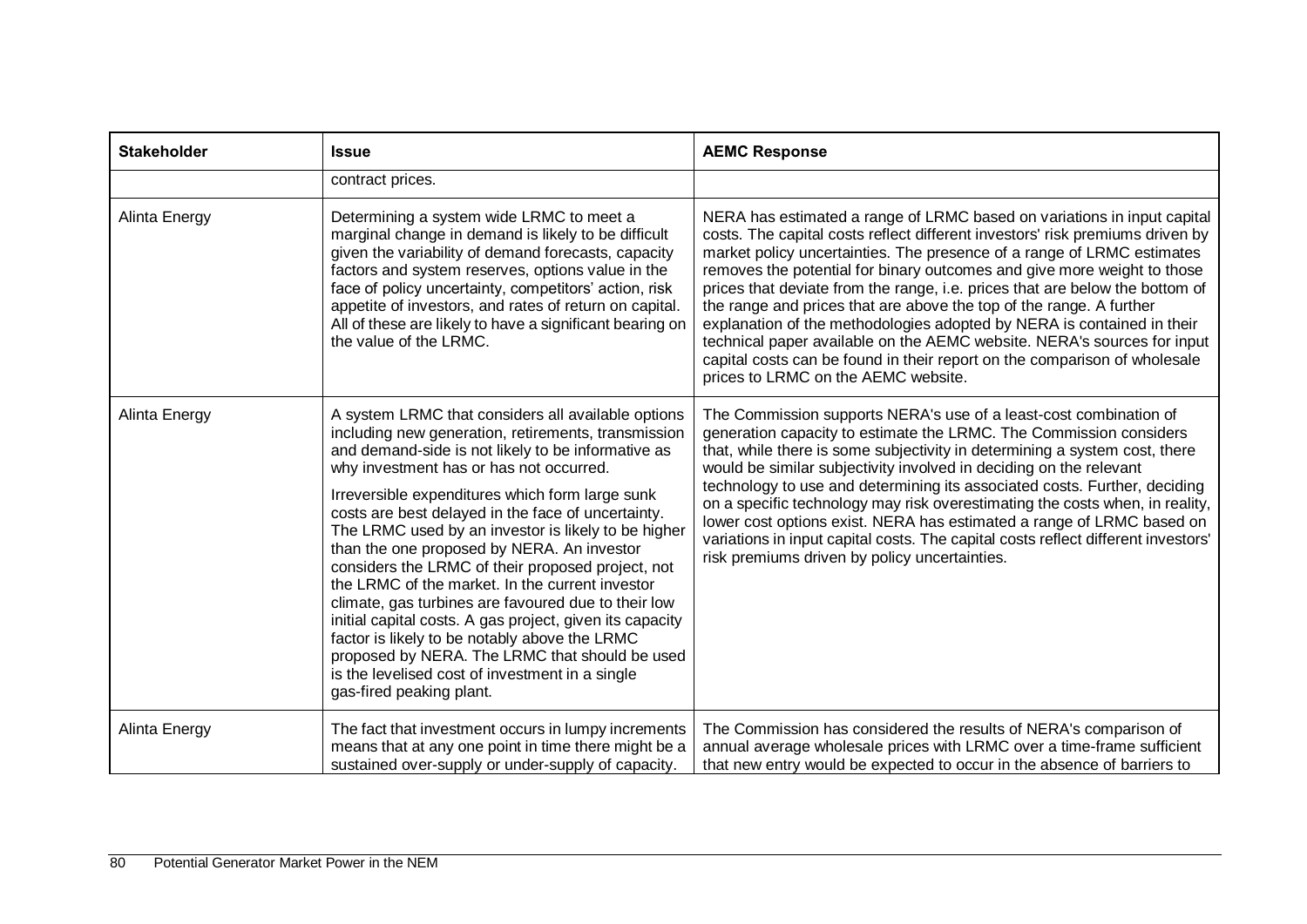| <b>Stakeholder</b> | <b>Issue</b>                                                                                                                                                                                                                                                                                                                                                                                                                                                                                                                                                                                                                                                                                                                                                  | <b>AEMC Response</b>                                                                                                                                                                                                                                                                                                                                                                                                                                                                                                                                                                                                                                                                                                                                                                                                                                                                                                                                                                                                                                                                                                                                                                                                                 |
|--------------------|---------------------------------------------------------------------------------------------------------------------------------------------------------------------------------------------------------------------------------------------------------------------------------------------------------------------------------------------------------------------------------------------------------------------------------------------------------------------------------------------------------------------------------------------------------------------------------------------------------------------------------------------------------------------------------------------------------------------------------------------------------------|--------------------------------------------------------------------------------------------------------------------------------------------------------------------------------------------------------------------------------------------------------------------------------------------------------------------------------------------------------------------------------------------------------------------------------------------------------------------------------------------------------------------------------------------------------------------------------------------------------------------------------------------------------------------------------------------------------------------------------------------------------------------------------------------------------------------------------------------------------------------------------------------------------------------------------------------------------------------------------------------------------------------------------------------------------------------------------------------------------------------------------------------------------------------------------------------------------------------------------------|
|                    | Even if wholesale prices are in excess of LRMC new<br>entry, this does not imply that the market is not<br>working properly. Potential new entrants may not be<br>able to capture enough demand at the required price<br>to justify entry. Investors will not respond to a LRMC<br>of the market in a 1 to 3 year timeframe. A period of<br>5 to 10 years would be more consistent with the<br>nature of electricity consumption and the asset<br>base.                                                                                                                                                                                                                                                                                                       | entry.                                                                                                                                                                                                                                                                                                                                                                                                                                                                                                                                                                                                                                                                                                                                                                                                                                                                                                                                                                                                                                                                                                                                                                                                                               |
| <b>ESAA</b>        | There are a number of different methods that can be<br>used for calculating LRMC and so there is an<br>element of subjectivity in determining which one to<br>use. In addition, regulatory decisions must then be<br>made about the data inputs to be used. There is<br>unlikely to be a "right answer" for many<br>assumptions. The Turvey approach requires<br>forecasts about when future investment should<br>optimally occur to establish the reference point for<br>bringing forward the capacity expansion, which is<br>difficult to do. Further, the Turvey method measures<br>system-wide cost. It would appear to be more<br>relevant to use a specific technology/plant rather<br>than system LRMC to best represent an investor's<br>perspective. | The Commission supports NERA's use of a least-cost combination of<br>generation capacity to estimate the LRMC. The Commission considers<br>that, while there is some subjectivity in determining a system cost, there<br>would be similar subjectivity involved in deciding on the relevant<br>technology to use and determining its associated costs. Further, deciding<br>on a specific technology may risk overestimating the costs when, in reality,<br>lower cost options exist.<br>NERA has estimated a range for the LRMC based on variations in input<br>capital costs. The capital costs reflect different investors' risk premiums<br>driven by policy uncertainties. The presence of a range of LRMC estimates<br>removes the potential for binary outcomes and give more weight to those<br>prices that deviate from the range, i.e. prices that are below the bottom of<br>the range and prices that are above the top of the range. A further<br>explanation of the methodologies adopted by NERA is contained in their<br>technical paper available on the AEMC website. NERA's sources for input<br>capital costs can be found in their report on the comparison of wholesale<br>prices to LRMC on the AEMC website. |
| <b>ESAA</b>        | Do not consider that the test's proposed comparison<br>between a measure of annual average wholesale<br>prices and a measure of LRMC is an appropriate<br>way to diagnose the competitive condition of the<br>electricity market. The AEMC's proposed test<br>requires a regulator to form an opinion on when new                                                                                                                                                                                                                                                                                                                                                                                                                                             | The Commission has incorporated the results of NERA's analysis and<br>CEG's analysis into its considerations on the rule change request in the<br>context of the NEO. A result from NERA's analysis that showed wholesale<br>prices to persistently exceed the competitive level over the period of the<br>assessment would indicate the possibility of a problem and would be                                                                                                                                                                                                                                                                                                                                                                                                                                                                                                                                                                                                                                                                                                                                                                                                                                                       |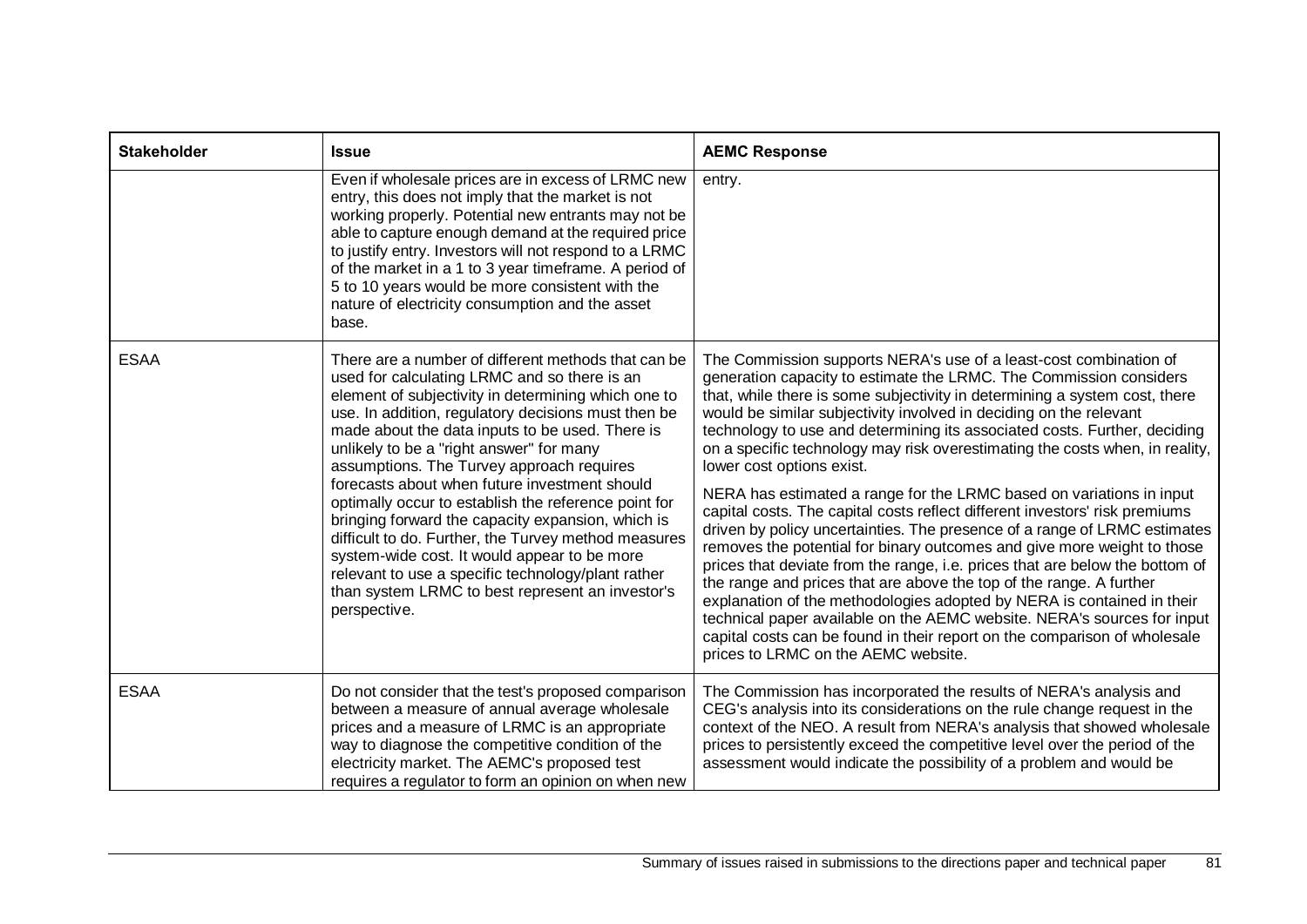| <b>Stakeholder</b> | <b>Issue</b>                                                                                                                                                                                                                                                                                                                                                                                                                                                                                                                                                                                                                   | <b>AEMC Response</b>                                                                                                                                                                                                                                                                                                                                                                                                                                                                                                                                                                                                                                                                                                                        |
|--------------------|--------------------------------------------------------------------------------------------------------------------------------------------------------------------------------------------------------------------------------------------------------------------------------------------------------------------------------------------------------------------------------------------------------------------------------------------------------------------------------------------------------------------------------------------------------------------------------------------------------------------------------|---------------------------------------------------------------------------------------------------------------------------------------------------------------------------------------------------------------------------------------------------------------------------------------------------------------------------------------------------------------------------------------------------------------------------------------------------------------------------------------------------------------------------------------------------------------------------------------------------------------------------------------------------------------------------------------------------------------------------------------------|
|                    | investment should occur, i.e. based on prices being<br>greater than LRMC for the requisite period. A single<br>dimensional test that compares LRMC with average<br>prices will not pick up all factors germane to an<br>investor's decision-making and as such, the test<br>could easily misdiagnose the state of competition in<br>the market. Bureaucrats should not be determining<br>optimal investments. This was a rationale behind the<br>cessation of industry planning and the liberalisation<br>of the electricity market.                                                                                           | viewed as strong evidence of the need for further investigation.<br>In addition, NERA has estimated a range of LRMC based on variations in<br>input capital costs. The capital costs reflect different investors' risk<br>premiums driven by policy uncertainties.                                                                                                                                                                                                                                                                                                                                                                                                                                                                          |
| <b>EUAA</b>        | The task of constructing and maintaining a credible<br>and robust analysis of the market LRMC will be<br>difficult and costly and open to dispute given the<br>level of assumptions that will be required on the<br>wide variety of inputs. A more credible analysis<br>would need to use data on fuel costs and<br>maintenance costs from generators. However, the<br>generators will have incentive to encourage the<br>Commission to construct an analysis that shows as<br>high a LRMC as possible so as to reduce the<br>prospect that the Commission will conclude that<br>there is a market power problem to be solved. | NERA has estimated a range for the LRMC based on variations in input<br>capital costs. The capital costs reflect different investors' risk premiums<br>driven by policy uncertainties. The presence of a range of LRMC estimates<br>removes the potential for binary outcomes and give more weight to those<br>prices that deviate from the range, i.e. prices that are below the bottom of<br>the range and prices that are above the top of the range. A further<br>explanation of the methodologies adopted by NERA is contained in their<br>technical paper available on the AEMC website. NERA's sources for input<br>capital costs can be found in their report on the comparison of wholesale<br>prices to LRMC on the AEMC website. |
| <b>EUAA</b>        | The AEMC's approach in the directions paper<br>implies that generators should be allowed to<br>exercise market power as long as annual average<br>prices are below the Commission's calculation of<br>LRMC. This suggests that generators (acting alone<br>or in collusion) should be allowed to abuse a<br>dominant position, as long as annual average prices<br>are below LRMC. Spot prices that rise above<br>variable production costs to reflect scarcity allow<br>generators to recover their fixed costs and are not                                                                                                   | The Commission has considered the extent to which wholesale prices<br>have deviated both above and below the estimated values of LRMC. The<br>results of NERA's test do not show there to be a need for further<br>investigation.<br>The Commission's analysis was testing for the exercise of substantial<br>market power and barriers to entry. That is any wholesale market<br>activity that could result in inefficient prices being paid by consumers in the<br>long run. This includes any possible strategic behaviour that may be<br>undertaken by generators acting alone or in collusion. This is the subject of                                                                                                                  |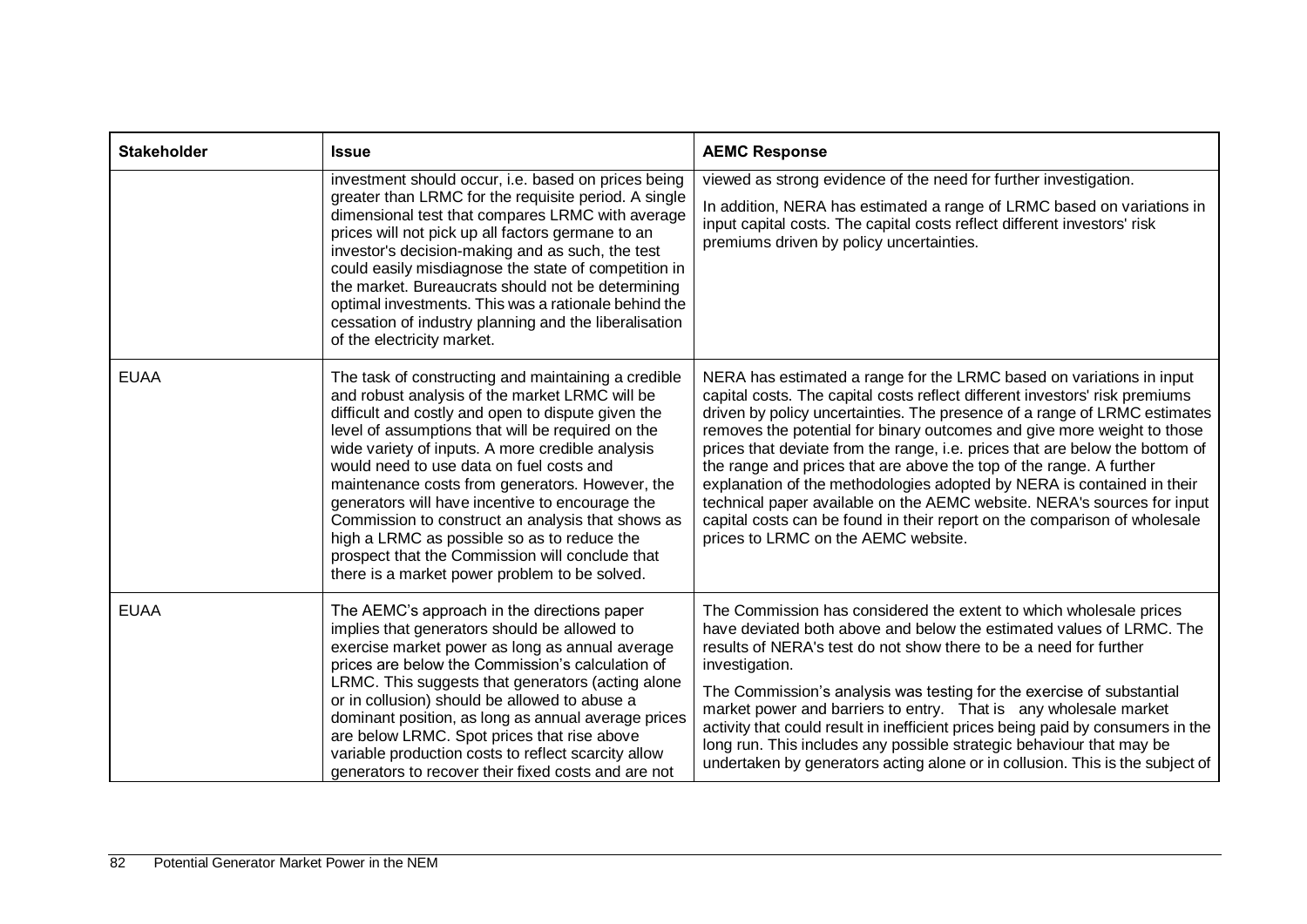| <b>Stakeholder</b>                            | <b>Issue</b>                                                                                                                                                                                                                                                                                                                                                                                                                                                                                                                                                                                                                                                                                                                                                                 | <b>AEMC Response</b>                                                                                                                                                                                                                                                                                                                                                                                                                                                                                               |
|-----------------------------------------------|------------------------------------------------------------------------------------------------------------------------------------------------------------------------------------------------------------------------------------------------------------------------------------------------------------------------------------------------------------------------------------------------------------------------------------------------------------------------------------------------------------------------------------------------------------------------------------------------------------------------------------------------------------------------------------------------------------------------------------------------------------------------------|--------------------------------------------------------------------------------------------------------------------------------------------------------------------------------------------------------------------------------------------------------------------------------------------------------------------------------------------------------------------------------------------------------------------------------------------------------------------------------------------------------------------|
|                                               | problematic as long as they reflect genuine scarcity<br>rather than withholding of capacity.                                                                                                                                                                                                                                                                                                                                                                                                                                                                                                                                                                                                                                                                                 | analysis in the CEG report on barriers to entry.                                                                                                                                                                                                                                                                                                                                                                                                                                                                   |
| <b>EUAA</b>                                   | One suggested approach to the assessment of<br>market power is to examine the prices that various<br>generators have achieved in the spot market. Where<br>generators have achieved significantly different spot<br>prices, this might point to the possible exercise of<br>market power. However, this does not take account<br>of contract market outcomes and would not provide<br>demonstrable evidence of the existence of market<br>power. A second approach would be to undertake<br>assessments of individual historic events where<br>price exceeded \$5,000/MWh to test whether such<br>prices resulted from genuine scarcity or whether it<br>resulted from the withholding of capacity from the<br>market by one or more generators in order to raise<br>prices. | The Commission does not consider the exercise of transient pricing power<br>by an individual generator to be problematic unless that bidding results in<br>an increase in wholesale prices to such an extent or with sufficient<br>frequency so as to increase annual average wholesale prices above the<br>cost of new entry for a sustained period of time.                                                                                                                                                      |
| <b>International Power GDF</b><br>Suez        | LRMC calculations should be considered against<br>the expectation of whether the pattern of demand is<br>likely to spread out over time or only during peak<br>periods. The definitions of LRMC in the directions<br>paper imply a time weighted price. Such a quantity<br>would only be applicable to flat loads.                                                                                                                                                                                                                                                                                                                                                                                                                                                           | The Commission considers that a volume-weighted approach is more<br>appropriate than a time-weighted approach for calculating the annual<br>average spot price and comparing against the estimated LRMC. This is<br>because a generator's incentive for investment is based on its ability to<br>recover its LRMC through revenue received in the market, which in turn is<br>determined by the volume of energy dispatched.                                                                                       |
| <b>International Power GDF</b><br><b>Suez</b> | The two to three year period is not a suitable<br>timeframe over which to measure the market based<br>prices. There may be a range of factors not related<br>to market power that contribute to a particular price<br>outcomes, such as rainfall levels, transmission<br>constraints, bushfires etc.                                                                                                                                                                                                                                                                                                                                                                                                                                                                         | The Commission considers that the relevant period should reflect a<br>sufficient time under which new entry (which could consist of new<br>generation entry, expansion of existing generation or an upgrade of the<br>relevant interconnectors) would be expected to occur in the absence of<br>significant barriers to entry. The NERA analysis has taken into<br>consideration exogenous factors that may have an influence on wholesale<br>prices. These factors have been considered by the Commission in this |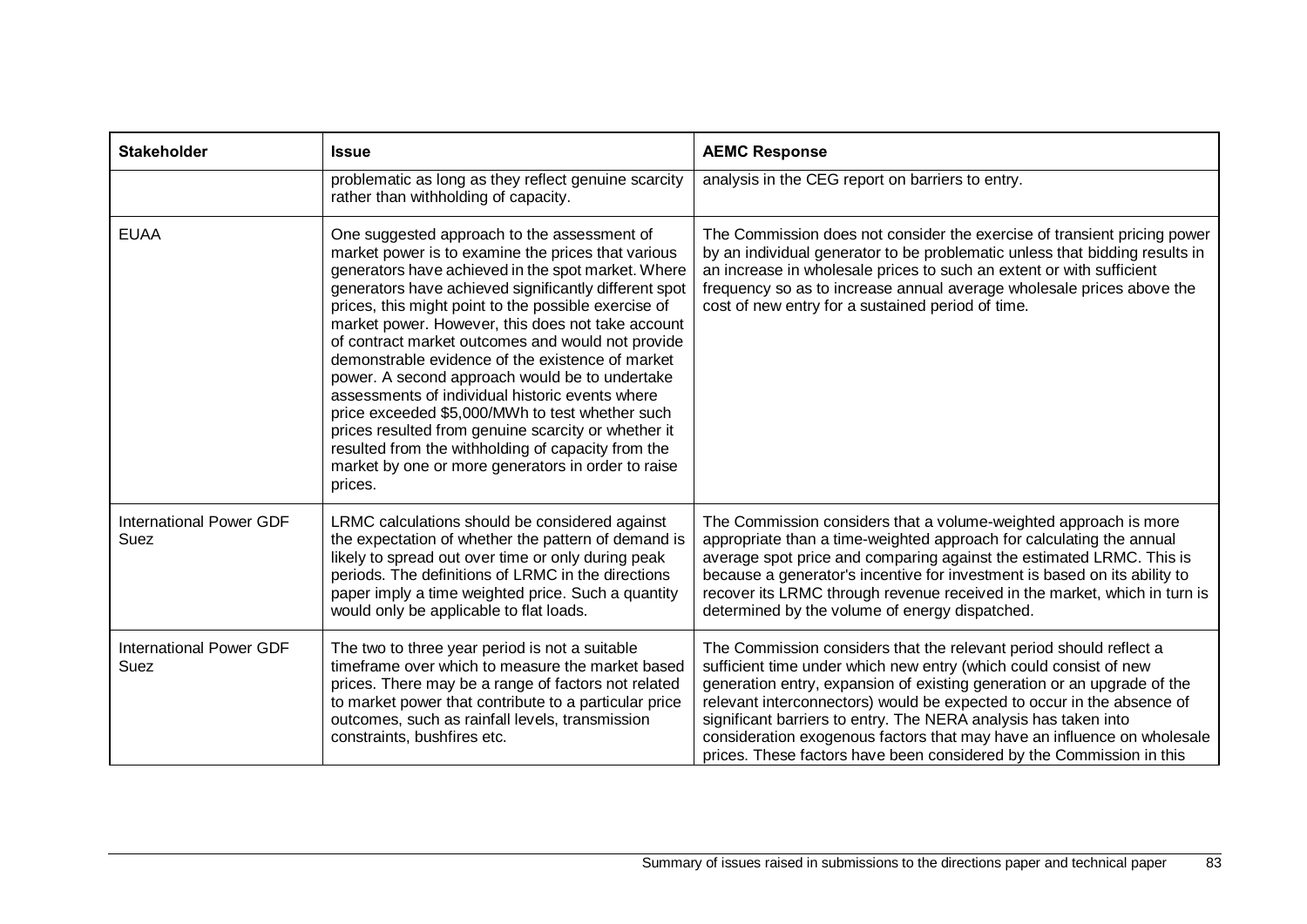| <b>Stakeholder</b>                     | <b>Issue</b>                                                                                                                                                                                                                                                                                                                                                                                                                                                                                                                                                                                                                                                                                                                                                                                                                                                                           | <b>AEMC Response</b>                                                                                                                                                                                                                                                                                                                                                                                                                                                                                                                                                                                                                                                                                                                                                                                                                                                                                                                      |
|----------------------------------------|----------------------------------------------------------------------------------------------------------------------------------------------------------------------------------------------------------------------------------------------------------------------------------------------------------------------------------------------------------------------------------------------------------------------------------------------------------------------------------------------------------------------------------------------------------------------------------------------------------------------------------------------------------------------------------------------------------------------------------------------------------------------------------------------------------------------------------------------------------------------------------------|-------------------------------------------------------------------------------------------------------------------------------------------------------------------------------------------------------------------------------------------------------------------------------------------------------------------------------------------------------------------------------------------------------------------------------------------------------------------------------------------------------------------------------------------------------------------------------------------------------------------------------------------------------------------------------------------------------------------------------------------------------------------------------------------------------------------------------------------------------------------------------------------------------------------------------------------|
|                                        |                                                                                                                                                                                                                                                                                                                                                                                                                                                                                                                                                                                                                                                                                                                                                                                                                                                                                        | draft determination.                                                                                                                                                                                                                                                                                                                                                                                                                                                                                                                                                                                                                                                                                                                                                                                                                                                                                                                      |
| <b>International Power GDF</b><br>Suez | LRMC definition proposed by NERA appears to be<br>from a system perspective (e.g. generation,<br>transmission, demand side response) A number of<br>key uncertainties are not considered in the LRMC<br>approach such as system reserves for reliability<br>purposes and potential uncertainties facing a<br>potential investor. Uncertainties and risks increase<br>over time. In the face of uncertainty, investors prefer<br>to have their returns front loaded. This approach by<br>investors is not compatible with the currently<br>contemplated average LRMC metric. Investors will<br>typically give preference to lower capital cost<br>technologies, such as open and combined cycle gas<br>turbines in order to reduce their exposure. LRMC<br>estimates could therefore be significantly higher in<br>reality than LRMC costs calculated based on an<br>optimal plant mix. | The Commission supports NERA's use of a least-cost combination of<br>generation capacity to estimate the LRMC. The Commission considers<br>that, while there is some subjectivity in determining a system cost, there<br>would be similar subjectivity involved in deciding on the relevant<br>technology to use and determining its associated costs. Further, deciding<br>on a specific technology may risk overestimating the costs when, in reality,<br>lower cost options exist. NERA has estimated a range of LRMC based on<br>variations in input capital costs. The capital costs reflect different investors'<br>risk premiums driven by policy uncertainties. The presence of a range of<br>LRMC estimates removes the potential for binary outcomes and give more<br>weight to those prices that deviate from the range, i.e. prices that are below<br>the bottom of the range and prices that are above the top of the range. |
| <b>LYMMCo</b>                          | Given the range of assumptions necessary to<br>forecast LRMC and - the Commission's own<br>acknowledgment that a degree of subjectivity is<br>required in interpreting the results - LYMMCO is<br>concerned that the range of outcomes could be<br>large, uncertain and open to interpretation such that<br>the robustness of the results derived will be highly<br>questionable and potentially unusable.                                                                                                                                                                                                                                                                                                                                                                                                                                                                             | NERA has estimated a range of LRMC based on variations in input capital<br>costs. The capital costs reflect different investors' risk premiums driven by<br>policy uncertainties. The presence of a range of LRMC estimates removes<br>the potential for binary outcomes and give more weight to those prices that<br>deviate from the range, i.e. prices that are below the bottom of the range<br>and prices that are above the top of the range.                                                                                                                                                                                                                                                                                                                                                                                                                                                                                       |
| <b>LYMMCo</b>                          | Concerned that the proposal in the directions paper<br>to consider a period of one to three years is<br>insufficient and may not adequately account for<br>fluctuations in price due to, for example, climatic                                                                                                                                                                                                                                                                                                                                                                                                                                                                                                                                                                                                                                                                         | The Commission considers that the relevant period should reflect a<br>sufficient time under which new entry (which could consist of new<br>generation entry, expansion of existing generation or an upgrade of the<br>relevant interconnectors) would be expected to occur in the absence of<br>significant barriers to entry. The NERA analysis has taken into                                                                                                                                                                                                                                                                                                                                                                                                                                                                                                                                                                           |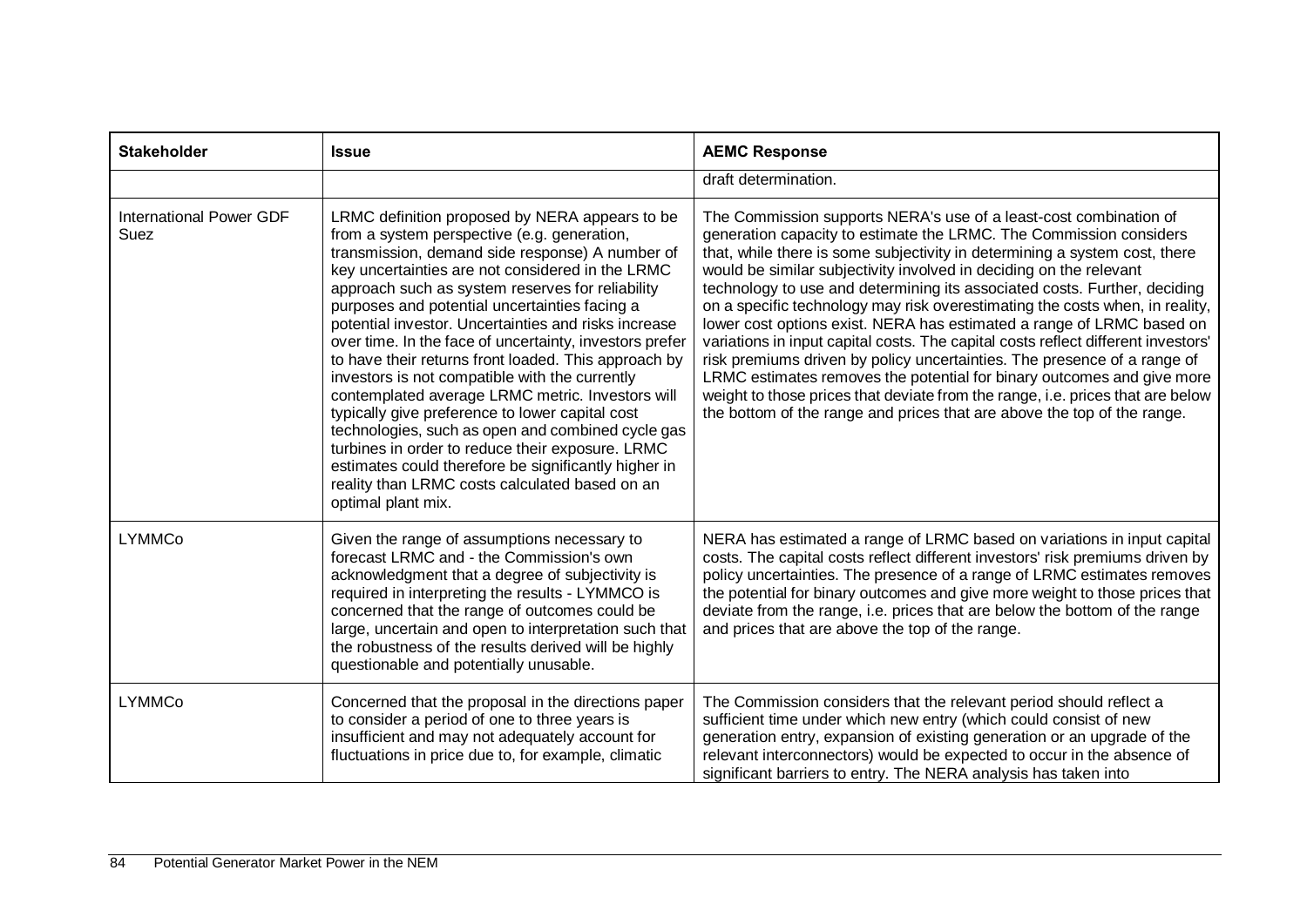| <b>Stakeholder</b> | <b>Issue</b>                                                                                                                                                                                                                                                                                                                                                                                                                                                          | <b>AEMC Response</b>                                                                                                                                                                                                                                                                                                                                                             |
|--------------------|-----------------------------------------------------------------------------------------------------------------------------------------------------------------------------------------------------------------------------------------------------------------------------------------------------------------------------------------------------------------------------------------------------------------------------------------------------------------------|----------------------------------------------------------------------------------------------------------------------------------------------------------------------------------------------------------------------------------------------------------------------------------------------------------------------------------------------------------------------------------|
|                    | events such as droughts.                                                                                                                                                                                                                                                                                                                                                                                                                                              | consideration exogenous factors that may have an influence on wholesale<br>prices. These factors have been considered by the Commission in this<br>draft determination.                                                                                                                                                                                                          |
| <b>LYMMCo</b>      | Greater weight should be given to wholesale<br>contract price information than spot price<br>information in the assessment of market power due<br>to the fact that the majority of market participants<br>effectively manage electricity price risk directly<br>through hedging contracts with generators.<br>Exchange traded volumes and prices are publicly<br>available and it is reasonable to assume that these<br>could be used as a proxy for bilateral deals. | The Commission recognises the importance of considering contract prices<br>in the comparison with LRMC. However, in doing so, the Commission also<br>considers there to be a number of limitations with the availability of contract<br>price data. The Commission discusses the role of contract prices in the<br>analysis in sections 4.4 and 5.2 of this draft determination. |
| <b>LYMMCo</b>      | It is not clear how the Commission proposes to<br>interpret, or give weight to, the various components<br>that may contribute to a difference between annual<br>average wholesale prices and LRMC, i.e. whether<br>outcomes are reasonably due to a workably<br>competitive market, transient market power, or<br>sustained market power.                                                                                                                             | The analysis undertaken by NERA has considered the range of exogenous<br>factors that may have had an influence on wholesale prices. These factors<br>have also been considered by the Commission in this draft determination.                                                                                                                                                   |
| <b>LYMMCo</b>      | Propose instead to avoid LRMC calculations and<br>instead:<br>identify any barriers to entry and whether any<br>$\bullet$<br>have changed or arisen since market start;<br>monitor contract market outcomes and assess if<br>there is any enduring divergence from historical<br>market outcomes;<br>establish whether the divergences, if found, are<br>due to barriers to entry and what measures could<br>be used to mitigate the impact.                          | The Commission engaged Competition Economists Group to undertake an<br>assessment of conditions that restrict competition and create barriers to<br>entry.                                                                                                                                                                                                                       |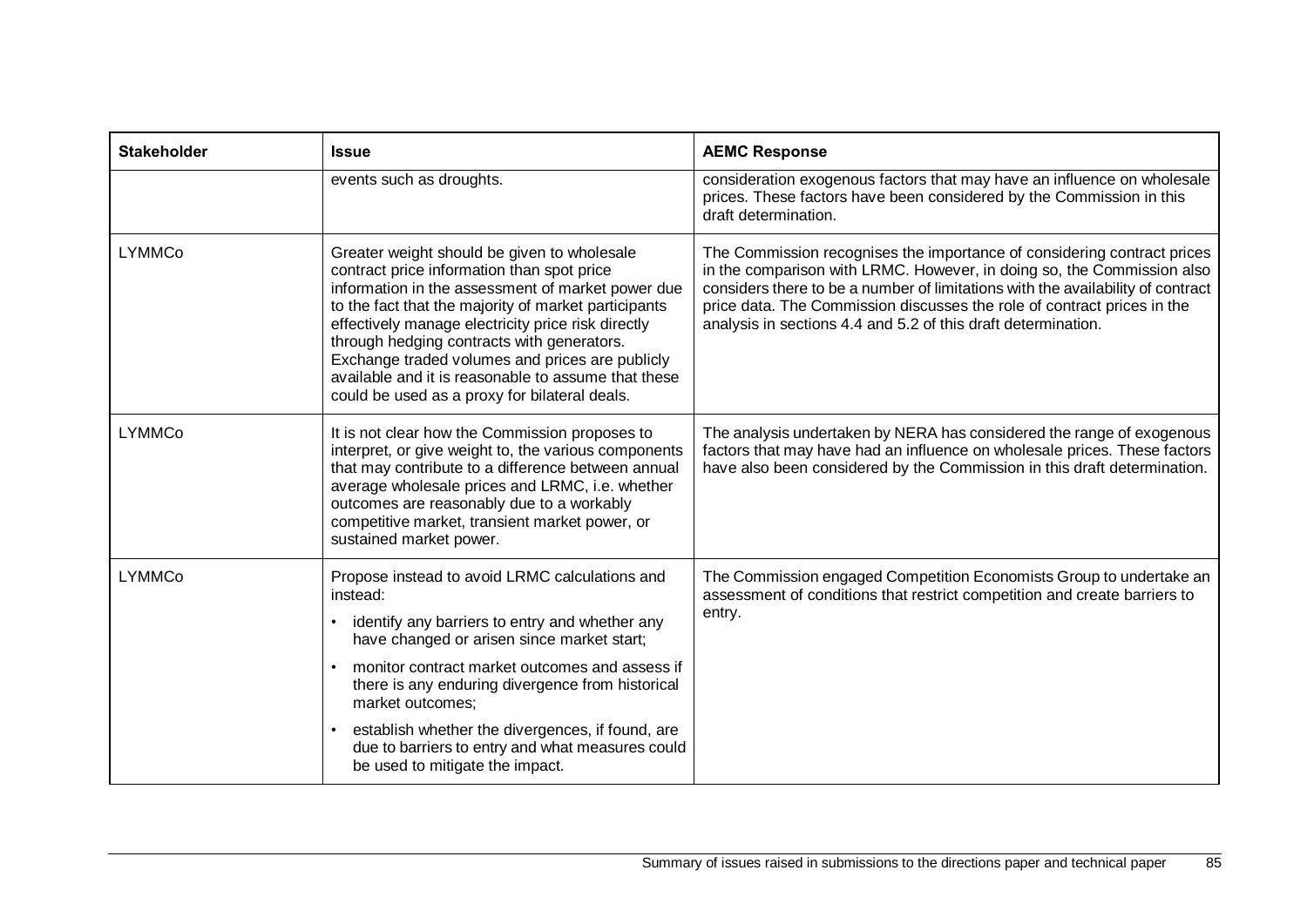| <b>Stakeholder</b> | <b>Issue</b>                                                                                                                                                                                                                                                                                                                                                                                                                                                                                                                                        | <b>AEMC Response</b>                                                                                                                                                                                                                                                                                                                                                                                                                                                   |
|--------------------|-----------------------------------------------------------------------------------------------------------------------------------------------------------------------------------------------------------------------------------------------------------------------------------------------------------------------------------------------------------------------------------------------------------------------------------------------------------------------------------------------------------------------------------------------------|------------------------------------------------------------------------------------------------------------------------------------------------------------------------------------------------------------------------------------------------------------------------------------------------------------------------------------------------------------------------------------------------------------------------------------------------------------------------|
| <b>MEU</b>         | Comparisons should be made against annual<br>volume weighted average spot prices rather than<br>annual time weighted average spot prices. Annual<br>volume weighted spot prices can be significantly<br>increased by the actions of economic withholding.                                                                                                                                                                                                                                                                                           | The Commission agrees and considers that a volume-weighted approach<br>is more appropriate than a time-weighted approach for calculating the<br>annual average spot price and comparing against the estimated LRMC.<br>This is because a generator's incentive for investment is based on its ability<br>to recover its LRMC through revenue received in the market, which in turn<br>is determined by the volume of energy dispatched.                                |
| <b>MEU</b>         | Assessment of substantial market power should be<br>made on a period of 12 months at the longest. The<br>longer the duration for assessment, the less the<br>impact each exercise of market power has, and<br>there is an increasing diluting effect as the generator<br>exercising market power is able to contract its<br>capacity at high prices. Averaging the impact of the<br>relative few price spikes resulting from the exercise<br>of market power over a term any longer than 12<br>months has the potential to dilute the problem away. | The Commission considers that the relevant period should reflect a<br>sufficient time under which new entry (which could consist of new<br>generation entry, expansion of existing generation or an upgrade of the<br>relevant interconnectors) would be expected to occur in the absence of<br>significant barriers to entry.                                                                                                                                         |
| <b>MEU</b>         | The directions paper does not include a<br>consideration of risk premiums added to wholesale<br>contracts by generators and risk premiums added to<br>retail contracts with end users by retailers. These<br>risk premiums increase with higher spot market<br>volatility and the threat of the exercise of generator<br>market power.                                                                                                                                                                                                              | The Commission has based its determination, amongst other<br>considerations, on NERA's analysis which includes a comparison of both<br>spot and contract prices against LRMC.                                                                                                                                                                                                                                                                                          |
| <b>MEU</b>         | Contract prices should not be used as a benchmark<br>in the assessment of market power.                                                                                                                                                                                                                                                                                                                                                                                                                                                             | The Commission notes the difficulties associated with the use of contract<br>price data. The Commission has based its determination, amongst other<br>considerations, on NERA's analysis which includes a comparison of both<br>spot and contract prices against LRMC. The Commission recognises that<br>there are certain limitations associated with the use of contract price data.<br>These limitations are outlined in section 5.2.2 of this draft determination. |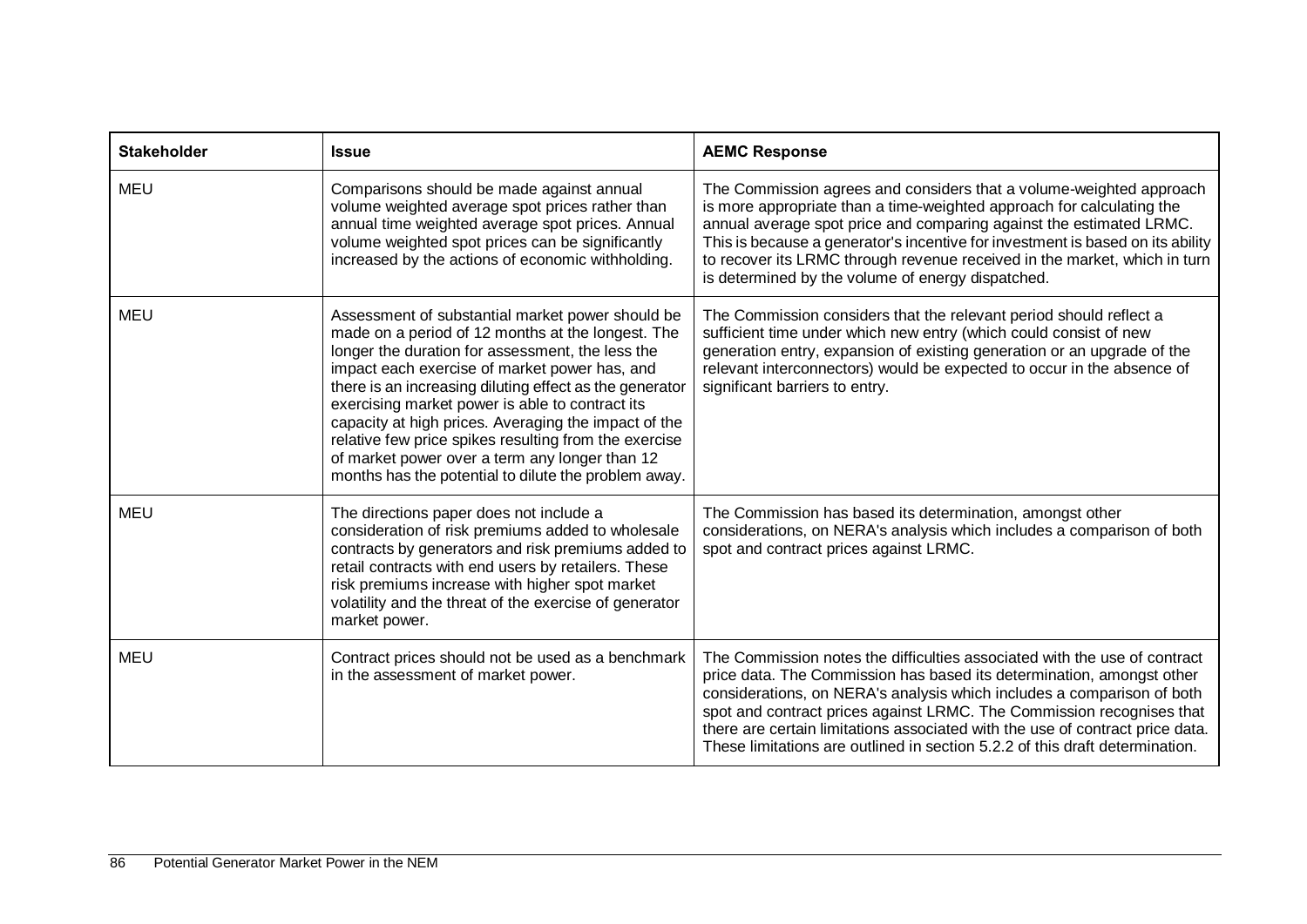| <b>Stakeholder</b> | <b>Issue</b>                                                                                                                                                                                                                                                                                                                                                                                                                                                                                                                                                                                                                                                                                                                                                               | <b>AEMC Response</b>                                                                                                                                                                                                                                                                                                                                                                                                                                                                                                                                                                                                                                                      |
|--------------------|----------------------------------------------------------------------------------------------------------------------------------------------------------------------------------------------------------------------------------------------------------------------------------------------------------------------------------------------------------------------------------------------------------------------------------------------------------------------------------------------------------------------------------------------------------------------------------------------------------------------------------------------------------------------------------------------------------------------------------------------------------------------------|---------------------------------------------------------------------------------------------------------------------------------------------------------------------------------------------------------------------------------------------------------------------------------------------------------------------------------------------------------------------------------------------------------------------------------------------------------------------------------------------------------------------------------------------------------------------------------------------------------------------------------------------------------------------------|
| <b>MEU</b>         | The AEMC must consider the periodic nature of the<br>exercise of market power. Market power may be<br>exercised over a two or three year period and may<br>be dormant in the following year or two.                                                                                                                                                                                                                                                                                                                                                                                                                                                                                                                                                                        | The Commission considers that the relevant period should reflect a<br>sufficient time under which new entry (which could consist of new<br>generation entry, expansion of existing generation or an upgrade of the<br>relevant interconnectors) would be expected to occur in the absence of<br>significant barriers to entry. The Commission has not observed evidence of<br>substantial market power in any of the NEM regions over this period.                                                                                                                                                                                                                        |
| MEU                | There is no single LRMC that could be used against<br>which to compare wholesale price outcomes. LRMC<br>could be calculated on the unused capacity of<br>Torrens Island Power Station, the lowest LRMC of<br>existing base-load generators, the LRMC of the<br>existing generation mix, or an OCGT, gas or<br>coal-fired plant. The LRMC of transmission<br>augmentation should also be considered.                                                                                                                                                                                                                                                                                                                                                                       | The Commission supports NERA's use of a least-cost combination of<br>generation capacity to estimate the LRMC. The Commission considers<br>that, while there is some subjectivity in determining a system cost, there<br>would be similar subjectivity involved in deciding on the relevant<br>technology to use and determining its associated costs. Further, deciding<br>on a specific technology may risk overestimating the costs when, in reality,<br>lower cost options exist.                                                                                                                                                                                     |
| NGF - SFS          | LRMC above wholesale prices does not necessarily<br>trigger new investment because:<br>investors will look at "post-entry" PDC to make a<br>decision on investment.;<br>there is always an option to invest. Exercising the<br>option is choosing to invest. There is an<br>opportunity cost associated with this that is equal<br>to the potential of waiting to see the resolution of<br>uncertainty. The value of the investment must<br>exceed its costs by an amount equal to the value<br>of keeping the option to invest elsewhere alive -<br>the opportunity cost of investing;<br>LRMC should be based on new entrant investor<br>decisions, not on system wide LRMC. It is<br>unclear how a system-wide LRMC estimate<br>would be relevant to investors that are | NERA has estimated a range of LRMC based on variations in input capital<br>costs. The capital costs reflect different investors' risk premiums driven by<br>market policy uncertainties. The presence of a range of LRMC estimates<br>removes the potential for binary outcomes and give more weight to those<br>prices that deviate from the range, i.e. prices that are below the bottom of<br>the range and prices that are above the top of the range.<br>The AEMC is comparing the overall system LRMC with average annual<br>wholesale prices, so a focus on a specific technology or investors decision<br>would not be appropriate for this part of the analysis. |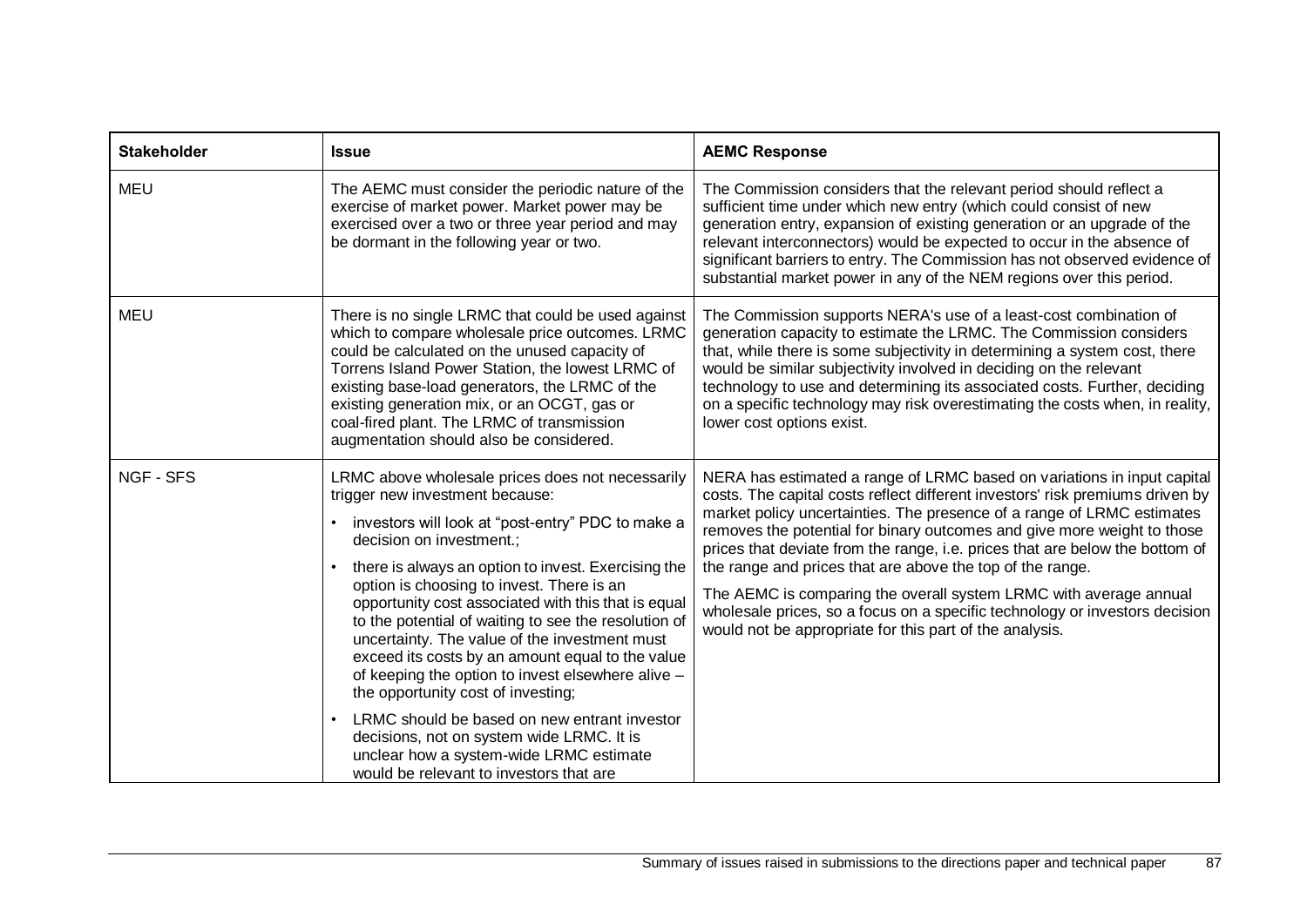| <b>Stakeholder</b> | <b>Issue</b>                                                                                                                                                                                                                                                                                                                                                                                                                                                                                                                                                                                                                                                                                                                                                                              | <b>AEMC Response</b>                                                                                                                                                                                                                                                                                                                                                                                                                                                                                                                       |
|--------------------|-------------------------------------------------------------------------------------------------------------------------------------------------------------------------------------------------------------------------------------------------------------------------------------------------------------------------------------------------------------------------------------------------------------------------------------------------------------------------------------------------------------------------------------------------------------------------------------------------------------------------------------------------------------------------------------------------------------------------------------------------------------------------------------------|--------------------------------------------------------------------------------------------------------------------------------------------------------------------------------------------------------------------------------------------------------------------------------------------------------------------------------------------------------------------------------------------------------------------------------------------------------------------------------------------------------------------------------------------|
|                    | considering investing in a specific generation<br>technology.                                                                                                                                                                                                                                                                                                                                                                                                                                                                                                                                                                                                                                                                                                                             |                                                                                                                                                                                                                                                                                                                                                                                                                                                                                                                                            |
| NGF - SFS          | A number of factors have impacted on prices in all<br>regions of the NEM, including extremely high<br>temperatures, generator limitations and outages,<br>network outages, flooding and other incidents. Many<br>of these events had a material impact on wholesale<br>market prices regardless of any generator bidding<br>strategies but may be discounted away by potential<br>investors.                                                                                                                                                                                                                                                                                                                                                                                              | NERA has considered these factors in its analysis and the Commission<br>has incorporated these considerations into this draft determination. A<br>discussion of NERA's results is contained in section 5.3.2 of this draft<br>determination.                                                                                                                                                                                                                                                                                               |
| NGF - SFS          | A timeframe of two to three years is likely to be too<br>short a timeframe over which new transmission and<br>generation investment can be commissioned. Both<br>transmission and generation investments require<br>significant lead times, not just for the construction of<br>the project, but also to complete planning and<br>approval processes. In addition, the specific<br>characteristics of generation investments in an<br>energy-only market, namely that investment<br>expenditure tends to be substantial, that investment<br>is irreversible, and that there is considerable<br>uncertainty about future market outcomes, investors<br>have a strong incentive to delay investments. These<br>factors mitigate a prompt investment response as a<br>result of high prices. | The Commission considers that the relevant period should reflect a<br>sufficient time under which new entry (which could consist of new<br>generation entry, expansion of existing generation or an upgrade of the<br>relevant interconnectors) would be expected to occur in the absence of<br>significant barriers to entry. The NERA analysis has taken into<br>consideration exogenous factors that may have an influence on wholesale<br>prices. These factors have been considered by the Commission in this<br>draft determination. |
| NGF - SFS          | Other LRMC standards such as the textbook<br>long-run incremental cost (TLRIC) method and the<br>average incremental cost (AIC) method may provide<br>widely different outcomes to the perturbation<br>(Turvey) method.                                                                                                                                                                                                                                                                                                                                                                                                                                                                                                                                                                   | The Commission supports NERA's application of two distinct<br>methodologies to the estimation of LRMC for the relevant markets - an<br>approximation approach and a market modelling approach. The two<br>separate approaches have been adopted to test whether there are any<br>significant differences and to provide further confidence in the results.                                                                                                                                                                                 |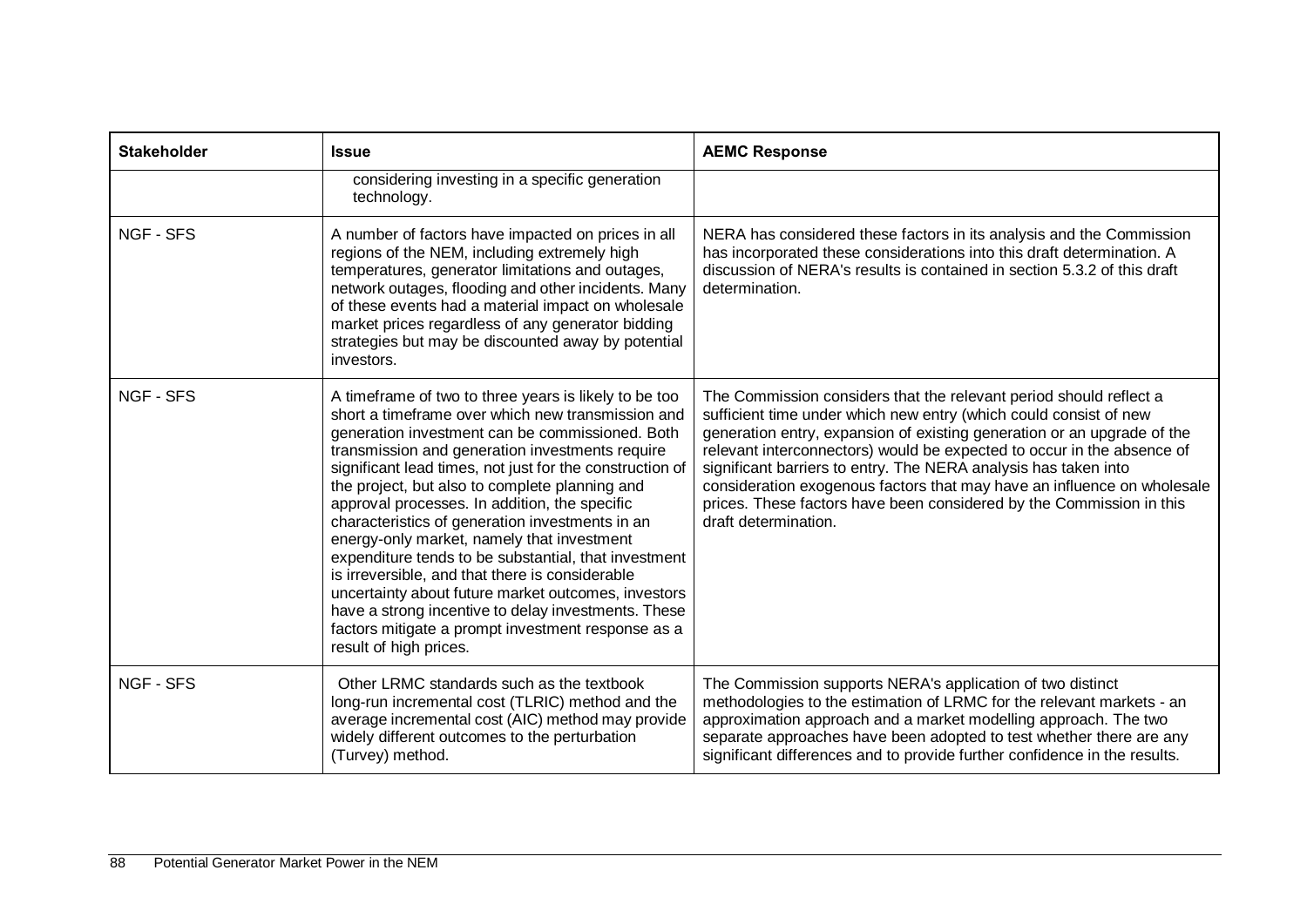| <b>Stakeholder</b>              | <b>Issue</b>                                                                                                                                                                                                                                                                                                                                                                                                                                                                                            | <b>AEMC Response</b>                                                                                                                                                                                                                                                                                                                                                                                                                                                                                                                                                                                                                                                                             |
|---------------------------------|---------------------------------------------------------------------------------------------------------------------------------------------------------------------------------------------------------------------------------------------------------------------------------------------------------------------------------------------------------------------------------------------------------------------------------------------------------------------------------------------------------|--------------------------------------------------------------------------------------------------------------------------------------------------------------------------------------------------------------------------------------------------------------------------------------------------------------------------------------------------------------------------------------------------------------------------------------------------------------------------------------------------------------------------------------------------------------------------------------------------------------------------------------------------------------------------------------------------|
| Origin Energy                   | Any assessment process of substantial market<br>power should take a holistic view of the NEM.<br>Reliability and retail pricing outcomes are two<br>tangible indicators that warrant examination. The<br>LRMC vs average pricing analysis should form but<br>one facet of the overall assessment framework.                                                                                                                                                                                             | The Commission has incorporated the results of NERA's analysis and<br>CEG's analysis into its considerations on the rule change request in the<br>context of the NEO. A result from NERA's analysis that showed wholesale<br>prices to persistently exceed the competitive level over the period of the<br>assessment would indicate the possibility of a problem and would be<br>viewed as strong evidence of the need for further investigation.                                                                                                                                                                                                                                               |
| Origin Energy                   | In many instances it would take more than three<br>years to effect transmission build given the required<br>time to undertake the regulatory investment test plus<br>the actual construction. Origin does not propose an<br>alternative time period but suggests that the AEMC<br>exercise a degree of flexibility in its observations of<br>high price events.                                                                                                                                         | The Commission considers that the relevant period should reflect a<br>sufficient time under which new entry (which could consist of new<br>generation entry, expansion of existing generation or an upgrade of the<br>relevant interconnectors) would be expected to occur in the absence of<br>significant barriers to entry.                                                                                                                                                                                                                                                                                                                                                                   |
| <b>Private Generators Group</b> | Limiting market outcomes over a period of between<br>one and three years is insufficient and will likely<br>misrepresent the structure of the market. A period of<br>five or ten years is more informative given that the<br>NEM has only been in existence for over a decade,<br>which is not consistent with long-run measures<br>given the nature of electricity supply and<br>consumption.                                                                                                          | The Commission considers that the relevant period should reflect a<br>sufficient time under which new entry (which could consist of new<br>generation entry, expansion of existing generation or an upgrade of the<br>relevant interconnectors) would be expected to occur in the absence of<br>significant barriers to entry.                                                                                                                                                                                                                                                                                                                                                                   |
| <b>Private Generators Group</b> | Do not consider that there exists a single LRMC that<br>justifies intervention. Suggest the AEMC needs to<br>use the LRMC required by an investor in order to<br>bring on the marginal plant in the NEM. This would<br>effectively be the levelised cost of investment in a<br>single gas-fired peaking plant. Forward-looking and<br>historical models are of limited value in isolation.<br>The identification of an issue in a past year through<br>a historical model would not provide a basis for | The Commission supports NERA's use of a least-cost combination of<br>generation capacity to estimate the LRMC. The Commission considers<br>that, while there is some subjectivity in determining a system cost, there<br>would be similar subjectivity involved in deciding on the relevant<br>technology to use and determining its associated costs. Further, deciding<br>on a specific technology may risk overestimating the costs when, in reality,<br>lower cost options exist. NERA has estimated a range of LRMC based on<br>variations in input capital costs. The capital costs reflect different investors'<br>risk premiums driven by market policy uncertainties. The presence of a |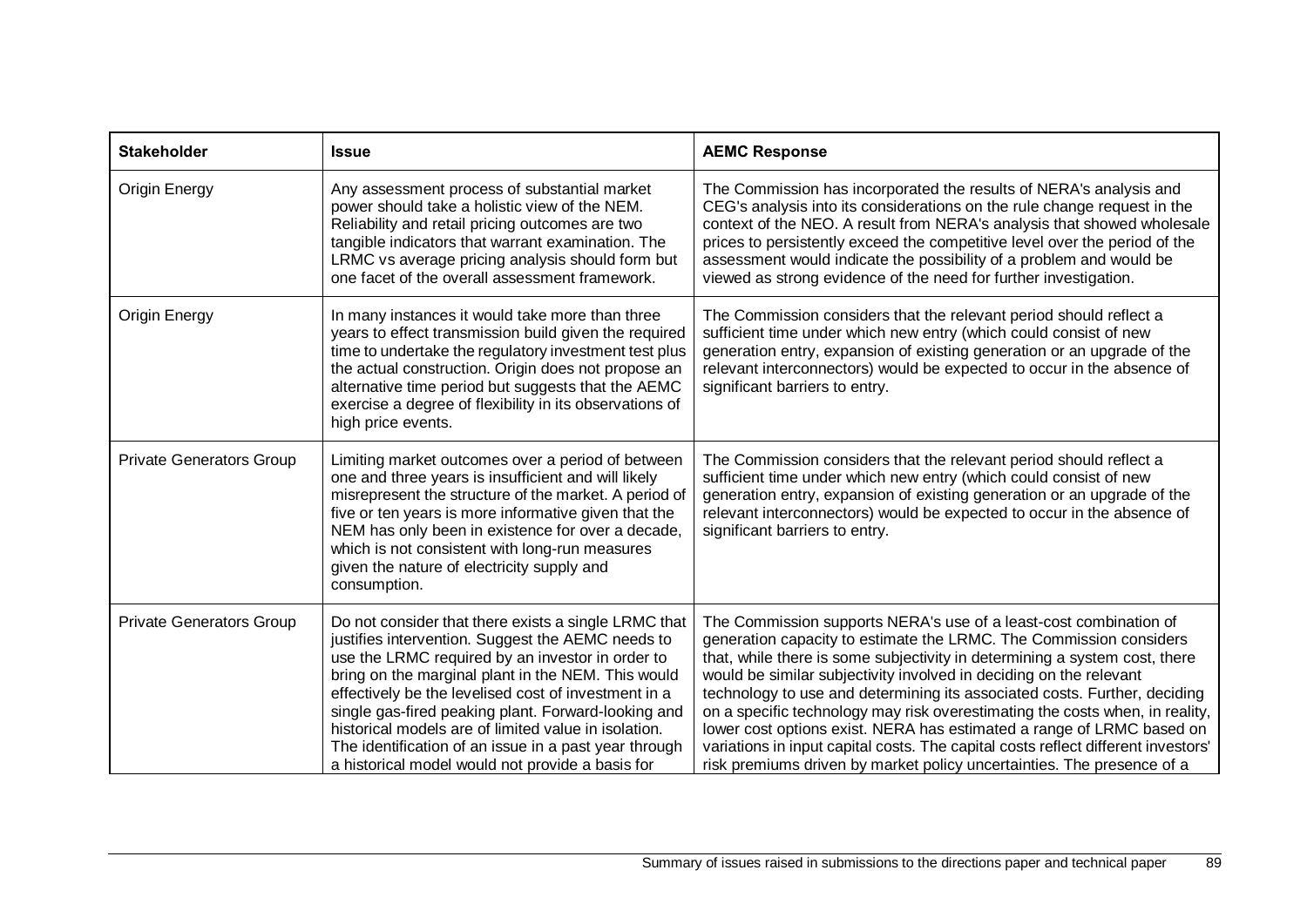| <b>Stakeholder</b> | <b>Issue</b>                                                                                                                                                                                                                                                                                                                                                                                                                                                                                                                                                                                                        | <b>AEMC Response</b>                                                                                                                                                                                                                                                                                                           |
|--------------------|---------------------------------------------------------------------------------------------------------------------------------------------------------------------------------------------------------------------------------------------------------------------------------------------------------------------------------------------------------------------------------------------------------------------------------------------------------------------------------------------------------------------------------------------------------------------------------------------------------------------|--------------------------------------------------------------------------------------------------------------------------------------------------------------------------------------------------------------------------------------------------------------------------------------------------------------------------------|
|                    | regulatory intervention and may just indicate that<br>outcomes vary over time as expected.                                                                                                                                                                                                                                                                                                                                                                                                                                                                                                                          | range of LRMC estimates removes the potential for binary outcomes and<br>give more weight to those prices that deviate from the range, i.e. prices that<br>are below the bottom of the range and prices that are above the top of the<br>range.                                                                                |
| <b>SACOSS</b>      | Assessment of LRMC against wholesale price<br>outcomes is likely to result in a relatively large<br>window into which both acceptable and<br>unacceptable behaviour may fall.                                                                                                                                                                                                                                                                                                                                                                                                                                       | The Commission considers that NERA's development of a range of LRMC<br>estimates provides more weight to prices that deviate from the range, i.e.<br>prices that are below the bottom of the range or prices that are above the<br>top of the range carry more significance.                                                   |
| <b>SACOSS</b>      | Sees the approach outlined in the directions paper<br>as attempting to define a term (substantial market<br>power) and then test for evidence of its existence<br>rather than focusing on the underlying conditions<br>that favour the exercise of market power including<br>South Australia's high peak demand and limited<br>interconnection. An inability to prove the existence<br>of substantial market power does not refute that<br>there are underlying conditions in SA that assist in<br>the exercise of market power.                                                                                    | The Commission engaged Competition Economists Group to undertake an<br>assessment of conditions that restrict competition and create barriers to<br>entry.                                                                                                                                                                     |
| TRUenergy          | In assessing the length of time, consideration needs<br>to be given to more than the time required to<br>physically build an asset. For transmission, the<br>potential need to upgrade or invest is identified,<br>followed by internal development of options, and<br>ultimately to a successful RIT-T outcome. For<br>generation there is a considerable lead time<br>required to identify sites, procure land options, and<br>obtain planning permission before a final investment<br>decision can be made.<br>Timeframe should also be considered as a function<br>of demand with the economic cycle leading to | The Commission considers that the relevant period should reflect a<br>sufficient time under which new entry (which could consist of new<br>generation entry, expansion of existing generation or an upgrade of the<br>relevant interconnectors) would be expected to occur in the absence of<br>significant barriers to entry. |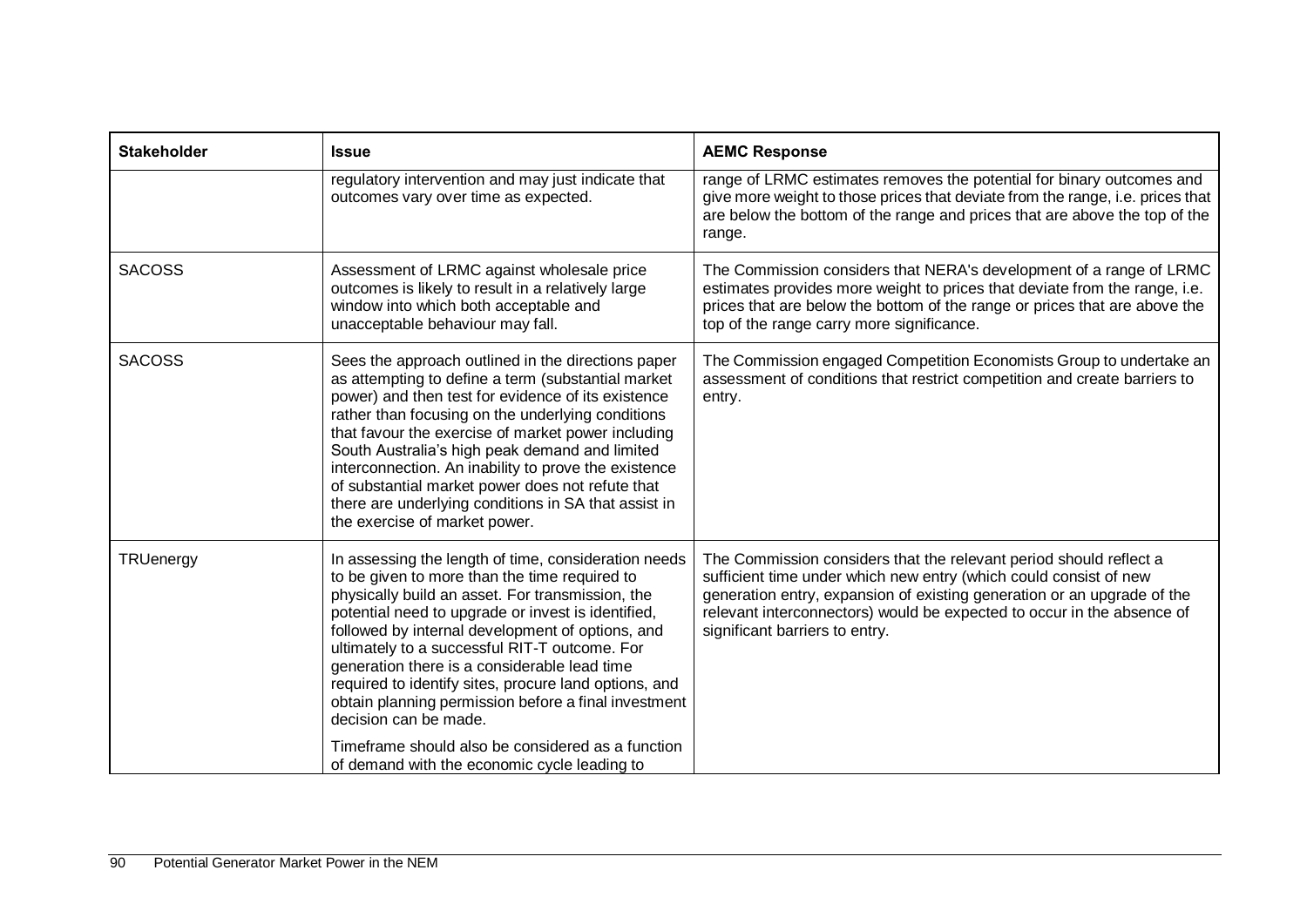| <b>Stakeholder</b>                                   | <b>Issue</b>                                                                                                                                                                                                                                                                                                                                                                                                                                                                                                                                                                                                                                                                                                                                                                                                            | <b>AEMC Response</b>                                                                                                                                                                                                                                                                                                                                                                                                                                                                                                                                                                                                                                                                                                                                                        |
|------------------------------------------------------|-------------------------------------------------------------------------------------------------------------------------------------------------------------------------------------------------------------------------------------------------------------------------------------------------------------------------------------------------------------------------------------------------------------------------------------------------------------------------------------------------------------------------------------------------------------------------------------------------------------------------------------------------------------------------------------------------------------------------------------------------------------------------------------------------------------------------|-----------------------------------------------------------------------------------------------------------------------------------------------------------------------------------------------------------------------------------------------------------------------------------------------------------------------------------------------------------------------------------------------------------------------------------------------------------------------------------------------------------------------------------------------------------------------------------------------------------------------------------------------------------------------------------------------------------------------------------------------------------------------------|
|                                                      | market power ability likely to be more prevalent in<br>boom years. Recommend 5 years timeframe.                                                                                                                                                                                                                                                                                                                                                                                                                                                                                                                                                                                                                                                                                                                         |                                                                                                                                                                                                                                                                                                                                                                                                                                                                                                                                                                                                                                                                                                                                                                             |
| TRUenergy                                            | Calculation of LRMC needs to have full<br>consideration of the actual costs and risks faced by<br>organisations that actually invest in generation<br>assets. The costs need to consider more than the<br>"sum of the parts" from a physical build, but also<br>allow for an appropriate risk adjusted return that<br>reflects the needs of both debt providers and<br>shareholders, as well as account for the current<br>regulatory uncertainty prevalent in the current<br>investment environment. The difference between<br>LRMC approaches used by retail regulators and that<br>proposed by NERA needs to be reconciled.                                                                                                                                                                                          | NERA has estimated a range of LRMC based on variations in input capital<br>costs. The capital costs reflect different investors' risk premiums driven by<br>policy uncertainties. The presence of a range of LRMC estimates removes<br>the potential for binary outcomes and give more weight to those prices that<br>deviate from the range, i.e. prices that are below the bottom of the range<br>and prices that are above the top of the range. A further explanation of the<br>methodologies adopted by NERA is contained in their technical paper<br>available on the AEMC website.<br>The Commission has provided a comparison of NERA's approach to the<br>estimation of LRMC with those used by retail regulators in section 6.1.1 of<br>this draft determination. |
| Substantial market power and transient pricing power |                                                                                                                                                                                                                                                                                                                                                                                                                                                                                                                                                                                                                                                                                                                                                                                                                         |                                                                                                                                                                                                                                                                                                                                                                                                                                                                                                                                                                                                                                                                                                                                                                             |
| AER - Darryl Biggar                                  | Rather than linking the definition of market power to<br>a price, it should be linked to the underlying action -<br>the economic withdrawal of capacity. A generator<br>can be said to exercise market power when it<br>systematically submits an offer curve which departs<br>from its true, underlying, short-run marginal cost<br>curve in order to influence the wholesale spot price it<br>is paid and is therefore dispatched to a<br>price-quantity combination which does not fall on its<br>short-run marginal cost curve. Where a generator is<br>systematically exercising market power, and where<br>that market power is unlikely to be eroded within a<br>reasonable timeframe (i.e. due to barriers to entry),<br>some additional policy measures to mitigate that<br>market power should be considered. | The Commission considers that in an energy-only market where the<br>maximum price is regulated, such as the NEM, some generators are<br>unlikely to be able to recover their efficient fixed costs if they can never<br>offer their capacity above their SRMC curve, and that such an outcome<br>would be likely to result in detrimental effects on efficient investment. As a<br>result, the Commission proposes that a distinction should be drawn<br>between transient pricing power (such as occasional bidding above<br>SRMC) and substantial market power. This is discussed further in section<br>4.2 of this draft determination.                                                                                                                                  |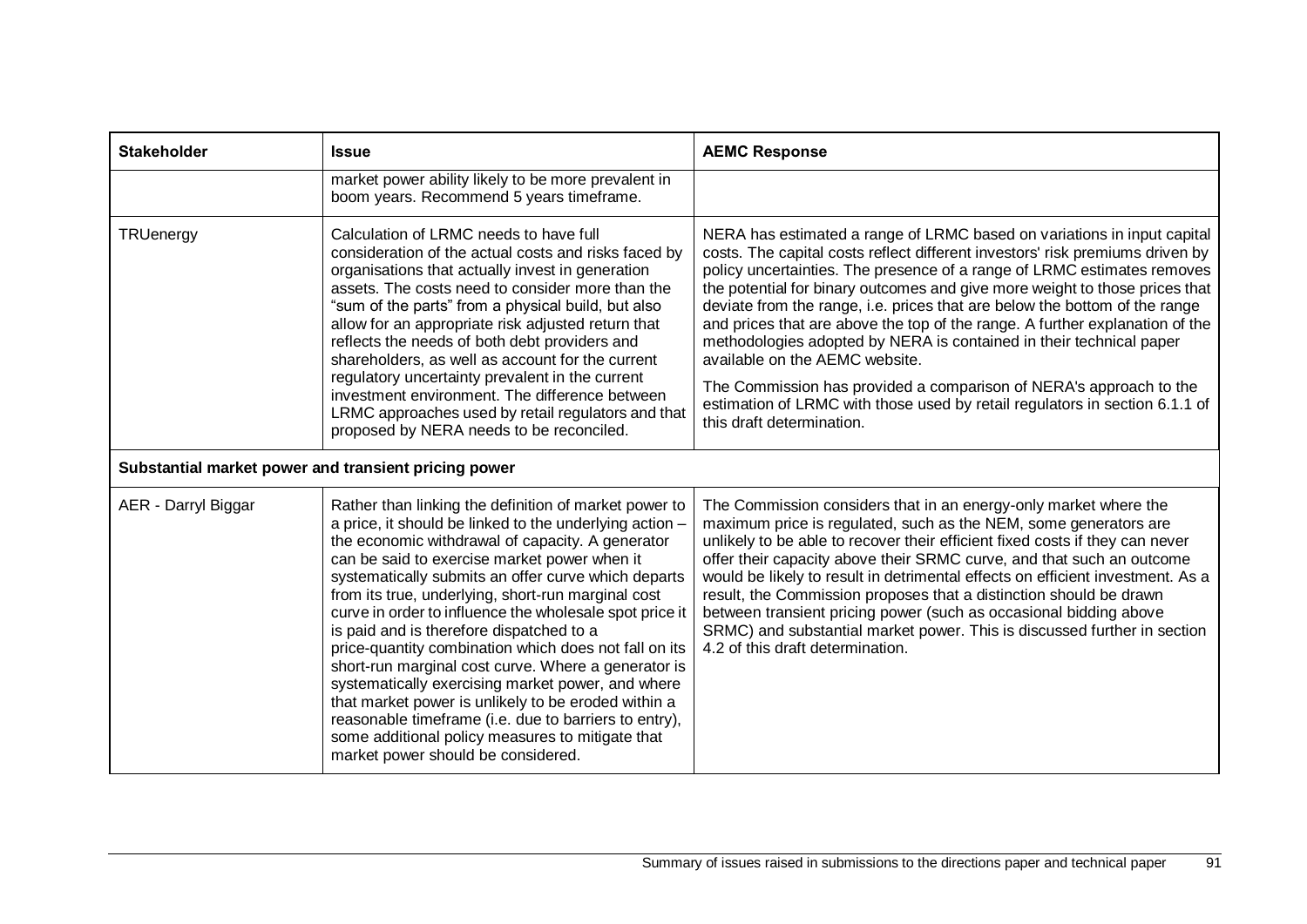| <b>Stakeholder</b>  | <b>Issue</b>                                                                                                                                                                                                                                                                                                                                                                                                                                                                                                                                                                                               | <b>AEMC Response</b>                                                                                                                                                                                                                                                                                                                                                                                                                                                                                                                                                                                                                                                                                                            |
|---------------------|------------------------------------------------------------------------------------------------------------------------------------------------------------------------------------------------------------------------------------------------------------------------------------------------------------------------------------------------------------------------------------------------------------------------------------------------------------------------------------------------------------------------------------------------------------------------------------------------------------|---------------------------------------------------------------------------------------------------------------------------------------------------------------------------------------------------------------------------------------------------------------------------------------------------------------------------------------------------------------------------------------------------------------------------------------------------------------------------------------------------------------------------------------------------------------------------------------------------------------------------------------------------------------------------------------------------------------------------------|
| AER - Darryl Biggar | The presence of negative prices in some intervals<br>does not require generators to bid above SRMC in<br>other trading intervals.                                                                                                                                                                                                                                                                                                                                                                                                                                                                          | The Commission agrees that the presence of negative prices in some<br>intervals does not prevent a generator from recovering their fixed costs at<br>other times.                                                                                                                                                                                                                                                                                                                                                                                                                                                                                                                                                               |
| AER - Darryl Biggar | There is no necessary connection between price<br>spikes and the presence of market power. Price<br>spikes would have no connection to market power<br>unless at the time of high prices, some generator<br>was producing less than it was physically able to<br>produce. Neither does the absence of high prices<br>imply the absence of market power. Generators may<br>exercise market power so as to have a substantial<br>impact on the annual average wholesale price, even<br>without prices ever reaching exceptional levels.                                                                      | The Commission has defined substantial market power in section 4.3 of<br>this draft determination. The Commission considers that regulatory<br>intervention may be justified if generators exercise transient pricing power<br>to such an extent and with sufficient frequency so as to increase the<br>wholesale price above LRMC for a sustained period.                                                                                                                                                                                                                                                                                                                                                                      |
| AER - Darryl Biggar | The directions paper refers to the MEU's draft rule<br>as a "price cap". However, the MEU's proposal<br>places no direct restrictions on wholesale prices. It<br>would be more appropriate to refer to the MEU<br>proposal as an "offer cap" - in that it places a limit on<br>the offer curves that certain generators can submit.                                                                                                                                                                                                                                                                        | The Commission agrees that the MEU's proposed rule places restrictions<br>on generator bids rather than directly on wholesale prices.                                                                                                                                                                                                                                                                                                                                                                                                                                                                                                                                                                                           |
| Alinta Energy       | Issue is not about whether economic withholding<br>from time to time may influence price outcomes but<br>rather whether such withholding illustrates systemic<br>inefficiency. For economic withholding to have<br>relevance within the existing debate, a generator's<br>ability to "game" could not arise if its response to an<br>exogenous shock (e.g. high temperature) did not<br>give rise to any counter bids or actions which muted<br>the impact of that gaming for the duration of the<br>shock. Further, over the longer term, sufficient<br>barriers to entry would need to exist to impede a | The Commission does not consider the exercise of transient pricing power<br>by an individual generator to be problematic unless that bidding results in<br>an increase in wholesale prices to such an extent or with sufficient<br>frequency so as to increase annual average wholesale prices above the<br>cost of new entry for a sustained period of time. The Commission considers<br>that substantial market power is only possible in the presence of significant<br>barriers to entry and, given the lack of firm evidence supporting the<br>existence of significant barriers to entry, there are insufficient grounds to<br>assume the likely future exercise of substantial market power by<br>generators in the NEM. |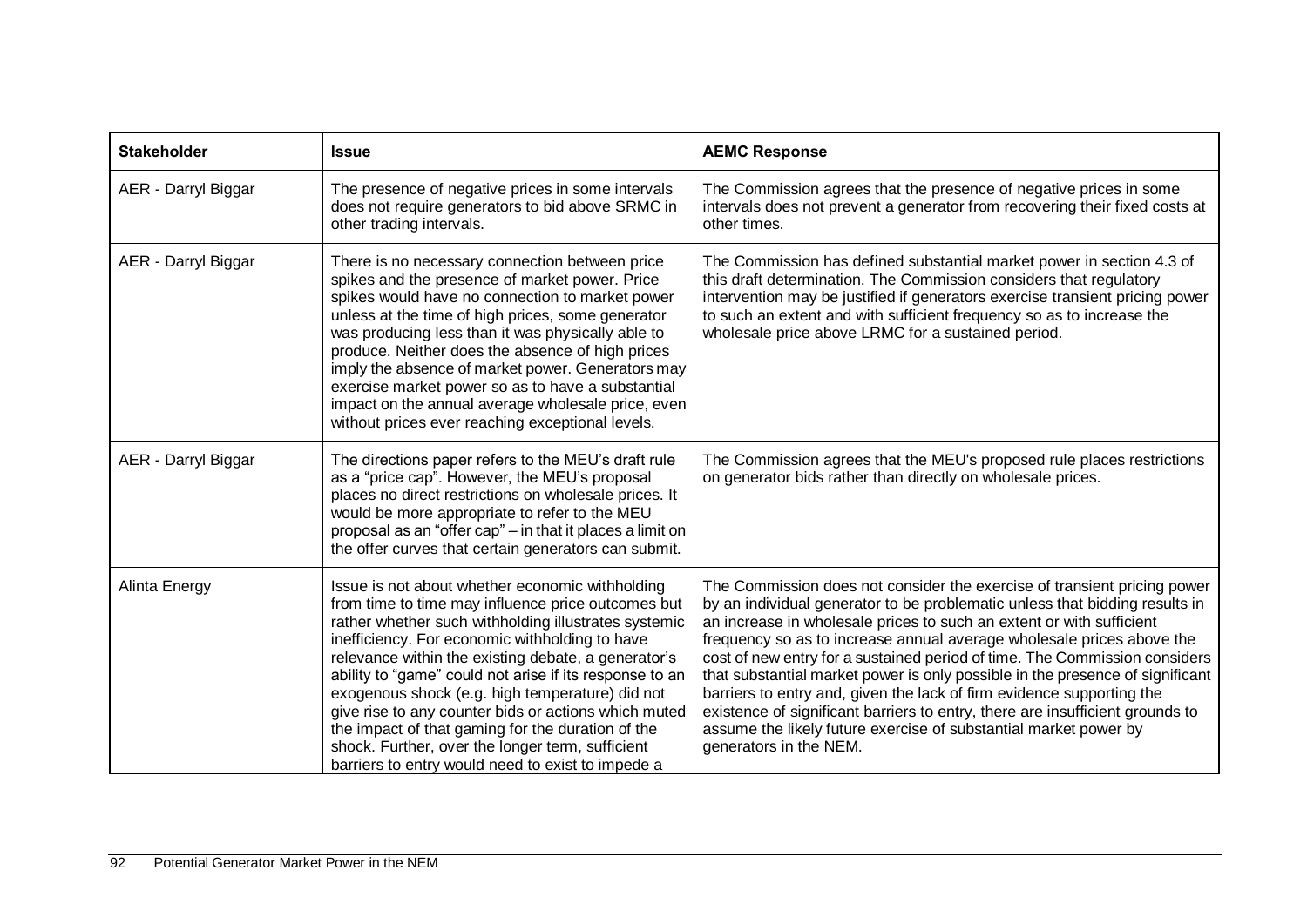| <b>Stakeholder</b> | <b>Issue</b>                                                                                                                                                                                                                                                                                                                                                                                                                       | <b>AEMC Response</b>                                                                                                                                                                                                                                                                                                                                                                                                                                                                                                                                                                                                                       |
|--------------------|------------------------------------------------------------------------------------------------------------------------------------------------------------------------------------------------------------------------------------------------------------------------------------------------------------------------------------------------------------------------------------------------------------------------------------|--------------------------------------------------------------------------------------------------------------------------------------------------------------------------------------------------------------------------------------------------------------------------------------------------------------------------------------------------------------------------------------------------------------------------------------------------------------------------------------------------------------------------------------------------------------------------------------------------------------------------------------------|
|                    | competitor entering the market to respond to<br>exogenous factors and price spikes which form a<br>valid market signal.                                                                                                                                                                                                                                                                                                            |                                                                                                                                                                                                                                                                                                                                                                                                                                                                                                                                                                                                                                            |
| Alinta Energy      | The MEU proposal represents a desire to alter the<br>dynamics of the market to minimise risk exposure<br>for a specific category of participants. The<br>introduction of a price cap would have the effect of<br>replicating cover for price risk without large<br>consumers needing to implement hedging<br>strategies or enter the retail market. The AEMC<br>should investigate the management of price risk by<br>major loads. | The Commission has provided a discussion of the impact of movements in<br>wholesale prices on large users in section 6.2 of this draft determination.                                                                                                                                                                                                                                                                                                                                                                                                                                                                                      |
| <b>ESAA</b>        | Occasional price spikes are an intentional part of an<br>energy-only market. They are essential to support<br>sufficient generation capacity at the extreme peaks<br>of demand and to enable more regularly dispatched<br>generators to earn sufficient revenue to cover their<br>fixed costs, which can be a significant proportion of<br>their total costs                                                                       | The Commission considers that in an energy-only market where the<br>maximum price is regulated, such as the NEM, some generators are<br>unlikely to be able to recover their efficient fixed costs if they can never<br>offer their capacity above their SRMC curve, and that such an outcome<br>would be likely to result in detrimental effects on efficient investment. As a<br>result, the Commission proposes that a distinction should be drawn<br>between transient pricing power (such as occasional bidding above<br>SRMC) and substantial market power. This is discussed further in section<br>4.2 of this draft determination. |
| <b>MEU</b>         | High prices are necessary to signal scarcity to the<br>market but economic withdrawal does not signal a<br>problem of scarcity. There is no need to artificially<br>signal scarcity (and hence reduce the efficiency of<br>the market) if no scarcity exists.                                                                                                                                                                      | The Commission agrees that bidding above SRMC has the potential to<br>result in some efficiency losses including out-of-merit-order dispatch.<br>However, the Commission considers that in an energy-only market such as<br>the NEM, some generators are unlikely to be able to recover their efficient<br>fixed costs if they could never offer their capacity above SRMC, and that<br>such an outcome would be likely to result in detrimental effects on efficient<br>investment.                                                                                                                                                       |
| <b>MEU</b>         | A generator economically withdrawing capacity<br>forces the market to be dispatched out of merit order                                                                                                                                                                                                                                                                                                                             | The Commission agrees that bidding above SRMC has the potential to<br>result in some efficiency losses including out-of-merit-order dispatch.                                                                                                                                                                                                                                                                                                                                                                                                                                                                                              |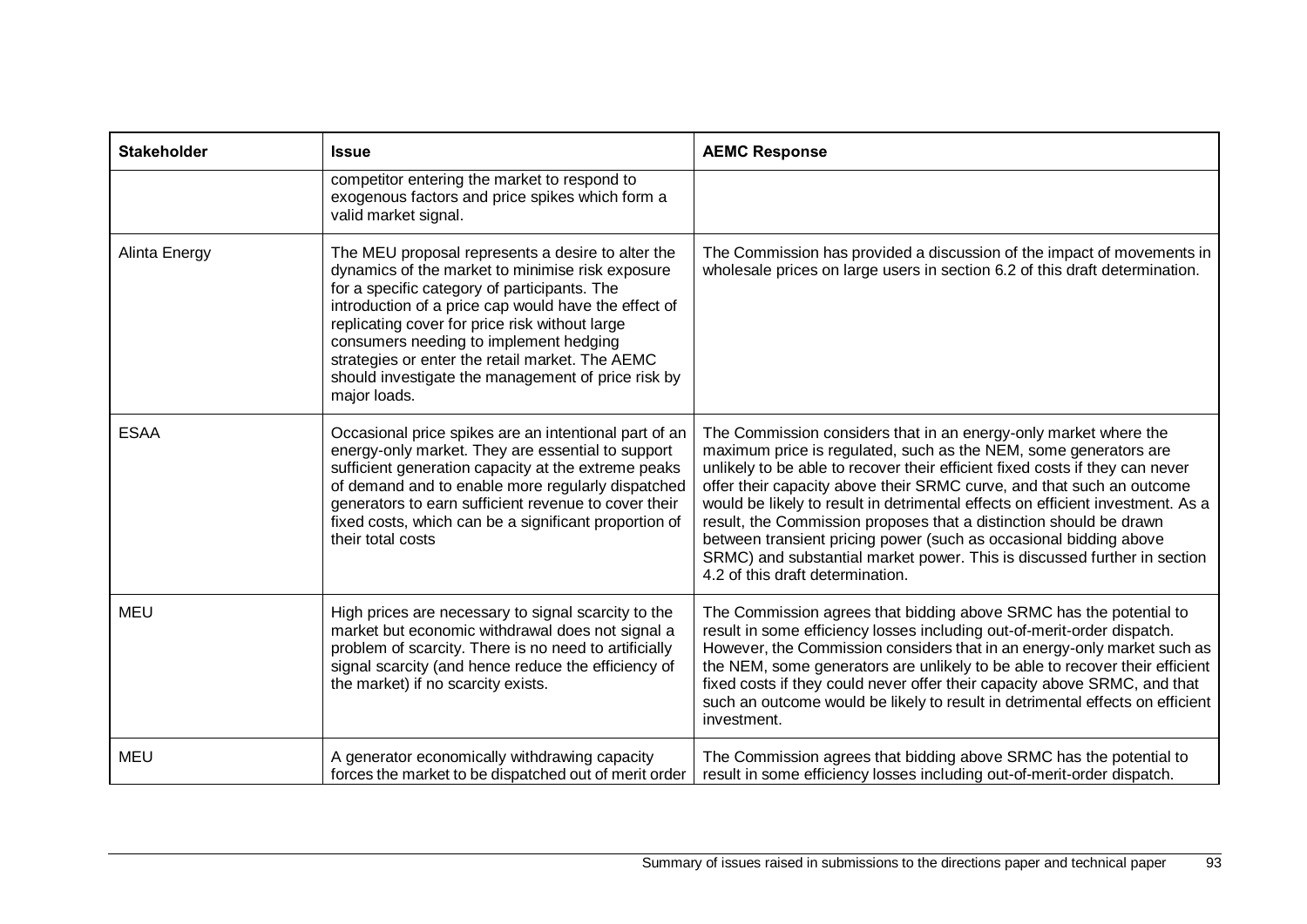| <b>Stakeholder</b> | <b>Issue</b>                                                                                                                                                                                                                                                                                                                                                                                                                                                                                                                                                                                                                                                                                 | <b>AEMC Response</b>                                                                                                                                                                                                                                                                                                                                                                                                                                                                  |
|--------------------|----------------------------------------------------------------------------------------------------------------------------------------------------------------------------------------------------------------------------------------------------------------------------------------------------------------------------------------------------------------------------------------------------------------------------------------------------------------------------------------------------------------------------------------------------------------------------------------------------------------------------------------------------------------------------------------------|---------------------------------------------------------------------------------------------------------------------------------------------------------------------------------------------------------------------------------------------------------------------------------------------------------------------------------------------------------------------------------------------------------------------------------------------------------------------------------------|
|                    | and therefore the dispatch is not efficient. Costs are<br>recovered by generators seeking higher prices from<br>retailers, who in turn seek higher prices from<br>consumers in both regulated and unregulated retail<br>markets.                                                                                                                                                                                                                                                                                                                                                                                                                                                             | However, the Commission considers that in an energy-only market such as<br>the NEM, some generators are unlikely to be able to recover their efficient<br>fixed costs if they could never offer their capacity above SRMC, and that<br>such an outcome would be likely to result in detrimental effects on efficient<br>investment. A discussion of the impact of substantial market power on<br>retail consumers is provided in sections 6.1 and 6.2 of this draft<br>determination. |
| <b>MEU</b>         | The AEMC approach to assessing "significant<br>market power" does not address the longer term<br>temporal impacts of the significant increase in retail<br>contract market prices subsequent to the exercise of<br>market power.                                                                                                                                                                                                                                                                                                                                                                                                                                                             | The Commission has based its determination on the an assessment of the<br>existence of the problem that the MEU's proposed rule seeks to address -<br>the exercise of generator market power in the wholesale market. A<br>discussion of the impact of substantial market power on retail consumers is<br>provided in sections 6.1 and 6.2 of this draft determination.                                                                                                               |
| <b>MEU</b>         | MEU proposal does not directly cap the spot market<br>price. The MEU proposal does not constrain the<br>pricing of any generator that is not a dominant<br>generator.                                                                                                                                                                                                                                                                                                                                                                                                                                                                                                                        | The Commission agrees that the MEU's proposed rule places restrictions<br>on generator bids rather than directly on wholesale prices.                                                                                                                                                                                                                                                                                                                                                 |
| NGF - SFS          | It is not the case that prices spikes based on high<br>generator bids necessarily imply that such bids<br>exceed SRMC. Most generators have continuous<br>marginal cost curves, including an emergency<br>operating range above nominal maximum output<br>level where marginal costs increase dramatically.<br>Determining SRMC is therefore far more complex<br>than simpler and more conventional measures of<br>marginal costs such as average fuel costs and<br>variable operation and maintenance costs would<br>suggest. This is particularly the case when a facility<br>is operating at or near its full output and may have to<br>take costly measures to increase output slightly. | The Commission's definition of substantial market power is outlined in<br>section 4.3 of this draft determination. The definition reflects the ability of a<br>generator to sustainably increase annual average prices to a level that<br>exceeds LRMC rather than SRMC.                                                                                                                                                                                                              |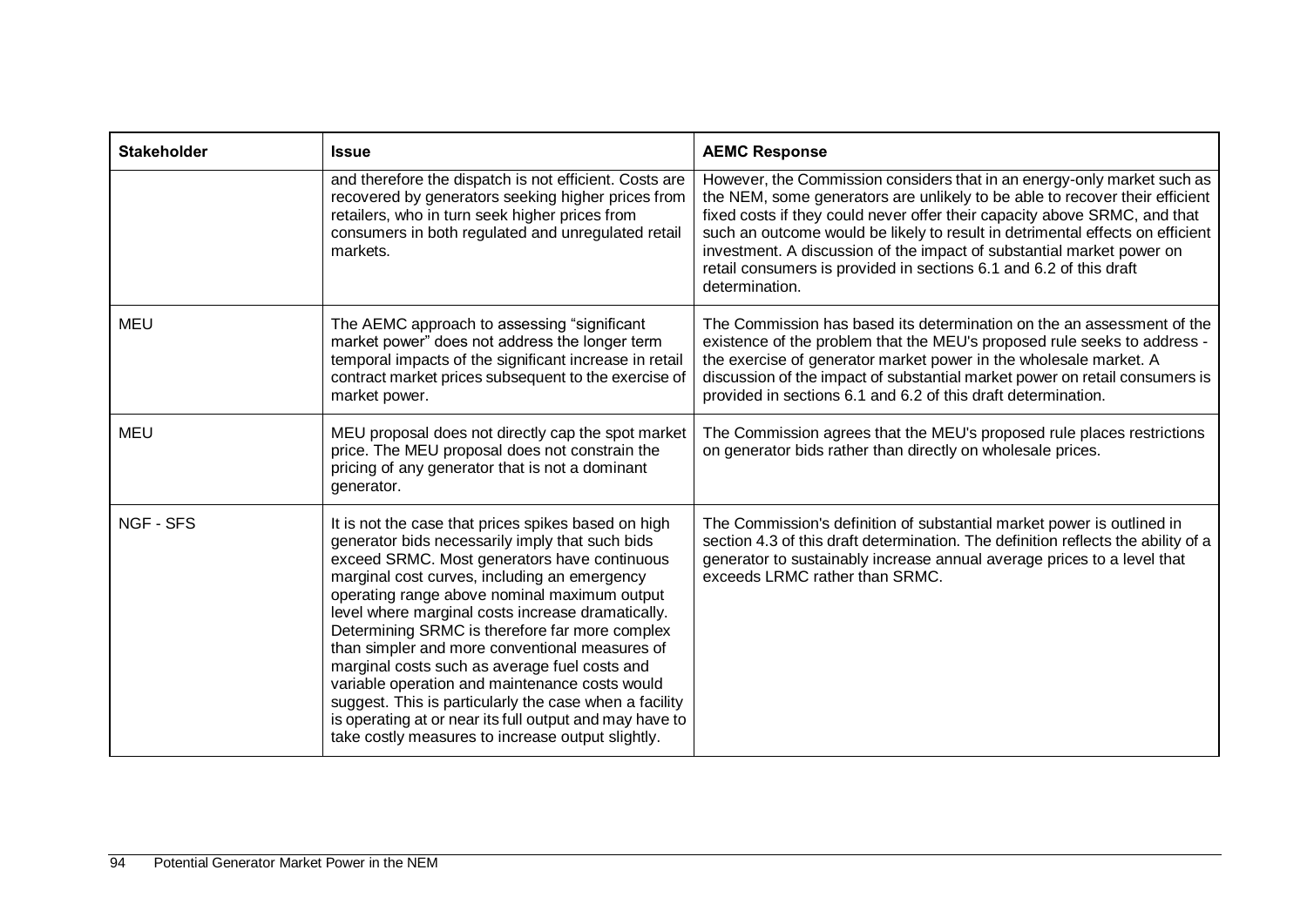| <b>Stakeholder</b>                      | <b>Issue</b>                                                                                                                                                                                                                                                                                                                                                                                                                                                                                                                        | <b>AEMC Response</b>                                                                                                                                                                                                                                                                                                                                                                 |
|-----------------------------------------|-------------------------------------------------------------------------------------------------------------------------------------------------------------------------------------------------------------------------------------------------------------------------------------------------------------------------------------------------------------------------------------------------------------------------------------------------------------------------------------------------------------------------------------|--------------------------------------------------------------------------------------------------------------------------------------------------------------------------------------------------------------------------------------------------------------------------------------------------------------------------------------------------------------------------------------|
| NGF - SFS                               | There are other factors that should be reflected in<br>prices beyond SRMC such as the implicit costs of<br>demand interruptions, low operating reserves,<br>temporary over-loading of elements of the<br>transmission network or voltage drops, or risky<br>system operations more generally. The fact that<br>SRMC are both very difficult to determine in practice<br>and that the determination of market clearing prices<br>does not generally account for scarcity increases<br>the risks associated with market intervention. | The Commission does not consider that pricing above SRMC is a basis for<br>regulatory intervention unless that pricing occurs to a sufficient extent or<br>with sufficient frequency to sustain annual average prices above LRMC.                                                                                                                                                    |
| <b>Private Generators Group</b>         | The MEU proposal is a risk management tool, rather<br>than a proposal to address market power. The<br>AEMC should give consideration to the role played<br>by the risk management decisions made by the<br>proponent's affected members.                                                                                                                                                                                                                                                                                            | The Commission has provided a discussion of the impact of movements in<br>wholesale prices on large users in section 6.2 of this draft determination.                                                                                                                                                                                                                                |
| Cost/benefit of regulatory intervention |                                                                                                                                                                                                                                                                                                                                                                                                                                                                                                                                     |                                                                                                                                                                                                                                                                                                                                                                                      |
| AER - Darryl Biggar                     | If the level of the MPC is a material constraint on the<br>ability of generators to recover their fixed costs, then<br>consideration should be given to increasing the<br>MPC at the same time as mechanisms are put in<br>place to mitigate any market power. In the absence<br>of mechanisms to control market power, raising the<br>MPC alone might allow generators to exercise<br>higher levels of market power.                                                                                                               | The Commission considers that, while an increase to the MPC would allow<br>for a greater recovery of costs for generators at times of supply shortage,<br>there may be considerable implications for the financial exposure of market<br>participants at these times. The implications of the level of the MPC are<br>discussed in sections 4.2 and 8.3 of this draft determination. |
| <b>AFMA</b>                             | Commission should not have decided to proceed<br>with rule change assessment and should be<br>dismissed without further investigation. The<br>contemplation of the rule change adds to uncertainty<br>in the market and threatens the reputation of the                                                                                                                                                                                                                                                                             | The Commission recognises that the implementation of the MEU's<br>proposed rule is likely to have a significant impact on some market<br>participants and investment incentives, and that the mere existence of the<br>proposal may have an impact on some market participants. However,<br>because of the significant potential effects of the proposal, the Commission             |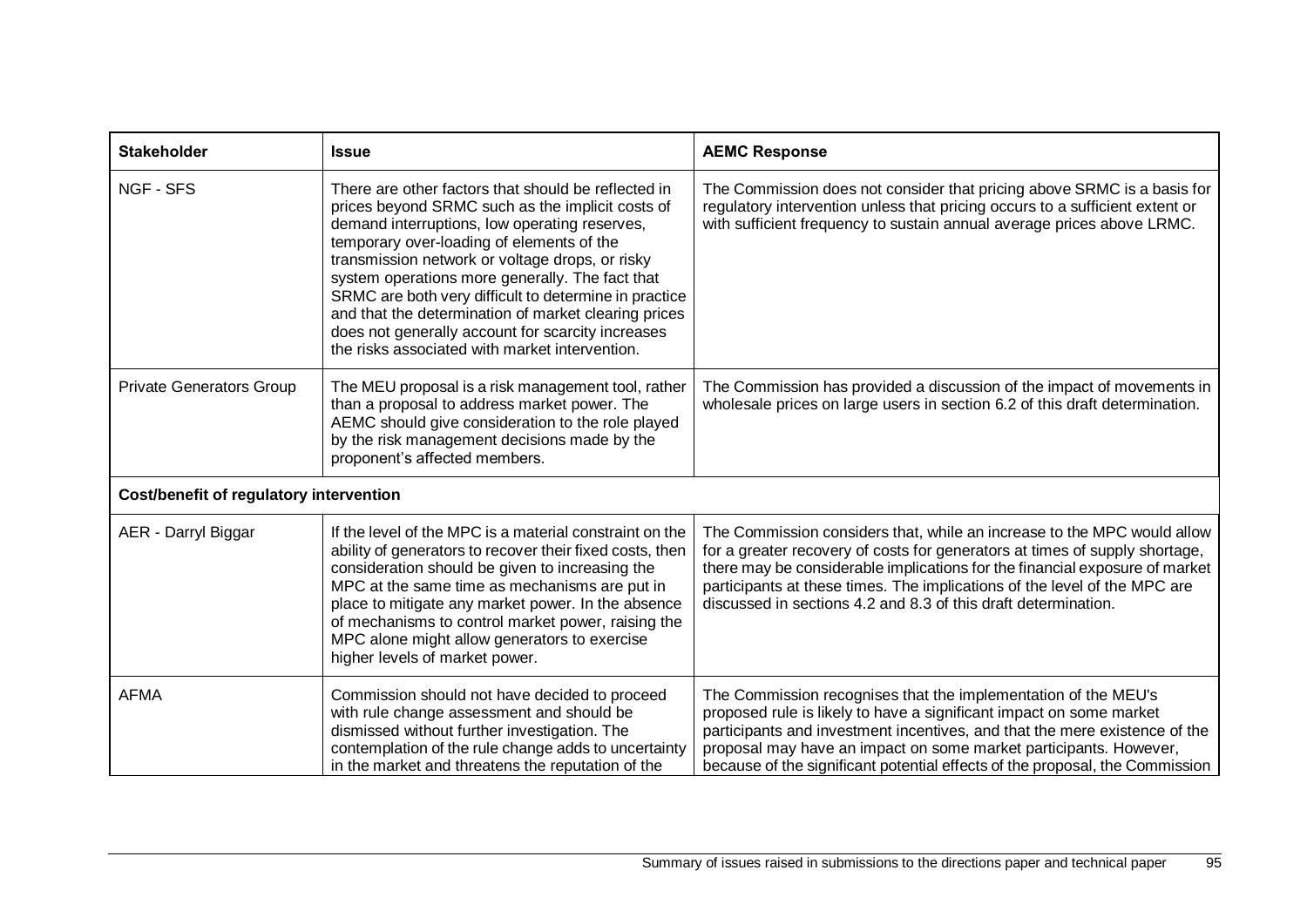| <b>Stakeholder</b> | <b>Issue</b>                                                                                                                                                                                                                                                                                                                                                                                                                                                                                                                                                                                 | <b>AEMC Response</b>                                                                                                                                                                                                                                                                                                                                                                                                                                                                                                                                                            |
|--------------------|----------------------------------------------------------------------------------------------------------------------------------------------------------------------------------------------------------------------------------------------------------------------------------------------------------------------------------------------------------------------------------------------------------------------------------------------------------------------------------------------------------------------------------------------------------------------------------------------|---------------------------------------------------------------------------------------------------------------------------------------------------------------------------------------------------------------------------------------------------------------------------------------------------------------------------------------------------------------------------------------------------------------------------------------------------------------------------------------------------------------------------------------------------------------------------------|
|                    | market and the continued timely investment in<br>infrastructure.                                                                                                                                                                                                                                                                                                                                                                                                                                                                                                                             | considers that it is appropriate to undertake a thorough consideration of the<br>proposal before making a decision.                                                                                                                                                                                                                                                                                                                                                                                                                                                             |
| Alinta Energy      | Any assessment of the proposed rule needs to<br>consider:<br>the impact on market mechanism efficiency as<br>resources are efficiently allocated in the spot<br>market through transparent price discovery;<br>the impact on outcome efficiency, which<br>concerns societal welfare maximisation and the<br>impact on the broader market as the primary<br>driver of investor decision making.<br>AEMC rule making does not universally cover the<br>broader market even though any proposed rule<br>regulating the operation of the NEM would impact it<br>generally and possibly directly. | In making this draft rule determination the Commission has considered the<br>extent to which the MEU's proposed rule would achieve the national<br>electricity objective. The Commission considers that any rule that seeks to<br>constrain or limit the bidding of generators, in the manner proposed by the<br>MEU, or a similar manner, is likely to diminish incentives in the current<br>investment environment, thereby reducing the long-term reliability of<br>supply to consumers.                                                                                     |
| Alinta Energy      | A backward looking analysis that indicates a<br>perceived issue in a past year does not provide a<br>basis for intervention and is likely to indicate that<br>outcomes vary over time as expected in a dynamic<br>market.<br>A forward looking analysis is inherently subjective<br>and is limited by assumptions. The analysis may be<br>informative but should not be used as the basis for<br>intervention.                                                                                                                                                                               | The Commission considers that substantial market power can be<br>demonstrated by a combination of evidence of past prices and behaviour,<br>expected future prices, and an assessment of the extent and effect of<br>barriers to entry. In consideration of the lack of evidence supporting the<br>existence of substantial generator market power, and the lack of firm<br>evidence supporting the existence of significant barriers to entry, there are<br>insufficient grounds to assume the likely future exercise of substantial<br>market power by generators in the NEM. |
| Alinta Energy      | Does not support the LRMC approach as the basis<br>for intervention. Electricity markets must be allowed<br>to develop over time without distortion and<br>intervention. The evidential bar for reform must be                                                                                                                                                                                                                                                                                                                                                                               | The Commission has incorporated the results of NERA's analysis and<br>CEG's analysis into its considerations on the rule change request in the<br>context of the NEO. A result from NERA's analysis that showed wholesale<br>prices to persistently exceed the competitive level over the period of the<br>assessment would indicate the possibility of a problem and would be                                                                                                                                                                                                  |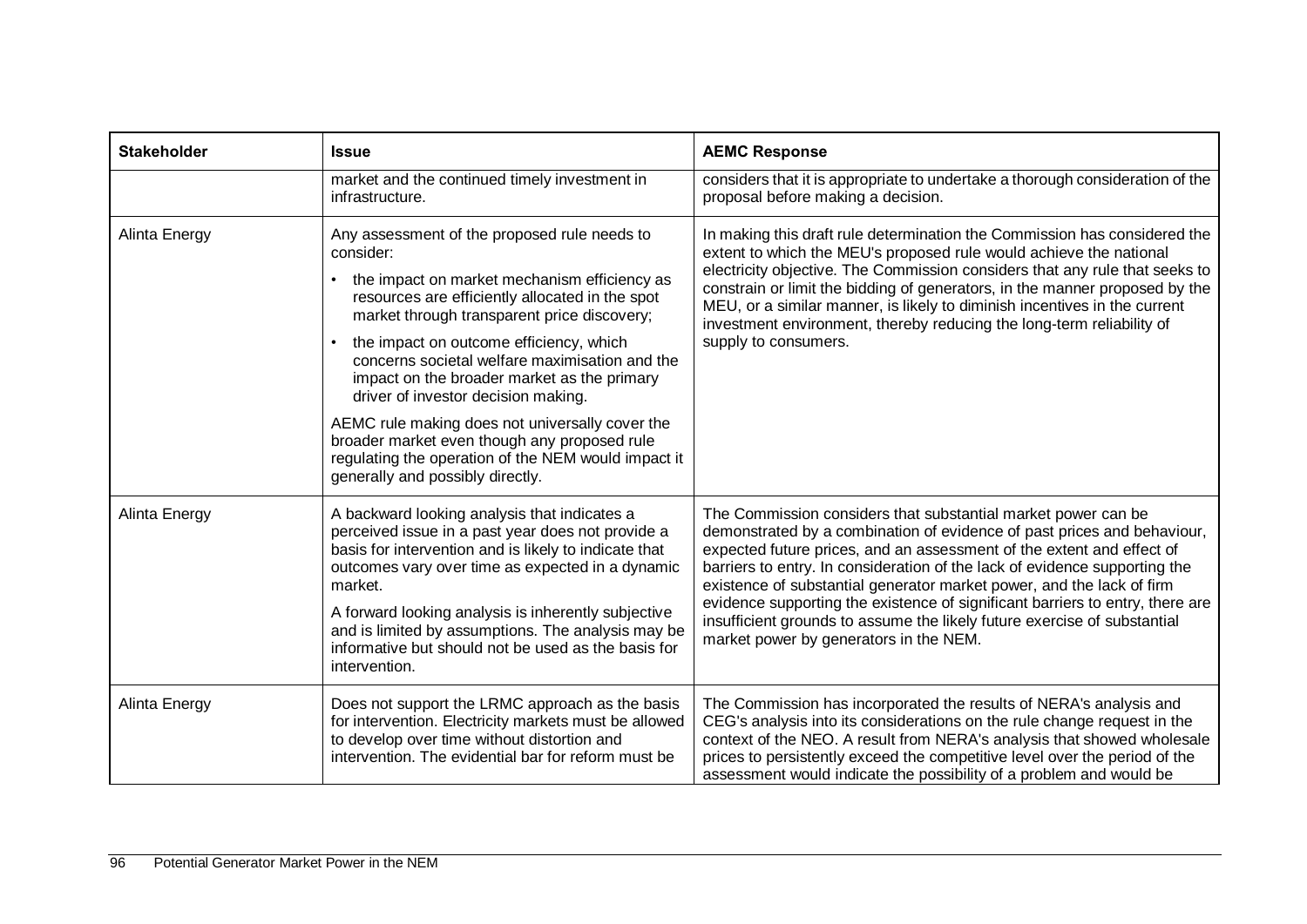| <b>Stakeholder</b> | <b>Issue</b>                                                                                                                                                                                                                                                                                                                                                                                           | <b>AEMC Response</b>                                                                                                                                                                                                                                                                                                                                                                                                                                                                            |
|--------------------|--------------------------------------------------------------------------------------------------------------------------------------------------------------------------------------------------------------------------------------------------------------------------------------------------------------------------------------------------------------------------------------------------------|-------------------------------------------------------------------------------------------------------------------------------------------------------------------------------------------------------------------------------------------------------------------------------------------------------------------------------------------------------------------------------------------------------------------------------------------------------------------------------------------------|
|                    | set appropriately high.                                                                                                                                                                                                                                                                                                                                                                                | viewed as strong evidence of the need for further investigation.                                                                                                                                                                                                                                                                                                                                                                                                                                |
| <b>ESAA</b>        | At a time when the market faces unprecedented<br>levels of uncertainty from carbon policy and other<br>influences, this rule change is an additional<br>unhelpful factor clouding the outlook for the<br>generation sector. The market would benefit from a<br>quick resolution to the process.                                                                                                        | The Commission recognises that the implementation of the MEU's<br>proposed rule is likely to have a significant impact on some market<br>participants and investment incentives, and that the mere existence of the<br>proposal may have an impact on some market participants. However,<br>because of the significant potential effects of the proposal, the Commission<br>considers that it is appropriate to undertake a thorough consideration of the<br>proposal before making a decision. |
| <b>ESAA</b>        | . A meaningful application of the proposed test<br>would require a forward looking assessment of<br>electricity prices. For these forecasts, results from<br>modelling are notoriously contestable and would be<br>a contentious basis for regulatory intervention.                                                                                                                                    | The Commission has used the results from NERA's analysis to assist in the<br>determination of whether substantial market power has existed in the NEM<br>in the past. The results from NERA's analysis have been considered in light<br>of evidence regarding the existence of barriers to entry from CEG's<br>analysis to determine the potential for the exercise of substantial market<br>power in the future.                                                                               |
| <b>ESAA</b>        | All factors influencing wholesale electricity prices<br>must be stripped out to isolate the price effects of<br>the conduct of a particular generator. By implication,<br>the conduct of all other generators must also be<br>discounted. Isolating the effect of a single<br>generator's conduct is difficult to do for historical<br>prices and would be even more difficult to do<br>prospectively. | The Commission does not consider that there is a need to examine the<br>actions of individual generators to identify whether there is evidence of a<br>problem that warrants further investigation. The Commission agrees that<br>exogenous factors influencing wholesale electricity prices should be taken<br>into consideration.                                                                                                                                                             |
| <b>AFMA</b>        | The term "or is likely to be able to" is concerning as<br>past conduct cannot conclusively imply an ongoing<br>problem which requires intervention. A major<br>structural change to the NEM should not be made<br>based on predictions of future developments and<br>their implications for the market.                                                                                                | The Commission considers that the term "or is likely to be able to" is<br>relevant to the definition of substantial market power. The Commission<br>considers that substantial market power can be demonstrated by a<br>combination of evidence of past prices and behaviour, expected future<br>prices, and an assessment of the extent and effect of barriers to entry. In<br>consideration of the lack of evidence supporting the existence of                                               |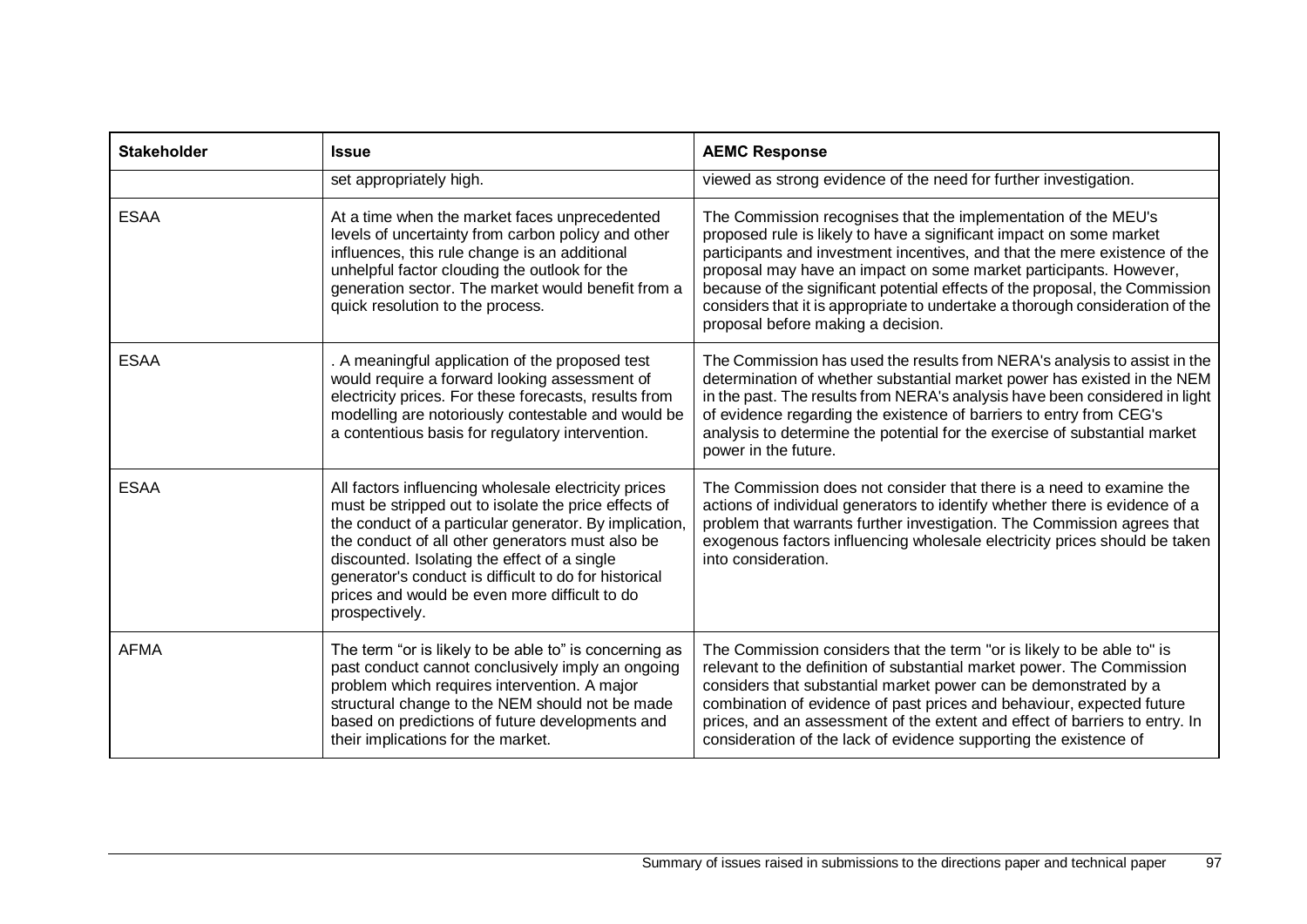| <b>Stakeholder</b>              | <b>Issue</b>                                                                                                                                                                                                                                                                                                                                                                                                                                                                                                                        | <b>AEMC Response</b>                                                                                                                                                                                                                                                                                                                                                                                                                                                                                                                       |
|---------------------------------|-------------------------------------------------------------------------------------------------------------------------------------------------------------------------------------------------------------------------------------------------------------------------------------------------------------------------------------------------------------------------------------------------------------------------------------------------------------------------------------------------------------------------------------|--------------------------------------------------------------------------------------------------------------------------------------------------------------------------------------------------------------------------------------------------------------------------------------------------------------------------------------------------------------------------------------------------------------------------------------------------------------------------------------------------------------------------------------------|
| <b>Private Generators Group</b> | The definition of "able or likely to be able" would<br>require significant foresight on the part of the<br>assessor in order to be of any substantive value. It is<br>also concerning in that it hints at pre-emptive<br>intervention in the absence of actual evidence of the<br>misuse of market power.                                                                                                                                                                                                                           | substantial generator market power, and the lack of firm evidence<br>supporting the existence of significant barriers to entry, there are<br>insufficient grounds to assume the likely future exercise of substantial<br>market power by generators in the NEM.                                                                                                                                                                                                                                                                            |
| <b>LYMMCo</b>                   | Considers that the term "or is likely to be able to"<br>should be removed from the definition of substantial<br>market power. The inclusion of this language is<br>nebulous and would require subjective decision<br>making on the part of the regulator. Substantial<br>market power should be based solely on evidence of<br>it being exercised.                                                                                                                                                                                  |                                                                                                                                                                                                                                                                                                                                                                                                                                                                                                                                            |
| <b>MEU</b>                      | If occasional price spikes are permitted in one<br>region because there is the ability to exercise<br>market power frequently and persistently due to a<br>structural problem, then why is this acceptable<br>when, in another region where there is no such<br>structural problem, the ability to exercise market<br>power is limited. This implies that the AEMC accepts<br>that less competition in one region compared to<br>another, is acceptable, despite the principle that<br>competition underpins the NEM market design. | The Commission's draft determination is based, amongst other<br>considerations, on NERA's assessment of the existence of substantial<br>market power in each region of the NEM. The Commission does not submit<br>that it has accepted a greater ability to exercise market power in one region<br>compared to another.                                                                                                                                                                                                                    |
| NGF - SFS                       | It is unclear how the Commission intends to apply<br>the average price versus LRMC market power<br>definition. The likelihood that a generator has<br>market power as a rationale for intervention, even if<br>the generator has not taken any actions to that effect<br>in the past, represents a departure from<br>well-established legal precedent. If the market                                                                                                                                                                | The Commission does not consider that a generator only has substantial<br>market power if there is evidence of several years of above-LRMC pricing<br>in the recent past. The Commission's definition requires that a generator<br>has an 'ability' to sustain prices at that level. That ability can be<br>demonstrated by a combination of evidence of past prices and behaviour,<br>expected future prices, and an assessment of the extent and effect of<br>barriers to entry. In consideration of the lack of evidence supporting the |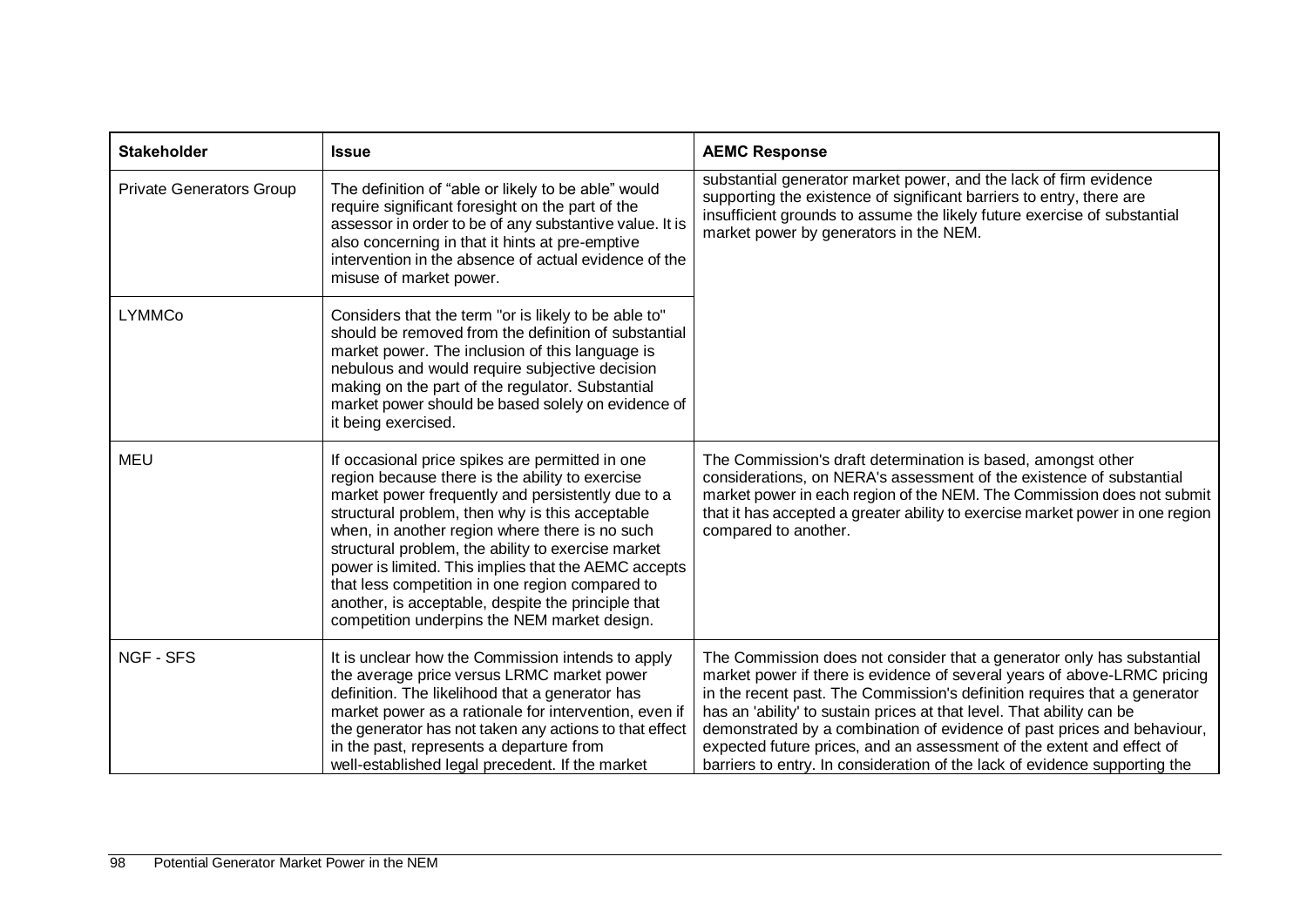| <b>Stakeholder</b>                     | <b>Issue</b>                                                                                                                                                                                                                                                                                                                                                                                                                                                                          | <b>AEMC Response</b>                                                                                                                                                                                                                                                                                                                                                                                                                                                                                                                                                            |
|----------------------------------------|---------------------------------------------------------------------------------------------------------------------------------------------------------------------------------------------------------------------------------------------------------------------------------------------------------------------------------------------------------------------------------------------------------------------------------------------------------------------------------------|---------------------------------------------------------------------------------------------------------------------------------------------------------------------------------------------------------------------------------------------------------------------------------------------------------------------------------------------------------------------------------------------------------------------------------------------------------------------------------------------------------------------------------------------------------------------------------|
|                                        | power definition is interpreted in this way, it defines<br>far broader circumstances as to when regulatory<br>intervention is merited than is the case in other<br>markets. Second, if there is a mere likelihood or if<br>there is some evidence of past price manipulation<br>and an expectation that this may continue, the<br>definition then raises questions as to the substance<br>of the one to three year time horizon, given that any<br>intervention would be prospective. | existence of substantial generator market power, and the lack of firm<br>evidence supporting the existence of significant barriers to entry, there are<br>insufficient grounds to assume the likely future exercise of substantial<br>market power by generators in the NEM.                                                                                                                                                                                                                                                                                                    |
| Origin Energy                          | Forward looking analysis to determine the likely<br>exercise of substantial market power is likely to be<br>limited due to the myriad of assumptions that would<br>need to be taken into account in modelling future<br>spot prices. The justification of regulatory<br>intervention on the basis of forward looking analysis<br>would therefore not be prudent. Backward looking<br>analysis should be given a greater weighting than<br>forward looking analysis.                   | The Commission considers that substantial market power can be<br>demonstrated by a combination of evidence of past prices and behaviour,<br>expected future prices, and an assessment of the extent and effect of<br>barriers to entry. In consideration of the lack of evidence supporting the<br>existence of substantial generator market power, and the lack of firm<br>evidence supporting the existence of significant barriers to entry, there are<br>insufficient grounds to assume the likely future exercise of substantial<br>market power by generators in the NEM. |
| Origin Energy                          | Any perceived gains from market power mitigation<br>mechanisms would be outweighed by the<br>associated adverse impacts on investment and<br>ultimately reliability.                                                                                                                                                                                                                                                                                                                  | The Commission agrees and considers that in light of the lack of evidence<br>supporting the existence of substantial market power in the NEM, any rule<br>that seeks to constrain or limit the bidding of generators, in the manner<br>proposed by the MEU, or a similar manner, is likely to diminish incentives in<br>the current investment environment, thereby reducing the long-term<br>reliability of supply to consumers.                                                                                                                                               |
| <b>Relevant market dimension</b>       |                                                                                                                                                                                                                                                                                                                                                                                                                                                                                       |                                                                                                                                                                                                                                                                                                                                                                                                                                                                                                                                                                                 |
| <b>International Power GDF</b><br>Suez | The NEM is, by intention, a single market. One of<br>the roles of the NER is to ensure that this is<br>maintained. A finding that a region needed to be<br>treated separately in an investigation of potential<br>market power would be prima facie evidence of                                                                                                                                                                                                                       | Given the results of NERA's comparison of LRMC with annual average<br>wholesale prices, it has not been necessary for the Commission to reach a<br>firm conclusion on the appropriate market definition as part of the analysis<br>to inform this draft determination.                                                                                                                                                                                                                                                                                                          |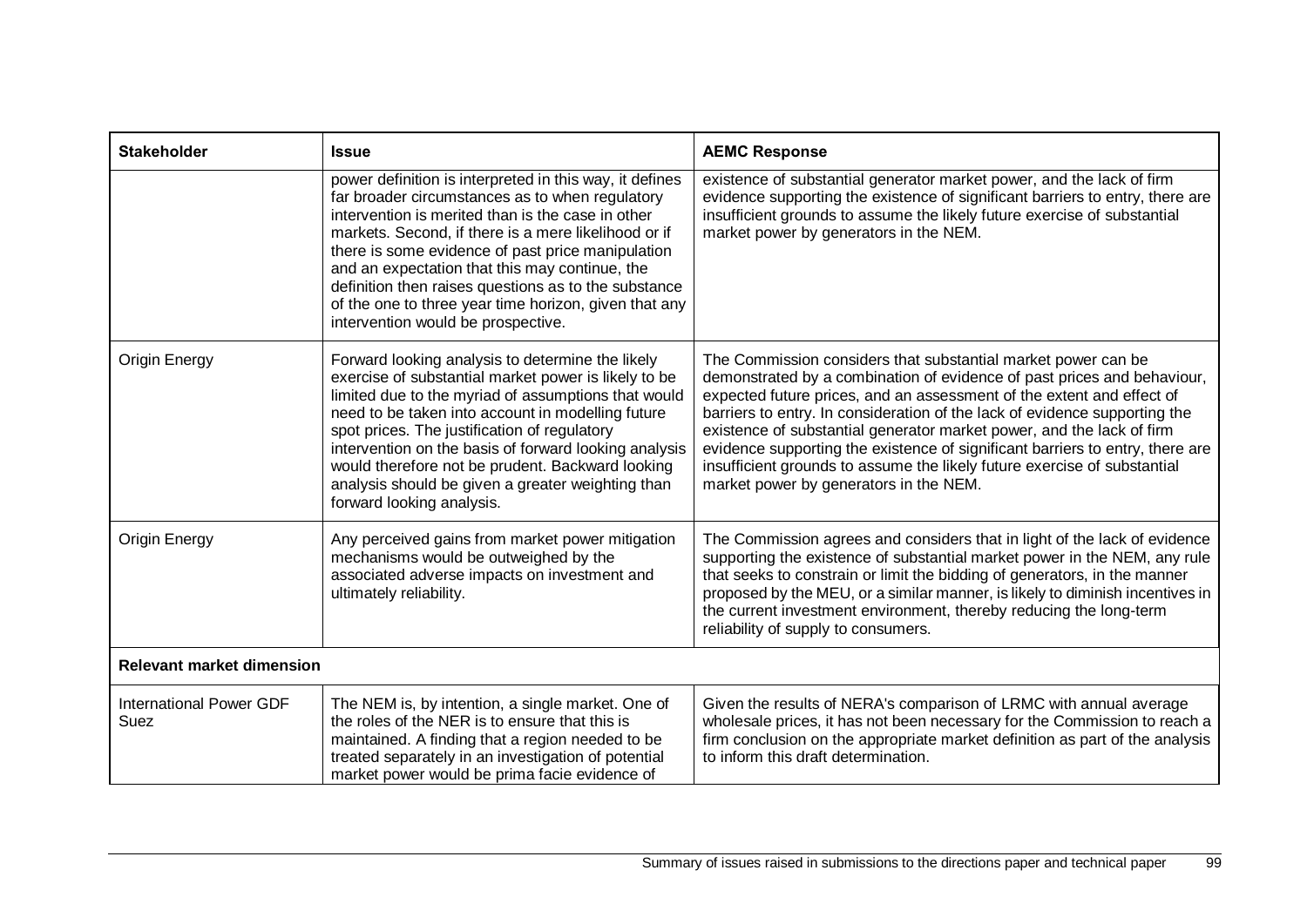| <b>Stakeholder</b> | <b>Issue</b>                                                                                                                                                                                                                                                                                                                                                                                                                                                                                                                                    | <b>AEMC Response</b>                                                                                                                                                                                                                                                                                                                                                                                                                                               |
|--------------------|-------------------------------------------------------------------------------------------------------------------------------------------------------------------------------------------------------------------------------------------------------------------------------------------------------------------------------------------------------------------------------------------------------------------------------------------------------------------------------------------------------------------------------------------------|--------------------------------------------------------------------------------------------------------------------------------------------------------------------------------------------------------------------------------------------------------------------------------------------------------------------------------------------------------------------------------------------------------------------------------------------------------------------|
|                    | insufficient interconnector capacity provision. There<br>are a number of reasons why interconnector<br>capacity needs to be reconsidered (relevant to<br>Transmission Frameworks Review). However,<br>International Power sees this as a temporary<br>situation brought about by a gap in the transmission<br>planning arrangements. An indication that the<br>relevant market should be considered as less than<br>the full NEM should be considered as due to<br>temporary circumstances, and hence not relevant to<br>this investigation.    | The Commission considers it important to note that while insufficient<br>interconnector capacity to defeat the SSNIP may be the reason that the<br>test points to each NEM region as the relevant market, this does not mean<br>that the interconnector capacity is too low in reality and needs to be<br>upgraded. Determinations on the requirement for transmission<br>infrastructure upgrades are undertaken through the formal consultative<br>RIT-T process. |
| <b>LYMMCo</b>      | For the purposes of defining the boundaries of the<br>relevant geographic market, the Commission should<br>follow French J's decision in AGL vs ACCC that the<br>entire NEM should be treated as a single market.                                                                                                                                                                                                                                                                                                                               | Given the results of NERA's comparison of LRMC with annual average<br>wholesale prices, it has not been necessary for the Commission to reach a<br>firm conclusion on the appropriate market definition as part of the analysis<br>to inform this draft determination.                                                                                                                                                                                             |
| <b>MEU</b>         | The AEMC approach to assessing "significant<br>market power" does not address the longer term<br>temporal impacts of the significant increase in retail<br>contract market prices subsequent to the exercise of<br>market power.                                                                                                                                                                                                                                                                                                                | The Commission has based its determination on the an assessment of the<br>existence of the problem that the MEU's proposed rule seeks to address -<br>the exercise of generator market power in the wholesale market. A<br>discussion of the impact of substantial market power on retail consumers is<br>provided in sections 6.1 and 6.2 of this draft determination.                                                                                            |
| <b>MEU</b>         | AEMC has not considered the loss of retail<br>competition through the exit of second tier retailers<br>from an inability to acquire competitive hedge<br>contract offers. In situations where the dominant<br>generator is vertically integrated with a dominant<br>retailer, the opportunities to exercise market power<br>can also be observed at the retail level. The<br>dominant generator may therefore no longer need to<br>exercise "substantial market power". The ability and<br>incentive to exercise market power is transferred to | The Commission has based its determination on the an assessment of the<br>existence of the problem that the MEU's proposed rule seeks to address -<br>the exercise of generator market power in the wholesale market. An<br>discussion of the impact of substantial market power on retail consumers is<br>provided in sections 6.1 and 6.2 of this draft determination.                                                                                           |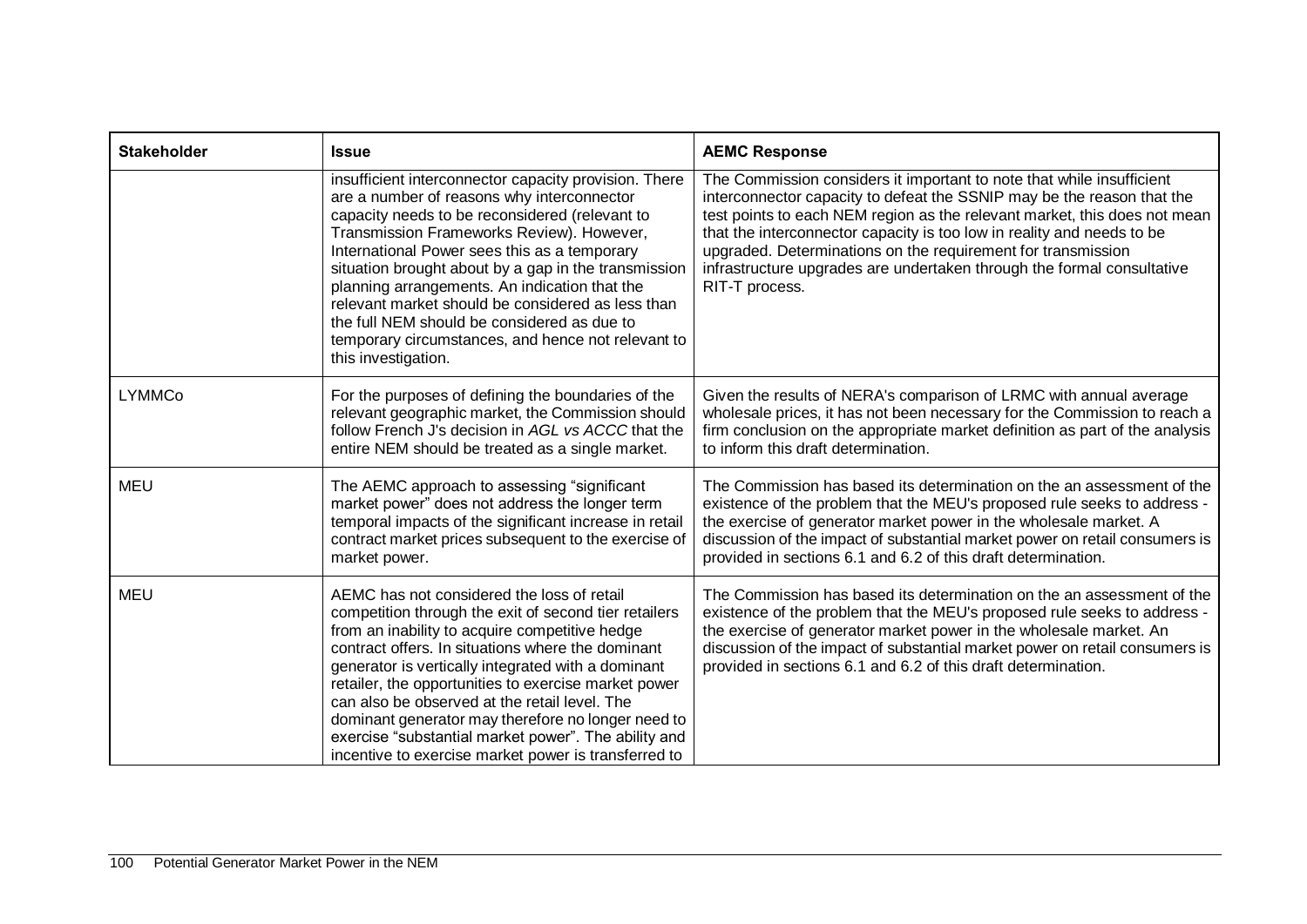| <b>Stakeholder</b>       | <b>Issue</b>                                                                                                                                                                                                                                                                                                                                                                                                                                                                                                                                                                | <b>AEMC Response</b>                                                                                                                                                                                                                                                   |  |
|--------------------------|-----------------------------------------------------------------------------------------------------------------------------------------------------------------------------------------------------------------------------------------------------------------------------------------------------------------------------------------------------------------------------------------------------------------------------------------------------------------------------------------------------------------------------------------------------------------------------|------------------------------------------------------------------------------------------------------------------------------------------------------------------------------------------------------------------------------------------------------------------------|--|
|                          | the dominant retailer.                                                                                                                                                                                                                                                                                                                                                                                                                                                                                                                                                      |                                                                                                                                                                                                                                                                        |  |
| <b>MEU</b>               | Retailing should not be excluded from the relevant<br>functional dimensions of electricity production.                                                                                                                                                                                                                                                                                                                                                                                                                                                                      | The Commission has provided a discussion of the impacts on consumers<br>in sections 6.1 and 6.2 of this draft determination.                                                                                                                                           |  |
| <b>MEU</b>               | The appropriate geographic dimension is at the<br>boundary of each NEM region due to the way the<br>NEM is operated. Electricity markets exhibit<br>congestion and operate of necessity in short time<br>blocks.                                                                                                                                                                                                                                                                                                                                                            | Given the results of NERA's comparison of LRMC with annual average<br>wholesale prices, it has not been necessary for the Commission to reach a<br>firm conclusion on the appropriate market definition as part of the analysis<br>to inform this draft determination. |  |
| <b>MEU</b>               | NERA methodology does not account for the<br>consequences of shifting rents downstream. NERA<br>focuses on evidence of substantial market power if<br>there is a sustained effect on average spot prices<br>that is likely to cause them to exceed LRMC over the<br>long-term. However, periods of high price spikes<br>may not necessarily result in spot and hedge<br>contract prices exceeding the LRMC, but the effects<br>on retail contract prices are immediate and can<br>apply for periods up to 3 years subsequent to the<br>actual exercise of the market power. | A discussion of the impact of substantial market power on retail consumers<br>is provided in sections 6.1 and 6.2 of this draft determination.                                                                                                                         |  |
| TRUenergy                | The relevant market is defined in the NEL. Defining<br>an alternative view of the market is likely to create<br>confusion. Definitions in the NEM support the<br>concept of a single NEM-wide interconnected<br>electricity system.                                                                                                                                                                                                                                                                                                                                         | Given the results of NERA's comparison of LRMC with annual average<br>wholesale prices, it has not been necessary for the Commission to reach a<br>firm conclusion on the appropriate market definition as part of the analysis<br>to inform this draft determination. |  |
| <b>Barriers to entry</b> |                                                                                                                                                                                                                                                                                                                                                                                                                                                                                                                                                                             |                                                                                                                                                                                                                                                                        |  |
| <b>AER</b>               | Bidding by generators to manipulate prices, be it to<br>lower or raise prices, be it in the shorter term or<br>medium term, and be it in energy, contract, retail or                                                                                                                                                                                                                                                                                                                                                                                                        | The Commission considers that these views are supported in CEG's<br>analysis.                                                                                                                                                                                          |  |